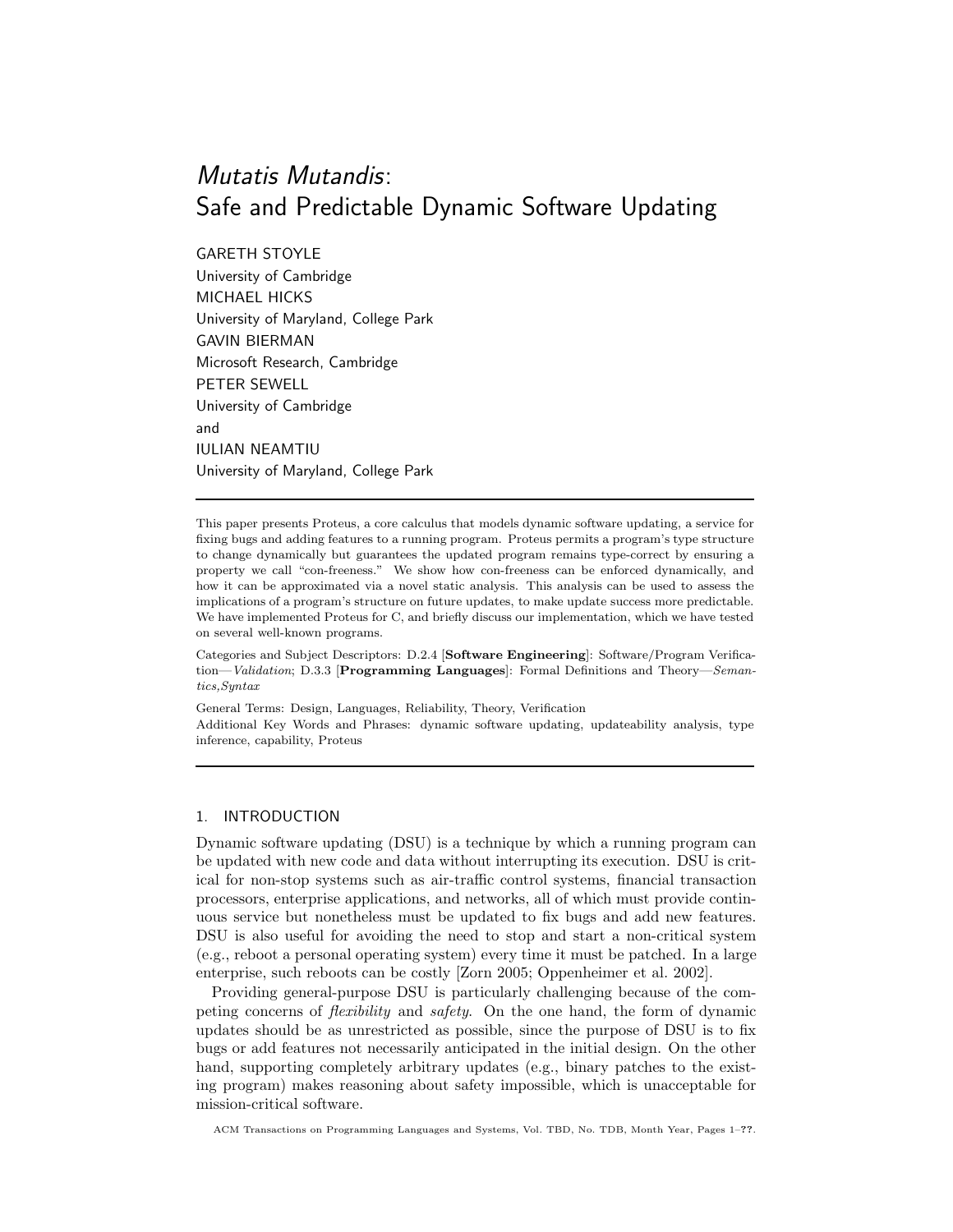In this paper we present PROTEUS, a calculus for modeling dynamic updates in imperative programs. PROTEUS carefully balances the concerns of safety and flexiblity, and adds assurances of predictability. PROTEUS programs consist of function and data definitions, together with definitions of named types. In the scope of a named type declaration  $t = \tau$  the programmer can use the name t and representation type  $\tau$  interchangeably but, as we shall see, the distinction lets us control updates. Dynamic updates can add new types and new definitions, and can also provide replacements for existing ones, where the type of a replacement may be different from the original. Functions can be updated even while they are on the call-stack: the current version will continue (or be returned to), and the new version is activated on the next call. Permitting the update of active functions is important for making programs more available to dynamic updates [Armstrong and Virding 1991; Hicks 2001; Buck and Hollingsworth 2000]. We also support updating function pointers.

When updating a named type t from its old representation  $\tau$  to a new one  $\tau'$ , the user provides a *type transformer function* c with type  $\tau \to \tau'$ . This is used to convert existing t values in the program to the new representation. To ensure an intuitive semantics, we require that at no time can different parts of the program expect different representations of a type t; a concept we call representation consistency. The alternative would be to allow new and old definitions of a type t be valid simultaneously. Then, we could *copy* values when transforming them, where only new code sees the copies [Gupta 1994; Hicks 2001], or else provide a backward type transformer to convert new values back to an older representation should they reappear in old code [Duggan 2001]. While these approaches are type safe, the first permits old and new code to manipulate different copies of the same logical data, which is likely to be disastrous in a language with side-effects; the second may result in information loss when converting a value backwards and then forwards again, since most type changes add information (§2).

To ensure type safety and representation consistency, we must guarantee the following property: after a dynamic update to some type  $t$ , no updated values  $v'$  of type t will ever be manipulated *concretely* by code that relies on the old representation. We call this property "con-t-freeness" (or simply "con-freeness" when not referring to a particular type). The notion of con-freeness is easily extended to functions and global variables—where a concrete usage is a function call or derefernce, respectively—to ensure that updates with types different than the original pose no threat to type safety. The fact that we are only concerned about subsequent concrete uses is important: if old code simply passes data around without relying on its representation, then updating that data poses no problem. Indeed, for our purposes the notion of con-freeness generalizes notions of encapsulation and type abstraction in object-oriented and functional languages. This is because data can be used concretely or abstractly at any program point and, moreover, neither use is denoted by syntax. Moreover, con-freeness is a flow-sensitive property, since a function might manipulate a t value concretely at its outset, but not for the remainder of its execution.

As a simple example of the need for con-freeness, imagine that the running program is evaluating some function f, and that function is just about to access the second field of some record type t. At that moment, a dynamic update occurs which changes t to have only a single field, and correspondingly changes f to use only that field. While the update is type-correct in itself (the new f is compatible with the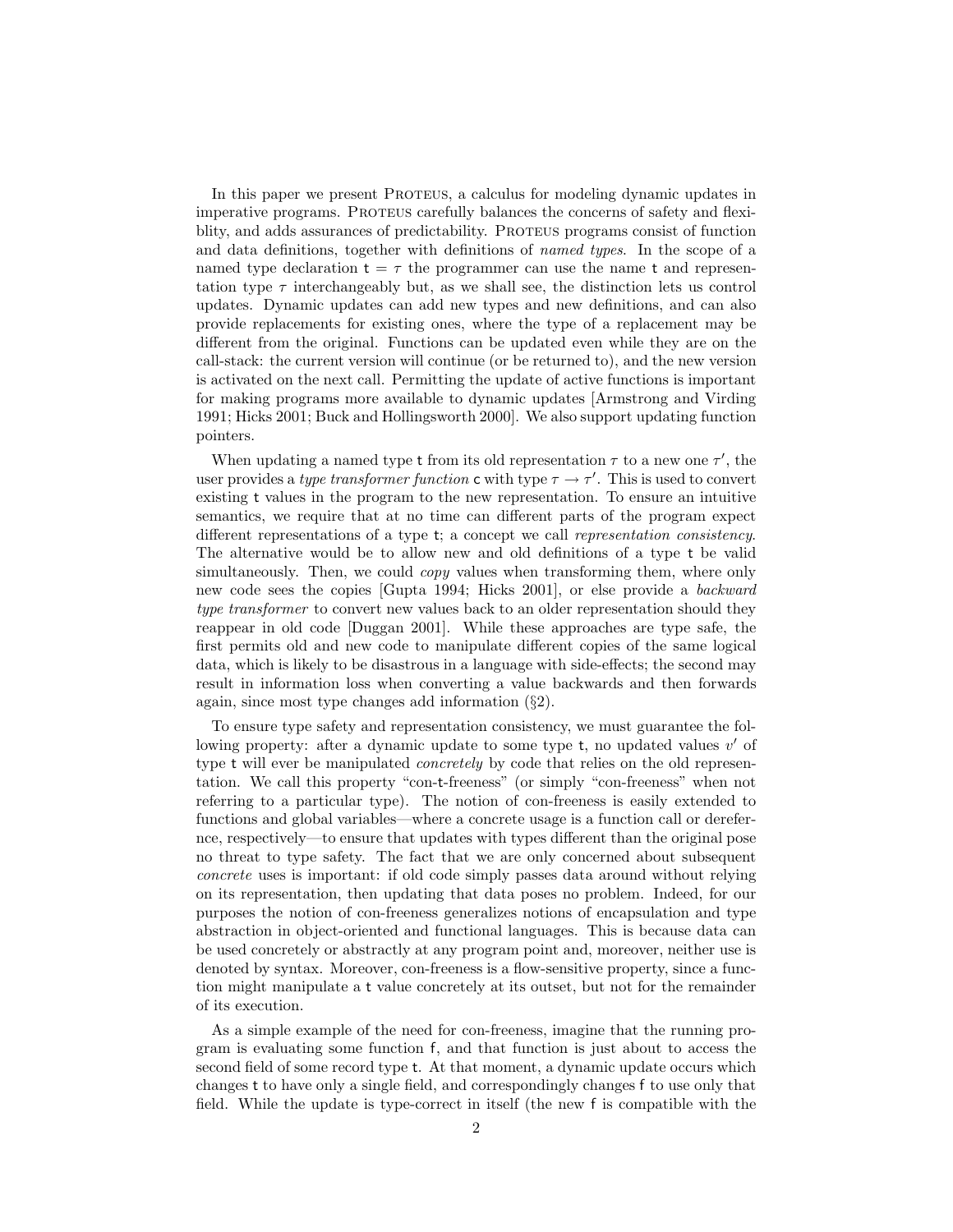new t), it is not con-free at the current program point, since the updated type t is about to be manipulated concretely by code that expects the old representation: the old f will attempt to access the second field of the t value after the update (the new f will only execute the next time f is called). But this t value will have been transformed by the user-provided type transformer function  $c<sub>t</sub>$  to have but a single field, leading to a type error. The flexibility of updates is partially to blame for this situation: if we were not allowed to change the definitions of types, or we were not allowed to change actively running code, we would not have this problem. However, as we argue in §2, these features are crucial to updating programs in practice, so we must deal with them.

To enforce con-freeness, Proteus programs are automatically annotated with explicit type coercions:  $\mathbf{abs}_t e$  converts e to type t (assuming e has the proper concrete type  $\tau$ ), and con<sub>t</sub> e does the reverse at points where t is used concretely. Thus, when some type t is updated, we could dynamically analyze the active program to check for the presence of coercions  $con_t$ , taking into account that subsequent calls to updated functions will always be to their new versions. If any  $con_{t}$  occurrences are discovered, then the update is rejected. Once an update is accepted, the occurrences of expressions  $\mathbf{abs}_{t}$  indicate where values of type  $t$  exist in the program, so that the proper type transformer can be applied.

While illuminating theoretically, the con-free check as defined above is problematic for a practical implementation, for two reasons. First, it is non-trivial to implement, since it must examine the entire run-time execution context of the program—the code, stack, and heap. Second, and more importantly, the results of the check are unpredictable. It may be hard to tell whether an update failure is transient—the update is not valid for this program state—or permanent—the update is invalid for all program states. This is because the dynamic check is with respect to a particular program state. Rather, one would prefer to reason about update behavior statically, covering all possible program states, to (among other things) assess whether there are sufficient update points. Therefore, we have developed a novel *static updateability analysis*. We introduce an **update** expression to label program points at which updates could be applied. For each of these, we estimate those types t for which the program may not be con-t-free. We annotate the update with those types, and at run time ensure that any dynamic update at that point does not change them. This is simpler than the con-free dynamic check, and more predictable. For example, we can automatically infer those points at which the program is con-free for all types t, precluding dynamic failure for any well-formed update at those points.

We have built a compiler and run-time system to support dynamic updating of C programs based on Proteus, and we have used it to dynamically update three open source programs: OpenSSH's sshd daemon, the "Very Secure" FTP daemon, vsftpd, and the GNU zebra routing daemon. PROTEUS's updating model is powerful enough that we were able to construct and apply dynamic updates for more than three years of releases for each program. Indeed, without the flexibility to update active code—needed to update the main event loops—and to change the program's type structure, we would not have been able to update these programs over such a long stretch. Based on a brief study of the evolution of these and other software programs, we believe these needs are not atypical. As such, the notion of con-freeness we present in this paper is crucial to ensuring that dynamic updates are both type-safe and representation consistent. The updateability analysis ensures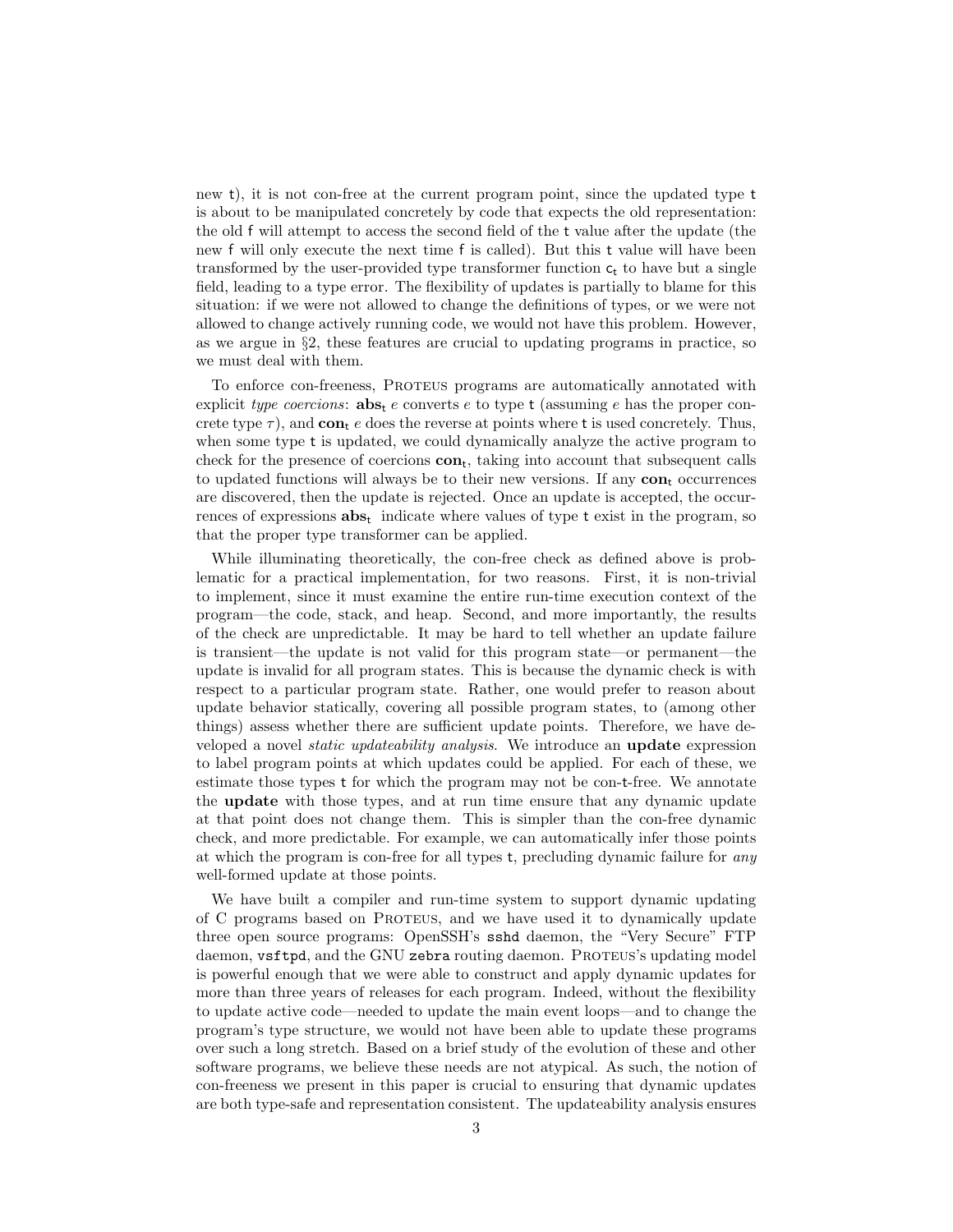that updates can be applied predictably.

This work focuses on updating a single-threaded process, as opposed to multithreaded or distributed programs. To support these systems requires some level of coordination. For example, to update a distributed system to use a new (nonbackwards-compatible) communication protocol would require coordination to prevent an updated program from sending a confusing message to a not-as-yet-updated one. As a step in this direction, we have sketched how we could adapt our current work to support multi-threaded programs by treating **update** as a synchronization point between threads when an update is available (§6). This makes our analysis sound, but could allow an update to be unduly delayed, or worse, could cause the system to deadlock. We are exploring these issues in our current research.

In summary, this paper makes the following contributions:

- —We present Proteus, a simple and flexible calculus for reasoning about type-safe, representation-consistent dynamic software updating in single-threaded, imperative languages (§3 and §4), with various extensions (§6). We motivate our DSU support in PROTEUS with a brief study of the changes over time to some large C programs, taking these as indicative of dynamic updates that we have to support  $(\S2)$ . Crucially, PROTEUS permits updating active code, and changing the type structure of programs.
- —We formally define the notion of con-freeness, and prove that it is sufficient to establish type safety in updated programs  $(§4.4)$ . We believe this notion is useful beyond DSU. For example, we have applied it to the problem of ensuring that a dynamic update of a security policy does not impact the security properties of a running program that uses it [Hicks et al. 2005].
- —We present a novel updateability analysis that statically infers the types for which a given update point is not con-free (§5). While space constraints preclude a full description, we present some preliminary experience with our dynamic updating implementation that applies our analysis to C programs (§5.4).

In §8 and §9 we discuss related work and conclude. This is a revised and extended version of a paper presented at the 2005 ACM SIGPLAN Symposium on Principles of Programming Languages [Stoyle et al. 2005].

## 2. SOFTWARE EVOLUTION IN PRACTICE

The goal of a dynamic software updating system is to be able to modify a program to fix bugs and add new features without shutting it down. For each dynamic update, modifications are collected into a *dynamic patch* that is applied to the running system. There are a number of ways that dynamic patches could be constructed. For example, if a bug is discovered, a special-purpose dynamic patch could be constructed that fixes just that bug by replacing the offending function or functions with new versions. More generally, a dynamic patch could consist of all of the changes that occurred between two different releases of a software system. In this case, a new version of the software could ship with a dynamic patch to the prior version, for those users who wish to dynamically upgrade their running systems. This would permit on-line software evolution. We would not expect users to dynamically upgrade their programs in perpetuity; rather, DSU would allow programs to continue to run until some other, non-dynamically updateable part of the system, like the hardware, needed to be changed, thus extending the availability of the system.

To enable on-line evolution we must support the kinds of software changes that typically occur between releases. To characterize these changes, we studied how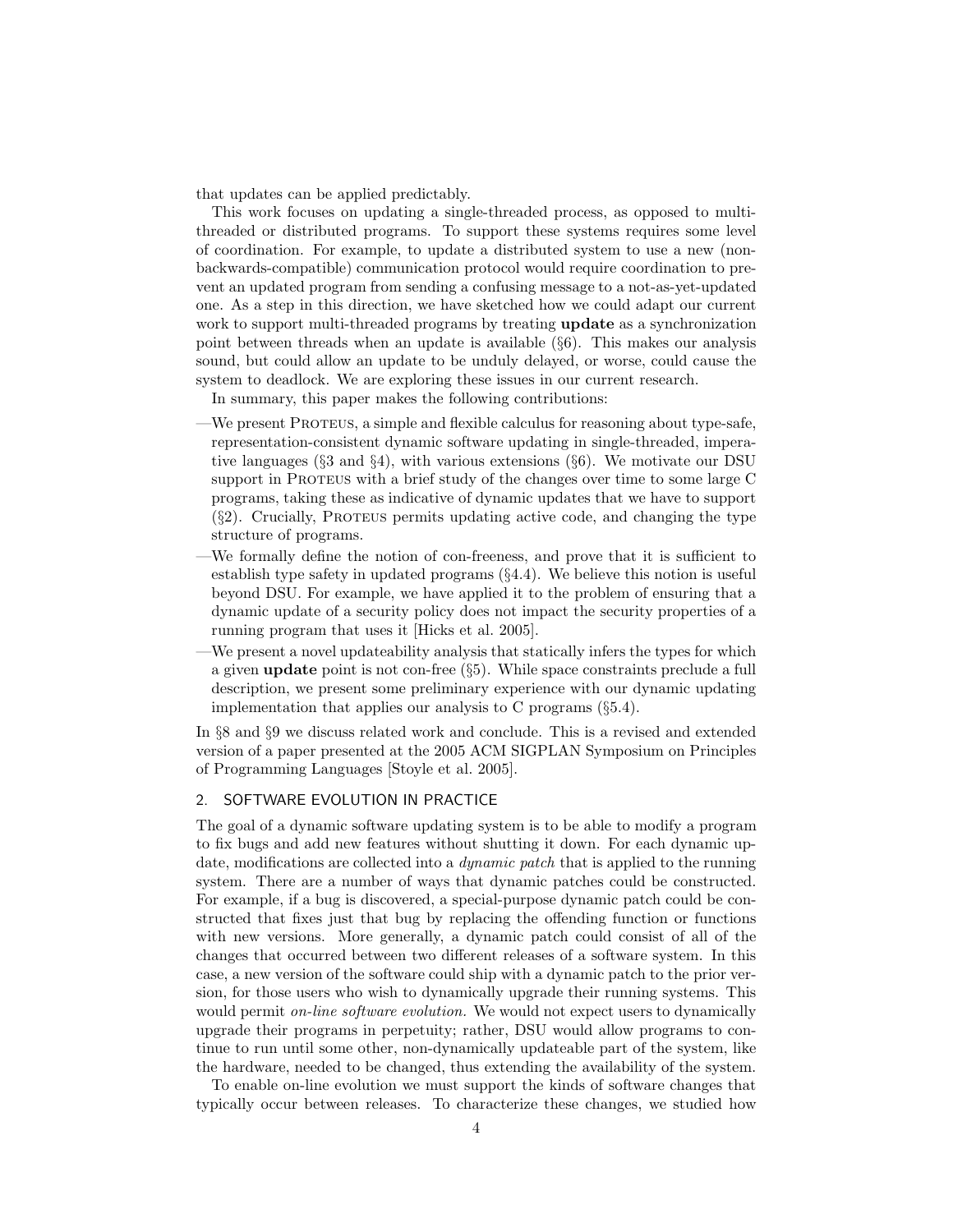| Total functions: | Vsftpd (14 releases) | OpenSSH (27 releases) | Zebra $(6$ releases) |
|------------------|----------------------|-----------------------|----------------------|
| Initial          | 384                  | 56                    | 767                  |
| Added            | $107\,$              | 955                   | 134                  |
| Deleted          | 16                   | 162                   | 44                   |
| Changed Body     | 332                  | 2673                  | 321                  |
| Changed Type     |                      | 195                   | 13                   |

Fig. 1. Function evolution in Vsftpd, OpenSSH, and Zebra

the source code has changed over time in some long-running C programs. We built a tool that parses two versions of a program, compares their abstract syntax trees, and reports the differences [Neamtiu et al. 2005]. In particular, it reports the definitions that are different between versions; that is, those function definitions, type definitions, or global variable definitions that have been added, deleted, or changed. For definitions that have changed, the tool also reports changes in type structure. For example, it might report that a function has an additional argument, or that a struct definition has two new fields.

We used the tool to compare increasing versions of a few large C programs. These include Linux, version 2.4.17 (Dec. 2001) to 2.4.21 (Jun. 2003); BIND, versions 9.2.1 (May 2002) to 9.2.3 (Oct. 2003); Apache, version 1.2.6 (Feb. 1998) to 1.3.29 (Oct. 2003); Vsftpd version 1.0.1 (Nov. 2001) to 2.0.3 (March 2005); OpenSSH, version 1.2 (Oct. 1999) to 4.2 (Sept. 2005), and GNU Zebra, version 0.92a (Aug. 2001) to 0.95a (Sept. 2005). These programs are in wide use. Linux is now quite common; Apache, BIND and Vsftpd are the de-facto web server, name server and FTP server, respectively, in major Unix distributions; the OpenSSH suite is the standard opensource release of the widely-used secure shell protocols; and many Linux/BSD-based dedicated BGP routers are built using Zebra or its spin-off, Quagga.

In what follows, we focus on Vsftpd, OpenSSH, and Zebra, as we have used them as test applications for our implementation  $(\S7)$ . We chose them because each maintains state that should be preserved by an update to maintain service (the same is true for BIND and Linux). Stopping and restarting the FTP daemon would abruptly end all the active file transfer sessions, rendering the clients with incomplete transfers. Taking a machine's SSH server down for update would close all the SSH connections, hence terminating all the remote shell sessions clients had on that particular machine. Terminating the zebra daemon on a machine used as a router would disable the routing functionality, and, upon restart, the daemon would need to re-learn all the routes it has amassed prior to termination. For these three programs, we analyzed versions as far back as possible; older versions need older compilers and headers. The changes followed a few key trends.

Functions. By far the most common form of version changes consist of added functions, or changes to existing functions which do not involve a changed type signature. Function deletions and body changes which involved a changed type signature occur significantly less often, but regularly. These trends are illustrated in Figure 1, which shows the evolution of functions in Vsftpd, OpenSSH, and Zebra for the span we measured. The parenthesized numbers in the heading indicate the number of individual releases measured. These trends are similar for the shorter spans we measured for BIND and Linux as well.

Global Variables. The number of global variables tends to be fairly static, adding a few and deleting a few with each change, but growing over time. For example,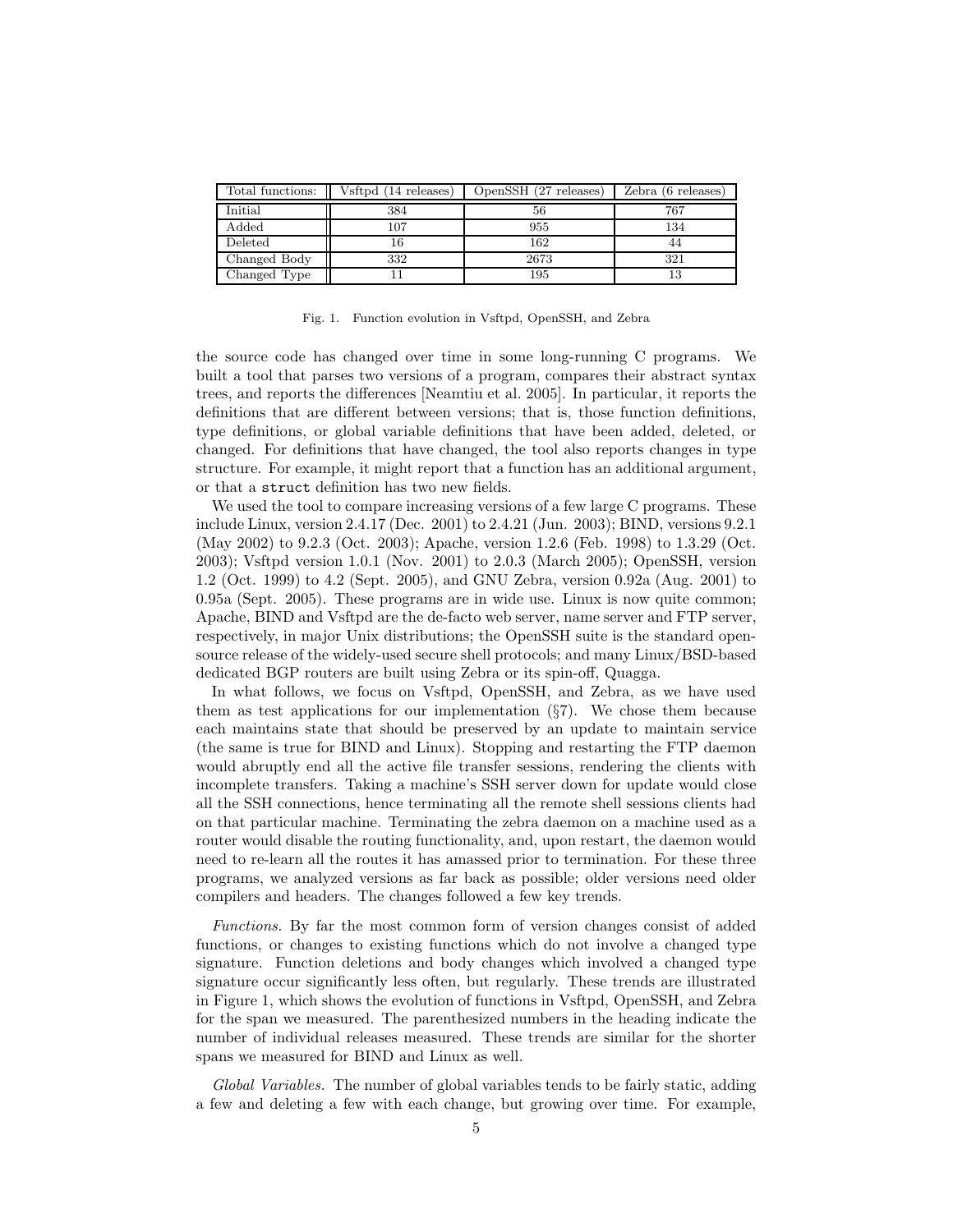the numbers of global variables for Vsftpd, OpenSSH, and Zebra grew, respectively, from 141 to 226, from 51 to 264, and 235 to 280. In Vsftpd, deletions were extremely rare, with 8 in total across 14 releases, while at the other extreme, a total of 82 variables were deleted for OpenSSH over the measured span of 27 releases. Global variables change their static initializers fairly often; for the entire period we analyzed, there were 18 static initializer changes for Vsftpd, 63 for OpenSSH, and 11 for Zebra. However, global variable types change less frequently: 1 case for Vsftpd, 29 for OpenSSH and 18 for Zebra.

Type Definitions. Data representations, which is to say type definitions, do change between versions, though rarely. In C, types are defined with struct and union declarations (aggregates), typedefs, and enums. Very often, the changes are to aggregates and involve adding or removing a field. For example, moving from Linux 2.4.20 to 2.4.21 resulted in 36 changes to struct definitions (out of 1214 total), of which 21 were the addition or removal of fields, while the remaining 15 were changes to the types of some fields. This ratio was similar to that of the other programs we measured. Typedefs rarely changed.

Given this information, a DSU system must, at the least, support the addition of new definitions, and the replacement of existing definitions at the same type, since these changes comprise the majority of version changes. Implementing a system that supports these changes is fairly straightforward. Indeed, Altekar et al. [Altekar et al. 2005] found that many security patches satisfy these criteria, and thus can be applied through a simple DSU system. However, to support on-line software evolution, we must be able to change the types of definitions, and to delete definitions. Supporting these changes while preserving program type safety is more challenging.

Our initial presentation of PROTEUS, in the next section, permits changes to type definitions, and we sketch extensions to this system to support changes to function and global variable types, and to support deleting definitions, in §6. We have developed a prototype implementation that supports all of these changes.

### 3. PROTEUS

In what follows we define two core calculi—PROTEUS<sup>SPC</sup> and PROTEUS<sup>con</sup>—that formalize our approach to dynamic software updating. In this section we present PROTEUS<sup>SFC</sup>, the language used by programmers for writing updateable programs. We define how dynamic updates are specified and show how the timing of an update could violate type safety. Section 4 presents PROTEUS<sup>con</sup>, an extension of PROTEUS<sup>STC</sup> that makes the usage of named types manifest in program by introducing type coercions; these are used to support the operational semantics of dynamic updating and to ensure that the process is type-safe by ensuring con-freeness. Section 5 presents PROTEUS<sup> $\Delta$ </sup>, an extension to PROTEUS<sup>con</sup>, for which con-freeness can be determined statically.

# 3.1 PROTEUS<sup>src</sup> Syntax

PROTEUS<sup>src</sup> models a type safe, imperative language augmented with dynamic updating; its syntax is given in Figure 2. Programs  $P$  are a series of top-level definitions followed by an expression return  $e$ . A fun  $z \dots$  defines a top-level recursive function, and **var**  $z : \tau ...$  defines a top-level *mutable* variable (i.e., it has type  $\tau$  ref). We allow the extension of function definitions to a mutually recursive block of function definitions using the keyword and. A type  $t = \tau \dots$  defines the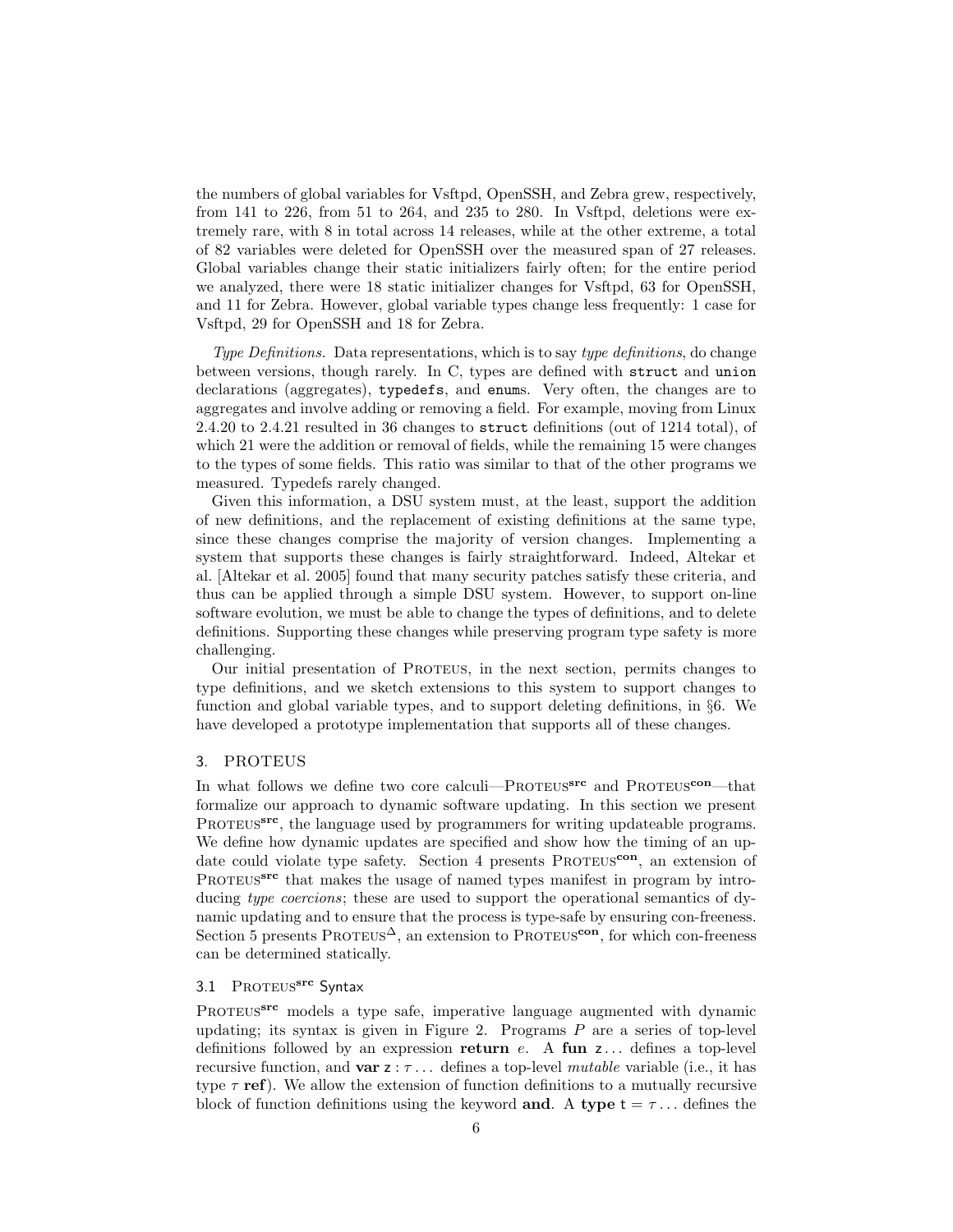```
Integers n \in \text{Int}Local variables x, y, z \in \text{IVar}Top-level identifiers x, y, z ∈ XVar
Record labels l \in Lab
References r \in \text{Ref}Type names t, s \in NTVariables Var = IVar ⊎ XVar ⊎ NT
Types \tau \in \text{Typ} ::= t | int | \{l_1 : \tau_1, \ldots, l_n : \tau_n\} | \tau ref
                           |\quad \tau_1 \rightarrow \tau_2Expressions e \in \text{Exp} ::= n integers
                           | x variables
                             z top-level identifiers
                             r heap reference
                             {1 \n\{l_1 = e_1, ..., l_n = e_n\}} records
                             e.l projection
                              e<sub>1</sub> e<sub>2</sub> application
                             let z : \tau = e_1 in e_2 let bindings
                             ref e reation
                             e_1 := e_2 assignment
                              | e dereference
                             if e_1 = e_2 then e_3 else e_4 conditional
                              | update dynamic update
Values v \in \text{Val} ::= z | n | \{l_1 = v_1, \ldots, l_n = v_n\} | r | \text{abs}_{t} vPrograms P \in Prog ::= var z : \tau = v in P
                           | fun z<sub>1</sub>(x : \tau_1) : \tau'_1 = e_1. . .
                              and z_n(x : \tau_n) : \tau'_n = e_n in Ftype t = \tau in Preturn e
```
Fig. 2. Syntax for PROTEUS<sup>SPC</sup>

type t. Top-level identifiers  $z$  must be unique within  $P$ , and are not subject to  $\alpha$ -conversion, so they can be unambiguously updated at run-time. Expressions e are largely standard. We abuse notation and write multi-argument functions

$$
\textbf{fun } \mathsf{f}(x_1 : \tau_1, \ldots, x_n : \tau_n) : \tau = e
$$

which are really functions that take a record argument, thus having type  $\{x_1 :$  $\tau_1, \ldots, \tau_n : \tau_n$   $\to \tau$ . We similarly sugar calls to such functions.

PROTEUS<sup>SPC</sup> also includes an update expression which permits a dynamic update to take place, if one is available. That is, at run-time a user signals that an update is ready, and the next time **update** is reached in the program, that update is applied. The update expression is integer-valued; it returns 0 when an update is available and successfully applied, and returns 1 if no update is available, or if an update is available but cannot be applied successfully. Providing update in the language makes issues of timing more manifest. At one extreme, **update** could be inserted by the programmer in a few places, and at another the compiler could insert update at all program points, simulating the situation in which a dynamic update could occur at any moment. We discuss an algorithm for automatically inserting updates in §5.

The typing rules and operational semantics for the non-updating part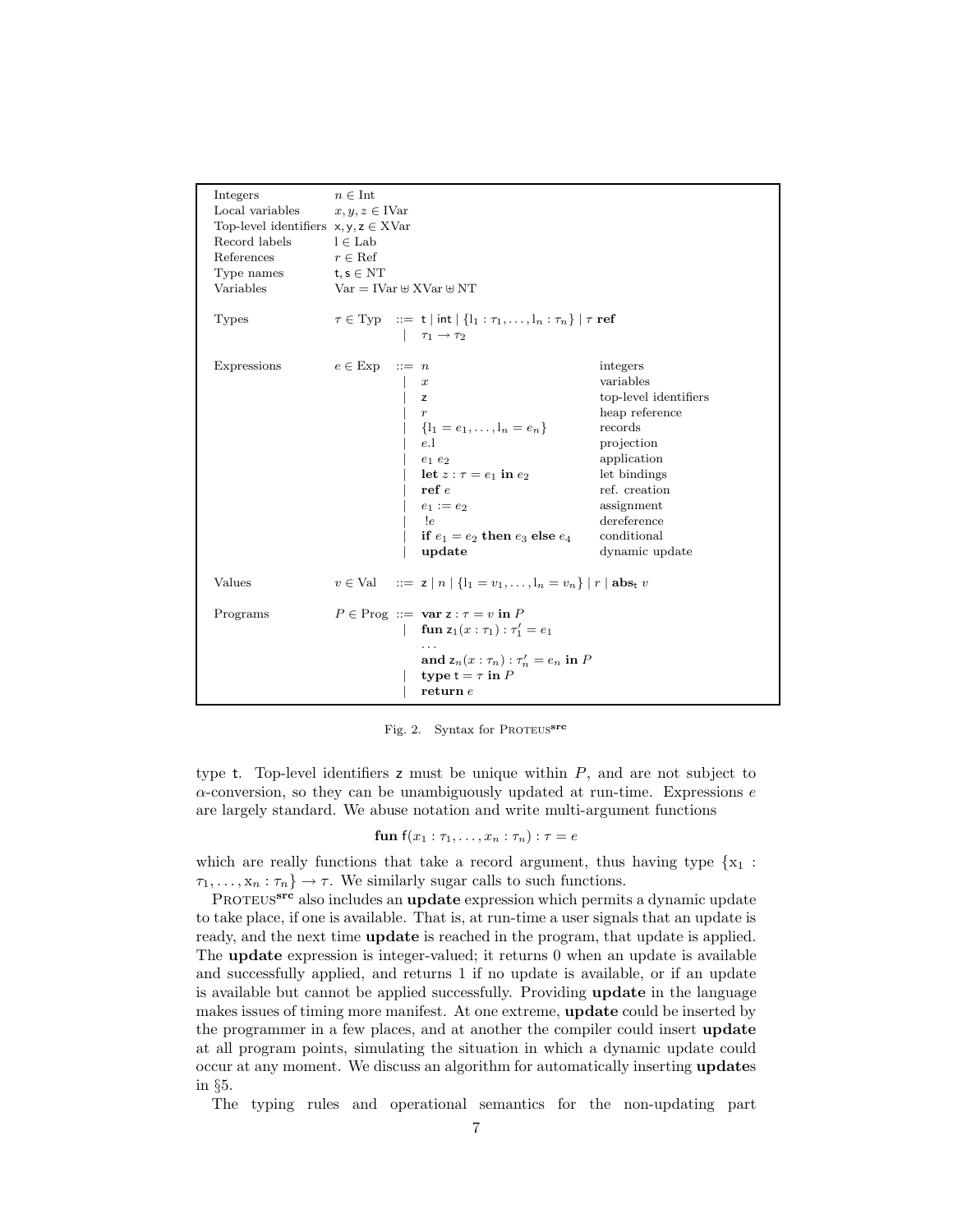```
type hand Result = int in
type sockhandler = {sock : sock, buf : buf, sflags : sflags} \rightarrow handResult in
fun udp_read(sock: sock, buf: buf, sflags: sflags): handResult = ... in
fun udp_write(sock : sock, buf : buf, sflags : sflags) : handResult = ... in
type req = \{op : op, fd : int, buf : buf, rest : blob\} in
type fdtype = File | Socket | Unknown in
fun dispatch (s : \text{req}) : \text{handResult} =let t : fdtype = decode (s.fd) in
 let u1 : int = update inif (t = \text{Socket}) then
   let k: sock = getsock (s.fd) in
   let flags: sflags = decode_sockopargs (s.rest, s.op) in
   let h: sockhandler = getsockhandler (s.fd, s.op) in
   let u2: int = update in
   let res : handResult = h(k, s).buf, flags) in
   let u3 : int = update in reselse if (t = File) then ...
 else −1 in
fun post (r : \text{handResult}) : \text{int} = ... \text{ in}fun loop (i : \text{int}) : \text{int} =let req: req = getreq (i) in
 let i : handResult = post (dispatch req) in
 loop in
return (loop 0)
```
Fig. 3. A simple kernel for files and socket I/O

PROTEUS<sup>STC</sup> are essentially standard, and they are considered in more detail when considering compilation to PROTEUS<sup>con</sup> in  $§4$ .

Example. Figure 3 shows a simple kernel, which one might want to dynamically update, for handling read and write requests on files or sockets. Some functions and type definitions have been elided for simplicity. Reading from the bottom, the function loop is an infinite loop that repeatedly gets req objects (e.g., system calls) and then dispatches them to an appropriate handler using the dispatch function. This function first calls decode to determine whether a given file descriptor is a network channel or an open file (e.g., by looking in a table).<sup>1</sup> If it is a network channel, dispatch calls getsock to get a sock object based on the given file descriptor (e.g., indexed in an array). Next, it decodes the remaining portion of the req to acquire the transmission flags. Finally, it finds an appropriate sockhandler object to handle the request and calls that handler. Handlers are needed to support different kinds of network channel, e.g., for datagram communications (UDP) and streaming connections (TCP). Different handlers are implemented for each kind, and getsockhandler chooses the right one. A similar set of operations and types would be in place for

<sup>1</sup>To aid readability we have defined fdtype using a union type—which is not in the core language we formalize—but it could have been defined as an integer.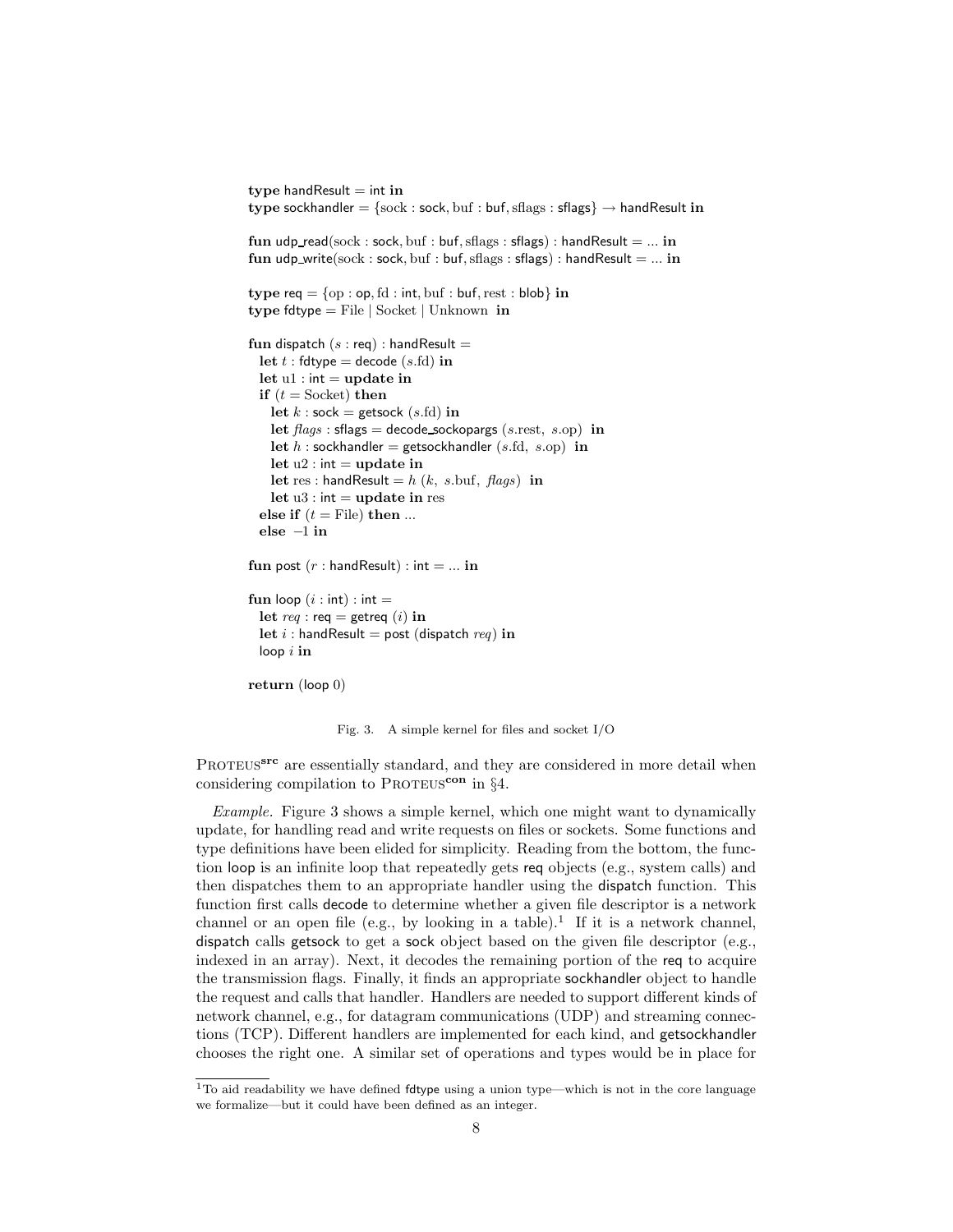$UN:$  sockhandler  $\mapsto$  $({\{sock: sock, buf : buf, sflags: sflags, cookie: cookie\} \rightarrow int, sockh.core})$  $\mathsf{sock} \longrightarrow (\{\text{daddr} : \mathsf{int}, \ldots\}, \mathsf{sock\_coer})$  $AN:$  sockhandler  $\mapsto$  (cookie, int)  $UB:$  dispatch  $\rightarrow$  $(req \rightarrow \text{handResult},$  $\lambda(s)$ .... h(k, s.buf, flags, (security info ())...)  $AB:$  udp\_read'  $\mapsto$  $({\text{sock}}: {\text{sock}}, {\text{buf}}: {\text{buf}}, {\text{slags}}: {\text{slags}}, {\text{cookie}}: {\text{cookie}} \} \rightarrow {\text{int}}, \lambda(x)...)$ udp write′  $\mapsto$  $({\text{sock}}: {\text{sock}}, {\text{buf}}: {\text{buf}}, {\text{slags}}: {\text{slags}}, {\text{cookie}}: {\text{cookie}} \} \rightarrow {\text{int}}, \lambda(x)...)$ sockh coer  $\mapsto$  (({sock : sock, buf : buf, sflags : sflags}  $\rightarrow$  int)  $\rightarrow$  $({\{sock : sock, buf : buf, slags : slags, cookie : cookie\} \rightarrow int}),$  $\lambda(f)$ .if  $f = u$ dp\_read then udp\_read' else if  $f = u$ dp\_write then udp\_write') sock\_coer  $\rightarrow \dots$ security\_info  $\mapsto$  (int  $\rightarrow$  cookie,  $\lambda(x)...\,$ )

Fig. 4. A sample update to the I/O kernel

files. After dispatch completes, its result is posted to the user, and the loop continues. The dispatch function defines three **update** points at which a dynamic update is permitted to occur, if one is available.

#### 3.2 Specifying Dynamic Updates

A dynamic update is a specification to modify the running program with new and replacement definitions. Formally, a dynamic update, upd, consists of four partial maps, written as a record with the labels UN, UB, AN, and AB:

- —UN (Updated Named types) is a map from type names to pairs of a type and an expression. Each entry,  $t \mapsto (\tau, c)$ , specifies a named type to be replaced (t), its new representation type  $(\tau)$ , and a type transformer function c from the old representation type to the new.
- —AN (Added Named types) is a map from type names t to type environments  $\Omega$ , which are lists of type definitions. This is used to define new named types. Each entry  $t \mapsto \Omega$  specifies a type t in the existing program, and the new definitions are inserted just above t in the updated program.
- —UB (Updated Bindings) is a map from top-level identifiers to pairs of a type and a binding value  $b_v$ , which is either a function, written as  $\lambda(x)$ . *e* or a value v. These specify replacement fun and var definitions. Each entry  $z \mapsto (\tau, b_v)$  contains the binding to replace  $(z)$ , the type of the new binding as it appears in the source program  $(\tau)$  and the new binding  $(b_v)$ . For now, we require updated bindings to have the same type of the definitions they replace. In §6.1 we show how this restriction can be relaxed by extending our technique for supporting changes to named types.
- —AB (Added Bindings) is a map from top-level identifiers z to pairs of types and binding values. These are used to specify new fun and var definitions. All added functions are assumed to be mutually recursive, for simplicity.

We consider how to extend specifications to support deletion of bindings, and updating functions and data at new types in §6.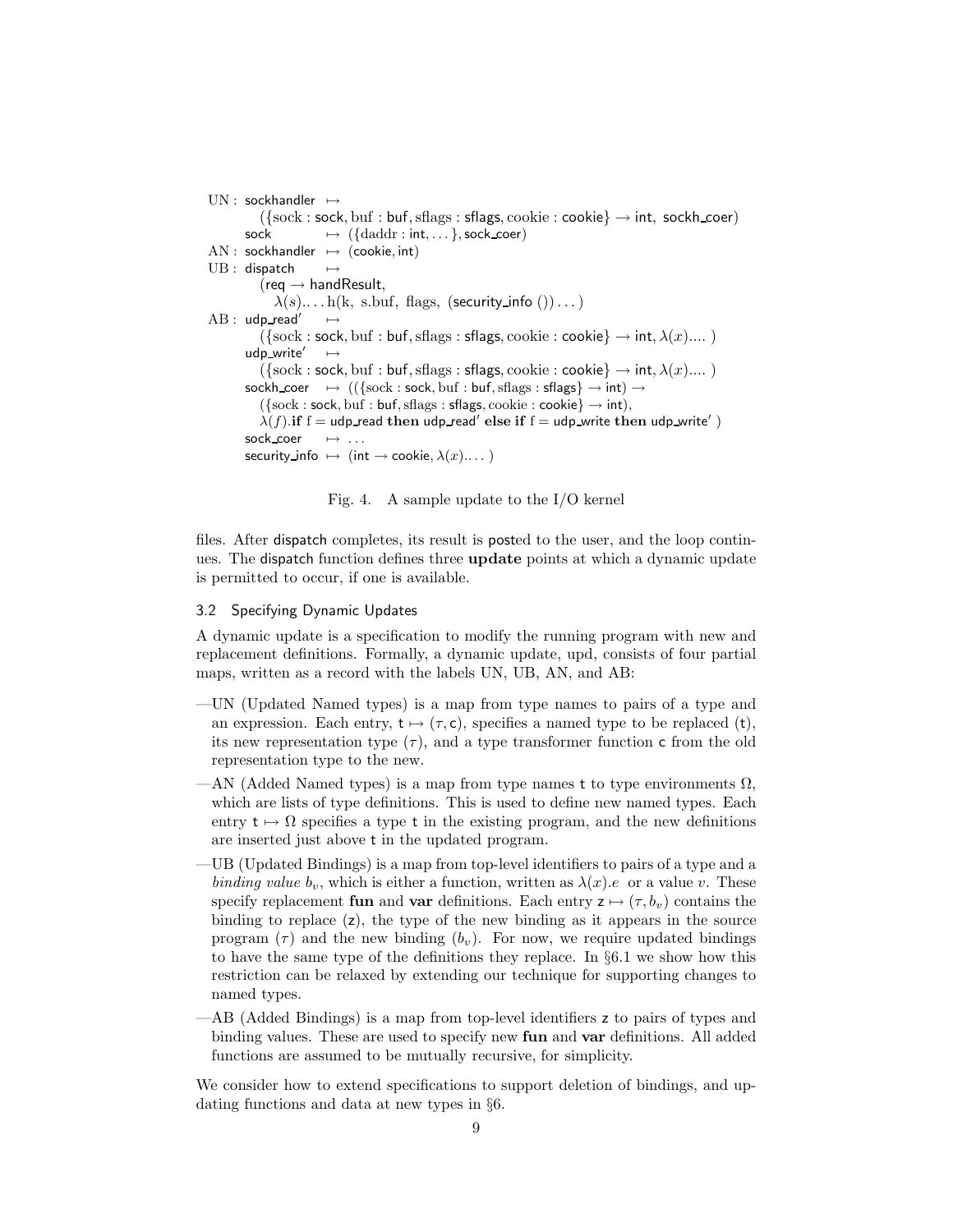As an example, say we wish to modify socket handling in Figure 3 to include a cookie argument for tracking security information (this was done at one point in Linux). This requires four changes: (1) we modify the definition of sockhandler to add the additional argument; (2) we modify the sock type to add new information (such as a destination address for which the cookie is relevant); (3) we modify existing handlers, like  $\mathsf{udp}\text{-}\mathsf{read}$ , to add the new functionality, and (4) we modify the dispatch routine to call the handler with the new argument. We then must provide transformer functions to convert existing sock and sockhandler objects.

The update is shown in Figure 4. The UN component specifies the new definitions of sock and sockhandler, along with type transformer functions sock coer and sockh coer, which are defined in AB. The AN component defines the new type  $\text{cookie} = \text{int}, \text{ and that it should be inserted above the definition of sockhandler}$ (which refers to it). Next, UB specifies a replacement dispatch function that calls the socket handler with the extra security cookie, which is acquired by calling a new function security info.

The AB component specifies the definitions to add. First, it specifies new handler functions udp\_read' and udp\_write' to be used in place of the existing udp\_read and udp write functions. The reason they are defined here, and not in UB, is that the new versions of these functions have a different type than the old versions (they take an additional argument). So that code will properly call the new versions from now on, the sockh coer maps between the old ones and the new ones. Thus, existing datastructures that contain handler objects (such as the table used by getsockhandler) will be updated to refer to the new versions. If any code in the program called udp read or udp write directly, we could replace them with stub functions [Frieder and Segal 1991; Hicks 2001], forwarding calls to the new version, and filling in the added argument. In Section 6 we explain how our approach can be easily extended to support updating bindings at new types with the same safety guarantees, making stubs unnecessary.

It is not necessary for programmers to write update specifications manually. Rather, it is straightforward for a tool to examine the old and new versions of a program to determine which bindings have changed, and which have been added [Hicks 2001]. Type transformers can be generated automatically [Hicks 2001] for simple changes, but generally require a programmer's attention.

3.3 Update Timing

```
let i : int = post (
  let u2: int = update in
  let res : handResult = udp_read{sock = v_{\text{sock}}, buf = v_{\text{req}}.buf, sflags = v_{\text{stlags}}} in
  let u3: int = update in res
) in loop i
```
#### Fig. 5. Example active expression

Because update specifications permit type definitions to change, to preserve type safety an update must only be applied at certain times during a program's execution. For example, Figure 5 shows the expression fragment of our example program after some evaluation steps (the outer let  $i = \ldots$  binding comes from loop and the argument to post is the partially-evaluated dispatch function; we are assuming a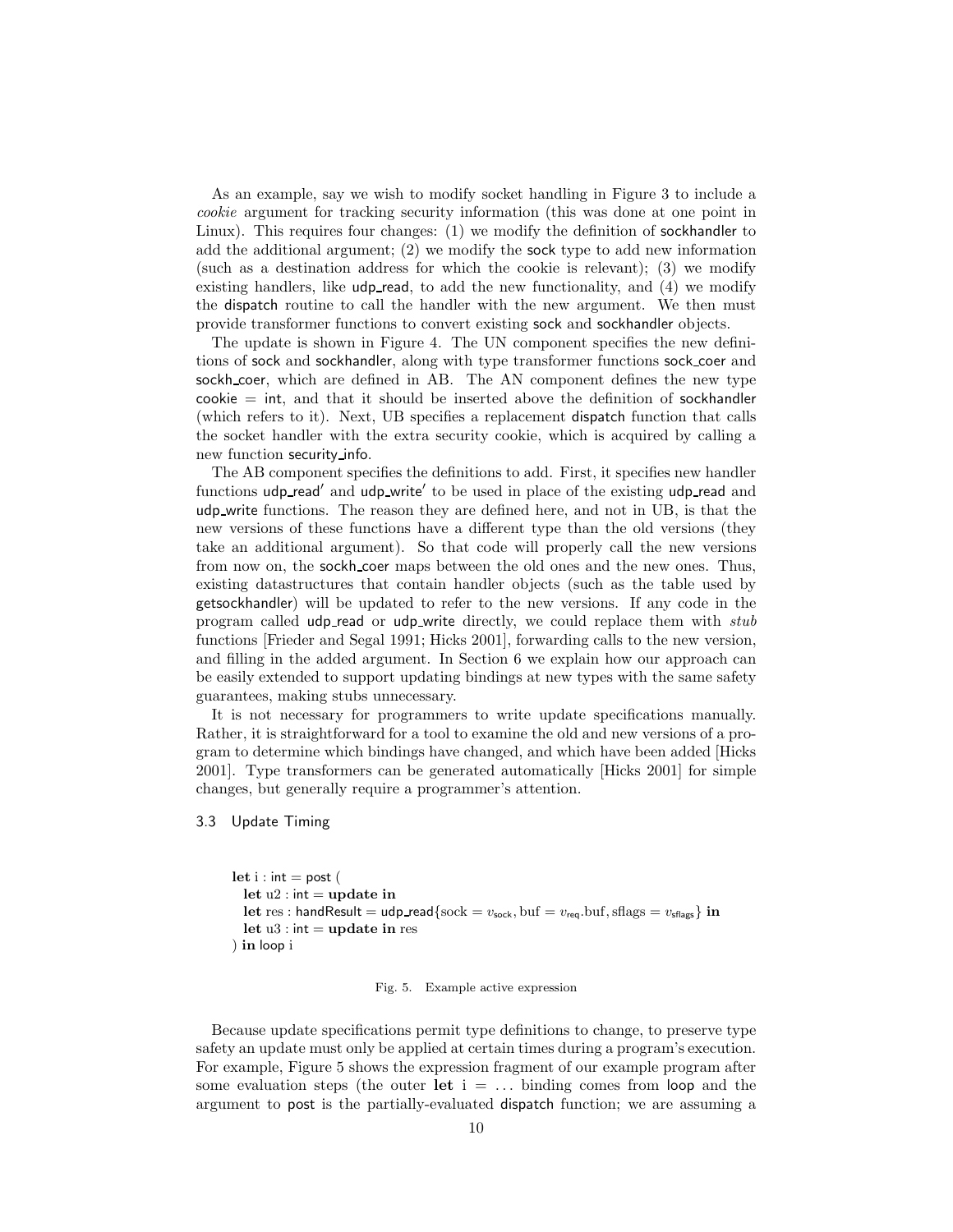substitution-style semantics for function application). The let  $u2 = \text{update} \dots$  is in redex position, and suppose that the update described in  $\S 3.2$  is available, which updates sockhandler to have an additional cookie argument, amongst other things. If this update were applied then the user's type transformer sockh coer would be inserted to convert udp\_read, to be called next. Evaluating the transformer replaces udp\_read with udp\_read' yielding the expression udp\_read'( $v_{\sf sock}, v_{\sf req}.\text{buf}, v_{\sf slags}$ ). But this would be type-incorrect! The function udp\_read' expects four arguments (more precisely, a record with four fields), but the existing call only passes three arguments.

The problem is that at the time of the update the program is evaluating the old version of dispatch, which expects sockhandler values to take only three arguments. That is, this point in the program is not "con-t-free" since it will manipulate t values concretely. A value is used concretely when it is destructed, e.g., dereferencing a reference, calling a function, or extracting a field from a record, because these operations rely on the type of the value. If this type were to change, the operations would be type-incorrect.

# 4. PROTEUSCON

To prevent updates to named types from violating type safety, we define the language PROTEUS<sup>con</sup> which extends PROTEUS<sup>src</sup> with explicit type coercions to make manifest the concrete usage of named types. Ensuring proper update timing then reduces to ensuring that, roughly speaking, no type coercions that indicate a concrete usage for types to be updated appear in the active program. Type coercions also are handy for implementing dynamic updates operationally.

In this section, we present the syntax of PROTEUS<sup>con</sup> and show how PROTEUS<sup>src</sup> programs can be compiled to PROTEUS<sup>con</sup> programs. Then we present the operational semantics of PROTEUS<sup>con</sup>, and define con-freeness as a predicate on the running program's state at the time of the update. We then prove that this predicate is sufficient to ensure that updates preserve type safety.

#### 4.1 Syntax and Typing

Prior to evaluation, PROTEUS<sup>src</sup> programs (as well as program fragments appearing in update specifications) are compiled to the language PROTEUS<sup>con</sup>, which extends PROTEUS<sup>src</sup> with type coercions:

$$
e ::= ... | abs_t e | con_t e
$$
  

$$
v ::= ... | abs_t v
$$

Given a type definition **type t** =  $\tau$ , the PROTEUS<sup>src</sup> typing rules effectively allow values of type t and type  $\tau$  to be used interchangeably, as is typical. (We present the PROTEUS<sup>src</sup> typing rules when describing compilation to PROTEUS<sup>con</sup> in  $\S 4.2$ .) For example, in Figure 3, the expression h  $(k, s)$ . s.buf, flags) in dispatch uses h, which has type sockhandler, as a function. In this case, we say that the named type sockhandler is being used *concretely*. However, there are also parts of the program that treat data of named type *abstractly*, i.e., they do not rely on its representation. For example, the getsockhandler function simply returns a sockhandler value; that the value is a function is incidental.

In PROTEUS<sup>con</sup> all uses of a named type definition  $t = \tau$  must be explicit, using type coercions:  $\mathbf{abs}_t e$  converts e to type  $t$  (assuming e has the proper type  $\tau$ ), and  $\textbf{con}_{t}$  e does the reverse. Figure 6 illustrates the dispatch function from Figure 3 with these coercions inserted. As examples, we can see that a handResult value is constructed in the last line from  $-1$  via the coercion (abs<sub>handResult</sub>  $-1$ ). Conversely,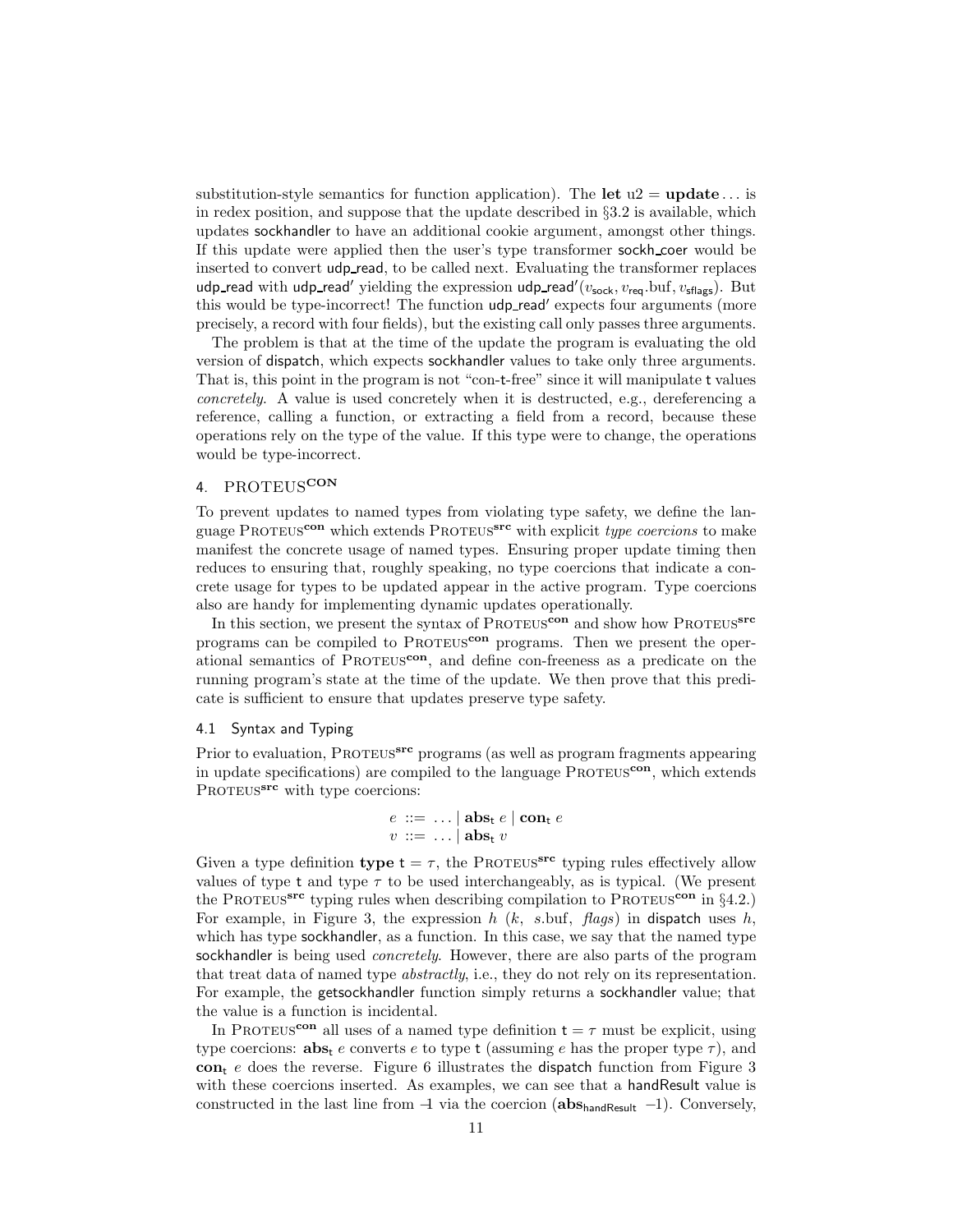```
let dispatch(s : \text{req}) : \text{handResult} =let t : fdtype = decode((con<sub>rea</sub> s).fd) in
  let u1: int = update in
  if (\text{con}_{\text{fdtype}} t) = \text{Socket} then
    let k : sock = getsock((\mathbf{con}_{\text{req}} s).fd) in
    let flags : sflags = decode_sockopargs((con_{req} s).rest, (con_{req} s).op) in
    let h : sockhandler = getsockhandler((con_{req} s).fd, (con_{req} s).op) in
    let u2: int = update in
    let res : handResult = (\mathbf{con}_{\mathsf{sockhandler}} h)(k, (\mathbf{con}_{\mathsf{req}} s). \text{buf}, \text{flags}) in
    let u3: int = update in res
  else if (\text{con}_{\text{fdtype}} t) = \text{File} then \dotselse (abs_{handResult} -1)
```
Fig. 6. dispatch with explicit type coercions

to invoke h (in the expression for res), it must be converted from type sockhandler via the coercion  $(\mathbf{con}_{\mathsf{sockhandler}}\;h)(\ldots).$ 

Type coercions serve two purposes operationally. First, they are used to prevent updates to some type t from occurring at a time when existing code still relies on the old representation. In particular, the presence of  $\text{con}_{t}$  clearly indicates where the concrete representation of t is relied upon, and therefore can be used as part of a static or dynamic analysis to avoid an invalid update (§4.4).

Second, coercions are used to "tag" abstract data so it can be converted to a new representation should its type be updated. In particular, all instances of type t occurring in the program will have the form  $\mathbf{abs}_t e$ . Therefore, given a userprovided transformer function  $c_t$  which converts from the old representation of t to the new, we can rewrite each instance at update-time to be  $\mathbf{abs}_t$  ( $c_t$  e). This leads to a natural call-by-value evaluation strategy for transformers in conjunction with the rest of the program (§4.3).

The PROTEUS<sup>con</sup> typing rules for coercions are simple:

$$
\frac{\Gamma \vdash e : t \qquad \Gamma(t) = \tau}{\Gamma \vdash \mathbf{con}_t e : \tau} \qquad \frac{\Gamma \vdash e : \tau \qquad \Gamma(t) = \tau}{\Gamma \vdash \mathbf{abs}_t e : t}
$$

#### 4.2 Compiling PROTEUS<sup>src</sup> to PROTEUS<sup>con</sup>

Compiling a PROTEUS<sup>src</sup> program to a PROTEUS<sup>con</sup> program requires inserting type coercions to make explicit the implicit uses of the type equality in the source program. Our methodology is based on coercive subtyping [Breazu-Tannen et al. 1991]. As is usual for coercive subtyping systems, we define our translation inductively over source language typing derivations. In particular, we define a judgement  $\Gamma \vdash P : \tau \leadsto P'$  by which a PROTEUS<sup>src</sup> program P is translated to PROTEUS<sup>con</sup> program  $P'$ . (The typing environment  $\Gamma$  is a finite mapping from variables to types and from type names to types. As is usual we will sometimes write a mapping using a list notation, e.g.,  $\Gamma \equiv x$ :  $\tau$ ,  $t = \tau'$ .) Our primary aim is that the translation be *deterministic*, so that *where* coercions are inserted is intuitive to the programmer. Secondarily, we wish the resulting PROTEUS<sup>con</sup> program to be *efficient*, with a minimal number of inserted coercions and other computational machinery.

The remainder of this subsection proceeds as follows. First, we show how abstraction and concretion of values having named type can be represented with subtyping. Second, we show how to derive an algorithmic subtyping relation. Finally, we show how to derive an algorithmic typing relation for expressions and use this to present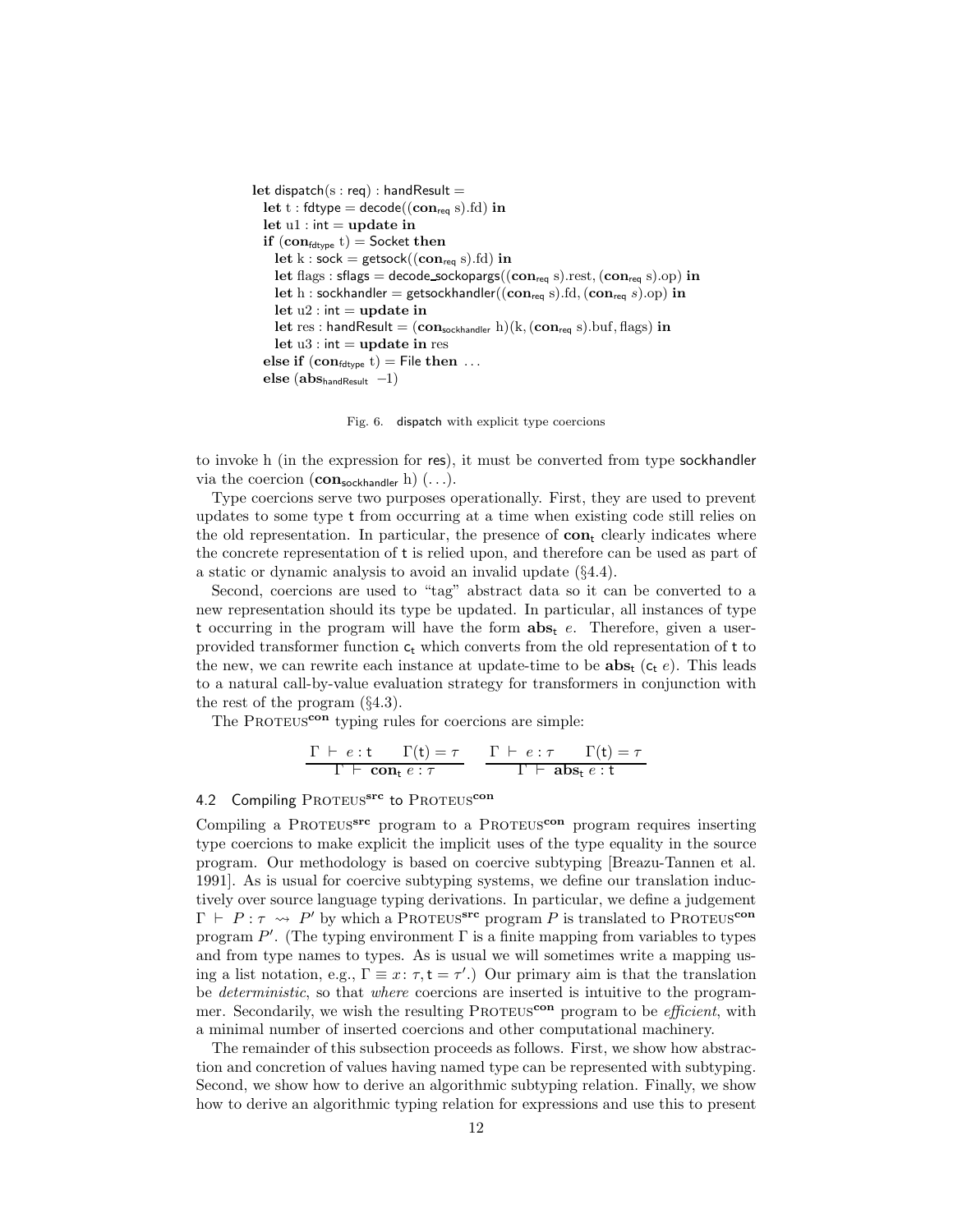the full translation rules. The reader not interested in the details of the translation can safely skip this subsection and proceed to the operational semantics of PROTEUS<sup>con</sup> in  $§4.3$ .

4.2.1 Abstraction and Concretion as Subtyping. To properly insert  $con_{t}$  and abs<sub>t</sub> coercions in the source program  $P$ , we must identify where  $P$  uses values of type t concretely and abstractly. We do this by defining a mostly-standard subtyping judgement for PROTEUS<sup>src</sup>, written  $\Gamma \vdash \tau \lt: \tau'$ , with two key rules. First, given a value of type  $\tau$  it can be *abstracted* as having type t under the assumption  $t = \tau$ :

$$
\Gamma, t = \tau \ \vdash \ \tau \mathrel{<:} t
$$

Conversely a value of type t can be treated *concretely* as having type  $\tau$ :

$$
\Gamma, t = \tau \ \vdash \ t <: \tau
$$

These two rules, along with subtyping transitivity, allow a named type to be treated as equal to its definition.

The basic compilation strategy is to relate a subtyping derivation to a coercion context  $\mathbb C$  using the judgement  $\Gamma \vdash \tau \langle : \tau' \leadsto \mathbb C$ . This context is applied to the relevant program fragment e as part of the derivation  $\Gamma \vdash e : \tau \leadsto e'$  using the expression subtyping rule:

$$
\frac{\Gamma \vdash e : \tau \leadsto e' \qquad \Gamma \vdash \tau \lt; : \tau' \leadsto \mathbb{C}}{\Gamma \vdash e : \tau' \leadsto \mathbb{C}[e']}
$$

Here, a coercion context  $\mathbb C$  is defined by the following grammar:

$$
\mathbb{C} ::= \bot | \; \mathbf{abs}_{t} \; \mathbb{C} \; | \; \mathbf{con}_{t} \; \mathbb{C} \; | \; \mathbf{let} \; x : \tau = \mathbb{C} \; \mathbf{in} \; e \; | \; e \; \mathbb{C}
$$

The syntax  $\mathbb{C}[e]$  defines context application, where e fills the "hole" (written  $\Box$ ) present in the context. For the abstraction and concretion subtyping rules, the translation rules are:

$$
\Gamma, t = \tau \ \vdash \ \tau <: t \ \leadsto \ \mathbf{abs}_t \_
$$
\n
$$
\Gamma, t = \tau \ \vdash \ t <: \tau \ \leadsto \ \mathbf{con}_t \_
$$

To see how this works, here is an example translation derivation using the above rules, where  $\Gamma \equiv t = \text{int} \rightarrow \text{int}, f : t$ :

$$
\cfrac{\Gamma \vdash f : t \rightsquigarrow f \qquad \Gamma \vdash t <: \tau \rightsquigarrow \textbf{con}_{t}}{\cfrac{\Gamma \vdash f : \text{int} \rightarrow \text{int} \rightsquigarrow \textbf{con}_{t} f}{\Gamma \vdash f : \text{int} \rightsquigarrow \textbf{con}_{t} f} \qquad \cfrac{\Gamma \vdash 1 : \text{int} \rightsquigarrow 1}{\Gamma \vdash f 1 : \text{int} \rightsquigarrow (\textbf{con}_{t} f) 1}
$$

Notice how on the left-hand side of the derivation we apply coercion context  $con_{t-}$ to f to get  $\text{con}_{t}$  f. Standard coercive subtyping relates subtyping judgements to functions, rather than contexts, so that this application would occur at run-time, rather than during compilation.

4.2.2 Making Subtyping Algorithmic. Unfortunately, the strategy described above is not directly suitable for implementation. The problem is that neither the typing relation for expressions nor the subtyping relation are syntax directed, meaning that many derivations are possible. This is not a merely theoretical concern: we can observe the difference between these derivations due to the effect of inserted  $con<sub>t</sub>$  coercions on run-time updates.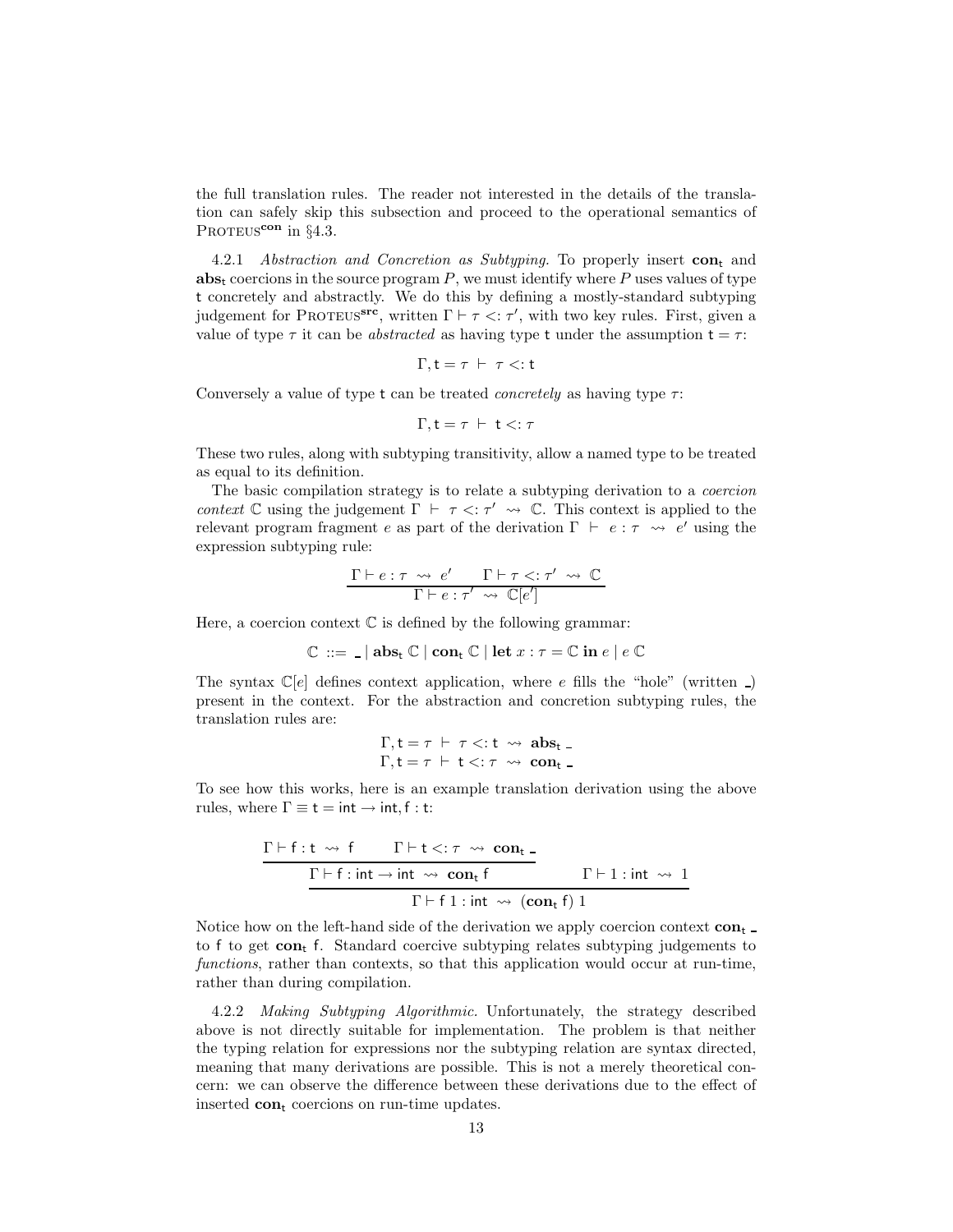For example, assuming  $\Gamma \equiv t = \tau, \times : \tau$ , we could translate the PROTEUS<sup>src</sup> term x using the following derivation:

$$
\Gamma \vdash {\sf x} : \tau \;\leadsto\; {\sf x}
$$

We could also use the following derivation which uses subsumption twice:

$$
\cfrac{\Gamma \vdash x : \tau \; \rightsquigarrow \; x \qquad \Gamma \vdash \tau <: t \; \rightsquigarrow \; abs_t \; .}{\cfrac{\Gamma \vdash x : \tau \; \rightsquigarrow \; abs_t \; x}{\Gamma \vdash x : \tau \; \rightsquigarrow \; con_t \; (abs_t \; x)}}{\Gamma \vdash x : \tau \; \rightsquigarrow \; con_t \; (abs_t \; x)}
$$

Because  $\text{con}_{t}$  coercions may impede a proposed dynamic update to the type  $t$ , and update to the first program may succeed while the second fails. Moreover, because coercions perform computation at run time, the second program is less efficient than the first.

To remedy these problems, we make both the subtyping relation and the typing relation deterministic. Ignoring contexts  $\mathbb C$  for the moment, here is our initial subtyping relation for PROTEUS<sup>src</sup>:

$$
\frac{\Gamma + \tau <: \tau \quad \text{[REFL]}}{\Gamma + \tau <: \tau \quad \text{[CON]}}\n\frac{\Gamma, t = \tau \vdash \tau <: \tau \quad \text{[ABS]}}{\Gamma, t = \tau \vdash t <: \tau \quad \text{[CON]}}\n\frac{\Gamma + \tau_1' <: \tau \quad \text{[ASS]}}{\Gamma, t = \tau \vdash \tau' <: \tau_2' \quad \text{[FUN]}}\n\frac{\Gamma \vdash \tau_1' <: \tau_1 \quad \Gamma \vdash \tau_2 <: \tau_1' \rightarrow \tau_2'}{\Gamma \vdash \tau_1 \rightarrow \tau_2 <: \tau_1' \rightarrow \tau_2'}\n\frac{\Gamma \vdash \tau_1 <: \tau_1' \quad \dots \quad \Gamma \vdash \tau_k <: \tau_k' \quad k \leq n}{\Gamma \vdash \{l_1 : \tau_1, \dots, l_n : \tau_n\} <: \{l_1 : \tau_1', \dots, l_k : \tau_k\}}\n\frac{\text{[REC]}}{\Gamma \vdash \{l_1 : \tau_1, \dots, l_n : \tau_n\}}\n\frac{\text{[REC]}}{\Gamma \vdash \{l_1 : \tau_1, \dots, l_n : \tau_n\}}\n\frac{\text{[REC]}}{\Gamma \vdash \{l_1 : \tau_1, \dots, l_n : \tau_n\}}\n\frac{\text{[REC]}}{\Gamma \vdash \{l_1 : \tau_1, \dots, l_n : \tau_n\}}\n\frac{\text{[REC]}}{\Gamma \vdash \{l_1 : \tau_1, \dots, l_n : \tau_n\}}\n\frac{\text{[REC]}}{\Gamma \vdash \{l_1 : \tau_1, \dots, l_n : \tau_n\}}\n\frac{\text{[REC]}}{\Gamma \vdash \{l_1 : \tau_1, \dots, l_n : \tau_n\}}\n\frac{\text{[REC]}}{\Gamma \vdash \{l_1 : \tau_1, \dots, l_n : \tau_n\}}\n\frac{\text{[REC]}}{\Gamma \vdash \{l_1 : \tau_1, \dots, l_n : \tau_n\}}\n\frac{\text{[REC]}}{\Gamma \vdash \{l_1 : \tau_1, \dots, l_n : \tau_n\}}\n\frac{\text{[REC]}}{\Gamma \vdash \{l_1 : \tau_1, \dots, l_n : \
$$

We have made the standard first step of removing the transitivity rule and embedding its action into the other rules (in this case, the abstraction and concretion rules). Two other things are worthy of note. First, the [REFL] rule imposes an *invariance* restriction on reference types (i.e.,  $\tau$  ref  $\lt: \tau'$  ref if and only if  $\tau$  and  $\tau'$  are identical). While such an invariance is standard, it usually does not apply when considering named types as equal to their definition. For example, if we had  $\Gamma \equiv t = \text{int}$ , we might expect that  $\Gamma \vdash t \text{ ref} < \text{int ref}$ . However, when subtyping is used to add coercions, this approach will not work: there is no way to coerce a term having the former type to one having the latter. We have not found this to be a problem in practice.

Second, we can see that the rules [CON] and [ABS] are not syntax-directed. For example, consider the context  $\Gamma \equiv t = \text{int}, s = t, u = s, v = t$ . Here are two different derivations of the judgement  $\Gamma \vdash u \langle v, v \rangle$ , with the preferred on the left: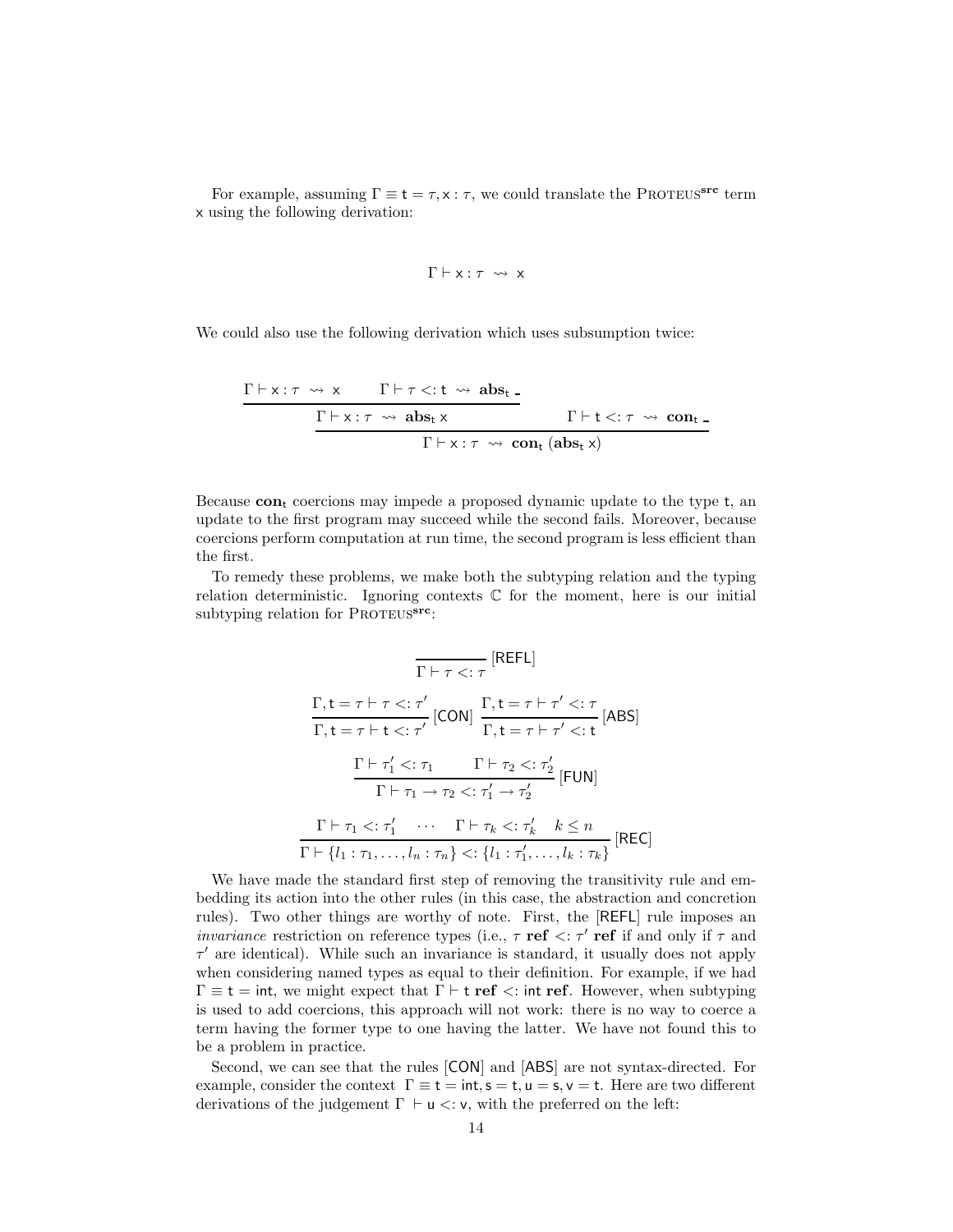|                               | $\Gamma$ + t <: t               |
|-------------------------------|---------------------------------|
| $\Gamma$ + t <: t             | $\Gamma$ + t <: int             |
| $\Gamma$ + t $\lt$ : v        | $\Gamma$ $\vdash$ s $\lt$ : int |
| $\Gamma$ $\vdash$ s $\lt$ : v | $\Gamma$ $\vdash$ s $\lt$ : t   |
| $\Gamma\,\vdash\,$ u $<:$ v   | $\Gamma$ $\vdash$ u $\lt$ : t   |
|                               | $\Gamma$ $\vdash$ u $\lt$ : v   |

The problem with rightmost derivation is the pointless concretion/abstraction of type t. As we explained above this will be compiled to a coercion that will possibly inhibit future updates and add unnecessary computation.

The [CON] and [ABS] rules capture the cases of  $\tau \langle \tau'$  where one or both of  $\tau$  and  $\tau'$  is a name. The essence of our solution to the above problem is to break down these cases into separate rules and also to avoid unnecessary concretions/abstractions. We replace the [CON] and [ABS] rules with the following four rules:

| $\frac{NotNameType(\tau') \qquad \Gamma, t = \tau \vdash \tau <: \tau'}{\Gamma, t = \tau \vdash t <: \tau'}$                                                                                    | [CONc] |
|-------------------------------------------------------------------------------------------------------------------------------------------------------------------------------------------------|--------|
| $\frac{NotNameType(\tau') \qquad \Gamma, t = \tau \vdash \tau' <: \tau}{\Gamma, t = \tau \vdash \tau' <: \tau}$                                                                                 | [ABSc] |
| $\frac{\Gamma(t) = \tau \qquad \Gamma(s) = \tau' \qquad Height(t, \Gamma) \geq Height(s, \Gamma) \qquad \Gamma \vdash \tau <: \mathbf{s}}{\Gamma \vdash t <: \mathbf{s}}$ \n <td>[CONn]</td> \n | [CONn] |
| $\frac{\Gamma(t) = \tau \quad \Gamma(s) = \tau' \qquad Height(s, \Gamma) > Height(t, \Gamma) \qquad \Gamma \vdash t <: \tau'}{\Gamma \vdash t <: \mathbf{s}}$ \n <td>[ABSn]</td> \n             | [ABSn] |

The predicate  $NotNameType(\tau)$  returns false if  $\tau$  is a name and true otherwise. [CONc] and [ABSc] deal with the case  $\tau < \tau'$  where only one of  $\tau$  and  $\tau'$  is a name. However, we still need to handle the case when they are both names, e.g.  $\Gamma, t = \tau, t' = \tau' + t$  is to solid we unfold the name t, or t'? To break this symmetry we make use of a function  $Height$ , which is defined as follows:

*Height*(t, 
$$
\Gamma
$$
) = 1 if  $\Gamma(t) = \tau$  and *NotNameType*( $\tau$ )  
*Height*(t,  $\Gamma$ ) = 1 + h if  $\Gamma(t) = s$  and  $h = Height(s, \Gamma)$ 

Given a typing context  $\Gamma$  and name t,  $Height(t, \Gamma)$  returns the number of "unfoldings" we need to make to the name until we get a type constructor. For example, given  $\Gamma \equiv t = \text{int}, s = t, u = s, v = t$  then

Height(u, 
$$
\Gamma
$$
) = 3,  
Height(s,  $\Gamma$ ) = 2,  
Height(t,  $\Gamma$ ) = 1, and  
Height(v,  $\Gamma$ ) = 2.

We can use this algorithmic subtyping relation to generate coercion contexts as shown in Figure 7. As an example, we show how the derivation of  $u < v$  from earlier would be translated (assuming that  $\Gamma \equiv t = \text{int}, s = t, u = s, v = t$ ).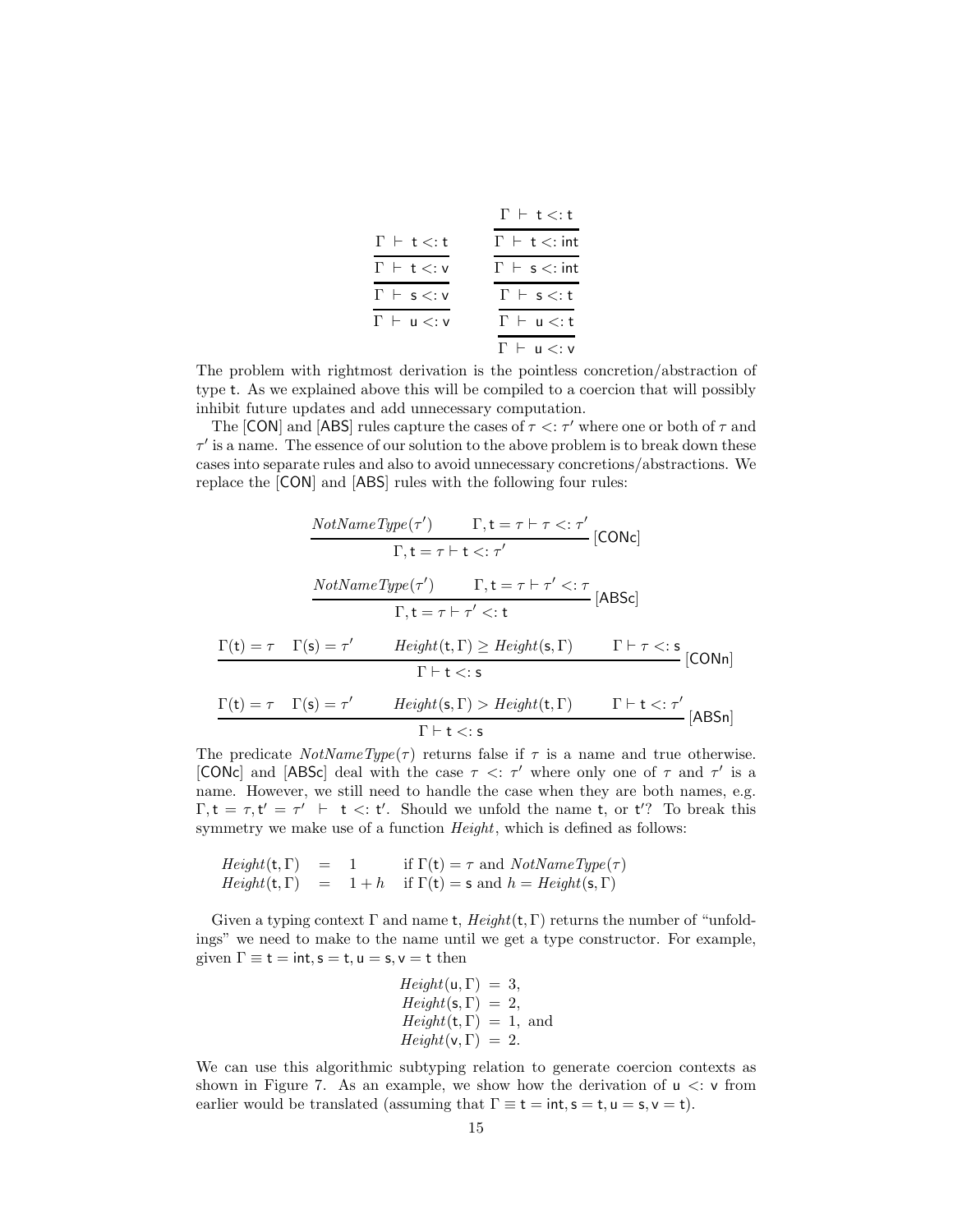| $\Gamma \vdash \tau \leq: \tau' \rightsquigarrow \mathbb{C}$                                                                                                                                                                                            |
|---------------------------------------------------------------------------------------------------------------------------------------------------------------------------------------------------------------------------------------------------------|
| $\Gamma \vdash \tau \leq: \tau \rightsquigarrow$                                                                                                                                                                                                        |
| <i>NotNameType</i> $(\tau')$ $\Gamma, t = \tau \vdash \tau \lt; : \tau' \leadsto \mathbb{C}$                                                                                                                                                            |
| $\Gamma, t = \tau \vdash t <: \tau' \leadsto \mathbb{C}[\mathbf{con}_t$ .                                                                                                                                                                               |
| $NotNameType(\tau') \qquad \Gamma, t = \tau \vdash \tau' \lt;: \tau \rightsquigarrow \mathbb{C}$<br>———— [ABSc <sup>coer</sup> ]                                                                                                                        |
| $\Gamma, t = \tau \vdash \tau' \lt t \rightsquigarrow (abs_t \lrcorner)$ [C]                                                                                                                                                                            |
| $\Gamma(t) = \tau \quad \Gamma(s) = \tau' \qquad \text{Height}(t, \Gamma) \geq \text{Height}(s, \Gamma) \qquad \Gamma \vdash \tau \lt : s \rightsquigarrow \mathbb{C}$<br>$\overline{\phantom{iiiiiiiiiiiiiiiiiiiiiiiiiiiiiiiiiiiiiiii}}$               |
| $\Gamma \vdash t \lt: s \rightsquigarrow \mathbb{C}[\textbf{con}_{t} \; ]$                                                                                                                                                                              |
| $\Gamma(t) = \tau \quad \Gamma(s) = \tau' \qquad \text{Height}(s, \Gamma) > \text{Height}(t, \Gamma) \qquad \Gamma \vdash t \lt;: \tau' \rightsquigarrow \mathbb{C}$<br>——— [ABSn <sup>coer</sup> ]                                                     |
| $\Gamma \vdash t \leq s \rightsquigarrow (abs_t \lrcorner)$                                                                                                                                                                                             |
| $\Gamma \vdash \tau_1' \lt: : \tau_1 \leadsto \mathbb{C}_1$ $\Gamma \vdash \tau_2 \lt: : \tau_2' \leadsto \mathbb{C}_2$<br>– [FUN <sup>coer</sup> ]                                                                                                     |
| $\Gamma \vdash \tau_1 \to \tau_2 \lt: \tau_1' \to \tau_2' \rightsquigarrow \lambda(f : \tau_1 \to \tau_2). \lambda(x : \tau_1').\mathbb{C}_2[f (\mathbb{C}_1[x])]$                                                                                      |
| $\Gamma \vdash \tau_1 \langle : \tau'_1 \leadsto \mathbb{C}_1 \quad \cdots \quad \Gamma \vdash \tau_k \langle : \tau'_k \leadsto \mathbb{C}_2 \quad k \leq n$<br>$ [REC^{coer}]$                                                                        |
| $\Gamma \vdash \{l_1 : \tau_1, \ldots, l_n : \tau_n\} \leq \{l_1 : \tau'_1, \ldots, l_k : \tau_k\} \rightsquigarrow$<br>let $x: \{l_1 : \tau_1, \ldots, l_n : \tau_n\} = \textbf{in} \{l_1 = \mathbb{C}_1[x, l_1], \ldots l_n = \mathbb{C}_n[x, l_n]\}$ |

Fig. 7. Coercion generation via the subtyping relation

|                                                                             | [REFL <sup>coer</sup> ]                                      |                             |
|-----------------------------------------------------------------------------|--------------------------------------------------------------|-----------------------------|
| $\Gamma$ $\vdash$ t $\lt$ : t $\rightsquigarrow$ $\_$                       | $Height(\mathbf{v},\Gamma)>Height(\mathbf{t},\Gamma)$        | $-$ [ABSn <sup>coer</sup> ] |
| $\Gamma \vdash t \lt: v \rightsquigarrow abs$ <sub>v</sub>                  | $\mathit{Height}(s, \Gamma) \geq \mathit{Height}(v, \Gamma)$ | $-[CONncoer]$               |
| $\Gamma \vdash$ s $\lt:$ : v $\leadsto$ abs <sub>v</sub> con <sub>s –</sub> | $\mathit{Height}(u, \Gamma) \geq \mathit{Height}(v, \Gamma)$ | $[COMn^{coer}]$             |
|                                                                             | $\Gamma \vdash u \lt: v \rightsquigarrow abs_v con_s con_u$  |                             |

It is relatively routine to show that whilst this system limits the number of derivations, it still encodes the same subtyping relation.

**Theorem 4.1.** We refer to the subtyping relation with [CON] and [ABS] as  $\vdash^{nd}$ and the relation that replaces these with [CONn], [ABSn], [CONc], [ABSc] as  $\vdash^{alg}$ . Then  $\Gamma \vdash^{nd} \tau \leq \tau'$  if and only if  $\Gamma \vdash^{alg} \tau \leq \tau'.$ 

Proof. This is proved by relatively straightforward proof-theoretic techniques.  $\Box$ 

4.2.3 Algorithmic expression typing. The final step toward a deterministic algorithm is to apply subtyping algorithmically within the typing relation. The standard approach is to remove the subsumption rule and incorporate it directly into the other rules, allowing subsumption only at the argument for application and for the right-most expression of an assignment. However, in the presence of named types, this approach is insufficient for maintaining a tight correspondence with the nonalgorithmic relation. Consider an application  $e_1$   $e_2$ . The problem occurs when  $e_1$ has a named type, because subsumption is not available to expand the definition to a function type. While we cannot allow subsumption at both  $e_1$  and  $e_2$  as it would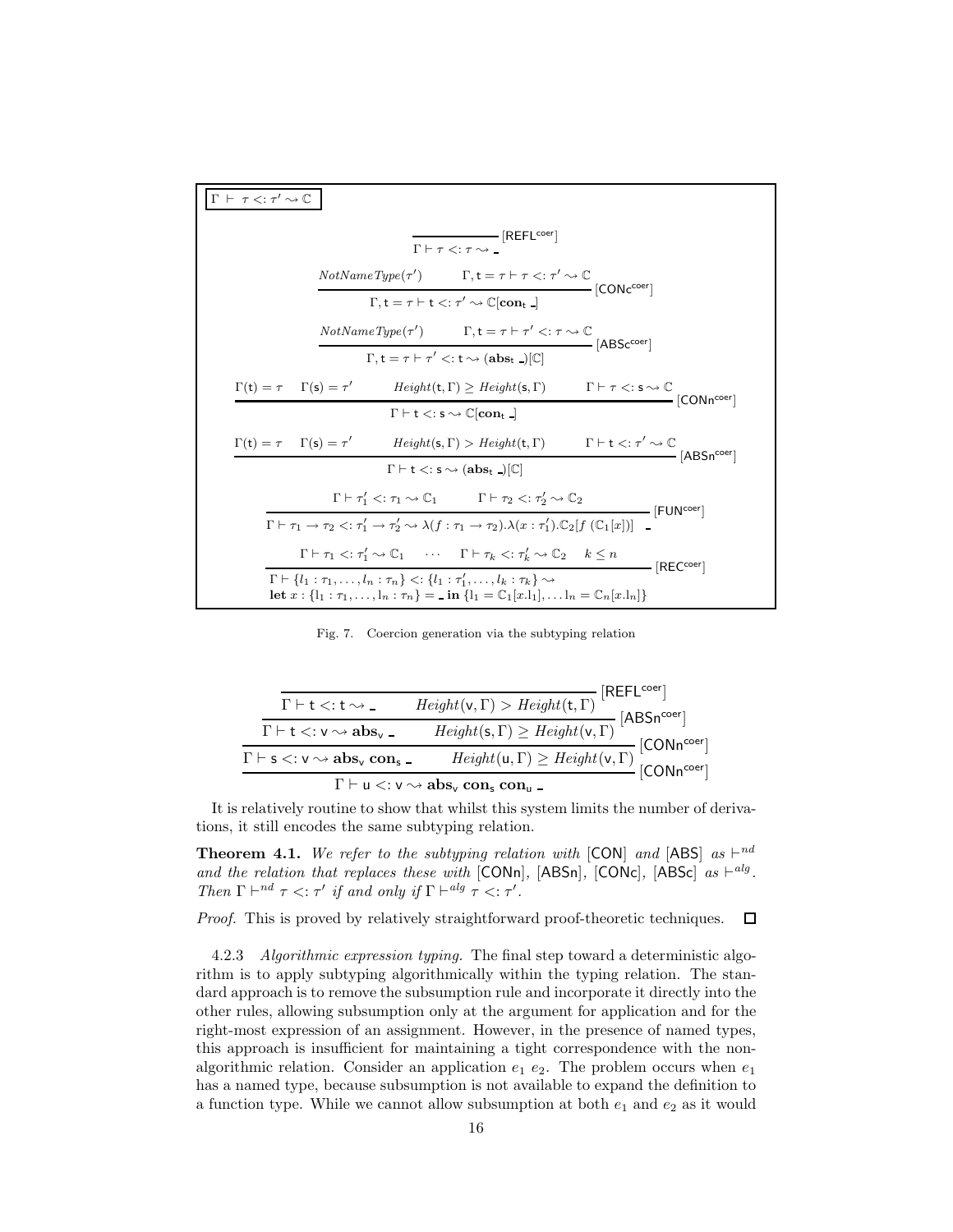not be algorithmic, we only require *unfolding*, a weaker form of subsumption, at  $e_1$ .<sup>2</sup> To this end, we introduce an unfolding judgement  $\Gamma \vdash t \triangleleft \tau$ , that relates t and  $\tau$ if the definition  $t = \tau$  holds directly or transitively, inserting an explicit concretion every time it unfolds a named type to its definition. The unfolding judgement is then used whenever a specific type is required in the typing judgement, i.e., in the application, dereference, assignment, and projection rules. This relation is defined as follows:

$$
\Gamma \vdash \tau \lhd \tau \leadsto \_
$$
\n
$$
\Gamma(t) = \tau' \quad \Gamma \vdash \tau' \lhd \tau \leadsto \mathbb{C}
$$
\n
$$
\Gamma \vdash t \lhd \tau \leadsto \mathbb{C}[\textbf{con}_{t-}]
$$

The complete rules for the translation are given in Figures 7, 8 and 9. (The normal typing rules for PROTEUS<sup>STC</sup> can be read from these figures by simply ignoring the  $\rightsquigarrow \mathbb{C}$  parts.)

#### 4.3 Operational Semantics

The operational semantics is defined using a single-step reduction relation between configurations, which are triples consisting of a type environment  $\Omega$ , a heap H and an expression  $e$ , as shown in Figure 11. We use evaluation contexts to encode the (call-by-value) evaluation strategy.

The type environment  $\Omega$  defines a configuration's named types. Each type in  $dom(\Omega)$  maps to a single representation  $\tau$ ; some related approaches [Duggan 2001; Hicks 2001] would permit t to map to a set of representations indexed by a version. We refer to our non-versioned approach as being *representation consistent* since a running program has but one definition of a type at any given time.

The heap H is a map from heap addresses  $\rho$  to pairs  $(\omega, b)$ , where  $\omega$  is a type tag and b is a binding. We use the heap to store both mutable references created with ref and top-level bindings created with var and fun; therefore  $\rho$  ranges over locations r and top-level identifiers z. For locations, the type tag  $\omega$  is simply  $\cdot$ , indicating the absence of a type, and for identifiers, e.g. z, it is the type  $\tau$  which appeared in the definition of z in the program. Type tags are used to type check new and replacement definitions provided by a dynamic update.

Normal configuration evaluation is defined by a relation between configurations, written  $\Omega; H; e \longrightarrow \Omega; H'; e',$  and is given in Figure 12. This relation consists of a series of computations, the order of which is determined by evaluation contexts. All expressions  $e$  can be uniquely decomposed into  $\mathbb{E}[e']$  for some evaluation context  $E$  and expression  $e'$ , so the choice of computation rule is unambiguous. The computation rules are mostly standard; we will elaborate on the interesting rules below. We use the notation  $e[v/x]$  to denote the capture-avoiding substitution of v for  $x$  within  $e$ .

<sup>2</sup>The alert reader may have noticed that the subtype relation is in fact sufficient to get algorithmic behaviour at application, provided we drop the notion of applying subsumption to the arguments of functions, and instead apply it to the function type. Although theoretically simpler, in practice we want to avoid coercing functions, which is expensive. Moreover, we need the unfolding at projection and dereference in any case, thus it seems a more general concept to apply unfolding at destruct positions — points where the top-level structure of a value is deconstructed [Bierman et al. 2003].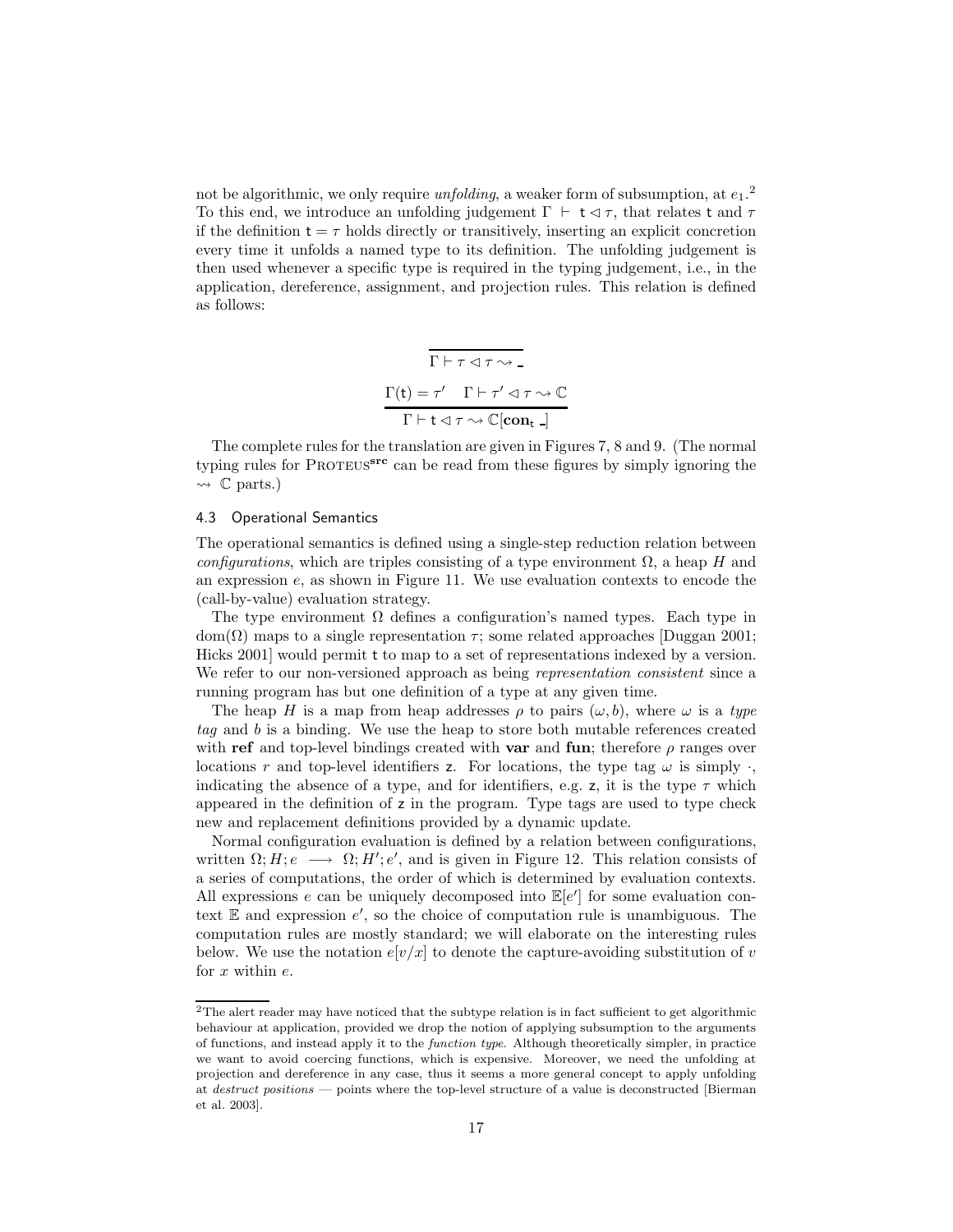$$
\Gamma + e : \tau \rightsquigarrow e'
$$
\n
$$
\Gamma + n : \text{int} \rightsquigarrow n
$$
\n
$$
\frac{\Gamma(x) = \tau}{\Gamma + x : \tau \rightsquigarrow x}
$$
\n
$$
\frac{\Gamma(z) = \tau}{\Gamma + z : \tau \rightsquigarrow z}
$$
\n
$$
\frac{\Gamma + e_i : \tau_i \rightsquigarrow e_i'}{\Gamma + \{1\} = e_1, \dots, I_n = e_n\} : \{1 : \tau_1, \dots, I_n : \tau_n\} \rightsquigarrow \{1\} = e'_1, \dots, I_n = e'_n\}
$$
\n
$$
\frac{\Gamma + e : \tau \rightsquigarrow e' - \Gamma + \tau \triangleleft \{1 : \tau_1, \dots, I_n : \tau_n\} \rightsquigarrow \mathbb{C}}{\Gamma + e_1 : \tau_i \rightsquigarrow \mathbb{C}[e'] \mathbb{I}_i}
$$
\n
$$
\frac{\Gamma + e_1 : \tau \rightsquigarrow e'_1 - \Gamma + e_2 : \tau'_1 \rightsquigarrow e'_2}{\Gamma + e_1 e_2 : \tau_2 \rightsquigarrow \mathbb{C}_1 \mathbb{C}[e'_1] \mathbb{C}_2[e'_2]}
$$
\n
$$
\frac{\Gamma + e_1 : \tau'_1 \rightsquigarrow e'_1 - \Gamma + \tau'_1 < \tau_1 \rightsquigarrow \mathbb{C} - \Gamma, x : \tau_1 + e_2 : \tau_2 \rightsquigarrow e'_2}{\Gamma + e_1 e_2 : \tau_2 \rightsquigarrow \mathbb{C}[e'_1] \mathbb{C}_2[e'_2]}
$$
\n
$$
\frac{\Gamma + e : \tau \rightsquigarrow e'}{\Gamma + \text{ref} e : \tau \text{ref}} \rightsquigarrow \text{ref} e'
$$
\n
$$
\frac{\Gamma + e : \tau' \rightsquigarrow e' - \Gamma + \tau' \triangleleft \tau \text{ref} \rightsquigarrow \mathbb{C}}{\Gamma + e_1 : \tau' \rightsquigarrow e'_1 - \Gamma + e_2 : \tau'' \rightsquigarrow e'_2}
$$
\n
$$
\frac{\Gamma + e_1 : \tau' \rightsquigarrow e'_1 - \Gamma + e_2 : \tau'' \rightsquigarrow e'_2}{\Gamma + e_1 : \tau \rightsquigarrow \mathbb{C}[e']}
$$
\n
$$
\frac{\Gamma + e_1 : \tau' \rightsquigarrow e'_1 - \Gamma + e_
$$

Fig. 8.  $Con/abs$  insertion for compiling PROTEUS<sup>Src</sup> expressions

| $\Gamma \vdash P : \tau \leadsto P'$                                                                                                                                                                                                                                                                                                                                                         |
|----------------------------------------------------------------------------------------------------------------------------------------------------------------------------------------------------------------------------------------------------------------------------------------------------------------------------------------------------------------------------------------------|
| $\Gamma \vdash \tau$ OK $\Gamma, t = \tau \vdash P : \tau \leadsto P'$<br>$\Gamma$ + type t = $\tau$ in P : $\tau \rightsquigarrow$ type t = $\tau$ in P'                                                                                                                                                                                                                                    |
| $\Gamma' = \Gamma, z: \tau_1 \rightarrow \tau_2$ $\Gamma', x: \tau_1 \vdash e: \tau' \rightsquigarrow e'$<br>$\Gamma' \vdash \tau' \leq \tau_2 \rightsquigarrow \mathbb{C}$ $\Gamma' \vdash P : \tau \rightsquigarrow P'$<br>$\Gamma \vdash \textbf{fun } z(x : \tau_1) : \tau_2 = e \textbf{ in } P : \tau \leadsto \textbf{fun } z(x : \tau_1) : \tau_2 = \mathbb{C}[e'] \textbf{ in } P'$ |
| $\Gamma \vdash v : \tau'' \leadsto e'$ $\Gamma \vdash \tau'' \lt : \tau' \leadsto \mathbb{C}$<br>$\Gamma$ , z : $\tau'$ ref $\vdash P : \tau \leadsto P'$<br>$\Gamma \vdash \text{var } z : \tau' = v \text{ in } P : \tau \leadsto \text{var } z : \tau' = \mathbb{C}[e'] \text{ in } P'$                                                                                                   |
| $\Gamma \vdash e : \tau \leadsto e'$<br>$\overline{\Gamma}$ + return $e: \tau \rightsquigarrow e'$                                                                                                                                                                                                                                                                                           |

Fig. 9.  $Con/abs$  insertion for compiling PROTEUS $^{\rm src}$  programs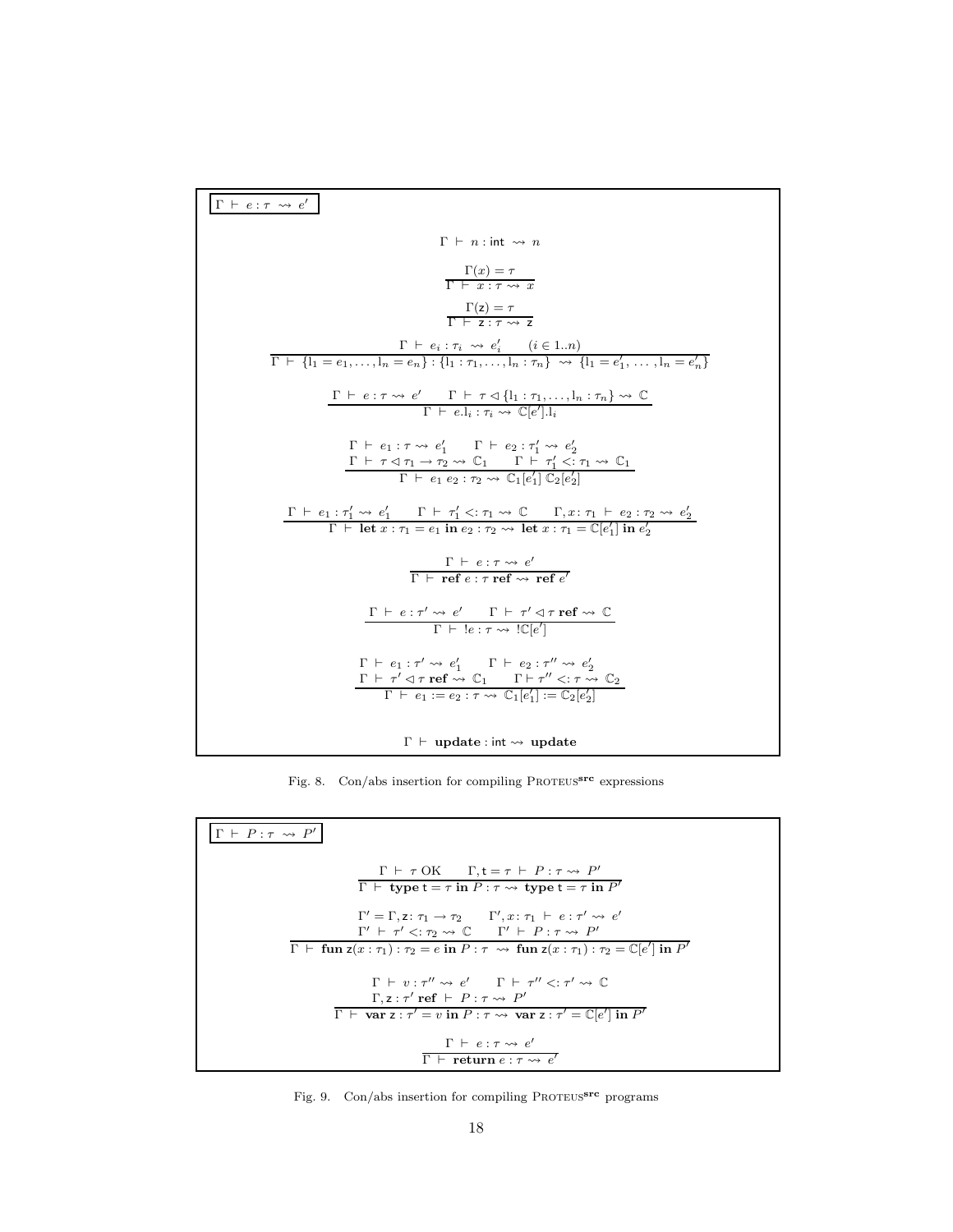| $\Gamma \vdash \tau$ OK |                                                                                                                                                                                           |  |
|-------------------------|-------------------------------------------------------------------------------------------------------------------------------------------------------------------------------------------|--|
|                         | $\Gamma \vdash \mathsf{int} \qquad \frac{\mathbf{t} \in \mathrm{dom}(\Gamma)}{\Gamma + \mathbf{t}} \qquad \frac{\Gamma \vdash \tau}{\Gamma \vdash \tau \mathbf{ref}}$                     |  |
|                         | $\Gamma \vdash \tau_i \quad i \in 1n \quad \Gamma \vdash \tau_1 \quad \Gamma \vdash \tau_2$<br>$\Gamma \vdash \{l_1 : \tau_1, , l_n : \tau_n\}$ $\Gamma \vdash \tau_1 \rightarrow \tau_2$ |  |

Fig. 10. Type well-formedness

| Syntax                                                                                                                                                                                 |                                             |                                                                                                                                                                                                                                                                                                                                                                                                            |
|----------------------------------------------------------------------------------------------------------------------------------------------------------------------------------------|---------------------------------------------|------------------------------------------------------------------------------------------------------------------------------------------------------------------------------------------------------------------------------------------------------------------------------------------------------------------------------------------------------------------------------------------------------------|
| Heap (binding) expressions $b \in \text{HExp}$ : $= e \mid \lambda(x) e$<br>Heap (binding) values $b_v \in HVal := v \mid \lambda(x).e$<br>Heaps<br>Type environment<br>Configurations | $\text{cfg} \in \text{CFG} :: \Omega; H; e$ | $H \in \text{Heap} :: = \emptyset \mid r \mapsto (\cdot, b), H \mid z \mapsto (\tau, b), H$<br>$\Omega \in \text{TEM}$ ::= $\emptyset$   $t \mapsto \tau, \Omega$                                                                                                                                                                                                                                          |
| Evaluation context                                                                                                                                                                     | E                                           | $ ::= \bot   \{l_1 = v_1, \ldots, l_i = \mathbb{E}, \ldots, l_n = e_n \}$<br>$\mathbb{E}.\mathbb{I}   \mathbb{E} e   v \mathbb{E}   \textbf{let } z = \mathbb{E} \textbf{in } e$<br>$\mathbf{ref} \mathbb{E}   \mathbb{E}   \mathbb{E} := e   r := \mathbb{E}$<br>$\mathbf{con}_{t} \mathbb{E} \mid \mathbf{abs}_{t} \mathbb{E}$<br>if $\mathbb{E} = e$ then e else e<br>if $v = \mathbb{E}$ then e else e |
| <b>Updates</b><br>Updates<br>Updated Named Types<br>Additional Named Types<br>Additional Bindings<br><b>Updated Bindings</b>                                                           | un<br>an<br>ab<br>ub                        | $U \in \text{Upd}$ ::= $\{ \text{UN} = \text{un, AN} = \text{an}, \text{UB} = \text{ub}, \text{AB} = \text{ab} \}$<br>$\in$ NT $\rightarrow$ Typ $\times$ XVar<br>$\in$ NT $\rightarrow$ TEnv<br>$\in$ XVar $\rightarrow$ Typ $\times$ HVal<br>$\in$ XVar $\rightarrow$ Typ $\times$ HVal                                                                                                                  |

Fig. 11. Syntax for dynamic semantics of PROTEUS<sup>con</sup>

A program P is compiled into a configuration  $\Omega; H; e = \mathcal{C}(\emptyset; \emptyset; P)$ , as shown in the bottom of Figure 12. Type defintions **type**  $t = \tau$  in the program are added to the configuration's type environment  $\Omega$ . Function definitions fun  $f(x : \tau_1) : \tau = e$ are stored in the heap as lambda terms  $\lambda(x)$ .e indexed by their identifier f. The operational rules will never permit these lambda terms from appearing in the active expression. Finally, top-level identifier definitions var  $z : \tau = v$  are stored in the heap as we would expect.

Next, we consider how our semantics expresses the interesting operations of dynamic updating: (1) updating top-level identifiers z with new definitions, and (2) updating type definitions t to have a different representation.

Replacing Top-level Identifiers. A top-level identifier z from the source program is essentially a statically-allocated reference cell. As a result, at update-time we can change z's binding in the heap; afterwards any code that accesses (dereferences) z will see the new version. However, our treatment of references differs somewhat from the standard one to facilitate dynamic updates.

First, since all functions are defined at the top-level, they are all references. However, rather than give top-level functions the type  $(\tau_1 \rightarrow \tau_2)$  ref, we simply give them type  $\tau_1 \rightarrow \tau_2$ , and perform the dereference as part of the (CALL) rule. This has the pleasant side effect of rendering top-level functions immutable during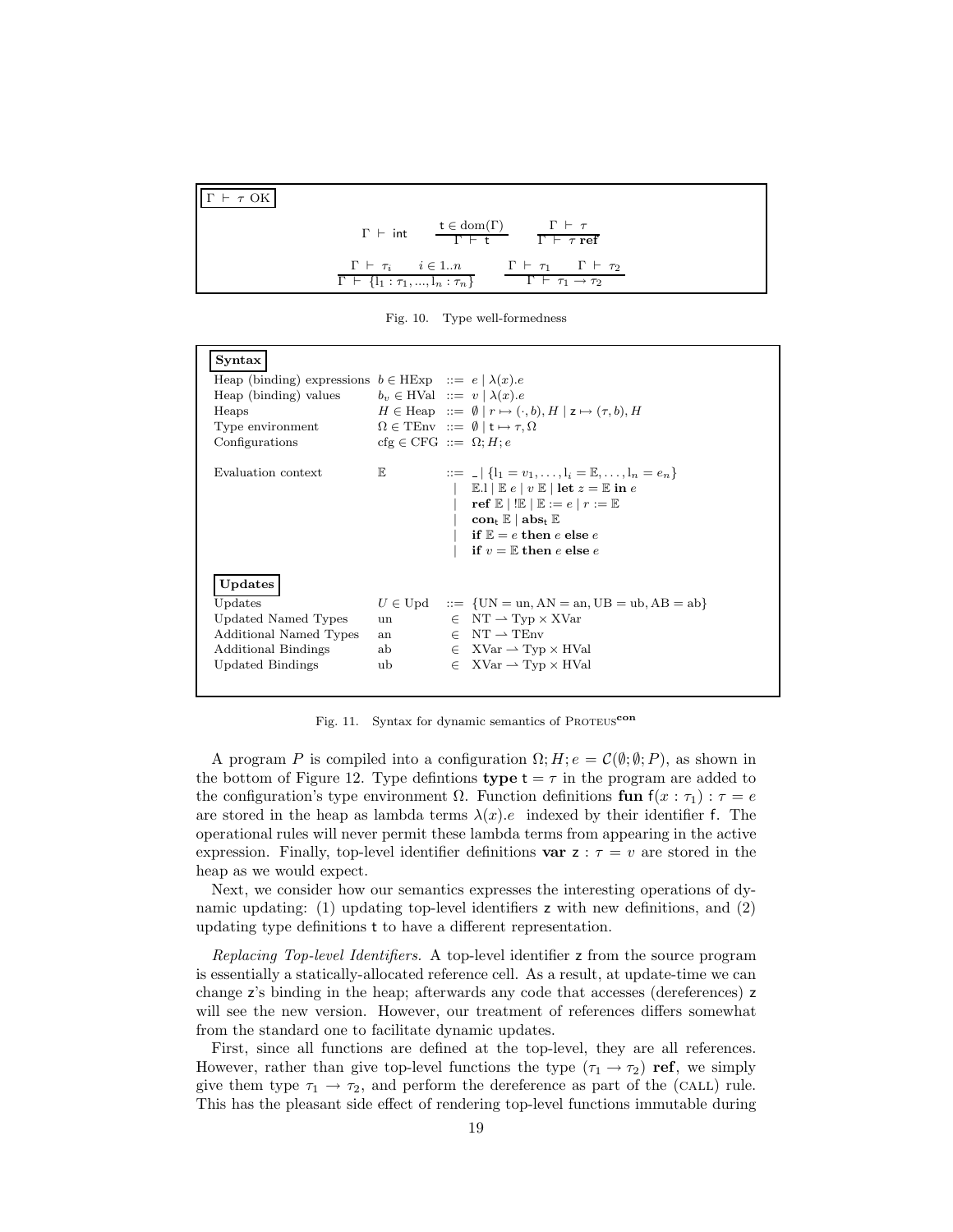| Computation: $H; e \longrightarrow H'; e'$                                                                                                                                                                                                                                                                                                                            |                                                            |                            |  |
|-----------------------------------------------------------------------------------------------------------------------------------------------------------------------------------------------------------------------------------------------------------------------------------------------------------------------------------------------------------------------|------------------------------------------------------------|----------------------------|--|
| $H: \{l_1 = v_1, \ldots, l_n = v_n\}.$                                                                                                                                                                                                                                                                                                                                |                                                            | (PROJ)                     |  |
| $H$ ; con <sub>t</sub> (abs <sub>t</sub> v) $\longrightarrow$ $H$ ; v                                                                                                                                                                                                                                                                                                 |                                                            | $\left($ CONABS $\right)$  |  |
| $(H, z \mapsto (\tau, \lambda(x), e))$ ; z $v \longrightarrow (H, z \mapsto (\tau, \lambda(x), e))$ ; $e[v/x]$                                                                                                                                                                                                                                                        |                                                            | (CALL)                     |  |
| <i>H</i> ; let $x : \tau = v$ in $e \longrightarrow H$ ; $e[v/x]$                                                                                                                                                                                                                                                                                                     |                                                            | (LET)                      |  |
| H; ref $v \longrightarrow (H, r \mapsto (\cdot, v))$ ; r                                                                                                                                                                                                                                                                                                              |                                                            | (REF)                      |  |
| $(H, \rho \mapsto (\omega, e)); \ \underline{!}\rho \longrightarrow (H, \rho \mapsto (\omega, e)); \rho := e$                                                                                                                                                                                                                                                         |                                                            | (DEREF)                    |  |
| $(H, \rho \mapsto (\omega, e))$ ; $\rho := v \longrightarrow (H, \rho \mapsto (\omega, v))$ ; v                                                                                                                                                                                                                                                                       |                                                            | (ASSIGN)                   |  |
| <i>H</i> ; if $v1 = v2$ then $e1$ else $e2 \rightarrow H$ ; $e1$ (where $v1 = v2$ )                                                                                                                                                                                                                                                                                   |                                                            | $(IF-T)$                   |  |
| <i>H</i> ; if $v1 = v2$ then $e1$ else $e2 \rightarrow H$ ; $e2$ (where $v1 \neq v2$ )                                                                                                                                                                                                                                                                                |                                                            | $(IF-F)$                   |  |
| H; update $\longrightarrow$ H; 1                                                                                                                                                                                                                                                                                                                                      |                                                            | $(NO-UPDATE)$              |  |
| Configuration Evaluation: $\Omega; H; e \longrightarrow \Omega'; H'; e'$                                                                                                                                                                                                                                                                                              |                                                            |                            |  |
| $H; e \longrightarrow H'; e'$<br>$\overline{\Omega; H; \mathbb{E}[e] \longrightarrow \Omega; H'; \mathbb{E}[e']}$                                                                                                                                                                                                                                                     |                                                            | $\left(\text{CONG}\right)$ |  |
| updateOK(upd, $\Omega$ , H, $\mathbb{E}[0]$ )<br>$\Omega; H; \mathbb{E}[\textbf{update}] \xrightarrow{\textbf{upd}} U[\Omega]^{\textbf{upd}}; \mathcal{U}[H]^{\textbf{upd}}; \mathcal{U}[\mathbb{E}[0]]^{\textbf{upd}}$<br>otherwise: $\Omega$ ; $H$ ; $\mathbb{E}[\textbf{update}] \xrightarrow{\textbf{upd}} \mathbb{E}[1]$                                         |                                                            | $(\text{UPDATE})$          |  |
| Compilation: $\mathcal{C}(\Omega; H; P) = \Omega; H; e$                                                                                                                                                                                                                                                                                                               |                                                            |                            |  |
| $\mathcal{C}(\Omega; H; e)$<br>$C(\Omega; H; \text{type } t = \tau \text{ in } P)$                                                                                                                                                                                                                                                                                    | $=\Omega$ : H: e<br>$=\mathcal{C}(\Omega, t = \tau; H; P)$ |                            |  |
| $\mathcal{C}\left(\Omega; H; \left(\begin{array}{c} \textbf{fun}\; \mathsf{f}_1(x:\tau_1):\tau_1'=e_1\ldots\ \textbf{and}\; \mathsf{f}_n(x:\tau_n):\tau_n'=e_n\; \textbf{in}\; P\end{array}\right)\right) \;=\;$<br>$\mathcal{C}(\Omega; H, \mathsf{f}_1 \mapsto (\tau \to \tau', \lambda(x).e_1), \ldots, \mathsf{f}_n \mapsto (\tau \to \tau', \lambda(x).e_n); P)$ |                                                            |                            |  |
| $\mathcal{C}(\Omega; H; \textbf{var } z : \tau = v \textbf{ in } P)$                                                                                                                                                                                                                                                                                                  | $=\mathcal{C}(\Omega; H, z \mapsto (\tau, v); P)$          |                            |  |

Fig. 12. Dynamic semantics for PROTEUS<sup>con</sup>

normal execution, as is typical, while still allowing them to be dynamically updated.

Second, as we have explained already, top-level bindings stored in the heap are paired with their type  $\tau$  to be able to type check new and replacement bindings. Some formulations of dynamic linking define a heap interface, which maps variables z to types  $\tau$  [Hicks et al. 2000], but we find it more convenient to merge this interface into the heap itself.

Updating Data of Named Type. As mentioned in  $\S 4.2$ , PROTEUS<sup>con</sup> uses coercions to identify where data of a type t is being used abstractly and concretely. The (CONABS) rule allows an abstract value  $\mathbf{abs}_{t}$  v to be used concretely when it is provided to  $con_{t}$ ; this annihilates both coercions so that v can be used directly.

At update time, given a type transformation function c for an updated type t, we rewrite each occurrence **abs**<sub>t</sub> e to be **abs**<sub>t</sub> (c e) using the  $\mathcal{U}[-]^{upd}$  transformation, explained next. Although only values can be stored in the heap initially, heap values of the form  $\mathbf{abs}_t$  v will be rewritten to be  $\mathbf{abs}_t$  (c v), which is no longer a value. Therefore, Ir can potentially dereference an expression from the heap, and our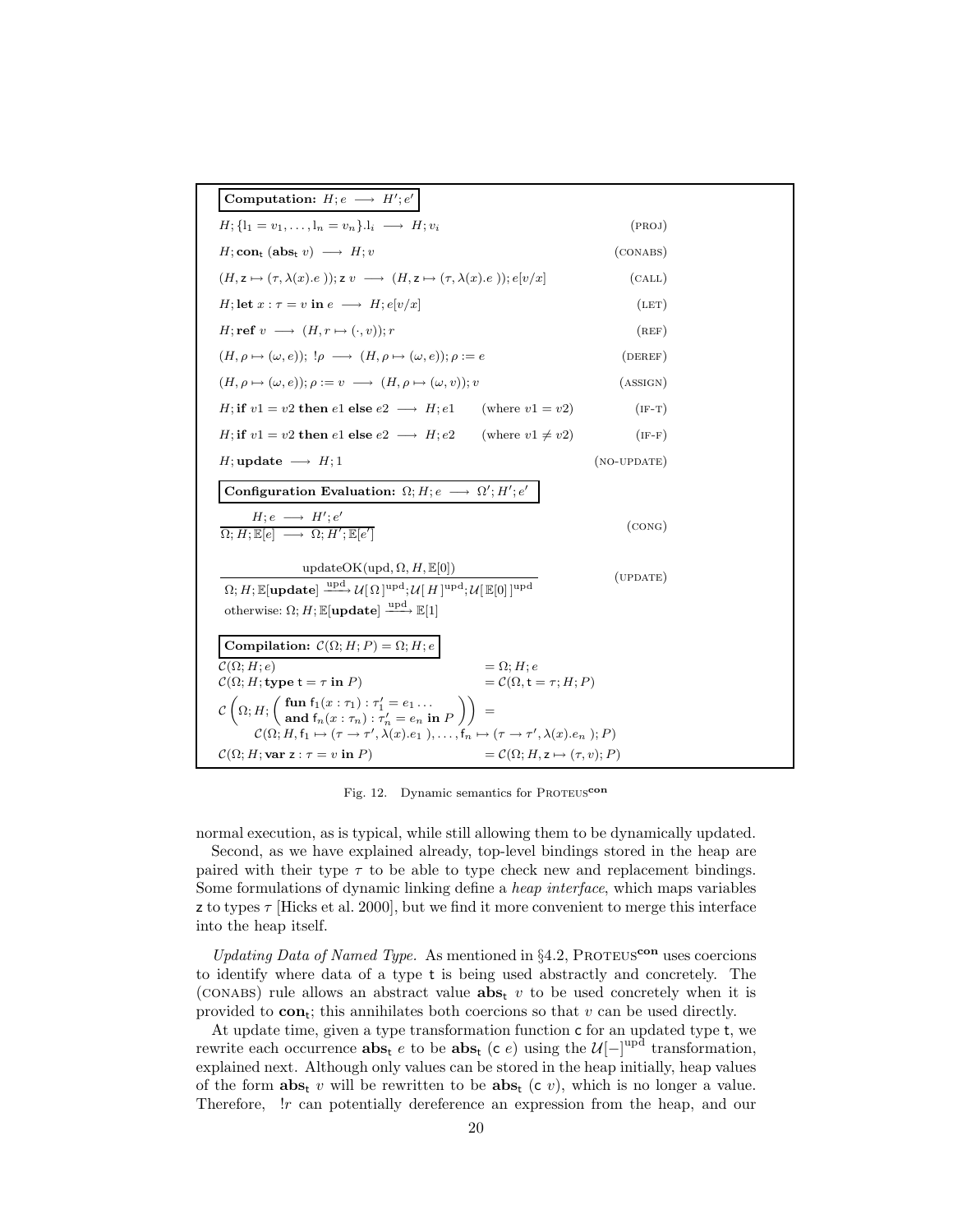U[H] upd U[ z = (τ, b), H ] upd = 8 >>< >>: z = (τ ′ , b′ ), U[ H ] upd if upd.UB(z) = (τ ′ , b′ ) z = (τ, U[ b ] upd), U[ H ] upd otherwise U[r = (·, b), H] upd = (r = (·, U[b] upd)), U[H] upd U[∅] upd = upd.AB U[b] upd U[n] upd = n U[x] upd = x U[r] upd = r U[z] upd = z U[abst e] upd = 8 >>< >>: abst (c U[e] upd) if upd.UN(t) = (τ ′ , c) abst U[e] upd otherwise For remaining b containing subterms e1, . . . , en: U[b] upd = b with U[e1] upd . . . U[en] upd U[Ω]upd U[∅] upd = ∅ U[t = τ, Ω]upd = upd.AN(t), Ω′ if t ∈ dom(upd.AN) Ω′ otherwise where Ω′ = 8 >>>< >>>: t = τ ′ , U[Ω]upd if upd.UN(t) = (τ ′ , ) t = τ, U[Ω]upd otherwise U[Γ]upd U[∅] upd = types(upd.AB) U[x : τ, Γ]upd = x : τ, U[Γ]upd U[r : τ, Γ]upd = r : τ, U[Γ]upd U[z : τ, Γ]upd = ( z : heapType(τ ′ , bv), U[Γ]upd if upd.UB(z) = (τ ′ , bv) z : τ, U[Γ]upd otherwise U[t = τ, Γ]upd = upd.AN(t), Γ ′ if t ∈ dom(upd.AN) Γ ′ otherwise where Γ′ = 8 >>>< >>>: t = τ ′ , U[Γ]upd if upd.UN(t) = (τ ′ , ) t = τ, U[Γ]upd otherwise

Fig. 13. Dynamically updating a program:  $\mathcal{U}[-]^{\text{upd}}$ 

 $(DEF)$  rule evaluates the contents of the reference and then *writes back* the result before proceeding. Whether the coercions are in the heap or the program, when they are executed is (for all intents and purposes) unpredictable. Indeed, in our implementation (§7), we take a lazy approach to updating typed values, delaying the evaluation of the coercion function until the value is actually used, in the style of Duggan [Duggan 2001]. As a result, coercions should be written to act locally and avoid side-effecting computation. One could imagine enforcing this, but we do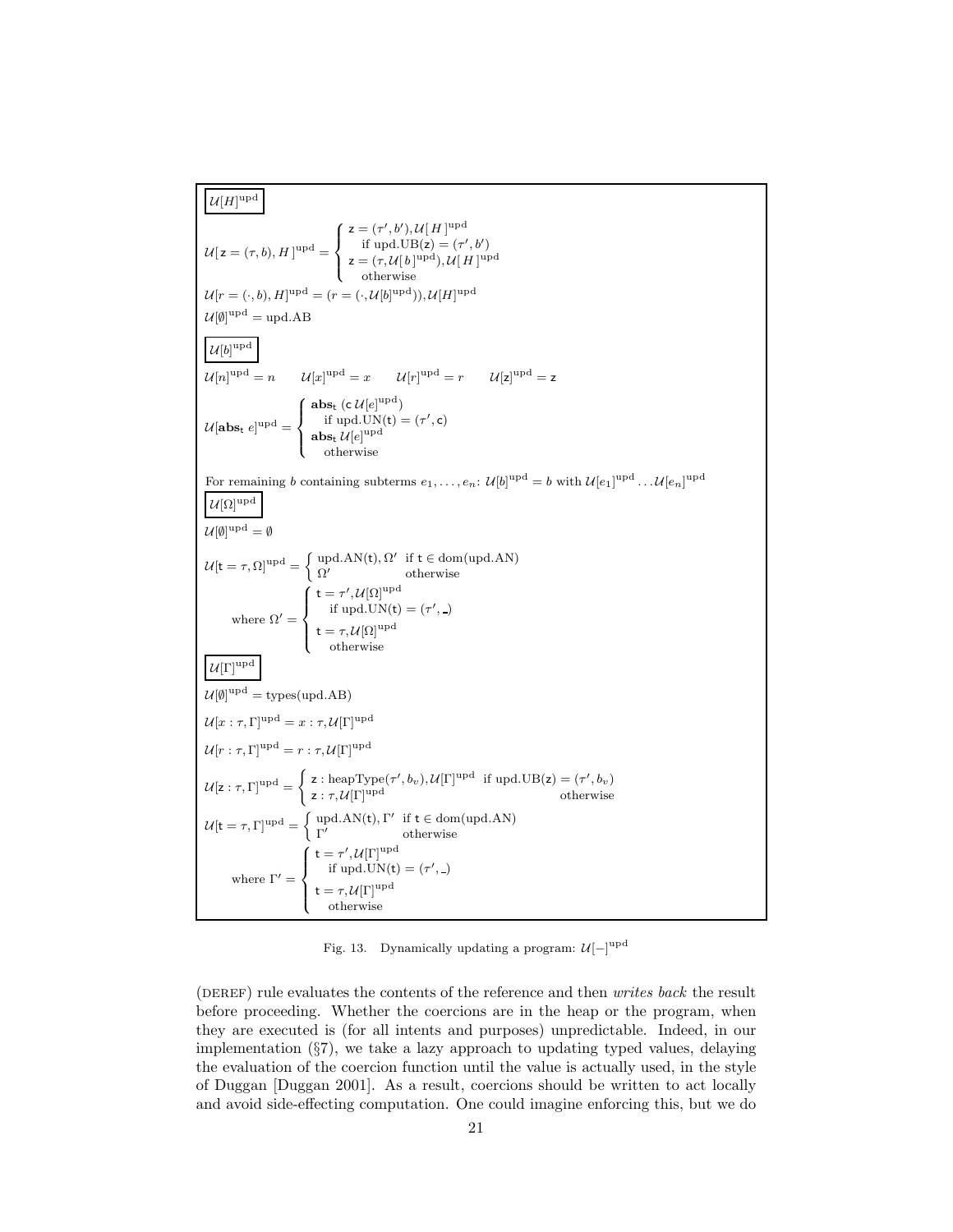

Fig. 14. PROTEUS<sup>con</sup> Configuration typing

not do so here.

Update Semantics. When no dynamic update is available, an **update** expression simply evaluates normally to 1, by (NO-UPDATE). An available dynamic update upd is modeled with a *labeled transition*, where upd labels the arrow. Rule (UPDATE) specifies that if upd is well-formed (by update $OK(-)$ , described in the next section), the update evaluates to 0, and the program is updated by transforming the current type environment  $\Omega$ , heap H, and expression e according to  $\mathcal{U}[-]^{upd}$ , defined in Figure 13; otherwise the update expression evaluates to 1. To ensure representation consistency,  $U[-]^{upd}$  applies type transformation functions to all  $\mathbf{abs}_{t}$  e expressions of a named type t that is being updated. When transforming the heap, it replaces top-level identifier definitions with their new versions, and adds all of the new bindings. When transforming  $\Omega$ , it replaces type definitions with their new versions, and inserts new definitions into specified places in the list. Also shown in the figure is the definition for updating a typing context  $\Gamma$ ; this is used in the definition of  $updateOK(-)$ , described in the next two sections.

Typing. We define typing rules for the well-formedness of configurations in Figure 14; these will be used in the proof of type soundness presented in §4.5. The judgement  $\vdash \Omega; H; e : \tau$  indicates that a configuration is well-formed. Configuration well-formedness is predicated on the existence of some  $\Phi$ , called the heap *interface*, that properly maps top-level identifiers z and references r to types  $\tau$ . That is, a configuration is well-formed as long as there exists some  $\Phi$  sufficient to type check the heap  $(\Omega; \Phi \vdash H)$  and to type check the active expression. Note that we write  $\Omega, \Phi$  to denote the concatenation of the heap interface and the configuration type environment, which defines the  $\Gamma$  used to type check the active expression  $e$ .

The heap typing judgement establishes two facts: (1) each of the types in  $\Phi$ accurately represents the types of the bindings found in  $H$ ; (2) each of the bindings in the heap type checks under  $\Phi$  and the current type environment  $\Omega$ . Assuming the existence of a  $\Phi$  permits cycles in the reference graph.

The type environment  $\Omega$  must be consistent, which we establish with the judgement  $\Omega \vdash \Omega$ . This is particularly important when an update is applied as we must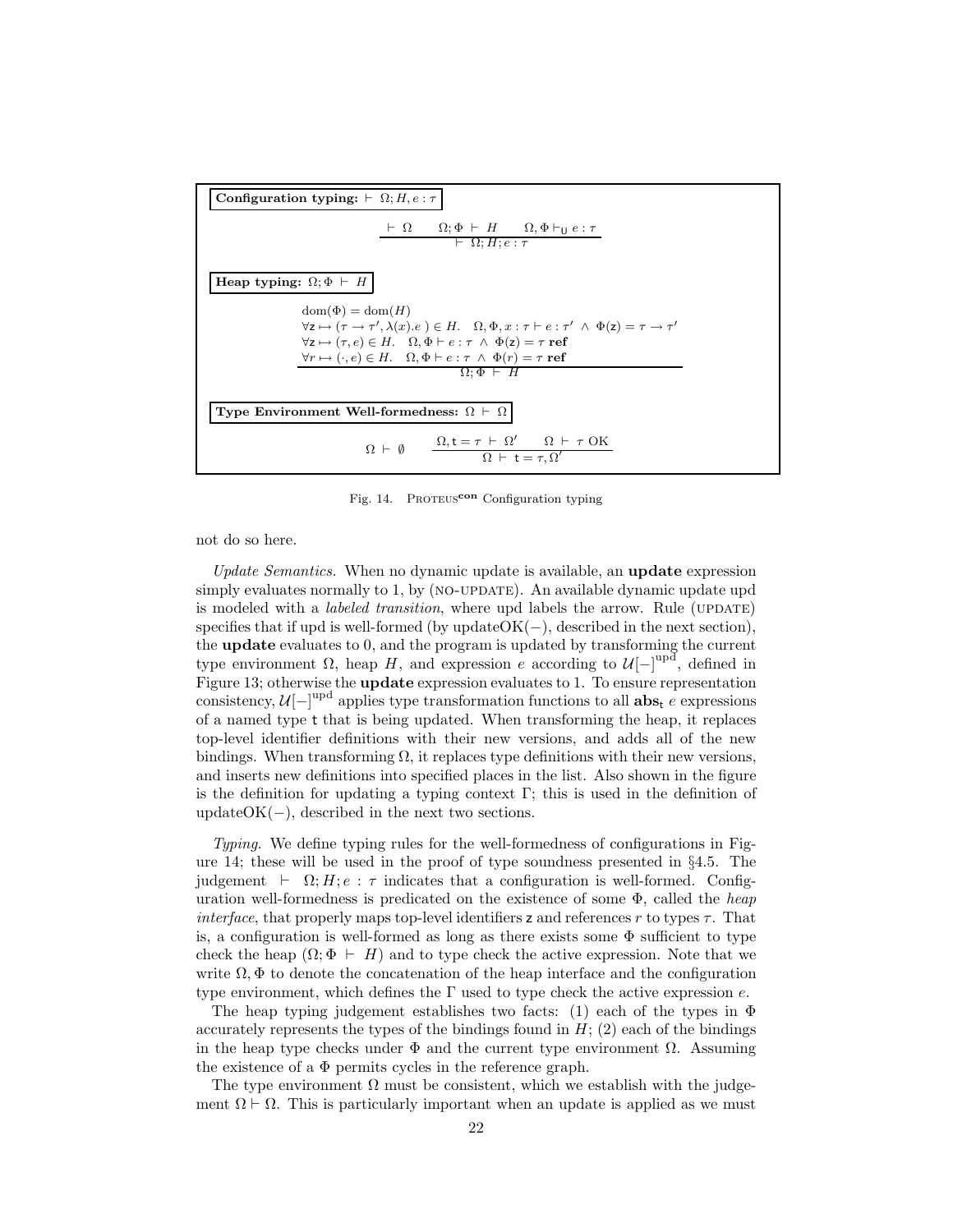ensure that the resulting type environment is valid. The rules in the figure ensure this by requiring all types mentioned in other types to be both defined and linearly orderable (non-recursive). However, it is not hard to treat types t as iso-recursive since  $\textbf{con}_{t} e$  and  $\textbf{abs}_{t} e$  correspond precisely to the mediating coercions  $\textbf{fold}_{t} e$  and **unfold**<sub>t</sub> e of iso-recursive types [Gapeyev et al. 2000]. Therefore, all of our types could be considered implicitly recursive.

#### 4.4 Update Safety

The conditions for ensuring that updates are type-safe are formally expressed in the definition of the update $OK(-)$  predicate that is a precondition to the (UPDATE) rule in Figure 12. In particular, if update $OK(-)$  holds, then applying the update will yield a type-correct program.

The definition of updateOK( $-$ ) has two components: (1) it ensures that the update is compatible with the program's definitions, and (2) that it is compatible with the current state of the program, i.e., the return  $e$  part and the heap  $H$ . The former is a static property, in the sense that the information to perform it is available provided one has the original source and the updates previously applied. The interesting part is the latter component, since satisfying it depends on the timing of the update.

```
let i = post (let u2 = update in
  let res = (con_{sockhandler} abs_{sockhandler} udp\_read)\{\text{sock} = v_{\text{sock}}, \text{buf} = (\text{con}_{\text{req}} v_{\text{req}}). \text{buf}, \text{slags} = v_{\text{slags}}\} in
  let u3 = update in res
) in loop i
```


To ensure that an update is well-timed, it must be applied at a program point that is con-free. To understand what this means, consider again the example from  $\S 3.3.$  Figure 15 illustrates the active expression in PROTEUS<sup>con</sup> equivalent to the PROTEUS<sup>src</sup> epxression shown in Figure 5 of that section. Notice that now the call to udp\_read as a concrete usage of type sockhandler is made manifest by type coercions. We can clearly see that this point in the program is not "con-t-free" since it will manipulate t values concretely immediately following the update. In general, we say a configuration  $\Omega$ ; H; e is con-free for an update upd if for all named types t that the update will change,  $con_{t}$  is not a subexpression of (1) the active expression e or (2) any of the bindings in the heap that are not replaced by the update. We write this as conFree $[-]^{upd}$ ; the definition is given in Figure 16. Part (2) is captured by the first rule in the figure: functions to be replaced (i.e., those in upd.UB) are not checked. The existence of a  $con<sub>t</sub>$  in some other part of the program P will cause conFree $[P]$ <sup>upd</sup> to fail as exemplified by the rule for conFree  $\left[\text{con}_{t} e\right]$ <sup>upd</sup>.

The conditions for update well-formedness in update $OK(-)$  aim to ensure that type-safety is maintained following the addition or replacement of code and types. The types( $H$ ) predicate extracts all of the type tags from  $H$  and constructs a suitable  $\Gamma$  for typechecking the new or replacement bindings. Since heap objects are stored with their declared type  $\tau$ , if they are not functions then in  $\Gamma$  they are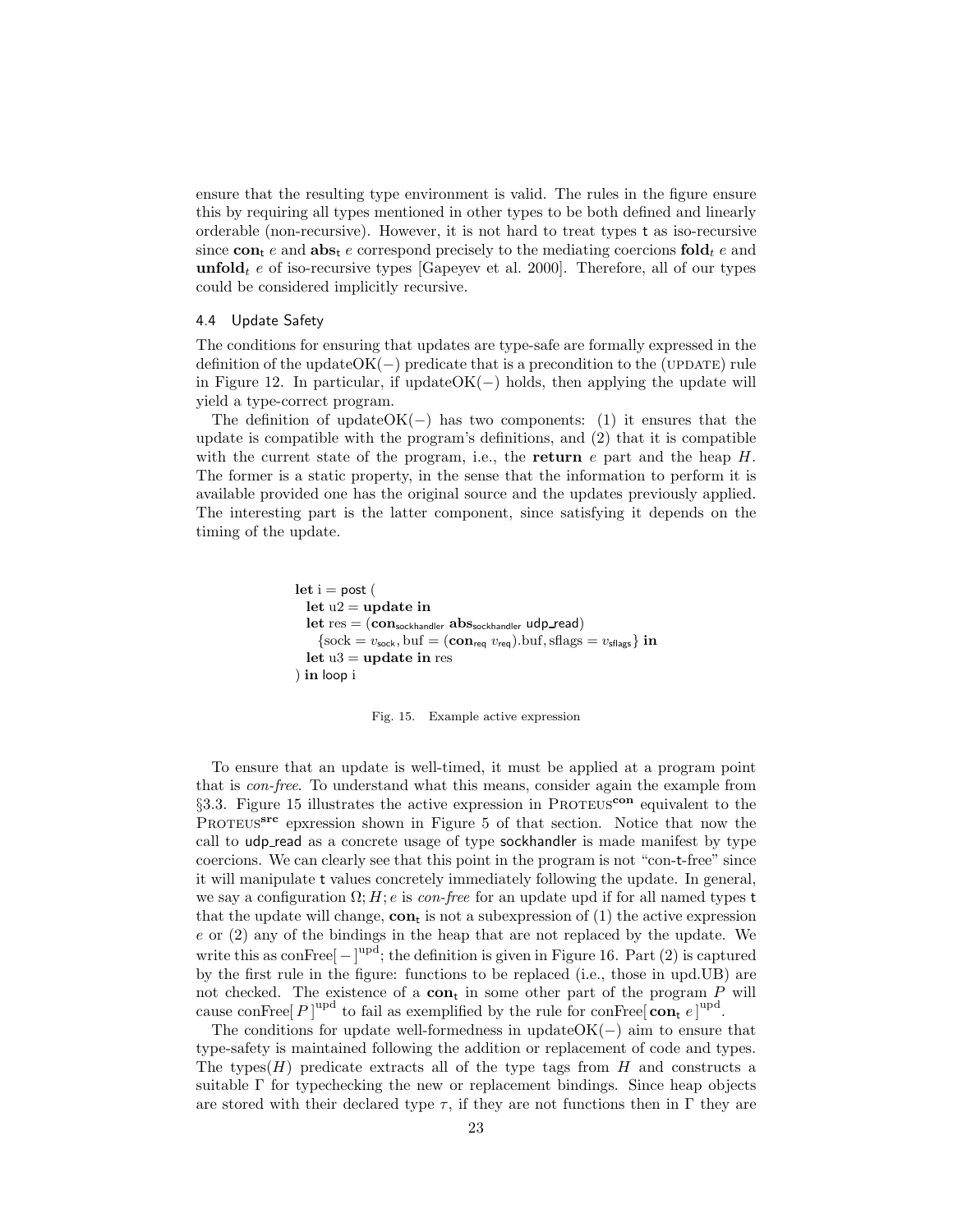updateOK(upd,  $\Omega$ ,  $H$ ,  $e$ )

updateOK(upd,  $\Omega$ ,  $H$ ,  $e$ ) =  $\operatorname{conFree}[H]^{\mathrm{upd}} \wedge$  $\operatorname{conFree}[e]^{\operatorname{upd}} \wedge$  $\Gamma = \text{types}(H) \wedge$  $\vdash \mathcal{U}[\Omega]^{\mathrm{upd}} \wedge$  $\forall t \mapsto (\tau, c) \in \text{upd.UN}. \quad \mathcal{U}[\Omega, \Gamma]^{\text{upd}} \vdash c : \Omega(t) \rightarrow \tau \wedge$  $\forall z \mapsto (\tau, b_v) \in \text{upd.UB.} \quad \mathcal{U}[\Omega, \Gamma]^{\text{upd}} \vdash b_v : \tau \wedge$ heapType $(\tau, b_v) = \Gamma(z) \wedge$  $\forall z \mapsto (\tau, b_v) \in \text{upd.AB.} \quad \mathcal{U}[\Omega, \Gamma]^{\text{upd}} \vdash b_v : \tau \wedge z \notin \text{dom}(H)$  $\mathrm{cone}[-]^\mathrm{upd} = \mathbf{tt} \mid \mathbf{ff}$ conFree[ $z = (\tau, b), H$ ]<sup>upd</sup>  $=$  conFree[ H ]<sup>upd</sup>  $\wedge$   $\left\{ \begin{array}{c} \text{tt} \text{if } z \in \text{dom}(\text{upd.UB}) \\ \text{const} \text{d} \text{upd.ath...} \end{array} \right.$  $\text{conFree}[b]^{upd}$  otherwise  $\mathrm{confree}[\, r = (\cdot, e), H\, ]^{\mathrm{upd}} = \mathrm{confree}[\, e\, ]^{\mathrm{upd}} \wedge \mathrm{confree}[\, H\, ]^{\mathrm{upd}}$  $\mathrm{conFree}[\, n\,]^{\mathrm{upd}} = \mathbf{t}\mathbf{t} \qquad \mathrm{conFree}[\, x\,]^{\mathrm{upd}} = \mathbf{t}\mathbf{t}$ conFree[ $\textbf{con}_{t} e]^{upd} = \begin{cases} ff & \text{if } t \in \text{dom}(upd.UN) \\ \text{at } t & \text{otherwise} \end{cases}$ tt otherwise For remaining b containing subterms  $e_1, \ldots, e_n$ : conFree[ $e$ ]<sup>upd</sup> =  $\bigwedge_i$  conFree[ $e_i$ ]<sup>upd</sup> types $(H) = \Phi$ types( $\emptyset$ ) =  $\emptyset$  $\text{types}(z \mapsto (\tau \to \tau', \lambda(x).e), H') = z : \tau \to \tau', \text{types}(H')$ types( $z \mapsto (\tau, e), H'$ )  $= z : \tau \text{ ref}, \text{types}(H')$ heapType $(\tau, b_v) = \mathbf{tt} \mid \mathbf{ff}$ heapType( $\tau_1 \rightarrow \tau_2$ ) =  $\tau_1 \rightarrow \tau_2$ heapType( $\tau$ ) =  $\tau$  **ref** where  $\tau \neq \tau_1 \rightarrow \tau_2$ 

Fig. 16. updateOK(−) predicate for defining legal updates, and supporting definitions

given type  $\tau$  ref. Next, the updated type environment  $\mathcal{U}[\Omega]^{upd}$  is checked for wellformedness. Then, using the updated  $\Omega$  and  $\Gamma$ , we check that the type transformer functions, replacement bindings and new bindings are all well-typed. These typechecks apply only to expressions contained in the update—none of the existing code must be rechecked (though its types, as stored in the heap, are needed to check the new code).

A natural question is "how likely is it in practice that a given dynamic update will occur at an update that is con-free?" This depends on the placement of the update in the program text. If the update is at a program point for which there will be a fairly shallow call stack (corresponding to a small active expression  $e$ in configuration  $\Omega; H; e$ , then there is less possibility that some con<sub>t</sub> exists that will prevent the update. The contents of the heap will not play a significant role in update timing, assuming that the new update indeed replaces functions that use a type whose definition has changed. For a program like our example that is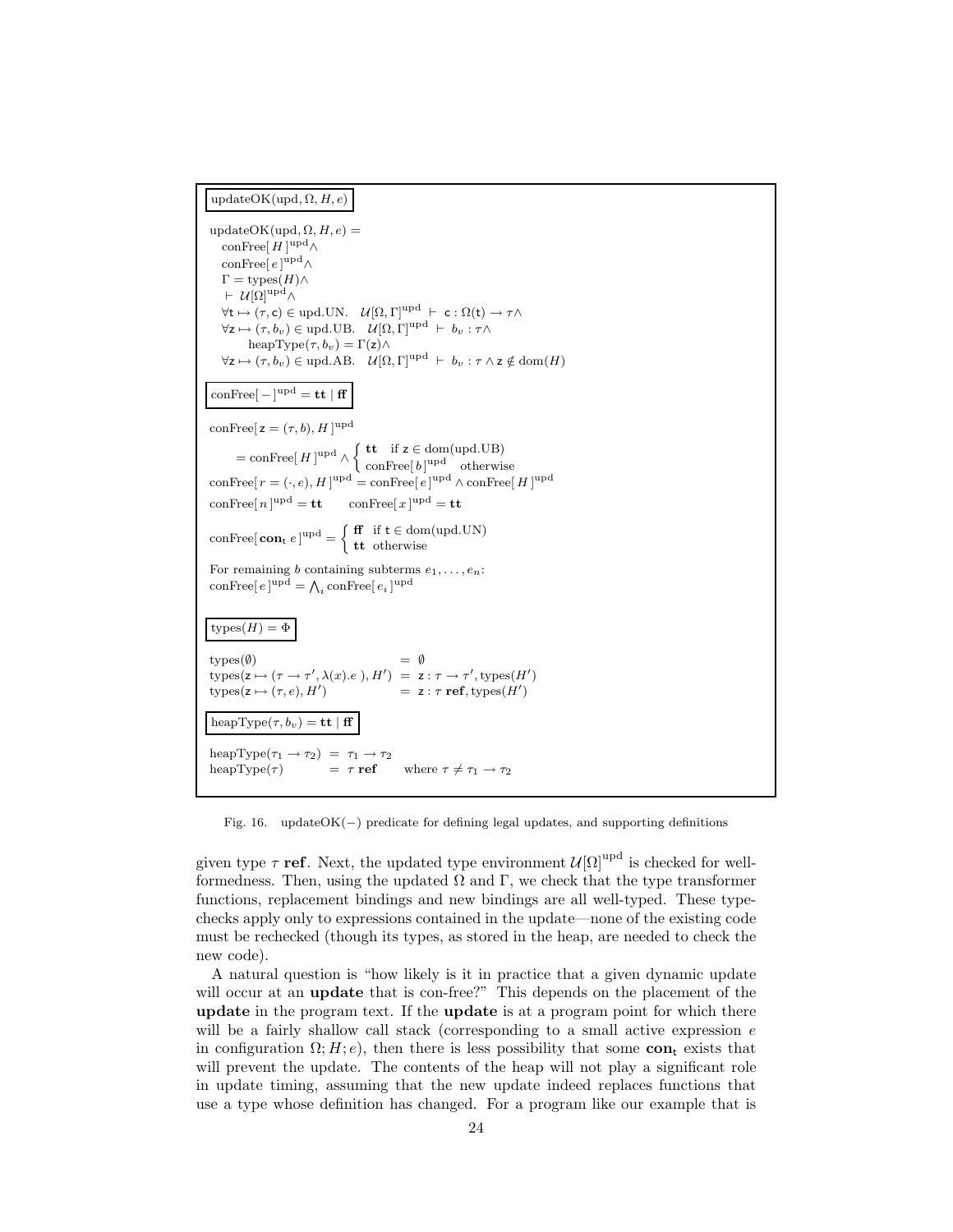structured around a top-level event loop, placing update just prior to the recursive call of that loop yields the fewest restrictions: it is the top-level loop, so there is no call stack, and moreover the current invocation of the function that implements the loop has finished. An update at that point will be accepted even if the loop function has changed, because the next call to that function will be to the newest version, which is checked to be compatible with any changed type definitions at update-time. All single-threaded, long-running programs we have encountered have such update-friendly points in them [Hicks 2001].

#### 4.5 Properties

Our main theorem is that PROTEUS<sup>con</sup> is type safe.

**Theorem 4.2** (Type Soundness). If  $\vdash \Omega; H; e : \tau$  then either

- (i) there exists  $\Omega', H', e'$  such that  $\Omega; H; e \to \Omega'; H'; e'$  and  $\vdash \Omega'; H'; e' : \tau$  or
- (ii) e is a value

This theorem states that a well-typed program is either a value, or is able to reduce (and remain well-typed). The most interesting case in proving type preservation is the (Update) rule, for which we must prove a lemma that well-formed and well-timed updates lead to well-typed programs:

**Lemma 4.3**  $(U[-]$ <sup>-</sup> preserves type-safety). Given  $\vdash \Omega$ ; H; e and an update, upd, for which we have updateOK(upd,  $\Omega$ ,  $H$ ,  $e$ ), then  $\vdash \mathcal{U}[\Omega]^{\text{upd}}$ ;  $\mathcal{U}[H]^{\text{upd}}$ ,  $\mathcal{U}[e]^{\text{upd}}$ :  $\tau$ .

Proof sketches appear in Appendix A.2.

## 5. STATIC UPDATE SAFETY

The update $OK(-)$  predicate determines the legality of an update upd's form and its timing when applied to program  $P$ . Well-formedness is based only on the substance of upd and the types of the P's definitions; that is, the bindings z in its heap  $H$  and the type definitions t in its type environment  $\Omega$ . This type information is invariant with P's execution, and so the well-formedness of upd can be known in advance, before it is applied, by checking it against the program text. In contrast, the welltiming of upd is determined by the conFree $\left[-\right]^{upd}$  predicate, which relies on the program's *current state*, which is the active expression  $e$  and the bindings in the heap. Implementing this check directly has two drawbacks:

- (1) It could be expensive.  $P$ 's active expression  $e$  models the stack and program counter in an actual implementation, and so to implement conFree[ $P$ ]<sup>upd</sup> would require traversing the stack and code to look for concrete uses of changed types.
- (2) More importantly, it could fail if the update is applied at a bad time. While an easy remedy is to delay the update until an acceptable update location is reached, there is no assurance that such a location exists. For example, if all **update** points in the program  $P$  immediately precede the expression  $\textbf{con}_{t}$  e, then any update that includes a change to t will always fail because conFree  $\left[\text{con}_{t} e\right]^{\text{upd}}$  will fail for all upd. As this is due to the structure of P, the programmer would like to learn of this fact before  $P$  is deployed, to ensure that future, unanticipated changes to t may safely take place.

In this section we present a way to statically infer, for each update point in the program, those named types t for which the program may not be con-t-free at that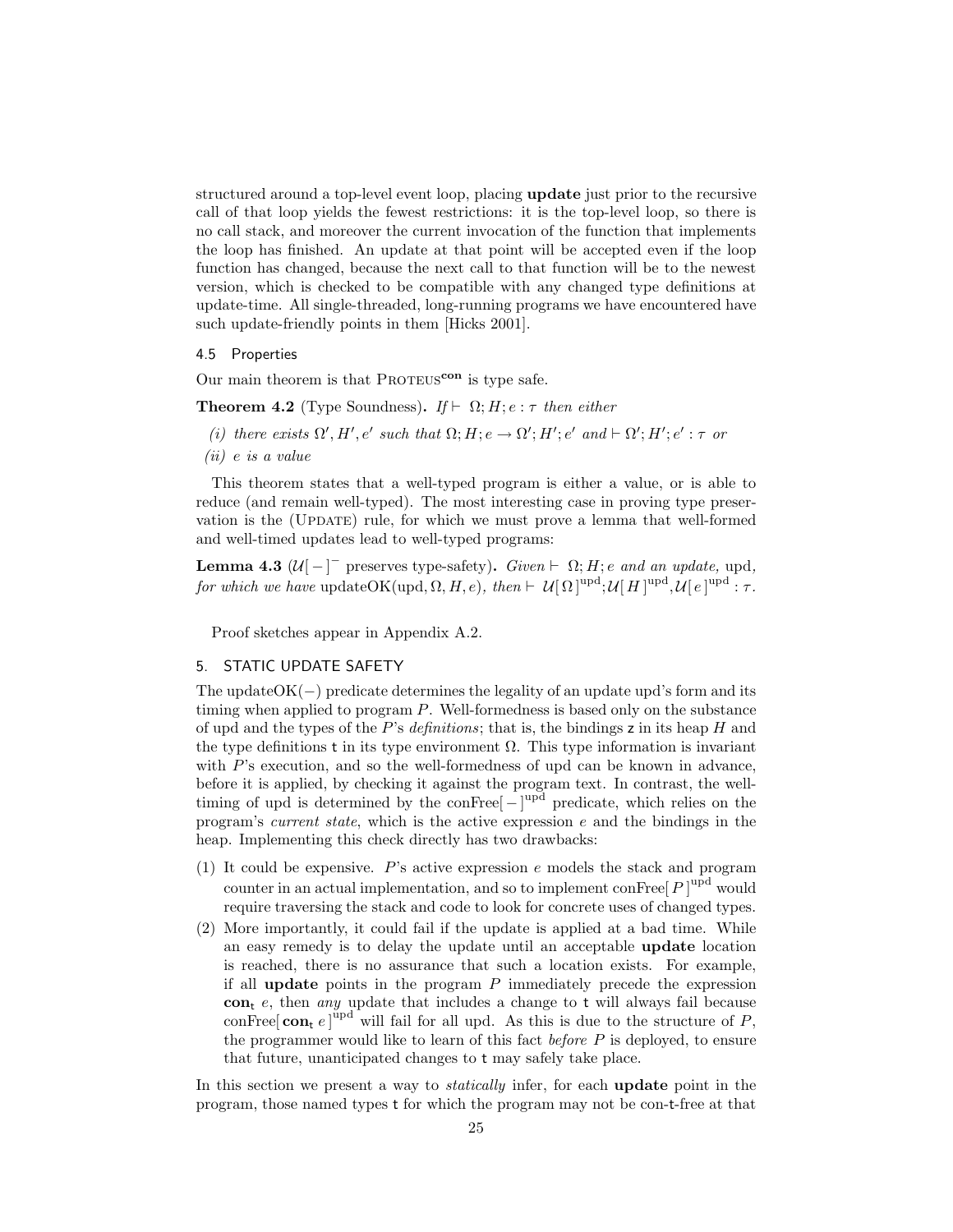```
Capabilities \Delta ::= {t<sub>1</sub>, ... t<sub>n</sub>} | \Delta \cap \DeltaUpdateability \mu ::= U | N
                  Types \tau ::= \cdots | \tau \xrightarrow{\mu; \Delta} \tauExpressions e ::= · · · | update<sup>\Delta</sup>
            Programs P ::= \cdots | \operatorname{fun} z^{\mu; \Delta; \Delta'}(x : \tau_1) : \tau_2 = e \operatorname{in} PHeap expressions b ::= e | \lambda^{\Delta}(x) . eHeap values b_v ::= v | \lambda^{\Delta}(x).e
```
Fig. 17. Extended syntax for PROTEUS<sup>△</sup>

point. With this information, we can discover which, if any, **update** points are confree for all types, meaning that the **update** will accept any well-formed update, whatever it may be. This is the kind of guarantee enjoyed by standard dynamic linking, which only adds bindings to the program, but does not replace them. In addition to supporting this kind of reasoning, static inference also permits a simpler, more efficient implementation of update $OK(-)$ , without need of conFree $[-]$ . We call our static inference an updateability analysis, and formulate it as a type and inference system. This section presents the type rules and shows the analysis to be sound.

#### 5.1 Capabilities

Our goal is to define and enforce a notion of con-freeness for a program, rather than a program state. In other words, we wish to determine for a particular update whether it will be acceptable to update some type t. An update to t will be unacceptable if an occurrence of  $\text{con}_{t}$  exists in any old code that could be evaluated in the continuation of the **update**. If we can discover all possible such occurrences of con<sub>t</sub>, we could annotate **update** with a list of those types t; call this annotation  $\Delta$ . Then, (along with its well-formedness checks) update $OK(-)$  could ascertain confreeness by merely checking that for all  $t \in \text{upd.}$  UN,  $t \notin \Delta$ . This is substantially simpler than  $\text{conFree}[-]$ .

We call this annotation  $\Delta$  a *capability*, since it serves as a bound on what types may be used concretely in the continuation of an update. That is, roughly speaking, any code following an **update** must type check using  $\Gamma$  restricted to those types listed in the capability. Since an update could change only types not in the capability, we are certain that existing code will remain type-safe. As a consequence, if we can type-check our program containing only update points with empty capabilities, we can be sure that no update will fail due to bad timing.

#### 5.2 Typing

We define a type system that tracks the capability at each program point to ensure that updates are annotated soundly. To do this, we introduce a new target language, PROTEUS<sup> $\Delta$ </sup>, that differs from PROTEUS<sup>con</sup> in two ways: (1) functions, function types, and update are annotated with capabilities; (2) each function and function type is annotated with an *updateability*  $\mu$ , which indicates whether a dynamic update may occur as a result of calling the function. The syntax changes are shown in Figure 17. We must also adjust compilation (Figure 12) in the case of functions to add the necessary annotation on the generated binding and type (the and case is obvious and not shown):

$$
\mathcal{C}(\Omega; H; \text{fun } f^{\mu;\Delta;\Delta'}(x:\tau) : \tau' = e \text{ in } P) = \mathcal{C}(\Omega; H, f \mapsto (\tau \xrightarrow{\mu;\Delta'} \tau', \lambda^{\Delta}(x).e); P)
$$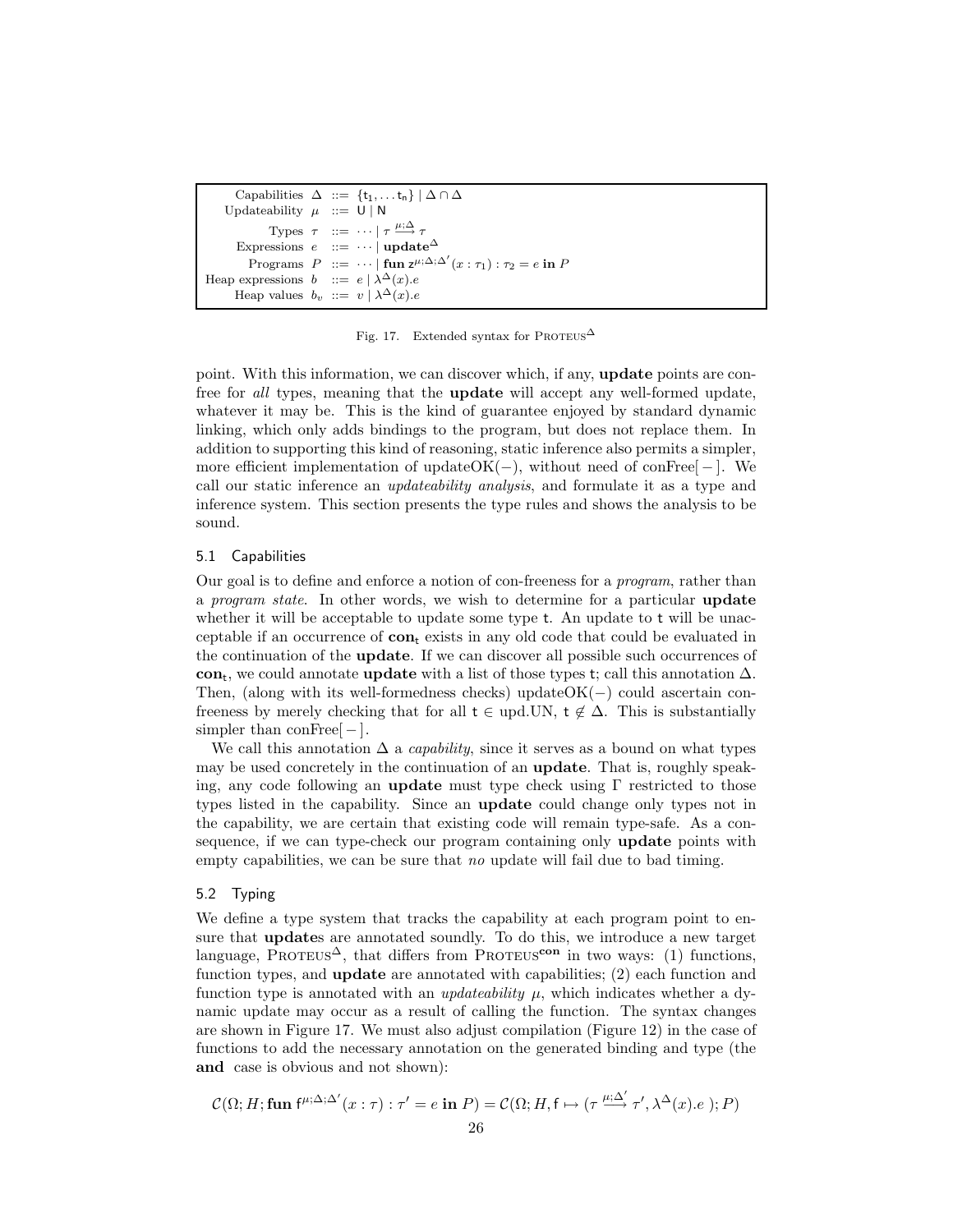| Expression Typing: $\Delta; \Gamma \vdash_{\mu} e : \tau; \Delta'$                                                                                                                                                                                                                                                                                                         |                  |  |
|----------------------------------------------------------------------------------------------------------------------------------------------------------------------------------------------------------------------------------------------------------------------------------------------------------------------------------------------------------------------------|------------------|--|
| $\Delta; \Gamma \vdash_{\mu} n : \text{int}; \Delta$                                                                                                                                                                                                                                                                                                                       | (A.EXPRINT)      |  |
| $\frac{\Gamma(x) = \tau}{\Delta: \Gamma \vdash u \ x : \tau : \Delta}$                                                                                                                                                                                                                                                                                                     | (A.EXPR.VAR)     |  |
| $\frac{\Gamma(z) = \tau}{\Delta: \Gamma \vdash_{U} z : \tau : \Delta}$                                                                                                                                                                                                                                                                                                     | (A.EXPR.XVAR)    |  |
| $\Delta; \Gamma, r : \tau \text{ ref } \vdash_{\mu} r : \tau \text{ ref}; \Delta$                                                                                                                                                                                                                                                                                          | (A.EXPR.LOC)     |  |
| $\frac{\Delta_i;\Gamma\vdash_\mu e_{i+1}:\tau_{i+1},\Delta_{i+1} \quad i\in 1(n-1)\quad n\geq 0}{\Delta_0;\Gamma\vdash_\mu \{l_1=e_1,\ldots,l_n=e_n\}:\{l_1:\tau_1,\ldots,l_n:\tau_n\};\Delta_n}$ (A.EXPR.RECORD)                                                                                                                                                          |                  |  |
| $\frac{\Delta; \Gamma \vdash_{\mu} e: \{l_1 : \tau_1, \ldots, l_n : \tau_n\}; \Delta'}{\Delta \cdot \Gamma \vdash_{\neg} e \downharpoonright : \tau_i \cdot \Delta'}$                                                                                                                                                                                                      | (A. EXPR. PROJ)  |  |
| $\Delta; \Gamma \vdash_{\mu} e_1 : \tau_1 \xrightarrow{\hat{\mu}; \Delta} \tau_2; \Delta'$<br>$\Delta'; \Gamma \vdash_{\mu} e_2 : \tau_1; \Delta'' \quad \Delta''' \subset \Delta''$<br>$\frac{(\hat{\mu} = \mathsf{U}) \Rightarrow (\mu = \mathsf{U} \wedge \Delta''' \subseteq \hat{\Delta})}{\Delta \cdot \Gamma \vdash_{\omega} e_1 e_2 \cdot \tau_2 \cdot \Delta'''}$ | (A.EXPR.APP)     |  |
| $\Delta; \Gamma \vdash_{\mu} e : \tau; \Delta_1 \quad \Delta_1; \Gamma \vdash_{\mu} e' : \tau; \Delta_2$<br>$\frac{\Delta_2; \Gamma \vdash_{\mu} e_1 : \tau'; \Delta_3 \qquad \Delta_2; \Gamma \vdash_{\mu} e_2 : \tau'; \Delta_4}{\Delta; \Gamma \vdash_{\mu} \text{ if } e = e' \text{ then } e_1 \text{ else } e_2 : \tau'; \Delta_3 \cap \Delta_4}$                    | (A.EXPR.IF)      |  |
| $\Delta; \Gamma \vdash_{\mu} e_1 : \tau'_1; \Delta'$<br>$\frac{\Delta' ; \Gamma, x : \tau_1 \vdash_{\mu} e_2 : \tau_2; \Delta''}{\Delta : \Gamma \vdash_{\mu} \text{let } x : \tau = e_1 \text{ in } e_2 : \tau_2 : \Delta''}$                                                                                                                                             | (A.EXPR.LET)     |  |
| $\frac{\Delta; \Gamma \vdash_{\mu} e : \tau; \Delta'}{\Delta; \Gamma \vdash_{\mu} \textbf{ref} e : \tau \textbf{ref}; \Delta'}$                                                                                                                                                                                                                                            | (A.EXPR.REF)     |  |
| $\frac{\Delta; \Gamma \vdash_{\mu} e : \tau \text{ ref}; \Delta'}{\Delta; \Gamma \vdash_{\mu} le : \tau : \Delta'}$                                                                                                                                                                                                                                                        | (A. EXPR. DEREF) |  |
| $\Delta; \Gamma \vdash_{\mu} e_1 : \tau \text{ ref}; \Delta'$<br>$\frac{\Delta' ; \Gamma \vdash_{\mu} e_2 : \tau ; \Delta''}{\Delta ; \Gamma \vdash_{\mu} e_1 := e_2 : \tau ; \Delta''}$                                                                                                                                                                                   | (A.EXPR.ASSIGN)  |  |

Fig. 18. Expression judgements for PROTEUS<sup> $\Delta$ </sup> (part I)

Here, the  $\Delta$  annotation on  $\lambda^{\Delta}(x)$ .e is used in the update-time safety check, as we show later. For the remainder of this section, we consider the type system for PROTEUS<sup>∆</sup>, covering judgements for expressions, programs, and configurations.

5.2.1 Expression Typing. The rules for typing expressions are given in Figures 18 and 19, defining judgement  $\Delta; \Gamma \vdash_{\mu} e : \tau; \Delta'$ . Here,  $\Delta$  is the capability before e is evaluated, and  $\Delta'$  is the capability afterward. Each rule is actually a family of rules parameterized by an *updateability*  $\mu$ : updateability U indicates a dynamic update may be performed while evaluating the given expression, while N indicates that no update is permitted. This is used to rule out dynamic updates in undesirable contexts, as we explain in the next subsection.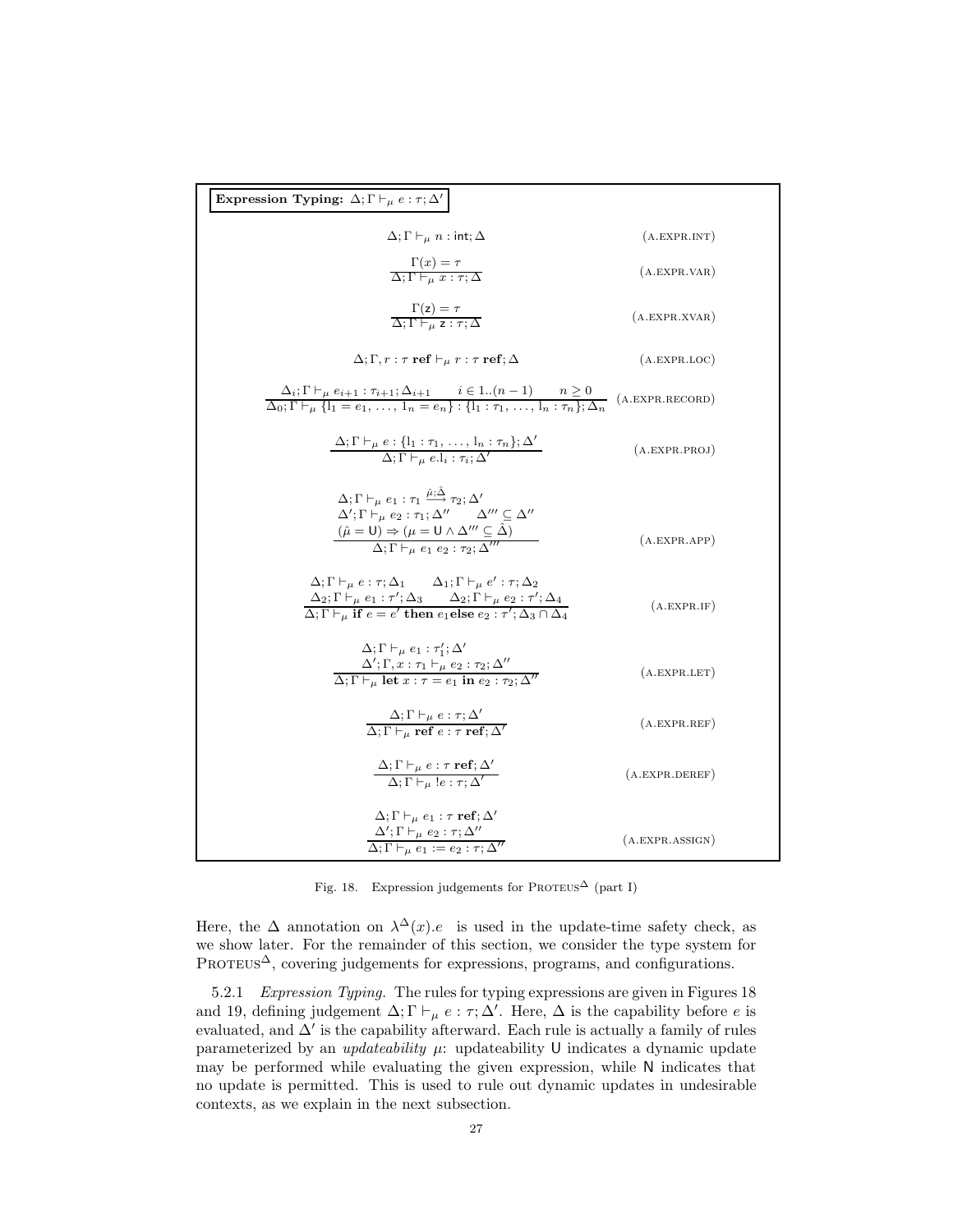| $\Delta' \subseteq \Delta$<br>$\Delta; \Gamma \vdash_{\mathsf{U}} \mathsf{update}^{\Delta'} : \mathsf{int}; \Delta'$                                                                                                                                                                                                     | (A.EXPR.UPDATE)     |
|--------------------------------------------------------------------------------------------------------------------------------------------------------------------------------------------------------------------------------------------------------------------------------------------------------------------------|---------------------|
| $\Delta' \subseteq \Delta \qquad \Delta'; \Gamma \vdash_{\mathsf{U}} e_1 \; \underline{\cdot \tau'}; \Delta_1 \qquad \Delta; \Gamma \vdash_{\mathsf{U}} e_2 : \tau'; \Delta_2$<br>$\Delta; \Gamma \vdash_{\mathsf{U}} \text{if update}^{\Delta'} = 0 \text{ then } e_1 \text{else } e_2 : \tau'; \Delta_1 \cap \Delta_2$ | (A. EXPR. IFUPDATE) |
| $\frac{\Delta; \Gamma \vdash_{\mu} e:t; \Delta' \qquad \Gamma(t) = \tau \qquad t \in \Delta'}{\Delta; \Gamma \vdash_{\mu} \textbf{con}_{t} e: \tau; \Delta'}$                                                                                                                                                            | (A.EXPR.CON)        |
| $\frac{\Delta; \Gamma \vdash_{\mu} e : \tau; \Delta' \qquad \Gamma(t) = \tau}{\Delta; \Gamma \vdash_{\mu} \mathbf{abs}_{\mathbf{t}} e : \mathbf{t}; \Delta'}$                                                                                                                                                            | (A.EXPR.ABS)        |
| $\Delta ; \Gamma \vdash_{\mu} e : \tau' ; \Delta' \qquad \Gamma \;\vdash\; \tau' < : \tau \qquad \Delta'' \subseteq \Delta'$<br>$\Delta; \Gamma \vdash_{\mu} e : \tau; \Delta''$                                                                                                                                         | (A.EXPR.SUB)        |

Fig. 19. Expression judgements for PROTEUS<sup> $\Delta$ </sup> (part II)

|                                             | let dispatch <sup><math>\varepsilon</math>;<math>\varphi_1</math>;<math>\varphi_2</math>(s : req) : handResult =</sup>            | $\varphi_2 \subseteq \varphi_5$                           |
|---------------------------------------------|-----------------------------------------------------------------------------------------------------------------------------------|-----------------------------------------------------------|
|                                             | let $t = decode((con_{req} s).fd)$ in                                                                                             | req $\in \varphi_1$                                       |
|                                             | let $u1 = update^{\varphi_3}$ in                                                                                                  | $\varphi_3 \subseteq \varphi_1, \varepsilon = \mathsf{U}$ |
|                                             | if $(\text{con}_{\text{fdtvne}} t) =$ Socket then                                                                                 | fdtype $\in \varphi_3$                                    |
|                                             | let $k = getsock((con_{req} s).fd)$ in                                                                                            | req $\in \varphi_3$                                       |
|                                             | $let \, \text{flags} =$                                                                                                           |                                                           |
|                                             | decode_sockopargs((con <sub>req</sub> s).rest, (con <sub>req</sub> s).op) in $ $ req $\in \varphi_3$ , req $\in \varphi_3$        |                                                           |
|                                             | let h = getsockhandler((con <sub>req</sub> s).fd, (con <sub>req</sub> s).op) in $\vert$ req $\in \varphi_3$ , req $\in \varphi_3$ |                                                           |
|                                             | let $u2 = \text{update}^{\varphi_4}$ in                                                                                           | $\varphi_4 \subset \varphi_3, \varepsilon = 0$            |
|                                             | <b>let</b> res = $(\mathbf{con}_{\text{sockhandler}} h)(k, (\mathbf{con}_{\text{rea}} s). \text{buf}, \text{flags})$ in           | sockhandler $\in \varphi_4$ , req $\in \varphi_4$         |
| let $u3 = \text{update}^{\varphi_5}$ in res |                                                                                                                                   | $\varphi_5 \subseteq \varphi_4, \varepsilon = \mathsf{U}$ |
|                                             | else if $(\text{con}_{\text{fdtvpe}} t) =$ File then                                                                              | fdtype $\in \varphi_3$                                    |
|                                             | else (abs <sub>handResult</sub> $-1$ )                                                                                            |                                                           |
|                                             | $\varepsilon = U$                                                                                                                 |                                                           |
|                                             | $\varphi_1 = \{ \text{req}, \text{fdtype}, \text{sockhandler} \}$                                                                 |                                                           |
| where                                       | $\varphi_2 = \emptyset$                                                                                                           |                                                           |
|                                             | $\varphi_3 = \{ \text{req}, \text{fdtype}, \text{sockhandler} \}$                                                                 |                                                           |
|                                             | $\varphi_4 = \{ \text{req}, \text{sockhandler} \}$                                                                                |                                                           |
|                                             | $\varphi_5 = \emptyset$                                                                                                           |                                                           |

Fig. 20. dispatch (from Figure 6) in PROTEUS<sup>△</sup>, with capability and updateability annotations

Typing update and con<sub>t</sub> e. The capability  $\Delta'$  on update<sup> $\Delta'$ </sup> lists those types that must not change due to a dynamic update. Since any other type could change, the (A.EXPR.UPDATE) rule assumes that the capability can be at most  $\Delta'$  following the update. The (A.EXPR.CON) rule states that to concretely access a value of type t, the type t must be defined in  $\Gamma$ , restricted to types listed in capability  $\Delta'$ .

Figure 20 shows the dispatch function from Figure 6 with capability and updateability annotations added. In the figure we put variables for these annotations with their solutions and constraints on their solutions to the right; we explain this more in Section 5.4. We can see that the **update** in let  $u1 =$ **update** in ... is annotated with a capability { $f$ dtype, req, sockhandler}, since these types are used by con expressions that could be evaluated following that point within dispatch. By the same reasoning, the annotation on the u2 update is  $\{req, sockhandler\}$ , and the u3 update annotation can be empty. The (A.EXPR.UPDATE) rule requires updateability U; updates cannot be performed in a non-updateable (N) context.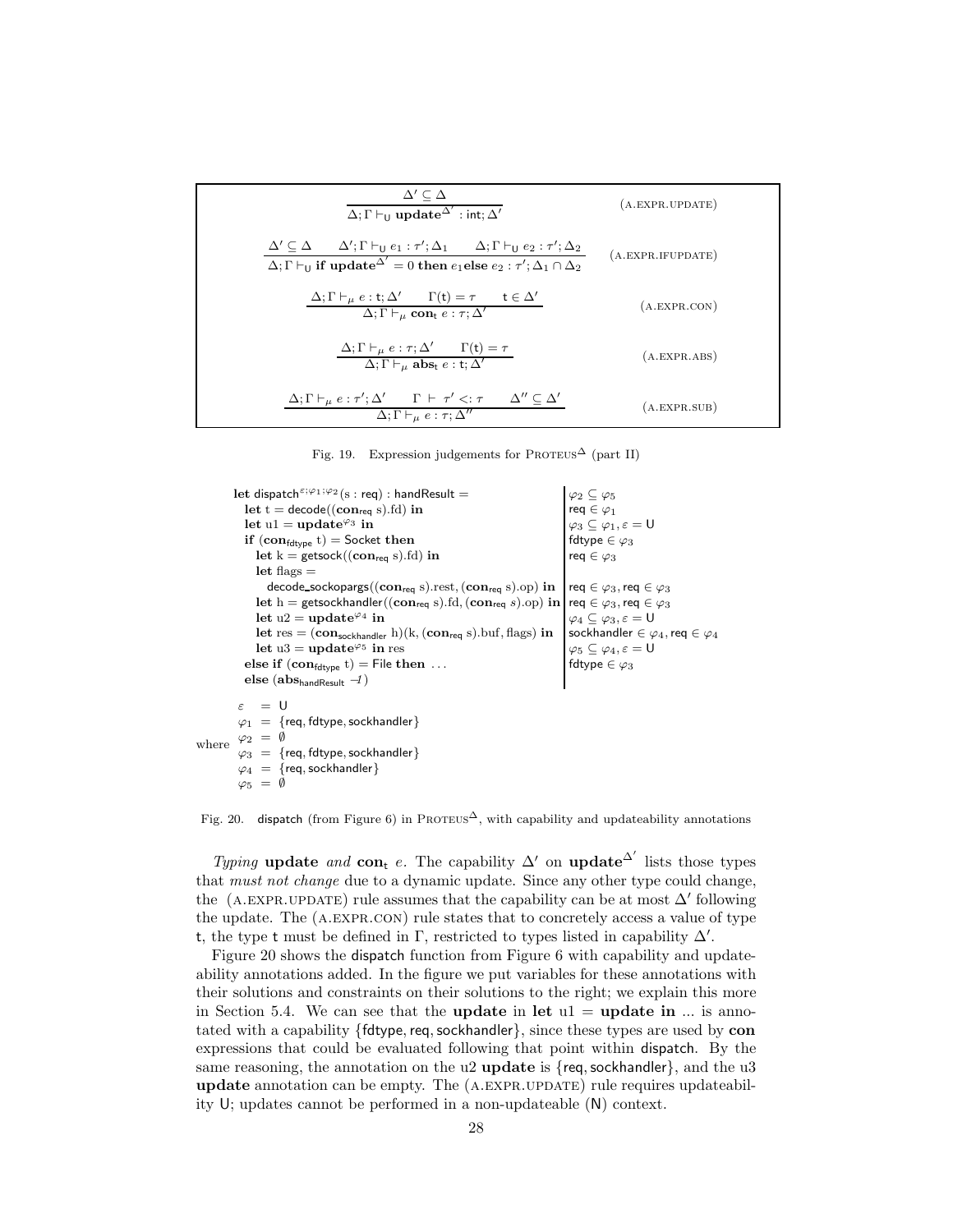(a.expr.update) assumes that any update could result in an update at run time. However, we can make our analysis more precise by incorporating the effects of a dynamic check. In particular, (a.expr.ifupdate) checks a special case of **if** with a guard **update**  $\hat{\Delta}' = 0$ , which will be true only if an update successfully takes effect at run time. Therefore, the input capability of  $e_1$  is  $\Delta'$ , while the input capability of  $e_2$  is  $\Delta$ , unchanged.

*Function calls.* Function types have an annotation  $\mu$ ;  $\Delta'$ , where  $\Delta'$  is the output capability of the function. If calling a function could result in an update, the updateability  $\mu$  must be U. Thus, the dispatch function in Figure 20 has type req  $\stackrel{\mathsf{U};\emptyset}{\longrightarrow}$  handResult.

In the  $(A.EXPR.UPDATE)$  rule, the output capability is bounded by the annotation on the update; in the (A.EXPR.APP) rule, the caller's output capability  $\Delta''''$  is bounded by the callee's output capability  $\hat{\Delta}'$  for the same reason. This is expressed in the conditional constraint  $(\hat{\mu} = U) \Rightarrow (\mu = U...)$ , which also indicates the caller's updateability  $\mu$  must allow the update. If the called function cannot perform an update, then the caller's capability and updateability need not be restricted. We will take advantage of this fact in how we define type transformer functions, described below.

A perhaps unintuitive effect of (a.expr.app) is that a function f's output capability must mention those types used concretely by its callers following their calls to f. To illustrate, say we modify the type of post in Figure 3 to be  $int \rightarrow int$  rather than handResult  $\rightarrow$  int. As a result, loop would have to concretize the handResult returned by dispatch before passing it to post, resulting in the code

# let  $i =$  post  $(\text{con}_{\text{handResult}} (\text{dispatch } \text{req}) )...$

To type check the con would require the output capability of dispatch to include handResult, which in turn would require that handResult appear in the capabilities of each of the update points in dispatch, preventing handResult from being updated.

Another unintuitive aspect of  $(A.EXPRAPP)$  is that to call a function, we would expect that the caller's capability must be compatible with (i.e., must be a superset of) the function's input capability, but this condition is not necessary (and hence function types do not even mention the function's input capability). Instead, the type system assumes that all calls will be to a function's most recent version, which is guaranteed at update-time to be compatible with the program's type definitions (see §5.3). In effect, the type system approximates, for a given update point, the concretions in code that an updating function could return to, but not code it will later call, which is guaranteed to be safe. This is critical to avoid unnecessary conservatism in the analysis.

Other Rules. Unlike con<sub>t</sub> e expressions, abs<sub>t</sub> e expressions place no constraint on the capability. This is because a dynamic update that changes the definition of t from  $\tau$  to  $\tau'$  requires a well-typed type transformer c to rewrite  $\mathbf{abs}_{\mathbf{t}} e$  to  $\mathbf{abs}_{\mathbf{t}} (\mathbf{c}(e)),$ which will always be well-typed assuming suitable restrictions on c described in the next subsection.

The type system permits subtyping via the (A.EXPR.SUB) rule, which also permits coarsening (making smaller) the output capability  $\Delta$ . Intuitively, this coarsening is always sound because it will put a stronger restriction on limits imposed by prior updates. Allowing subtyping adds flexibility to programs and to their updates. The interesting rule is  $(A.SUB.FUN)$  for function types. Output capabilities are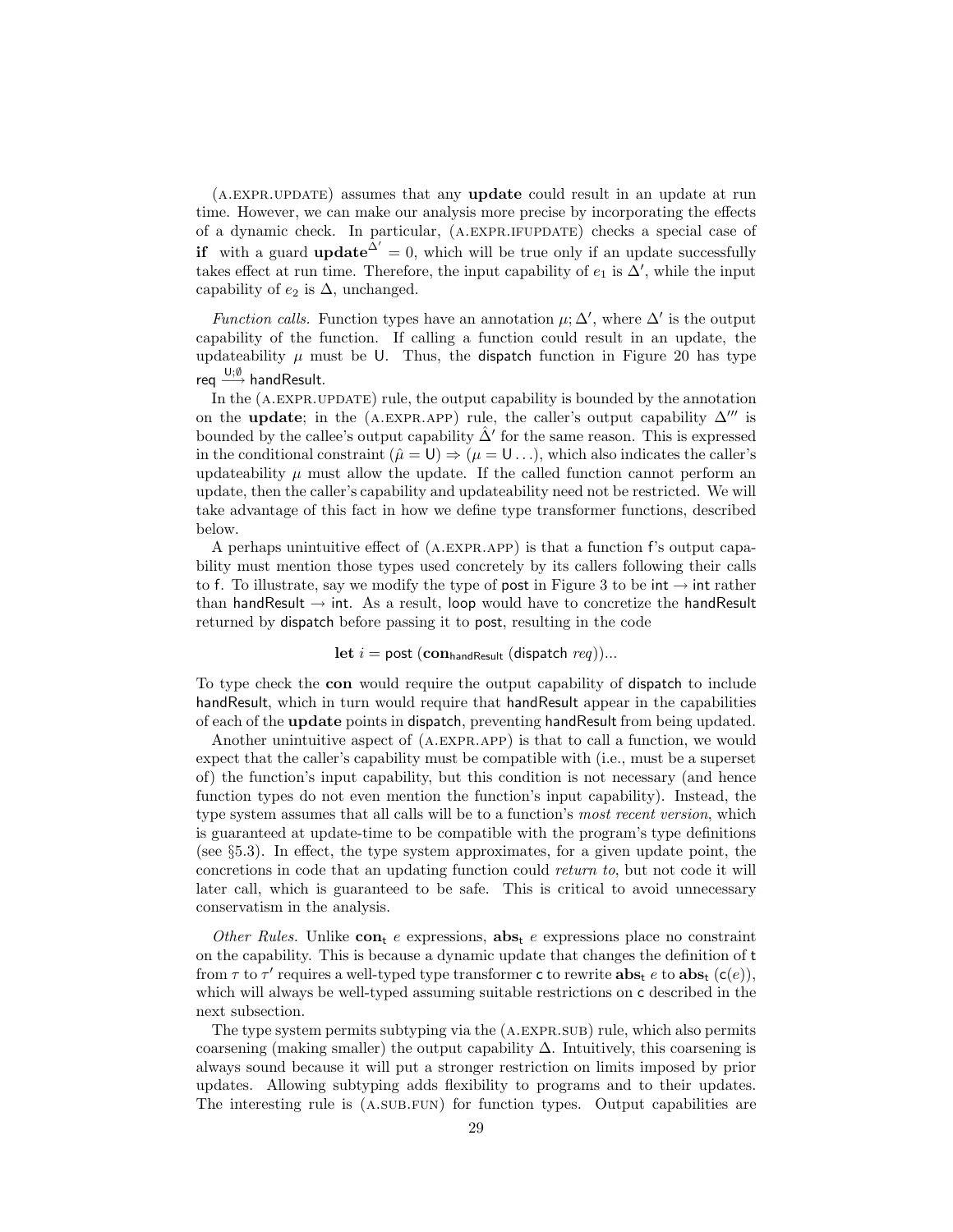| Subtyping: $\Gamma \vdash \tau_1 \langle : \tau_2 \rangle$                                                                                                                                                                                                                                            |                |  |
|-------------------------------------------------------------------------------------------------------------------------------------------------------------------------------------------------------------------------------------------------------------------------------------------------------|----------------|--|
| $\Gamma$ + int <: int                                                                                                                                                                                                                                                                                 | (A.SUBINT)     |  |
| $\frac{\Gamma(t) = \tau}{\Gamma \vdash t \leq t}$                                                                                                                                                                                                                                                     | (A.SUB.NT)     |  |
| $\Gamma \ \vdash \ \tau_2 <: \tau_1 \qquad \Gamma \ \vdash \ \tau_1' <: \tau_2'$<br>$\Delta_2 \subseteq \Delta_1 \qquad (\mu_2 = \mathsf{U}) \Rightarrow (\mu_1 = \mathsf{U})$<br>$\Gamma \vdash \tau_1 \xrightarrow{\mu_1; \Delta_1} \tau_1' \langle : \tau_2 \xrightarrow{\mu_2; \Delta_2} \tau_2'$ | (A.SUB.FUN)    |  |
| $\Gamma \vdash \tau_1 \langle : \tau'_1 \quad i \in 1n$<br>$\Gamma \vdash \{l_1 : \tau_1, \ldots, l_n : \tau_n\} \leq \{l_1 : \tau'_1, \ldots, l_n : \tau'_n\}$                                                                                                                                       | (A.SUB.RECORD) |  |
| $\Gamma \vdash \tau \langle : \tau' \quad \Gamma \vdash \tau' \langle : \tau$<br>$\Gamma \vdash \tau'$ ref $\lt: \tau$ ref                                                                                                                                                                            | (A.SUB.REF)    |  |

Fig. 21. Subtyping judgement for PROTEUS $^{\Delta}$ 

| <b>Program Typing:</b> $\Gamma \vdash P : \tau$                                                                                                                                                                                                                                                                                                                                                                                                                                                                            |               |
|----------------------------------------------------------------------------------------------------------------------------------------------------------------------------------------------------------------------------------------------------------------------------------------------------------------------------------------------------------------------------------------------------------------------------------------------------------------------------------------------------------------------------|---------------|
| $\Gamma, t = \tau' + P : \tau$<br>$\Gamma \vdash \tau'$ OK<br>$\Gamma \vdash$ type $t = \tau'$ in $P : \tau$                                                                                                                                                                                                                                                                                                                                                                                                               | (A.PROG.TYPE) |
| $\Gamma' = \Gamma, z_1 : \tau_1 \stackrel{\mu_1; \Delta'_1}{\longrightarrow} \tau'_1, \ldots, z_n : \tau_1 \stackrel{\mu_n; \Delta'_n}{\longrightarrow} \tau'_n$<br>$\Delta_i;\Gamma',x:\tau_i\vdash_{\mu} e_i:\tau_i;\Delta_i'\qquad i\in 1n\qquad \Gamma'\;\vdash\;P:\tau$<br>$\Gamma \vdash \begin{array}{c} \text{ fun } \mathsf{z}_1^{\mu_1; \Delta_1; \Delta'_1}(x:\tau_1): \tau'_1 = e_1 \dots \\ \text{ and } \mathsf{z}_n^{\mu_n; \Delta_n; \Delta'_n}(x:\tau_n): \tau'_n = e_n \text{ in } P : \tau \end{array}$ | (A.PROG.FUN)  |
| $\emptyset; \Gamma \vdash_{\mathsf{N}} v : \tau'; \emptyset \qquad \Gamma, \mathsf{z} : \tau' \text{ ref} \vdash P : \tau$<br>$\Gamma \vdash \text{var } z : \tau' = v \text{ in } P : \tau$                                                                                                                                                                                                                                                                                                                               | (A.PROG.VAR)  |
| $\Delta; \Gamma \vdash_{\Pi} e : \tau; \Delta'$<br>$\Gamma \vdash$ return $e : \tau$                                                                                                                                                                                                                                                                                                                                                                                                                                       | (A.PROG.EXPR) |

Fig. 22. Program judgements for PROTEUS<sup>△</sup>

contravariant: if a caller expects a function's output capability to be  $\Delta$ , it will be a conservative approximation if the function's output capability is actually larger. A function that performs no updates can be a subtype of one that does, assuming they have compatible capabilities.

5.2.2 Program Typing. The rules for typing programs are given in Figure 22, defining judgement  $\Gamma \vdash P : \tau$ . The (A.PROG.TYPE) rule adds a new type definition to the global environment, and the (A.PROG.FUN) rule simply checks the function's body using the capabilities and updateability defined by its type. Since  $v$  is a value and cannot effect an update, the (A.PROG.VAR) rule checks it with an empty capability  $\Delta$  and updateability N. Finally, the (A.PROG.EXPR) rule type checks the body of the program using an arbitrary capability and updateability U to allow updates.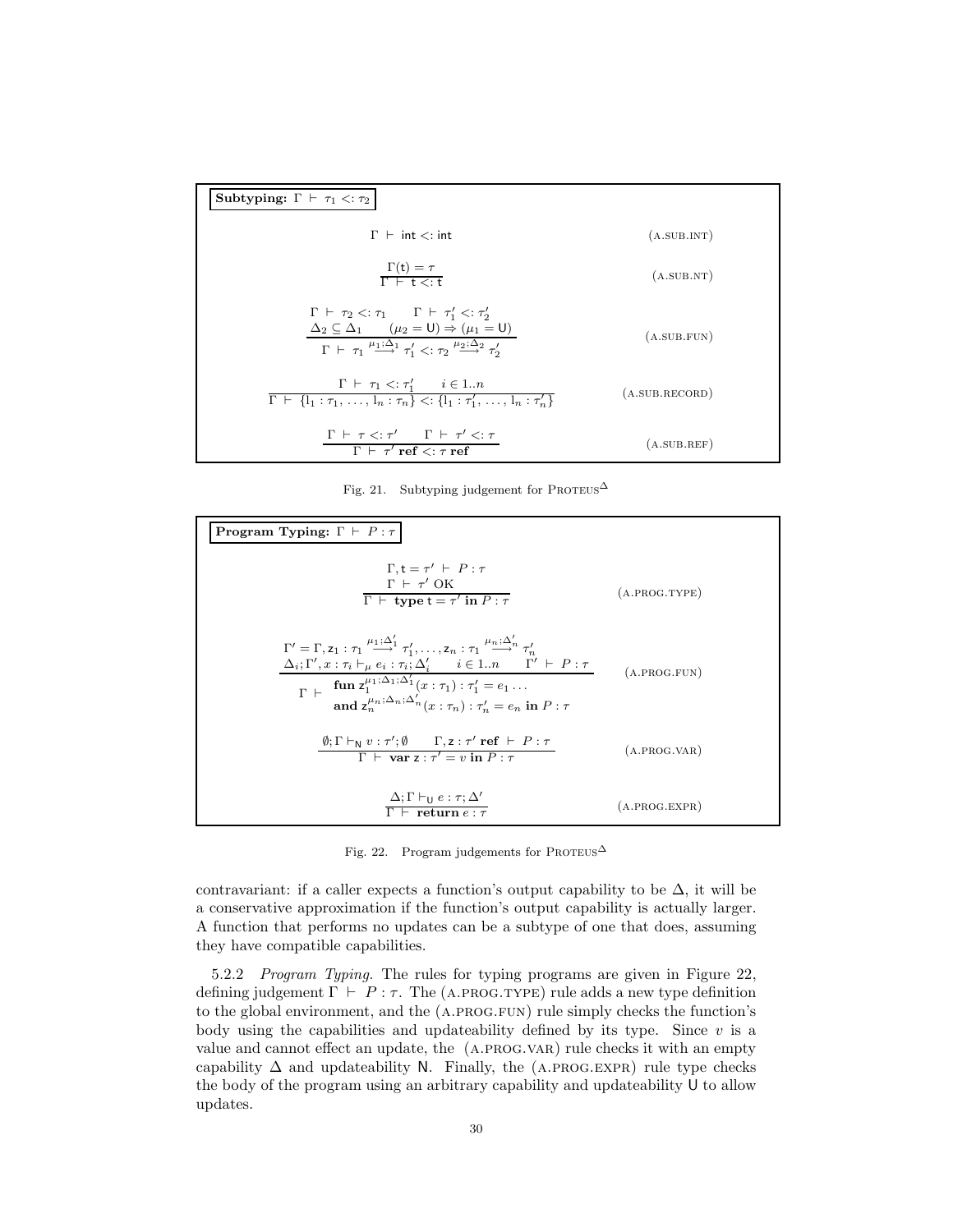

Fig. 23. PROTEUS<sup> $\Delta$ </sup> Configuration typing

5.2.3 Configuration Typing. Figure 23 shows the configuration typing rules for PROTEUS<sup> $\Delta$ </sup>. These have the same structure as those for PROTEUS<sup>con</sup> (Figure 14), but they mention capabilities and updateabilities. For functions, we type check with the updateability indicated by the function's type, while for other bindings we assume N.

#### 5.3 Safety

Since we are approximating the conFree $\left[-\right]$  check using static capabilities, we can take advantage of this by refining the update $OK(-)$  predicate for (UPDATE); this is shown in Figure 24 (contrast with the original definition in Figure 16). The two timing-related changes are highlighted by the boxes labeled (a) and (b). First,  $\Delta$ , taken from **update**<sup> $\Delta$ </sup>, replaces e as the last argument. This is used in part (a) to syntactically check that no types mentioned in  $\Delta$  are changed by the update. Part (a) also refers to bindOK[ $\Gamma$ ]<sup>upd</sup> to ensure that all top-level bindings in the heap that use types in upd.UN concretely, as indicated by their input capability, are also replaced. This allows the type system to assume that calling a function is always safe, and need not impact its capability. Together, these two checks are analogous to the con-free dynamic check to ensure proper timing.<sup>3</sup>

Type transformers provided for updated types must not, when inserted, violate assumptions made by the updateability analysis. In particular, each  $\mathbf{abs}_t e$  appearing in the program type checks with some capability prior to an update, i.e.,  $\Delta; \Gamma \vdash_{\mu} \mathbf{abs}_{\mathbf{t}} e : \tau; \Delta'$ . If type t is updated and has transformer c, we require  $\Delta; \Gamma \vdash_{\mu} \mathbf{abs}_{\mathsf{t}}$  (c e) :  $\tau; \Delta'$ . Since  $\mathbf{abs}_{\mathsf{t}}$  e expressions could be anywhere at update time, and could require a different capability  $\Delta$  to type check, condition (b) conservatively mandates that transformers c must check in an empty capability, and may not perform updates ( $\tilde{c}$ 's type must have updateability N). These conditions

<sup>3</sup>Note that the con-free check is compatible with the analysis and therefore could simply be tried as an alternative if the static check fails.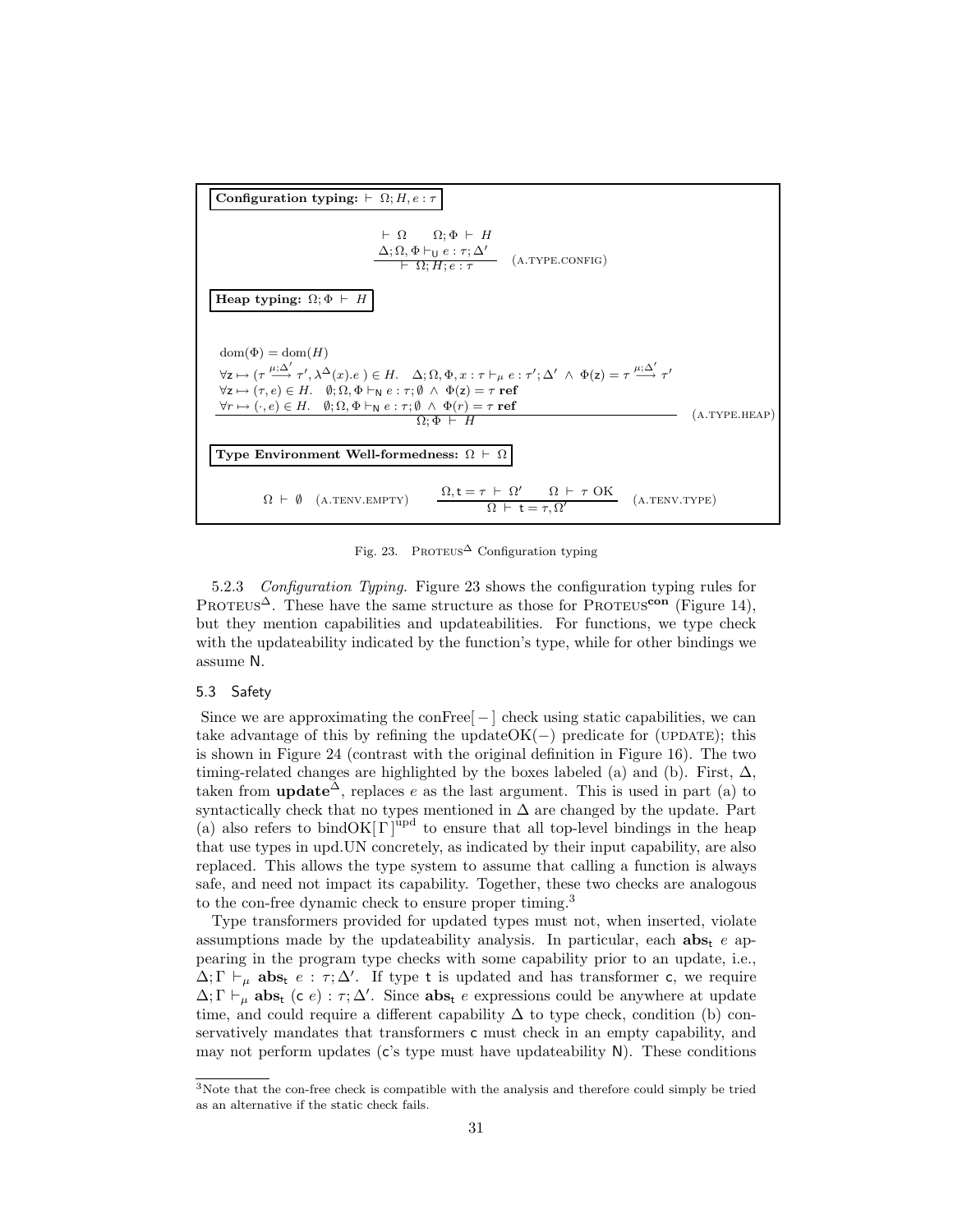

Fig. 24. Precondition for **update** $\Delta$  operational rule

are sufficient to ensure type correctness. Otherwise, a transformer function c is like any other function. For example, if it uses some type t concretely, it will have to be updated if t is updated. The ramifications of this fact are explored in  $\S6$ .

Finally, we allow bindings to be updated at subtypes, as indicated by condition (c). This is crucial for functions, because as they evolve over time, it is likely that their capabilities will change depending on what functions they call (or are called by) or what types they manipulate. Fortunately, we can always update an existing function with a function that causes no updates. In particular, say function f has type  $t \stackrel{U; \{t,t'\}}{\longrightarrow} t'$ , where  $t = int$  and  $t' = int$ . Say we add a new type  $t'' = int$  and want to change f to be the following:

$$
\begin{array}{l}\n\textbf{fun } f(x:t): t' = \\
\textbf{let } y = \textbf{con}_{t''} t''1 \textbf{ in} \\
\textbf{let } z = \textbf{con}_{t} x \textbf{ in } (\textbf{abs}_{t'} z) + y\n\end{array}
$$

The expected type of this function would be  $t \stackrel{N; \{t, t''\}}{\longrightarrow} t'$ , but it could just as well be given type  $t \stackrel{U; \{t,t',t''\}}{\longrightarrow} t'$ , which is a subtype of the original, and thus an acceptable replacement. Replacements that contain update or that call functions that contain update are more rigid in their capabilities.

#### 5.4 Inference

The type rules were designed so that type inference is straightforward, using constraints. In particular, we simply extend the definition of capability  $\Delta$  to include variables  $\varphi$  and updateability  $\mu$  to include variables  $\varepsilon$ . Then we take a normal PROTEUS<sup>con</sup> program and decorate it with fresh variables on each function def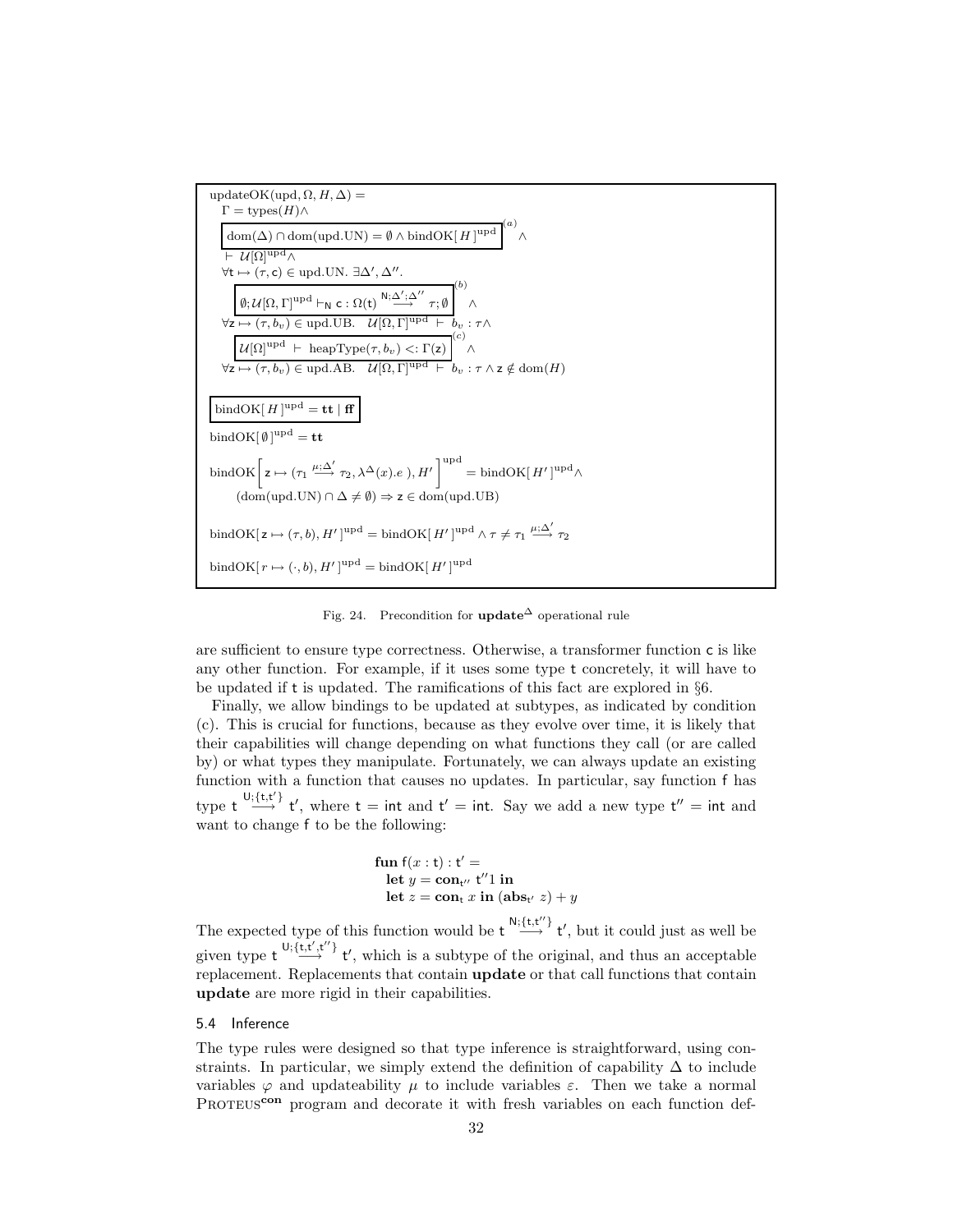inition, function type, and **update** expression in the program. We also adjust the rules to use an algorithmic treatment of subtyping, eliminating the separate (A.EXPR.SUB) rule and adding subtyping preconditions to the (A.EXPR.APP) and (a.expr.assign) rules as is standard. This allows the judgement to be syntaxdirected.

As a result of these changes, conditions imposed on capability variables by the typing and subtyping rules become simple set and term constraints [Heintze 1992]. Call the set of generated constraints  $S$ . A solution to  $S$  consists of a substitution σ, which is a map from variables  $\varphi$  to capabilities  $\{t_1, \ldots, t_n\}$ , and from variables  $\varepsilon$  to updateabilities either U or N. The constraints can be solved efficiently with standard techniques in time  $O(n^3)$  in the worst case, where n is the number of variables  $\varphi$  or set constants  $\{\cdot\}$  mentioned in the constraints. The constraints have the following forms (shown with the rules that induce them):

> (1)  $\Gamma \vdash \tau_1 \leq \tau_2$  (A.EXPR.SUB) (2)  $\varepsilon = U$  (A.EXPR.UPDATE) (3)  $(\hat{\mu} = \mathsf{U}) \Rightarrow C$  (A.EXPR.APP), (A.EXPR.SUB) (4)  $\varphi \subseteq \Delta$  (A.EXPR.UPDATE), (A.EXPR.APP) (5)  $t \in \Delta$  (A.EXPR.CON)

For updateabilities, we want the greatest solution; that is, we want to allow as many functions as possible to perform updates (with an unannotated program, this will vacuously be the case). For the capabilities, we are interested in the least solution, in which we minimize the set to substitute for  $\varphi$ , since it will permit more dynamic updates. For **update**<sup> $\varphi$ </sup>, a minimal  $\varphi$  imposes fewer restrictions on the types that may be updated at that point. For functions  $\tau \stackrel{\varepsilon:\varphi'}{\longrightarrow} \tau'$ , the smaller  $\varphi'$ imposes fewer constraints on subtypes, which in turn permits more possible function replacements.

Here is one way to solve the constraints (which closely follows our implementation). First, we simplify the subtyping constraints (1) following the subtyping rules. For example, say we have the constraint

$$
\Gamma \;\vdash\; \tau_1 \stackrel{\varepsilon_1; \varphi_1'}{\longrightarrow} \tau_1' <: \tau_2 \stackrel{\varepsilon_2; \varphi_2'}{\longrightarrow} \tau_2'
$$

We remove this constraint from  $S$  and replace it with constraints, following  $(A.SUB.FUN):$ 

$$
\Gamma \vdash \tau_2 <: \tau_1 \n\Gamma \vdash \tau'_1 <: \tau'_2 \n\varphi'_2 \subseteq \varphi'_1 \n(\varepsilon_2 = 0) \Rightarrow (\varepsilon_1 = 0)
$$

We continue until only simple subtyping constraints remain, e.g.,  $\Gamma \vdash \text{int} \leq \text{int}$ , and then remove these from  $S$  (such constraints will always be satisfied by a program that type checks). Next, we find the greatest solution for updateability variables  $\varepsilon$  appearing in constraints (2) and (3). That is, we make as many of the variables have updateability U as possible to allow for greater flexibility in future updates. As we discharge the implication constraints  $(2)$ , additional constraints C are added to S. Finally, the constraints that remain in S are only subset constraints concerning capabilities (i.e., forms (4) and (5)), which are easily solved.

The right side of Figure 20 shows the constraints of forms  $(2)$ ,  $(4)$ , and  $(5)$  that are generated from the dispatch function (we elide the subtyping and function call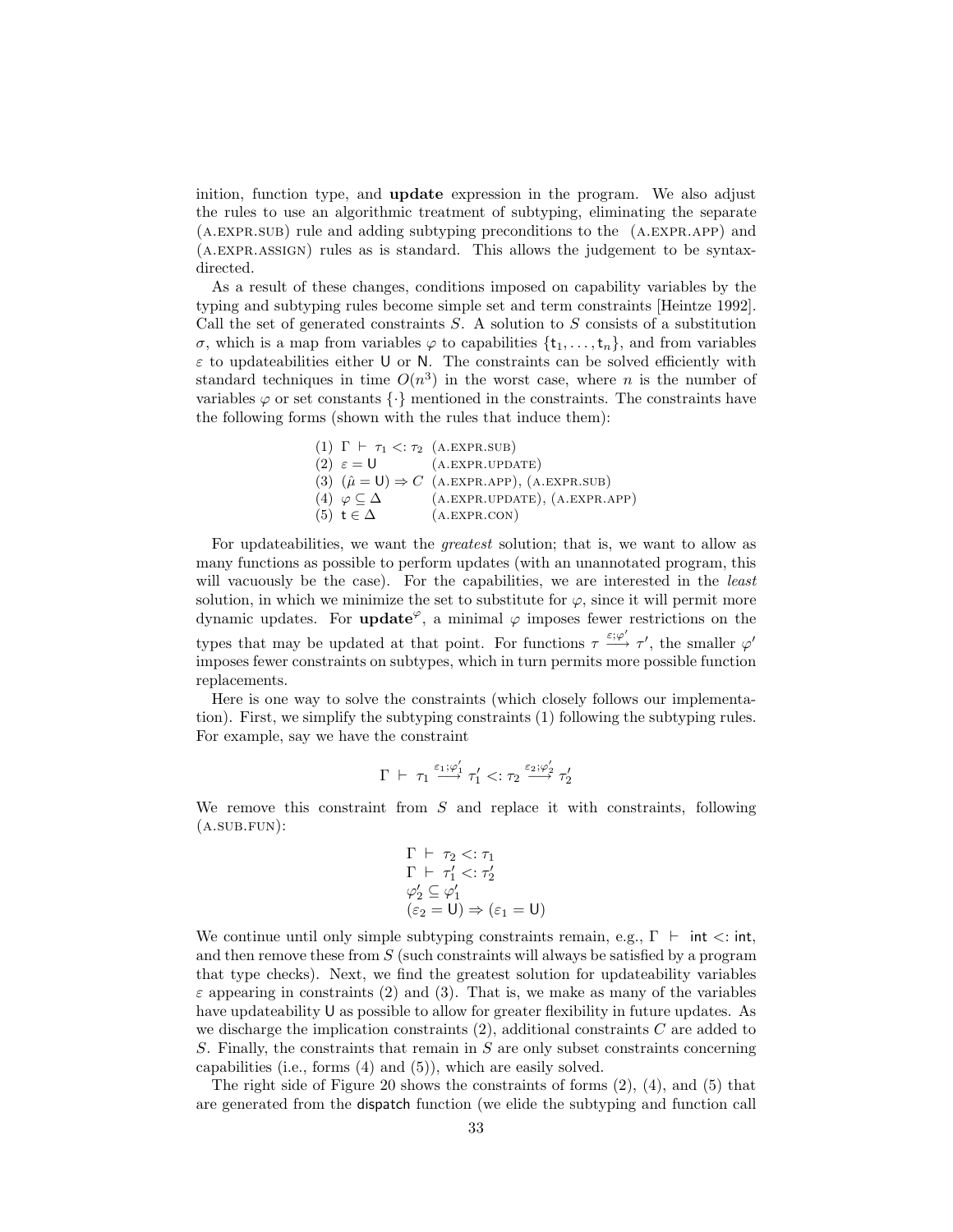constraints for simplicity). Following the algorithm above, we arrive at the solution at the bottom of the figure.

When using inference for later versions of a program, we must introduce subtyping constraints between an old definition's (solved) type and the new version's to-be-inferred one. This ensures that the new definition will be a suitable dynamic replacement for the old one.

Inferring update points. Using the inference system, we can take a program that is devoid of update expressions, and infer places to insert them that are con-free for all types. Define a source-to-source rewriting function rewrite :  $P \rightarrow P'$  that inserts **update** $\varphi$  at various locations throughout the program. Then we perform inference, and remove all occurrences of **update**  $\varphi$  for which  $\varphi$  is not  $\varnothing$  (call these universal update points as they do not restrict the types that may be updated). In the simplest case, the rewriting function could insert **update**  $\varphi$  just before a function is about to return. Adding more points implies greater availability, but longer analysis times and more runtime overhead. Intuitively, this approach will converge because the annotations  $\varphi$  on update points are unaffected by those on other update points; rather they are only impacted by occurrences of con in their continuations.

## 5.5 Properties

The two important properties of the updateability analysis are soundness and predictability. As with the dynamic system, soundness is proved syntactically via preservation and progress lemmas. The former is stated as follows:

**Lemma 5.1** (Preservation). If  $\vdash \Omega$ ; H; e : τ then

- (i) if  $\Omega$ ;  $H$ ;  $e \to \Omega$ ;  $H'$ ;  $e'$  then  $\vdash \Omega$ ;  $H'$ ;  $e'$  :  $\tau$
- (ii) if  $\Omega; H; e \xrightarrow{\text{upd}} \Omega'; H'; e' \text{ then } \vdash \Omega'; H'; e' : \tau$

The proof of part (1) of Preservation is mostly standard. However, the proof of part (2) is more challenging, and reduces to proving the following lemma, which states that valid updates preserve typing:

**Lemma 5.2** (Update Program Safety). If  $\vdash$  0; H; E[update<sup> $\triangle$ </sup>] :  $\tau$  and updateOK(upd,  $\Omega$ , H,  $\Delta$ ) then  $\vdash \mathcal{U}[\Omega]^{\text{upd}}$ ;  $\mathcal{U}[H]^{\text{upd}}$ ;  $\mathcal{U}[\mathbb{E}[0]]^{\text{upd}}$ :  $\tau$ .

A core element of this proof is that we must show that by changing the named types listed in upd.UN we will not invalidate code in the existing program. We do this by proving the following lemma:

**Lemma 5.3** (Update Capability Weakening). If  $\Delta; \Gamma \vdash_{\mu} \mathbb{E}[\textbf{update}^{\Delta''}] : \tau; \Delta'$  then  $\Delta''$ ;  $\Gamma \vdash_{\mu} \mathbb{E}[\textbf{update}^{\Delta''}] : \tau; \Delta'.$ 

This states that for any expression that has **update** $^{\Delta''}$  as its redex, we can typecheck that whole expression using capability  $\Delta''$ . In turn, this implies that the existing program could only use the types listed in  $\Delta''$  concretely, and therefore it should be safe to update the other types in the program.

Another important element of the Update Program Safety lemma is that the insertion of type transformers will preserve type-safety. This must take into account that an inserted transformer will not have an adverse effect on the capability. The following lemma states that as long as a given expression  $e$  will not perform an update, it is always safe to increase its capability. Since type transformer functions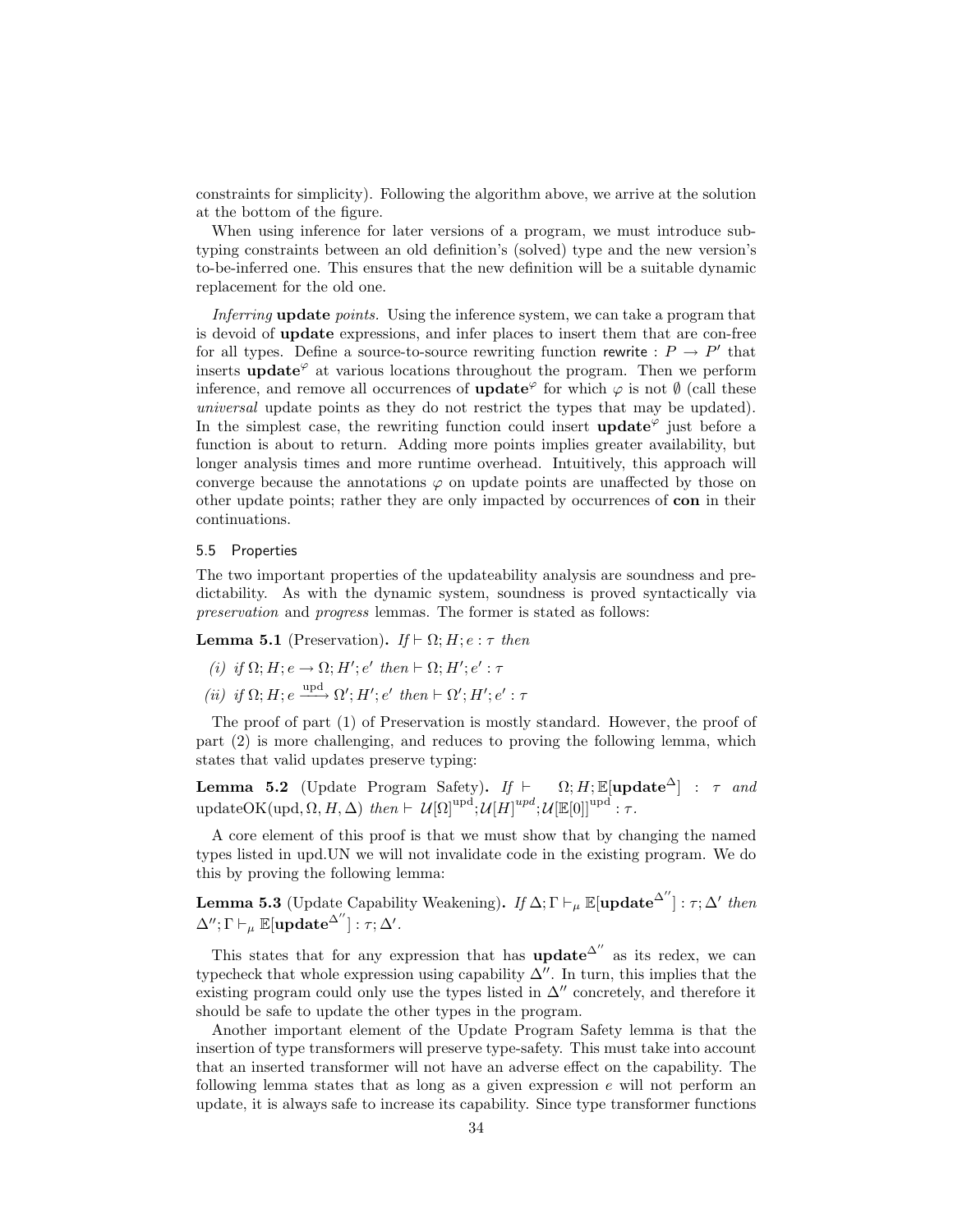may not perform updates and are required to have an empty capability, this lemma allows them to be inserted at arbitrary program points:

**Lemma 5.4** (Capability strengthening). If  $\Delta; \Gamma \vdash_{\mathbb{N}} e : \tau; \Delta'$  then for all  $\Delta''$  we have  $\Delta \cup \Delta''$ ;  $\Gamma \vdash_{\mathsf{N}} e : \tau; \Delta' \cup \Delta''$ .

Proofs of these properties can be found in Appendix A.1.

## 6. EXTENSIONS

This section presents how PROTEUS<sup> $\Delta$ </sup> can be extended with three features to improve its expressiveness: (1) permitting replacement bindings at changed types;  $(2)$  supporting binding deletion; and  $(3)$  extending PROTEUS to support multiple threads.

## 6.1 Replacing Bindings at New Types

Both PROTEUS<sup>con</sup> and PROTEUS<sup> $\Delta$ </sup> only permit replacement bindings having types compatible with the original; e.g., condition (c) of updateOK $(-)$  in Figure 24 at best allows replacements to be subtypes of the original. However, as described in §2, it is not uncommon for bindings to change type; e.g., for a later version of a function to have an additional parameter. Given the type compatibility restriction, a simple way to effect type changes to functions is to add the new version at a new name, and then define a stub function to replace the old version [Frieder and Segal 1991; Hicks 2001]. The stub function has the same type as the original, but calls the new version at the new type, e.g., by generating default values for added parameters. While expedient, the stub approach has two drawbacks. First, a transformation from the old type to the new may be inefficient or impossible; transformations will occur with each call to the function, but only when the old call contains sufficient information to generate the new one. Second, there is no way to generate a stub for a non-function that has changed type.

To solve these problems, we can extend our notion of con-freeness to consider concrete uses of top-level term bindings, and not just concrete uses of named types. Top-level bindings are either global variables having type  $\tau$  ref, or functions having type  $\tau \to \tau'$ , and their concrete uses are dereference and assignment for the former, and application for the latter. For example, if at the time of update a call to function f occurs in either the active expression  $e$  or within a function not being replaced, then the program would not be considered con-free with respect to f. This means that f should only be updated at a compatible type. On the other hand, if f is not called by the active expression (or in any function not being replaced), then it will be safe to update f at a new type as part of a well-formed update.

It is straightforward to extend PROTEUS<sup> $\Delta$ </sup> to capture this extended notion of confreeness statically. In particular, we augment types  $\tau$  **ref** and  $\tau \stackrel{\mu; \Delta}{\longrightarrow} \tau'$  to include a set  $L$  of identifiers  $z$ ; this set contains those top-level variables that may be given this type. In addition, we allow capabilities  $\Delta$  to contain both named types and top-level identifiers. For simplicity, we will just consider functions in the following discussion, having augmented types  $\tau \stackrel{\mu; \Delta; L}{\longrightarrow} \tau'$ . The constructor for such a type is a function definition: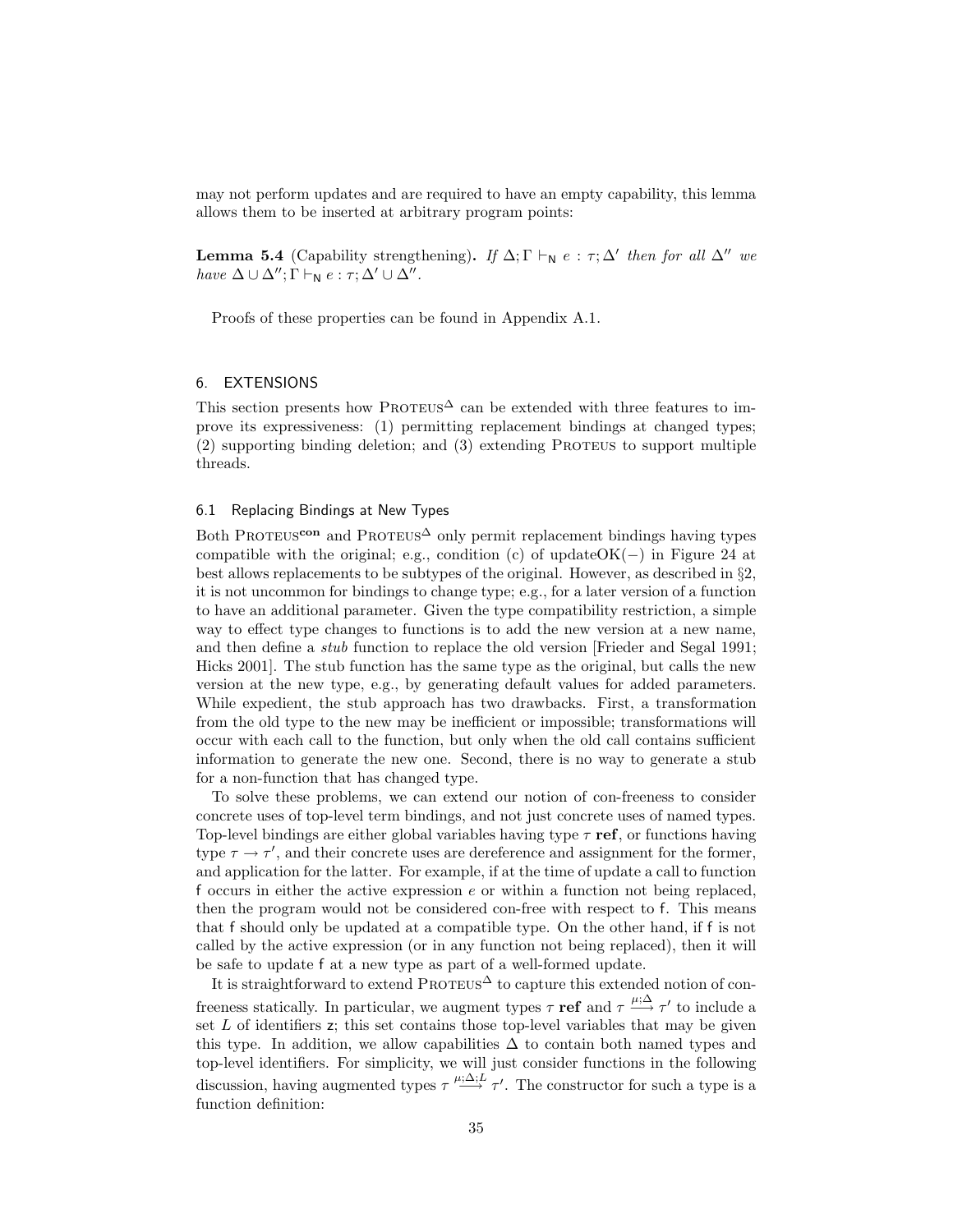$$
\Gamma' = \Gamma, z_1 : \tau_1 \xrightarrow{\mu_1; \Delta'_1; \{z_1\}} \tau'_1, \dots, z_n : \tau_n \xrightarrow{\mu_n; \Delta'_n; \{z_n\}} \tau'_n
$$
  
\n
$$
\Delta_i; \Gamma', x : \tau_i \vdash_{\mu} e_i : \tau_i; \Delta'_i \qquad i \in 1..n \qquad \Gamma' \vdash P : \tau
$$
  
\n
$$
\Gamma \vdash \text{fun } z_1^{\mu_1; \Delta_1; \Delta'_1}(x : \tau_1) : \tau'_1 = e_1 \dots
$$
  
\nand 
$$
z_n^{\mu_n; \Delta_n; \Delta'_n}(x : \tau_n) : \tau'_n = e_n \text{ in } P : \tau
$$
 (A.PROG.FUN')

This rule differs from the one in Figure 22 only in the structure of the arrow types in  $\Gamma'$ ; the arrow type of each function  $z_i$  contains  $z_i$  in its L set. The destructor rule is application:

$$
\Delta; \Gamma \vdash_{\mu} e_1 : \tau_1 \xrightarrow{\hat{\mu}; \Delta; L} \tau_2; \Delta'
$$
  
\n
$$
\Delta'; \Gamma \vdash_{\mu} e_2 : \tau_1; \Delta'' \Delta'' \Delta''' \subseteq \Delta'' \qquad L \subseteq \Delta''
$$
  
\n
$$
(\hat{\mu} = \mathsf{U}) \Rightarrow (\mu = \mathsf{U} \wedge \Delta''' \subseteq \hat{\Delta})
$$
  
\n
$$
\Delta; \Gamma \vdash_{\mu} e_1 e_2 : \tau_2; \Delta'''
$$
\n(A.EXPR.APPU')

This rule differs from the one in Figure 18 in that the set L must be included in the output capability  $\Delta''$ , indicating that any update prior to this call must not update those functions appearing in  $L$ . Finally, subtyping permits the set  $L$  on an arrow to be smaller in the subtype:

$$
\frac{\Gamma \vdash \tau_2 < : \tau_1 \quad \Gamma \vdash \tau_1' < : \tau_2'}{\Delta_2 \subseteq \Delta_1 \quad L_1 \subseteq L_2 \quad (\mu_2 = \mathsf{U}) \Rightarrow (\mu_1 = \mathsf{U})} \quad (\text{A.SUB.FUN'})
$$
\n
$$
\frac{\Gamma \vdash \tau_1 \xrightarrow{\mu_1; \Delta_1; L_1} \tau_1' < : \tau_2 \xrightarrow{\mu_2; \Delta_2; L_2} \tau_2'}{\Delta_1}
$$

As an example, consider the typing of the call to the socket handler as part of the dispatch function shown in Figure 6:

$$
\begin{array}{l} \textbf{let } u2: \textbf{int} = \textbf{update}^\varphi \textbf{ in}\\ \textbf{let } \textbf{res}: \textbf{handResult} = (\textbf{con}_{\textbf{sockhandler}} \; h)(k, (\textbf{con}_{\textbf{req}} \; s).\textbf{buf}, \textbf{flags}) \textbf{ in } e \end{array}
$$

We might type this fragment in the following context:

 $\Gamma = \ldots$  ${\sf sock}$ handler  $=\{ \text{sock}: \text{sock}, \text{buf}: \text{buf}, \text{sflags}: \text{sflags}\} \stackrel{\text{U};\emptyset; \{\text{upd\_read}, \text{udp\_write}, \dots\}}{\longrightarrow} \text{handResult},$  $\mathsf{udp\_read} : \{\mathrm{sock} : \mathsf{sock}, \mathrm{buf} : \mathsf{buf}, \mathrm{flags} : \mathsf{sflags} \} \overset{\mathsf{U};\emptyset; \{\mathsf{upd\_read}\}}{\longrightarrow} \mathsf{handResult},$  $\mathsf{udp\_write} : \{\text{sock} : \text{sock}, \text{buf} : \text{buf}, \text{flags} : \text{stlags} \} \overset{\text{U};\emptyset; \{\text{upd\_write}\}}{\longrightarrow} \text{handResult},$  $k :$ sock, flags : sflags, h : sockhandler, ...

In such a context, the subexpression  $\text{con}_{\text{sockhandler}} h$  will have type {sock : sock, buf :  $\textsf{buf}, \textsf{slags}: \textsf{slags} \}$  U;Ø;{upd\_read,udp\_write,...} handResult by the (A.EXPR.CON) rule so that applying  $(A. EXPR. APP')$  above requires that  $\{upd\_read, udp\_write, ...\}$  be included in the current capability. This constraint will propagate backward so that applying (A.EXPR.UPDATE) requires {upd\_read, udp\_write, ... }  $\subseteq \varphi$ . As  $\varphi$  is the annotation on the update, updates to upd read and udp write at that point will be prevented if they have different types than the originals.

Note that one way to effectively allow variables to change type without this extension would be to give each a distinct named type. Since named type definitions can change, this would effectively allow the types of variables to change. However, this approach does not quite work because one cannot directly ascribe to a function a named type. The best one can do is define a variable as having a named type,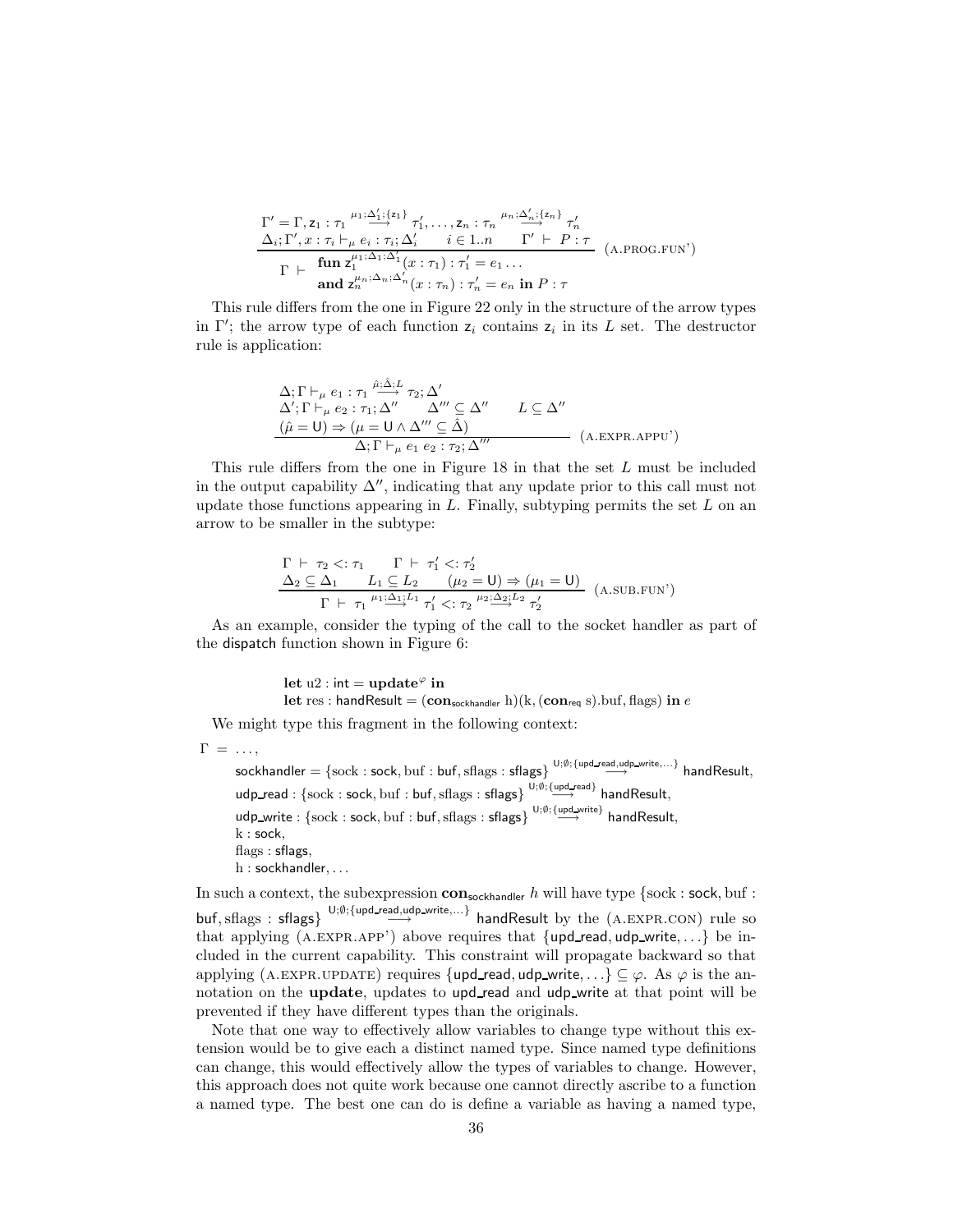and assign to it a function having that named type's definition. Of course, a compiler could automatically perform this transformation and generate the attendant transformer functions when variables are updated. The drawback in doing so is that it introduces extra implementation complexity, and extra run-time overhead, since each function call or variable would require a con coercion. Therefore, in our implementation we take the approach presented here.

### 6.2 Binding Deletion

While most changes we have observed in source programs are due to added or replaced definitions, occasionally definitions are deleted. Assuming that DSU is meant to prolong a program's running time for perhaps a few years, we could choose to ignore deleted functions, as in many cases the dead code will not take up much memory. However, an excessive number of dead functions could hamper dynamic updates, since update well-formedness dictates that if some type t is updated, any function f that concretely manipulates t must also be updated. Therefore, even if some function f has been removed from the program sources, a future update to t would necessitate updating f. But how does one update a function that is no longer of use? This issue also arises with old type transformer functions.

To support deletion, we augment updates upd to contain a component DB—a list of top-level identifiers to delete. To preserve type safety, we can only apply such an update if the deleted bindings will never be used again by the updated program. Ensuring this condition is surprisingly similar to permitting a type change. In particular, the deletion of an identifier z is only permitted if the program is con-free with respect to z, which is implemented just as described above.

We have to be a bit careful how we implement this check. In particular, while the program could well be con-free with respect to some function f to delete, it might be executing f at the time of the update. Since the operational semantics models application by substitution, this is a non-issue, since the active expression is separate from the definition of f in the heap. This would not be the case in an actual implementation, however, so we would need to delay the deletion of f until it is no longer executing (which could be established, for example, by a kind of reference counting). Because the program was (and is) con-free with respect to f, it will never be called after this point, so the code can be safely deleted.

#### 6.3 Threads

Many non-stop systems are written in a multi-threaded programming style, so we would like our approach to work for these systems as well. We define the syntax fork  $e$  to mean that  $e$  should be executed in a separate thread. We adjust the operational semantics so that configurations consist of a tuple of thread expressions  $e_1, \ldots, e_n$ , a heap H, and a type environment  $\Omega$ . The definition of (dynamic) confreeness in this setting is the same as in the single-threaded case (Figure 16) but considers all expressions  $e_i$ . (Note that we would have to pause all threads at the time of the update to perform this check dynamically.)

Unfortunately, it is easy to see that our updateability analysis does not soundly approximate con-freeness in the multi-threaded case. In particular, capabilities mention the definitions with respect to which the *current* thread is not con-free, but say nothing about the restrictions due to the concurrent activities other threads.

A simple way to address this problem is to treat each **update**<sup> $\Delta$ </sup> as a synchronization barrier. When each thread t has synchronized at some **update**  $\Delta^t$ , the update may proceed as long as the update has not changed the type of any definition in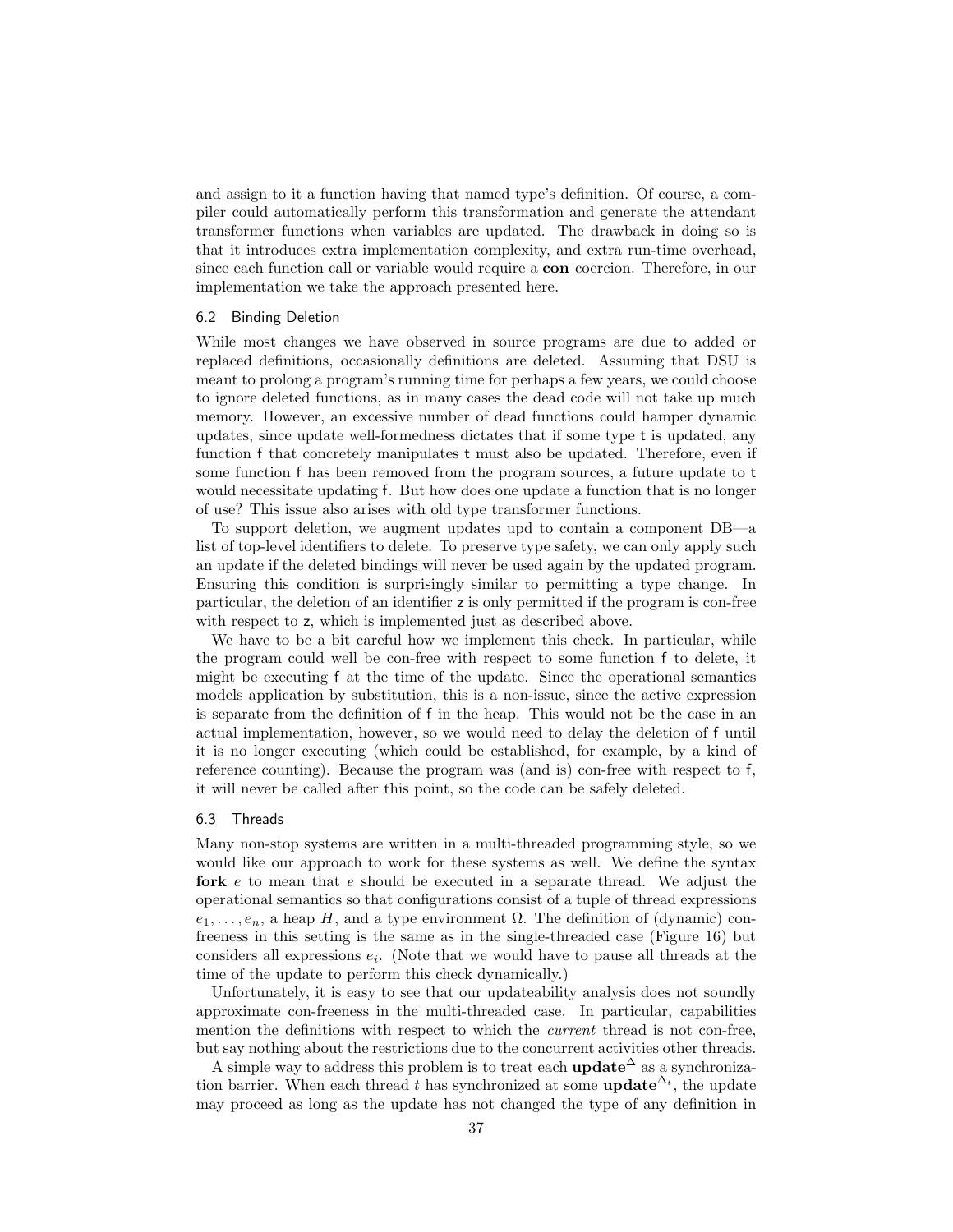$\bigcup \Delta_t$ . This ensures that the update is con-free with respect to all threads, rather all  $t$ than just one.

Implementing this semantics could be done as follows. First, we can give fork the following type rule:

$$
\frac{\Delta; \Gamma \ \vdash \ e : \tau; \Delta'}{\Delta; \Gamma \ \vdash \ \mathbf{fork} \ e : \mathsf{int}; \Delta}
$$

Notice that the input capability of the child matches that of the parent, to preserve any restrictions imposed by past updates, while the output capability of the parent is indifferent to that of the child. This is because the child will perform updates asynchronously, so statically limiting the parent's capability is unnecessary.

Second, we modify the dynamic semantics of **update** $\Delta$  to barrier synchronize. That is, for each thread that reaches  $\mathbf{update}^{\Delta}$ , if  $\mathbf{updateOK}(\ldots, \Delta)$  holds then the thread pauses until all other threads have similarly paused. Then the update takes place and execution resumes on the modified program. As a degenerate case, if no types are updated (and no variables have changed type), there is no need to synchronize.

We believe this is a promising starting point for supporting multi-threaded programs, but there are still other problems to solve. The main problem is that using blocking synchronization to ensure safety may compromise the liveness of the system. In particular, depending on the program, it may take a while for each thread to reach a suitable update point, so some threads will not be doing useful work while they wait. At the extreme, pausing a thread at an update could induce deadlock if the thread holds mutual exclusion locks that prevent other threads from reaching suitable update points.

Nevertheless, we believe our current framework puts us in a good position to solve these problems, for two reasons. First, by using update to make explicit when a dynamic update might occur, we can statically reason about its potential to induce deadlock by adapting existing techniques [Foster et al. 2002; Xie and Aiken 2005; Ball and Rajamani 2002]. Second, our notion of con-freeness permits identifying safe update points at fairly fine grain, creating more opportunities for updating and thus reducing potential waiting time. We plan to consider these issues carefully in future work.

#### 7. PRELIMINARY IMPLEMENTATION

Following the formal development of PROTEUS presented here, we have been implementing a compiler and run-time system for dynamically updating C programs. Though a full discussion of the implementation and its evaluation is beyond the scope of this paper, this section nonetheless presents an overview of our approach, and briefly describes our experience dynamically updating three of the open source programs mentioned in §2: the "Very Secure" FTP daemon, vsftpd, OpenSSH's sshd daemon and the zebra routing daemon from the GNU Zebra routing package. Our intent is to provide some evidence that PROTEUS does indeed represent the necessary core of a system by which real-world programs can be safely and flexibly updated on the fly. Full details of our implementation and experience, including performance measurements, are presented elsewhere [Neamtiu et al. 2006].

An overview of the update process is presented in Figure 25. Given a C program program<sub>1</sub>src, our *update compiler* (UC) transforms it into an updateable C program, program<sub>1</sub>src, which is then compiled into a dynamically updateable executable,  $\mathbf{program_1}^{\text{bin}}$ . When a new version,  $\mathbf{program_2}^{\text{src}}$ , becomes available, our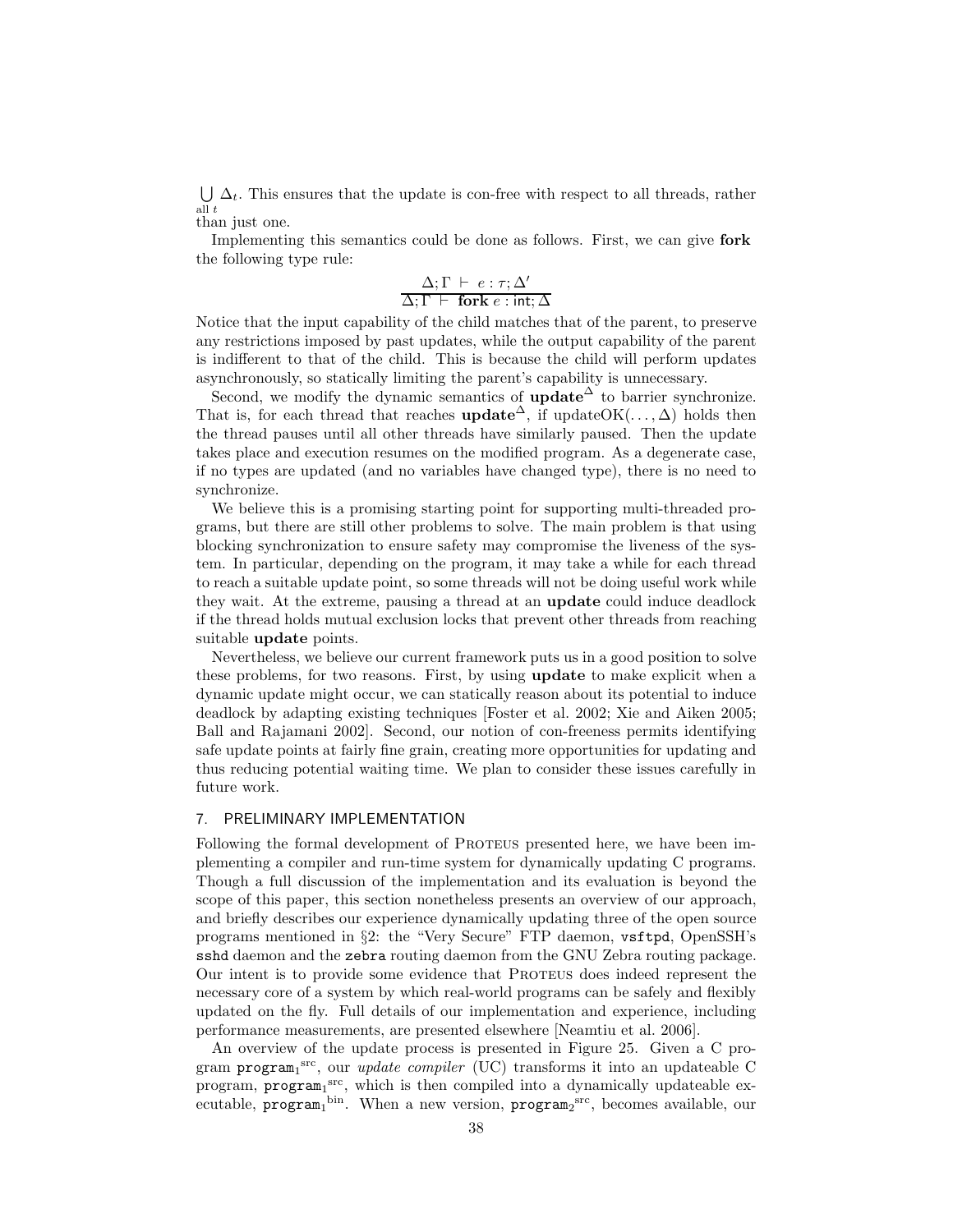

Fig. 25. Dynamic Update Methodology

patch generator (PG) generates a dynamic patch  $\texttt{patch}_{1\rightarrow 2}$ src, which is then passed to UC to generate an updateable patch  $\text{patch}_{1\rightarrow 2}^{\text{con}}$ , and finally compiled into a shared library  $\texttt{patch}_{1\rightarrow 2}^{\text{bin}}$ .  $\texttt{patch}_{1\rightarrow 2}^{\text{bin}}$  can now be linked into  $\texttt{program1}^{\text{bin}}$ 's address space so that run-time system can fix up the running program to start using the new and replacement code and data. Both the update compiler and the patch generator use CIL (C Intermediate Language) [Necula et al. 2002] for C code parsing and source-to-source transformation.

The update compiler makes a program updateable via a source-to-source translation of the program. Following prior work (e.g., Hicks [2001], Orso et al. [2002], Soules et al. [2003], and others), functions are made updateable by introducing a level of indirection at each direct call-site. At update-time, the target of each indirect call is modified to point to the new version of the function, thus ensuring that each call to the function is to the newest version, while existing versions may continue to run until they exit. Function pointers are treated a bit differently to ensure this invariant. Whenever the program uses a function  $f$ 's address as data, the compiler introduces a wrapper function,  $f_{w\tau\alpha p}$  to be used instead. This wrapper simply contains an (indirected) call to  $f$ .

To implement updates to values of a named type t, uses of such values are compiled to use the explicit type coercions  $con_{t}$  and  $abs_{t}$ , following the rules presented in §4.2. Values are compiled specially to be updateable (essentially using a level of indirection), and coercions are merely small functions that convert between this representation and the concrete representation expected by the program. Whenever a  $\text{con}_{t}$  is called, the necessary sequence of type transformers is invoked if the value is not up-to-date. Thus data transformation for named types is lazy, happening during program execution, rather than eager, happening at update-time. Duggan [Duggan 2001] also proposes lazy dynamic updates to types using type transformers, but our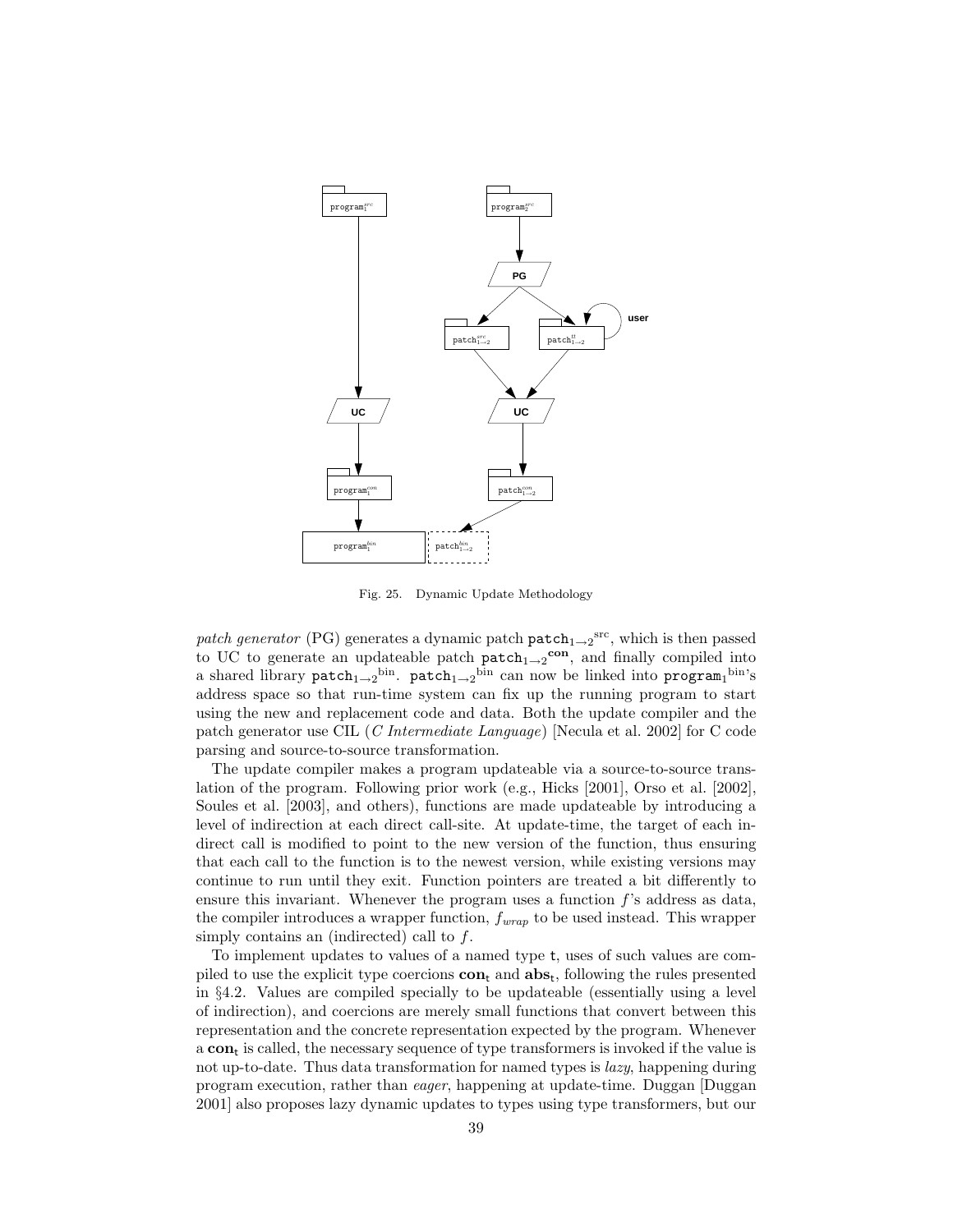work is the first work that explores the implementation of such primitives.

Once type coercions have been inserted, the update compiler performs the updateability analysis outlined in §5.4, including the extension to functions noted in §6.1. During this analysis the compiler can insert calls to update, which is merely a call into the runtime system, but so far we have just inserted one or two calls to update manually at *quiescent* program points, following Hicks [2001]. The analysis then infers those types that are not con-free at these update points, and the list is passed to the call to update to check well-timedness of an available update at run-time.

While this might be the end of the story for a type-safe, high-level language, C's weak type system and low level of abstraction create additional challenges. To ensure that compiling for updateability does not break otherwise correct programs, we must account for the  $\&$  operator, unsafe casts, use of void\* for polymorphism, physical subtyping, and other "low-level" language features. In some cases, we augmented the analysis to be more precise; for example we model some safe uses of void\* and most uses of  $\&$  as part of the updateability analysis. In other cases, low-level features render types or functions non-updateable; for example casting an integer to a pointer to a named type t would cause the analysis to deem t forever non-updateable.

A dynamic patch  $\text{patch}_{1\rightarrow2}$ <sup>bin</sup> implements a dynamic update (§3.2) from  $\texttt{program}_1^{\text{src}}$  to  $\texttt{program}_2^{\text{src}}$ . Starting from the two sources  $\texttt{program}_1^{\text{src}}$  and program<sub>2</sub>src, the *patch generator* (PG) generates a C program  $\text{patch}_{1\rightarrow 2}$ <sup>src</sup> with the new and updated bindings and types (the UN, UB, AN and AB maps from §3.2). AN and AB are straightforward to generate, and they are written directly to  $\texttt{patch}_{1\rightarrow2}$ <sup>src</sup>. Constructing UN and UB is a bit more complicated, because writing converting functions for types (type transformers) and global variables (state transformers) cannot be fully automated. Instead we partially automate this process through a type-directed comparison of the old and new types, following Hicks [2001]. Since these state and type transformers might require user intervention, they are written into a file  $\texttt{patch}_{1\rightarrow 2}$ <sup>tt</sup> that the user can inspect and modify before being passed to later stages.  $\texttt{patch}_{1\rightarrow 2}^{\text{src}}$  and  $\texttt{patch}_{1\rightarrow 2}^{\text{tt}}$  are transformed by UC into an updateable program  $\texttt{patch}_{1\rightarrow 2}^{\texttt{con}}$  and finally compiled into a binary  $\texttt{patch}_{1\rightarrow 2}^{\text{bin}}$ that will be linked into the running system  $\texttt{program1}^{\text{bin}}$ .

We updated vsftpd from version 1.1.0 to 2.0.3, for a total of 13 releases, the OpenSSH daemon, from version 3.5 to 4.2, for a total of 11 releases, and zebra from version 0.92a to 0.95a, for a total of 6 releases. This represents the last three years in the lifespan of Vsftpd and OpenSSH, and the last four years of Zebra. Vsftpd grew from roughly 10K to 17K LOC, OpenSSH grew from 47K to 58K LOC, and Zebra grew from 41K to 45K LOC. We started with the oldest version of each program and generated a dynamic patch for each new release. With these patches, we can start running the oldest version of the program, and then successively patch it up to the most recent version. While testing the patches, we performed updates on the programs while they were actively serving requests. We also ran the relevant regression tests on the updated versions, to make sure they supported all of the added functionality.

The updateability analysis was helpful for ensuring that updates were performed at an appropriate time. For all the three programs, the quiescent update points that we picked manually were ratified by the analysis as having an empty capability, hence being con-free. The analysis also was very helpful for ensuring con-freeness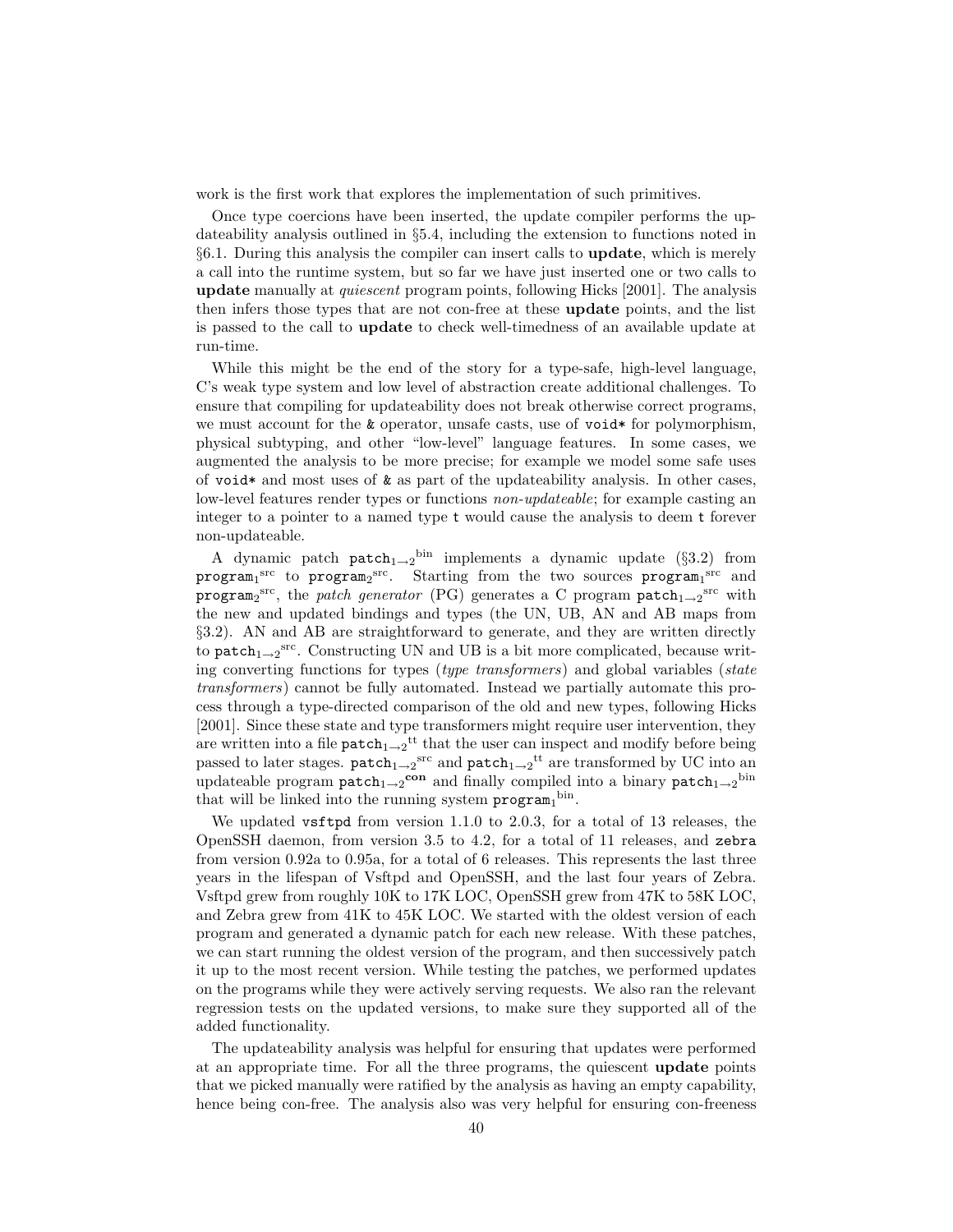with respect to accessing global variables and calling functions, whose types did change over the lifetime of the two programs (see §2 for more detail). While in principle the static updateability analysis is more conservative than the dynamic con-free check, this was not a problem in practice; all of the bindings deemed not con-free by the analysis would have been deemed so by the dynamic check as well. The analysis itself was fairly efficient. On average, the entire compilation process was on the order of 10 seconds per patch for vsftpd, 70 seconds for OpenSSH daemon and 50 seconds for zebra. We intend to update some additional programs and more carefully evaluate our implementation as future work.

#### 8. RELATED WORK

The main challenge in developing a dynamic software updating system is balancing the tension between safety and flexibility. Rather than survey the entirety of related work in this area (a reasonably thorough survey can be found in Hicks [2001]; updated in Hicks and Nettles [2005]), here we consider how systems that aim to provide type safety balance this goal with flexibility.

The simplest approach to ensuring type safety is to only permit replacement bindings at the same (or compatible) type as the original. This idea can be implemented directly by the compiler and run-time system, as in Orso et al. [2002], Drossopoulou and Eisenbach [2003], Hjálmtýsson and Gray [1998], and the K42 operating system [Soules et al. 2003; Baumann et al. 2005], among others; or it can be programmed directly using dynamic linking, as proposed by Appel [1994] and Peterson et al. [1997]. In earlier work, we formalized this approach using dynamic binding, considering different evaluation strategies [Bierman et al. 2003], and later added versioned identifiers for more precision [Bierman et al. 2003]. In essence, this definition of well-formedness trivially ensures that all updates are well-timed. However, as we showed in Section 2, over time software systems do tend to change their type structure, and so restricting updates to this form prevents natural, online evolution. It is nonetheless useful in some situations, such as simple security patches [Altekar et al. 2005].

Dynamic ML [Gilmore et al. 1997] supports updating modules defining abstract types t. The internal representation type of such a module is permitted to change, while the external interface must remain the same (or be a subtype). Since by definition clients of such a module must use values of type t abstractly, the module can be updated if none of its functions are on the call-stack (i.e., it is inactive). This approach thus extends the natural reusability benefits (due to representation independence [Mitchell 1986]) of abstract types to a dynamic setting. Our use of  $\mathbf{abs}_{t}$  and  $\mathbf{con}_{t}$  coercions generalizes this idea to non-abstract named types. This allows our conFree $[-]$ <sup>-</sup> check to be more precise, and thus more permissive in allowing safe updates, than Dynamic ML's "activeness" check. As examples, we could discover points within an abstract module at which it could be safely updated, and we can permit the module within which an infinite loop is executing to be updated; we have found the latter case particularly important in practice. Dynamic ML has no static notion of proper update timing, as we do with our updateability analysis. Moreover, as far as we can tell, there has never been formal proof that Dynamic ML's activeness check is sufficient to ensure type safety (though this seems plausible).

Dynamic ML's approach is a functional language analogue of object-oriented approaches to DSU, such as Hjálmtýsson and Gray [1998], and the K42 operating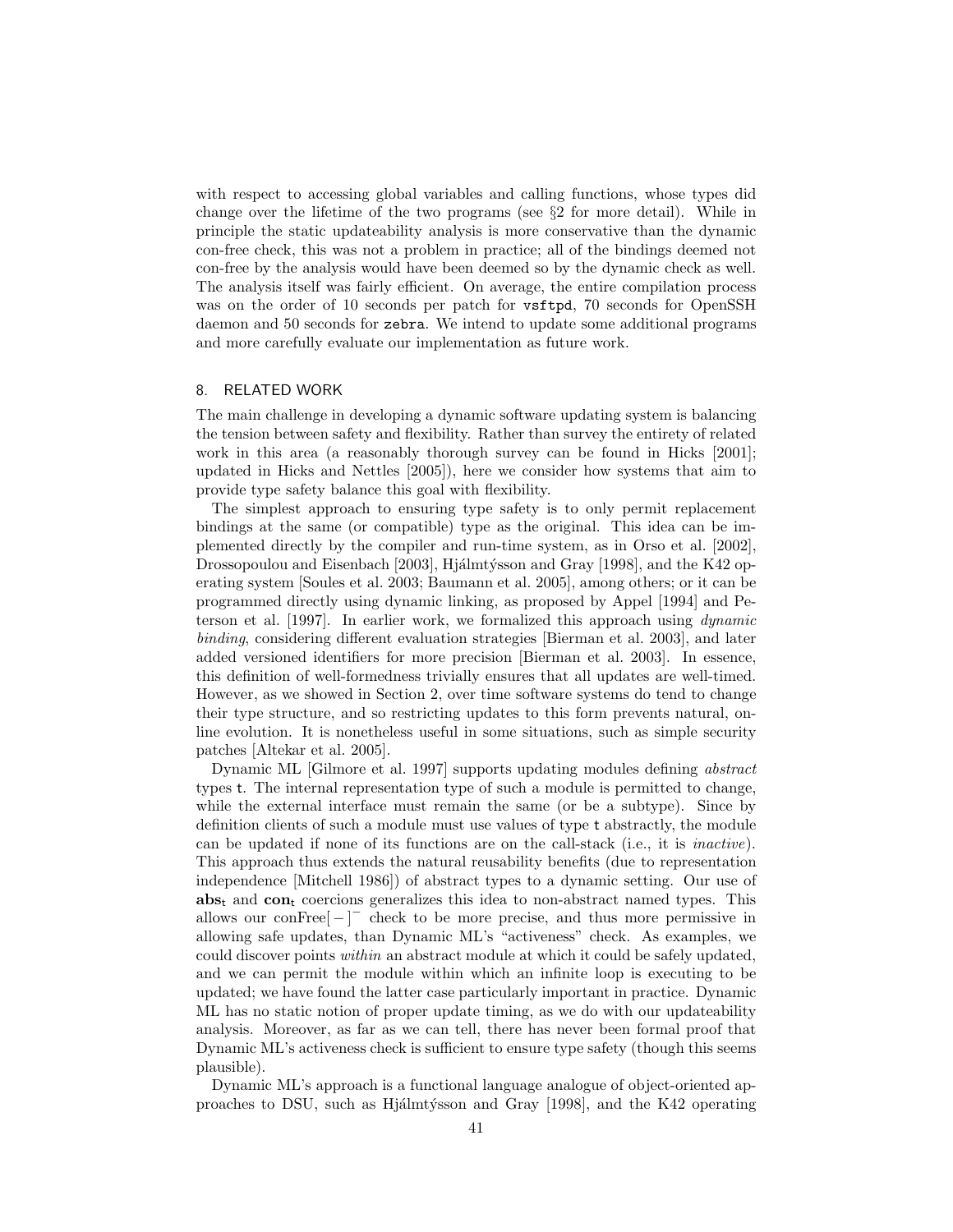system [Soules et al. 2003; Baumann et al. 2005], which require interface compatibility between versions of objects, while allowing internal representations to change. However, these systems do not provide the same strong encapsulation guarantees as abstract types in ML, since programmers may leak the internal state of an object. If the program contains pointers into the internal representation of objects at the time those objects are updated, the pointers may no longer be type correct. While the K42 designers cite the need for encapsulation, they provide no way to enforce it.

Duggan [2001] supports changing the representation of named types, which use constructs fold and unfold to create and destruct values of named type, similar to our  $\mathbf{abs}_{t}$  and  $\mathbf{con}_{t}$ . However, rather than require representation consistency, in which programs have at most one definition of a type at a time, Duggan proposes allowing multiple versions of types to coexist. As such, programmers must provide transformer functions that "go both ways": from the old to the new representation and from the new version back to the old. Occurrences of *unfold* will dynamically compare the expected version of the t value with its actual version and apply some composition of forward or backward transformers to convert the value. This approach ensures well-formed updates are always well-timed. However, programs are harder to reason about. One might wonder: will the program still behave properly when converting a t value forward for new code, backward for old code, and then forward again? Moreover, it may not always be possible to write backward transformers, since updated types often contain more information than their older versions (§2). Finally, Duggan does not permit functions and global variables that are not defined as named types to be replaced with bindings having different types.

Hicks' earlier DSU approach [2001] permits the types of arbitrary bindings to change, but also at the cost of representation consistency. Type safety is preserved by copying data when transforming it to the new representation; in effect, for any bindings whose type has changed, old code uses the old value, while new code uses the new one. For functions,  $stubs$  (§3.2) can be used to direct calls having the old type to those having the new type, but there is no such facility for data. For named types, a representation change causes a new name to be generated by the compiler to be seen by the run-time system, and it is up to the programmer to manually copy and transform the data at update-time. This limits transformation to data that is reachable from global variables; stack-allocated data cannot be changed in general. In constrast, Proteus is representation-consistent, so there is no possibility of having two parts of the program operating on two copies of the same logical data, or calling two versions of the same function. Moreover, Proteus can update named types wherever they might be allocated, and is not limited to data reachable from global variables.

Boyapati et al. [2003] and the K42 operating system [Soules et al. 2003; Baumann et al. 2005] ensure well-timed updates to objects in a multi-threaded setting. Both systems rely on object encapsulation to guarantee that no active code depends on an object's representation when the object is updated (Boyapati et al. guarantee proper encapsulation exists while K42 assumes it). In Boyapati et al., proper timing is enforced by programmer-defined database-style transactions: if an update occurs at an inopportune time, they abort the current transaction, perform the update, and then restart the transaction. In K42, an object to be updated is made *quiescent* by blocking new threads from using it, and waiting until all current threads that could be using it have terminated. Our approach uses the more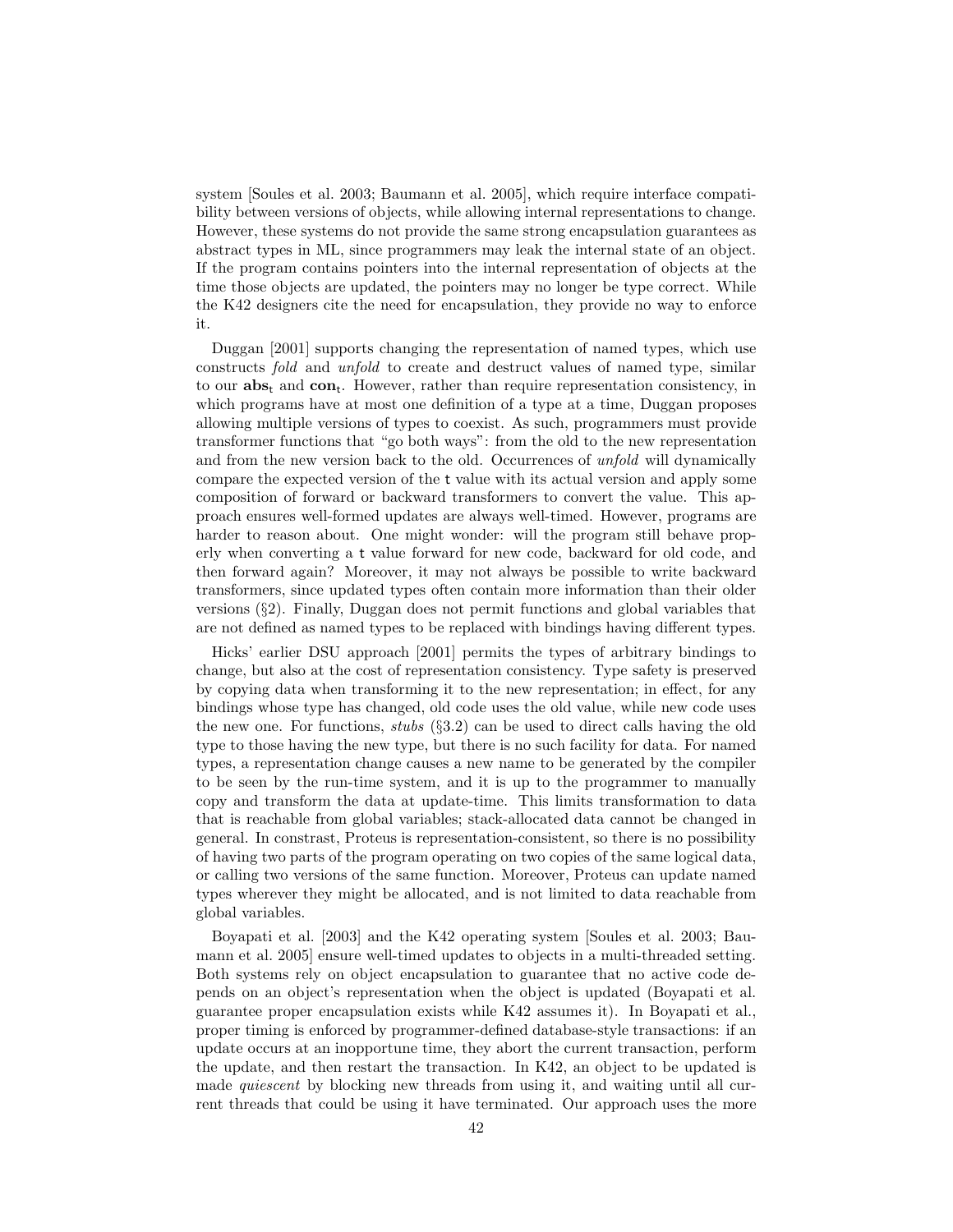general notion of con-freeness, rather than encapsulation. Transactions are approximated by automatically- or programmer-inserted update points, but without the benefit of rollback. Compared to K42, our approach to safety in multi-threaded programs is *preemptive*, rather than *reactive*: when an update is pending, **update** points act as a barrier, while in K42 threads are allowed to proceed unless they might interfere with the update. However, their approach may have difficulty scaling to multi-object updates or those in which types have changed, since there may be no easy way to recover if an interfering action is detected. We plan to explore multi-threaded, dynamically updateable programs more carefully in future work.

Our approach focuses on updating single processes. To support updating processes in a distributed system would require coordination when the communication protocol is changed in a non-backward-compatible manner. The most recent work on this problem is that of Ajmani et al [Ajmani 2004; Ajmani et al. 2006]. They model distributed systems as processes communicating via remote procedure calls; in this light, a change in protocol amounts to a change in a remote function's type or usage pattern. They define conditions under which older versions of a system might simulate newer versions, and vice versa, to relax synchronization constraints. This idea might apply to our proposed idea of coordinating updates to multi-threaded programs.

While our con-freeness property and its relation to type-safe dynamic updating is new, others have considered other properties of dynamic updates. Gupta [1994] developed a high-level formal framework in which he proved that the problem of update validity is, in general, undecidable. He defines validity to mean that following a valid update, the existing program will eventually transition to the legal states of the new program. Bloom [1983; Bloom and Day [1993] explores the limitations of dynamic updates in a somewhat information-theoretic sense. That is, some dynamic updates are not possible simply because the existing program state does not contain the information to construct data structures needed by the new code.

The general formulation of our updateability analysis using capabilities is similar to other capability type systems [Walker et al. 2000; Walker 2000; Grossman et al. 2002]. For example, capabilities in the Calculus of Capabilities [Walker et al. 2000] statically prevent a runtime dereference of a dangling pointer by approximating the runtime heap. Our capabilities prevent runtime access to a value whose representation might have changed by approximating the current set of legal types.

# 9. CONCLUSIONS

In this paper we have presented PROTEUS, a simple calculus for modeling type-safe dynamic updates in imperative languages. To ensure that updates are type-safe in the presence of changes to named types, PROTEUS exploits the idea of "con-tfreeness:" a given update point is con-t-free if the program will never use a value of type t concretely at its old representation from then on. We have shown that con-freeness can be checked dynamically, and automatically inferred statically using our novel updateability analysis.

In the short term, we plan to continue our implementation of PROTEUS in the context of single-threaded C, to explore its feasibility for existing non-stop services. Our next step will be to consider the addition of threads, and ultimately move to operating systems. We also plan to explore reasoning techniques for other useful properties, such as update availability. Currently we can discover functions for which an update is never possible; conversely, we wish to understand how often an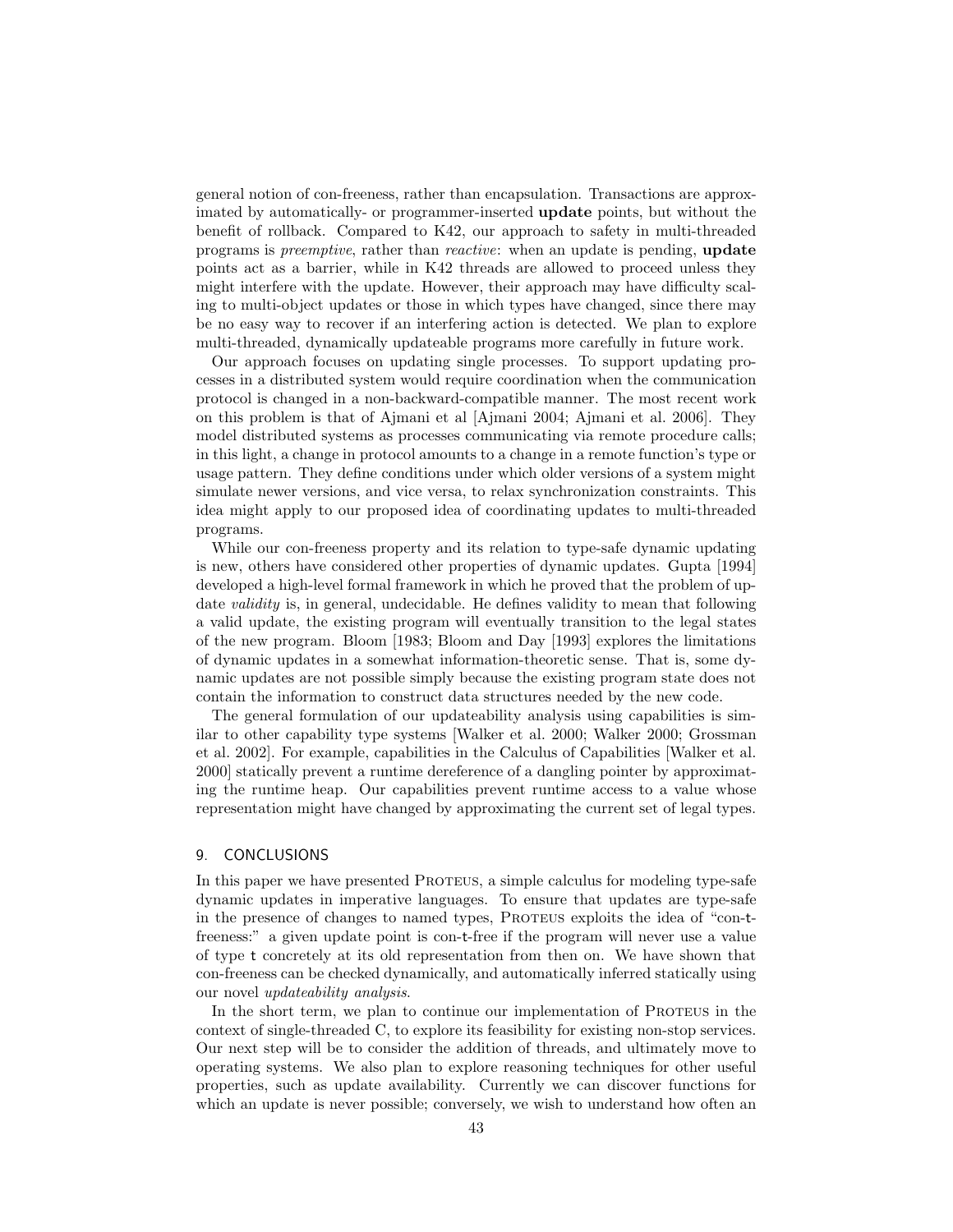update is possible for some function, which depends more on runtime behavior. In the longer term, we wish to adapt our techniques to functional and object-oriented languages. On the one hand, these languages will be easier to reason about due to their strong abstraction and encapsulation properties. On the other hand, advanced features such as closures and objects are more challenging to update.

We have also starting applying our updateability analysis to the related problem of ensuring that a dynamic update of a security policy does not impact the security properties of a running program that uses it [Hicks et al. 2005]. We are working to scale up this basic insight to provide soundness guarantees for distributed secure systems for which policies change over time.

Acknowledgements. We thank Nikhil Swamy, Manuel Oriol, Mike Furr, and the anonymous referees for helpful comments on drafts of this paper. This work was supported by a Royal Society University Research Fellowship (Sewell), a Marconi EP-SRC CASE Studentship (Stoyle), EC FET-GC project IST-2001-33234 PEPITO, NSF Contract #0346989, and EPSRC grant GR/T11715.

# A. PROOFS

# A.1 Proof of Type Soundness for Proteus<sup> $\Delta$ </sup>

In this section we give a proof of type soundness for Proteus<sup> $\Delta$ </sup>. The proof is based on standard techniques for proving syntactic type soundness. Proving soundness for the system guarantees that our inferred update points are safe and consequently any update judged suitable by updateOK() at runtime will not invalidate the type of the program.

Before we begin the proof we discuss the rôle of update capability weakening (Lemma A.13), a key lemma. Update capability weakening shows that the  $\Delta$  annotation on updates is faithful to our intended meaning, that is, given an update point **update**  $\hat{\Delta}$  in redex position in some larger expression, the only types used concretely following the update are contained in  $\hat{\Delta}$ . More formally, if

$$
\Delta;\Gamma\vdash\mathbb{E}[\mathbf{update}^{\hat{\Delta}}]:\tau;\Delta'
$$

then

$$
\hat{\Delta};\Gamma \vdash \mathbb{E}[\textbf{update}^{\hat{\Delta}}]:\tau;\Delta'
$$

Most of the work to establish this fact is done in proving a generalised E-inversion lemma (Lemma A.12), from which Update Capability Weakening follows easily.

**Definition A.1** (Typing contexts). A context  $\Gamma$  is a finite partial function with the following entries:

> $z : \tau$  types of external identifiers  $z : \tau$  ref types of references  $x : \tau$  types of local identifers  $t = \tau$  named type definitions

We write  $\Phi$  for typing contexts containing only external identifiers and references, and  $\Omega$  for those containing only named type definitions.

We first note some standard Inversion, Canonical Forms and Weakening lemmas.

**Lemma A.2** (Inversion – expressions).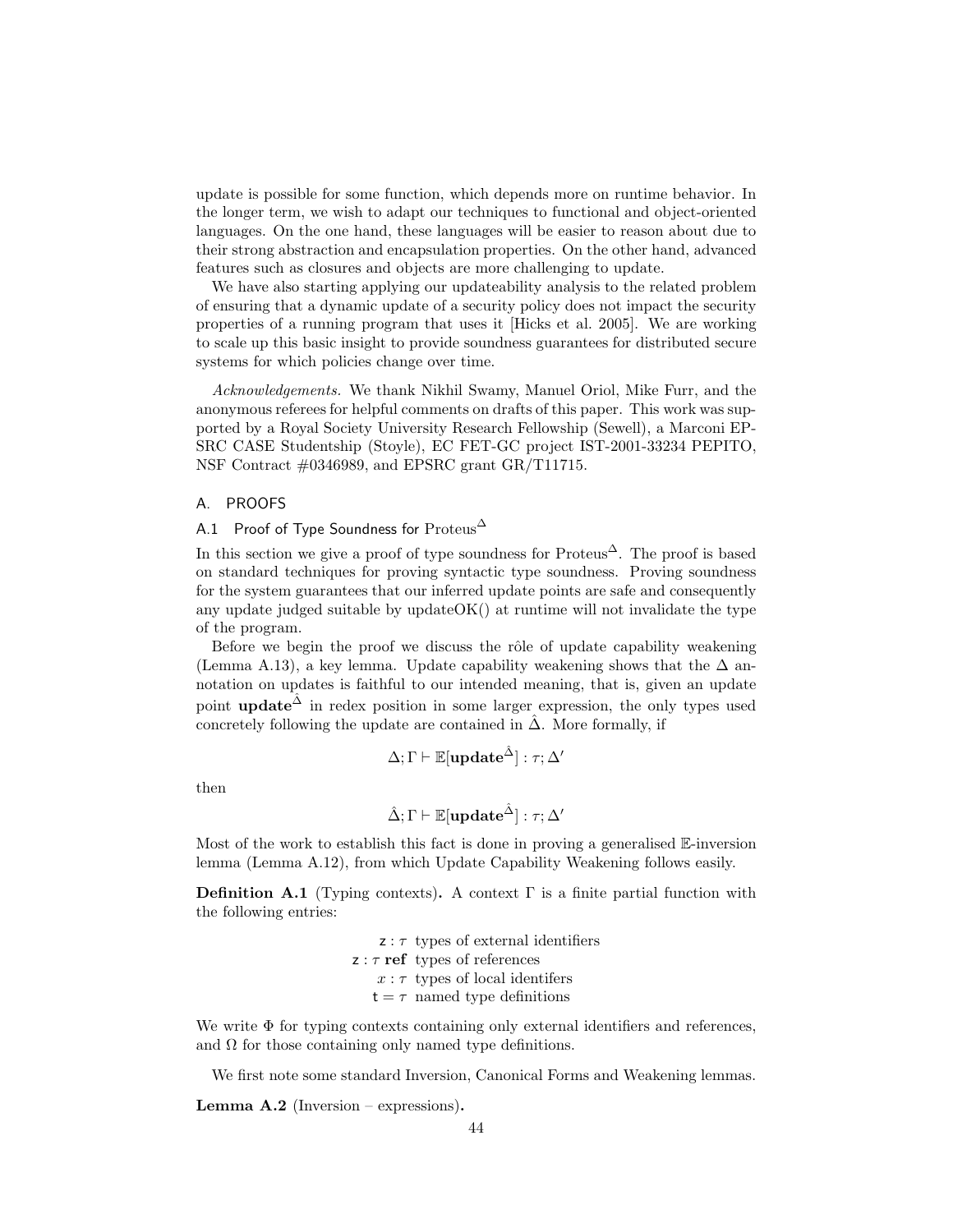- (1) If  $\Delta_0; \Gamma \vdash_{\mu} \{l_1 = e_1, \ldots, l_n = e_n\} : \{l_1 : \tau_1, \ldots, l_n : \tau_n\}; \Delta_n$  then  $\exists \tau'_1, \ldots, \tau'_n, \Delta'_1, \ldots, \Delta'_{n-1}, \Delta'_n \supseteq \Delta_n$  such that  $\forall i \in 1..n$  we have  $\Gamma \vdash \tau'_i < \tau_i$ and  $\Delta'_{i-1}$ ;  $\Gamma \vdash_{\mu} e_i : \tau'_i; \Delta'_i$
- (2) If  $\Delta_0$ ;  $\Gamma \vdash_{\mu} e_1 e_2 : \tau_2$ ;  $\Delta$  then  $\exists \tau'_2, \Delta_1, \Delta_2, \hat{\Delta}', \hat{\mu}$  such that  $\Delta_0$ ;  $\Gamma \vdash_{\mu} e_1 : \tau_1 \stackrel{\hat{\mu}; \hat{\Delta}}{\longrightarrow}$  $\tau_2; \Delta_1$  and  $\Delta_1; \Gamma \vdash_{\mu} e_2 : \tau_1; \Delta_2$  and  $\Delta' \subseteq \Delta_2 \wedge (\hat{\mu} = \mathsf{U} \Rightarrow (\mu = \mathsf{U} \wedge \Delta' \subseteq \hat{\Delta}'))$

$$
\Box
$$

 $\Box$ 

 $\Box$ 

**Lemma A.3** (Inversion – subtyping).

(1) If  $\tau < \tau_1 \stackrel{\mu_1; \Delta_1}{\longrightarrow} \tau_1'$  then  $\exists \mu_2, \Delta_2, \tau_2, \tau_2'$  such that  $\tau = \tau_2 \stackrel{\mu_2; \Delta_2}{\longrightarrow} \tau_2'$ (2) If  $\tau < \{l_1 : \tau_1, \ldots, l_n : \tau_n\}$  then  $\exists \tau'_1, \ldots, \tau'_n$  such that  $\tau = \{l_1 : \tau'_1, \ldots, l_n : \tau'_n\}$ 

#### Lemma A.4 (Canonical Forms).

- (1) If v is a value of type int then for some  $n \in \mathbb{N}$ ,  $v = n$
- (2) If v is a value of type t then for some value  $v'$ ,  $v = abs_t$
- (3) If v is a value of type  $\{l_1 : \tau_1, \ldots, l_n : \tau_n\}$  then  $\exists v_1, \ldots, v_n$  such that  $v = \{l_1 =$  $v_1, ..., l_n = v_n$
- (4) If v is a value of type **t ref** then  $v = \rho$ , where  $\rho$  ranges over references and external identifiers
- (5) If v is a value of type  $\tau_1 \stackrel{\mu; \Delta}{\longrightarrow} \tau_2$  then  $\exists z. v = z$

**Lemma A.5** (Weakening). If  $\Delta_1$ ;  $\Gamma \vdash_{\mu} e : \tau$ ;  $\Delta_2$  and  $\Gamma \subseteq \Gamma'$  then  $\Delta_1$ ;  $\Gamma' \vdash_{\mu} e :$  $\tau$ ;  $\Delta_2$ 

We now establish some basic facts about capabilities.

- —If an update is judged safe for one update point then it is also safe for any more restricted update point.
- —If an expression does not perform an update, it does not consume any of its capability. By "consume" we mean that its pre-capability is equal to its postcapability.
- —If a term type checks given one capability the it type checks in a larger capability.
- —Values type with any pre and post-capability (as long as pre is as least as permissive as post)

**Lemma A.6** (UpdateOK Capability Weakening). If updateOK(upd,  $\Omega$ ,  $H$ ,  $\Delta$ ) and  $\Delta' \subseteq \Delta$  then updateOK(upd,  $\Omega, H, \Delta'$ )

*Proof.* The only clause in updateOK() that depends on  $\Delta$  is dom( $\Delta$ ) ∩  $dom(upd.UN) = ∅$ , and the validity is unaffected by the shrinking of  $\Delta$ .  $\Box$ 

Lemma A.7 (Capability Strengthening).

- (i) If  $\Delta_1$ ;  $\Gamma \vdash_N e : \tau$ ;  $\Delta_2$  then  $\forall \Delta_3$ .  $\Delta_1 \cup \Delta_3$ ;  $\Gamma \vdash_N e : \tau$ ;  $\Delta_2 \cup \Delta_3$
- (ii) If  $\Delta_1$ ;  $\Gamma \vdash_{\mu} e : \tau$ ;  $\Delta_2$  then  $\forall \Delta_3$ .  $\Delta_1 \cup \Delta_3$ ;  $\Gamma \vdash_{\mu} e : \tau$ ;  $\Delta_2$

Proof. We first prove (i) by induction on the typing derivation of e. Note that the  $(A.EXPR.UPDATE)$  case cannot occur as the annotation on the turnstyle is U not N. We give the application case: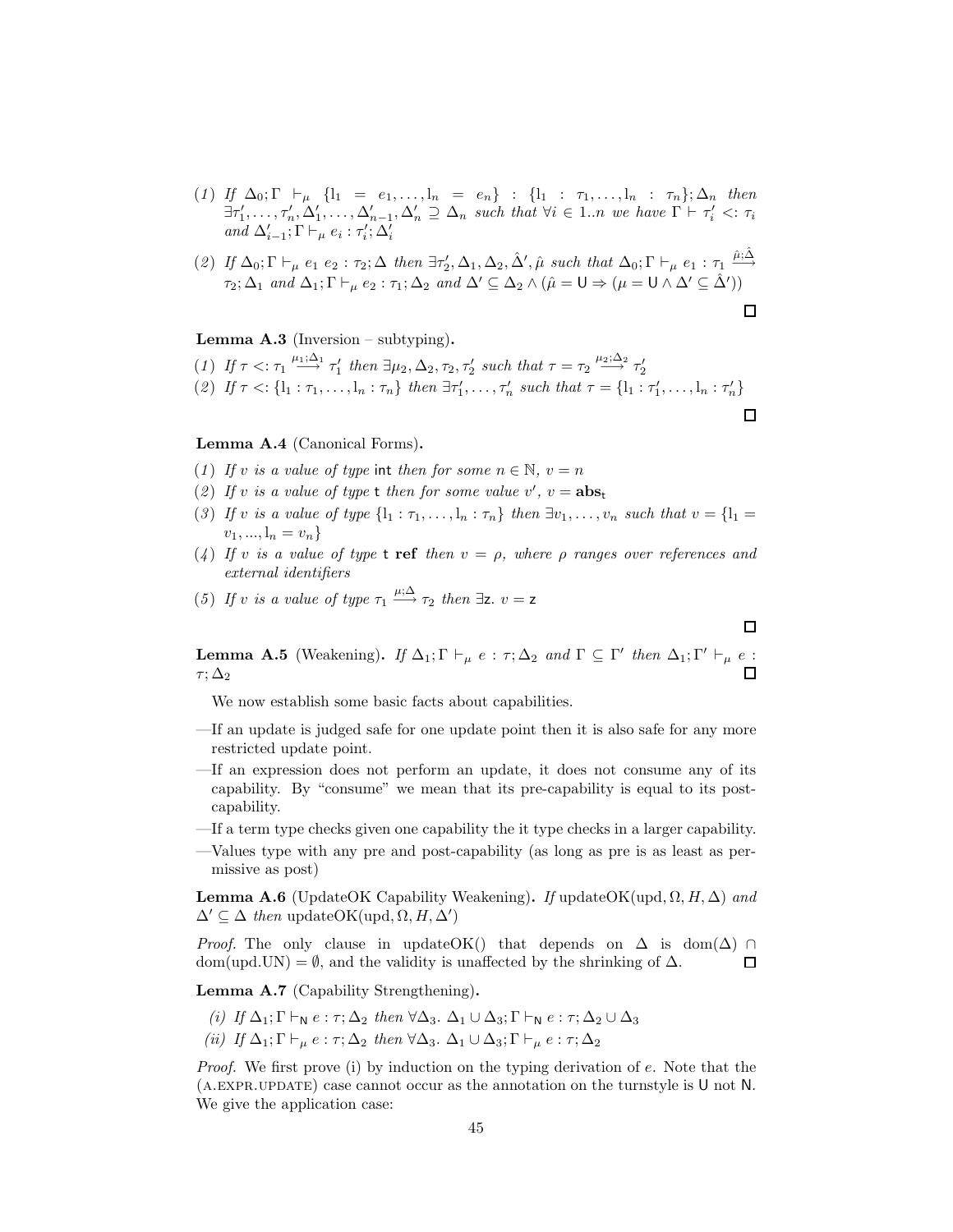$case (A. EXPR. APP)$ : Assume

$$
\Delta; \Gamma \vdash_{\mathsf{N}} e_1 : \tau_1 \xrightarrow{\hat{\mu}; \hat{\Delta}} \tau_2; \Delta'
$$
  
 
$$
\Delta'; \Gamma \vdash_{\mathsf{N}} e_2 : \tau_1; \Delta'' \qquad \Delta''' \subseteq \Delta''
$$
  
 
$$
\hat{\mu} \leq \mu \qquad \hat{\mu} = \mathsf{U} \implies \Delta''' \subseteq \hat{\Delta}'
$$
  
 
$$
\Delta; \Gamma \vdash_{\mathsf{N}} e_1 e_2 : \tau_2; \Delta'''
$$

prove

$$
\Delta \cup \Delta_3; \Gamma \vdash_{\mathsf{N}} e_1 : \tau_1 \xrightarrow{\hat{\mu}; \hat{\Delta}} \tau_2; \Delta' \cup \Delta_3
$$
\n
$$
\Delta' \cup \Delta_3; \Gamma \vdash_{\mathsf{N}} e_2 : \tau_1; \Delta'' \cup \Delta_3^{(b)} \qquad \Delta''' \cup \Delta_3 \subseteq \Delta'' \cup \Delta_3^{(c)}
$$
\n
$$
\hat{\mu} \leq \mu^{(d)} \qquad \hat{\mu} = \mathsf{U} \implies \Delta''' \cup \Delta_3 \subseteq \hat{\Delta'}^{(e)}
$$
\n
$$
\Delta \cup \Delta_3; \Gamma \vdash_{\mathsf{N}} e_1 e_2 : \tau_2; \Delta''' \cup \Delta_3
$$

(a) and (b) hold by induction. (c) holds if  $\Delta''' \subseteq \Delta''$ , which holds by assumption. (d) holds by assumption. If  $\hat{\mu} = N$  then (e) holds trivially. It cannot be the case that  $\hat{\mu} = \mathsf{U}$  because then the annotation on the turnstyle for the typing of  $e_1 e_2$  must be U contradicting our assumption.

case (A.EXPR.UPDATE) :

This is trivially true as type checking update requires U annotation on the turnstyle.

The rest of the cases are similar.

(ii) can be proved by a similar induction on the typing derivation of  $e$ .

**Lemma A.8** (Value Typing). If  $\Delta_1$ ;  $\Gamma \vdash_\mu v : \tau$ ;  $\Delta_2$  then  $\forall \Delta'_1, \Delta'_2, \mu'$  such that  $\Delta'_2 \subseteq \Delta'_1$  it holds that  $\Delta'_1$ ;  $\Gamma \vdash_{\mu'} v : \tau : \Delta'_2$ 

*Proof.* Proceed by induction of the typing derivation of v. First note that none of the rules A.EXPR.VAR,REFCELL,PROJ, APPU,IF, LET, REF DEREF, ASSIGN, UPDATE, con or if-update can the expression be a value.

#### $case (A. EXPR.INT)$ :

By (A.EXPR.INT)  $\Delta'_2$ ;  $\Gamma \vdash_{\mu} n$ : int;  $\Delta'_2$ . By Capability Strengthening Lemma  $\Delta'_1$ ;  $\Gamma \vdash_{\mu} n$ : int;  $\Delta'_2$  as required.

#### case (A.EXPR.XVAR) :

Similar to  $(A.EXPRINT)$  case.

case (A.EXPR.RECORD):

By Lemma A.4 (Canonical Forms) each element of the record must be a value in order for the record to be a value. The result follows by induction on each of the elements of the record and use of the (A.EXPR.RECORD) rule.

 $case (A. EXPR. ABS)$ :

By Lemma A.4 (Canonical Forms) of values  $\mathbf{abs}_t$  is a value only if e is a value, thus suppose  $e = v$  for some v, then the result follows by induction on the typing derivation of  $v$  and use of the  $(A.EXPR.ABS)$  rule.

$$
\mathbf{case} \; (\text{A.} \text{EXPR.} \text{SUB}) : \;
$$

By straight-forward application of the IH.

 $\Box$ 

 $\Box$ 

**Lemma A.9** (Substitution). If  $\Delta_1; \Gamma, x : \tau' \vdash_{\mu} e : \tau; \Delta_2$  and  $\Delta_3; \Gamma \vdash_{\mu} v : \tau'; \Delta_3$ then  $\Delta_1$ ; Γ  $\vdash_{\mu} e[v/x]$  :  $\tau$ ;  $\Delta_2$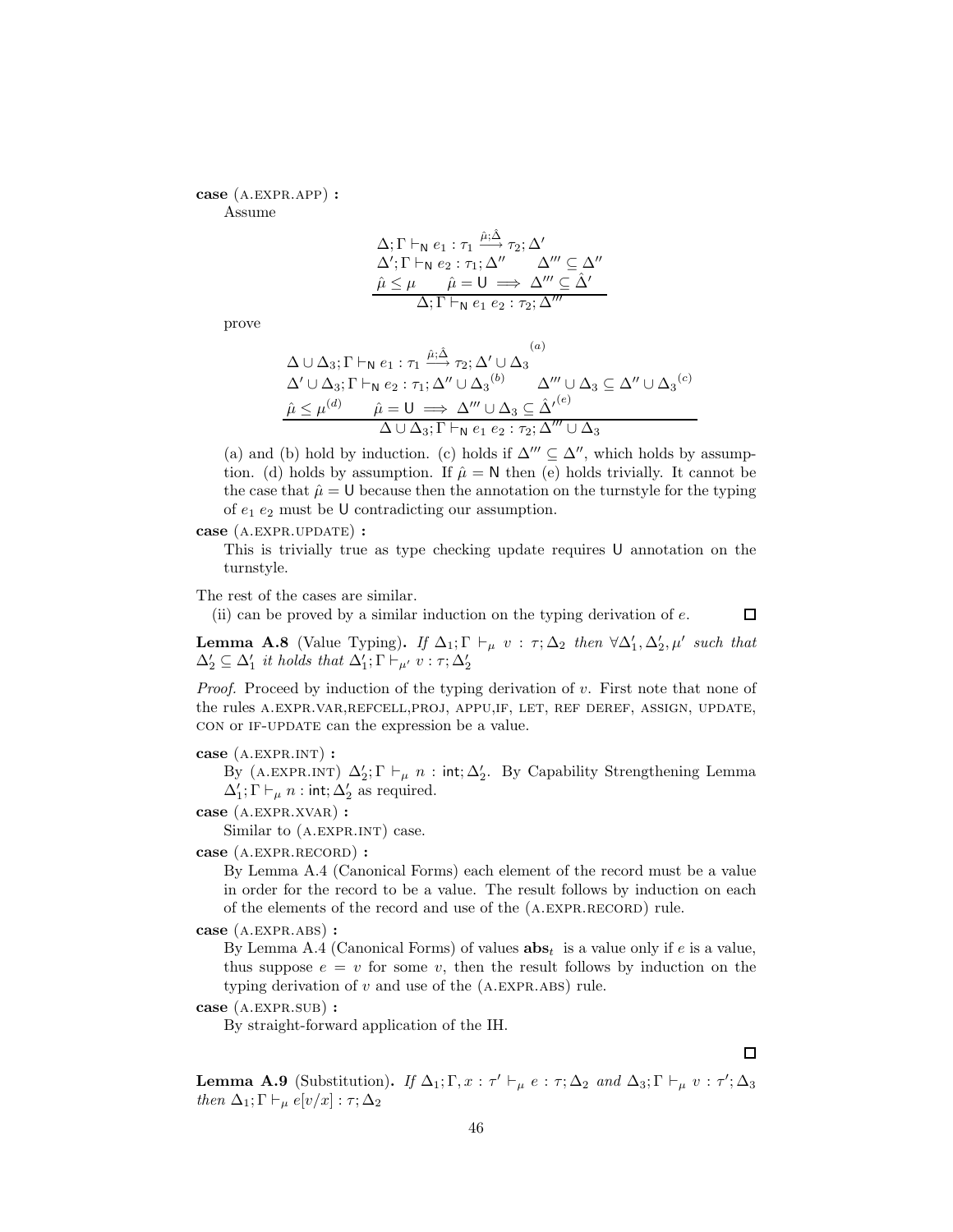Proof. This property follows by induction on the typing derivation of e using the Value Typing Lemma as appropriate. □

**Lemma A.10** (Derivations have Well-Formed Types). If  $\Delta_1$ ; Γ,  $\Omega$ ,  $\Phi \vdash_{\mu} e : \tau$ ;  $\Delta_2$ then  $\Omega \vdash \tau$ 

**Lemma A.11** (Typing Weakens Capability). If  $\Delta_1$ ;  $\Gamma \vdash_{\mu} e : \tau$ ;  $\Delta_2$  then  $\Delta_2 \subseteq \Delta_1$ 

Proof. By an easy induction on typing derivations. Note that the axioms enforce equality of capabilities; UPDATE, IF and IF-UPDATE rules allow weakening of capabilities; and the remainder act inductively w.r.t. capabilities.  $\Box$ 

The following E-inversion lemma describes the constraints on the capabilities of an expression if it is to be placed in a given evaluation context (continuation). The lemma essentially tells us that, given an expression  $\mathbb{E}[e]$  which is checkable in capability  $\Delta$ , we can substitute any term e' for e, that is checkable in capability  $\Delta$ , provided its post-capability is at least that of the post-capability of e. i.e. we have to ensure that the computation has "enough capability left" to execute the continuation.

The reader may be surprised that the pre-capability of  $e'$  (which is also the precapability of  $\mathbb{E}[e']$ ) is not constrained in any way. Intuitively this is justified by the fact that capabilities are *flow-sensitive*, and that the expression  $\mathbb{E}[e']$  represents an expression  $e'$  with *continuation*  $\mathbb{E}$ . Thus, the execution of, and therefore the calculation of capabilities for,  $\mathbb{E}[e']$  proceeds first by considering  $e'$ , and then by considering  $E$ . Provided that after  $e'$  is considered, there is enough capability left over to satisfy E, then the capability we started out with is irrelevant.

This lemma is a key component in proving Update Capability Weakening (Lemma A.13).

**Lemma A.12** (E-inversion). If  $\Delta; \Gamma \vdash_{\mu} \mathbb{E}[e] : \tau; \Delta'$  then there exists  $\hat{\Delta}' \supseteq \Delta'$  and  $\tau'$  such that

(i)  $\Delta; \Gamma \vdash_{\mu} e : \tau'; \hat{\Delta}'.$ (ii) for all  $e', \hat{\Delta}, \hat{\Delta}'' \supseteq \hat{\Delta}'$  and  $\Gamma' \supseteq \Gamma$ , if  $\hat{\Delta}; \Gamma' \vdash_{\mu} e' : \tau'; \hat{\Delta}''$  then  $\hat{\Delta}; \Gamma' \vdash_{\mu} \mathbb{E}[e'] :$ τ; ∆′ .

*Proof.* Proceed by induction on the expression typing derivation of  $\mathbb{E}[e]$ . In each case  $E$  may be  $\Box$  or a compound context. In the case where  $E$  can be a compound context we don't consider the \_case as this holds trivially.

case (A.EXPR.VAR) :

In this case  $\mathbb{E} =$ ,  $e = x$  and  $\Delta' = \Delta$ .

Assume  $\Delta; \Gamma, x : \tau \vdash_{\mu} x : \tau; \Delta$  and choose the existentially quantified variable  $\hat{\Delta} = \Delta$ . (i) holds by assumption.

To prove (ii) assume  $\hat{\Delta}'' \supseteq \Delta$  (\*),  $\Gamma' \supseteq \Gamma, x : \tau$  and that for some  $\hat{\Delta}, \hat{\Delta}; \Gamma' \vdash_{\mu}$  $e'$ : τ; Δ<sup>''</sup> (\*\*). To complete we are required to show  $\hat{\Delta}$ ; Γ'  $\vdash_{\mu} e'$ : τ; Δ, which follows from  $(*)$  and  $(**)$  using (A.EXPR.SUB) type rule.

case (A.EXPR.INT—XVAR—UPDATE):

These cases all follow in a similar way to the  $(A.EXPR.VAR)$  case.

case (A.EXPR.RECORD) :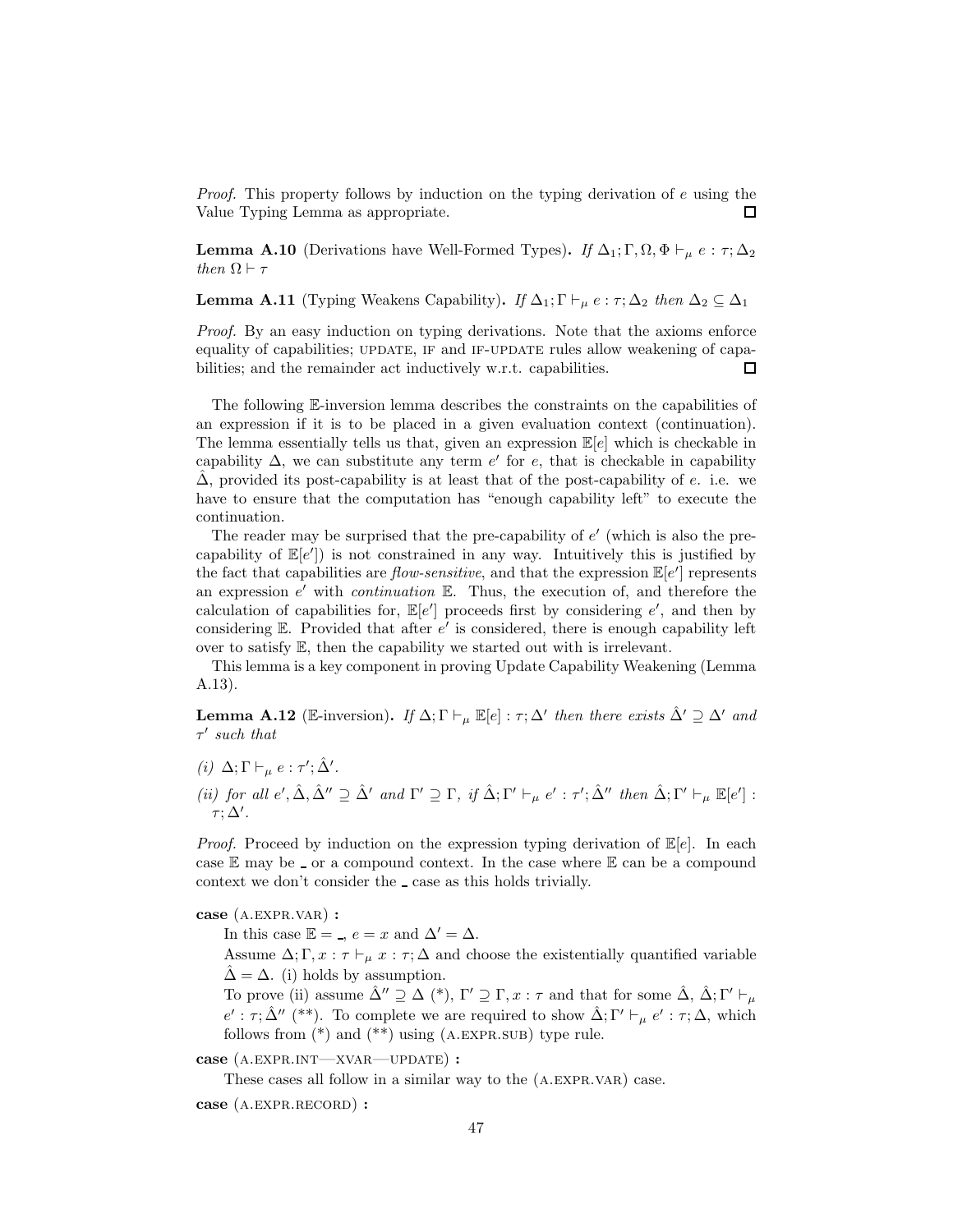$\mathbb{E} = \{l_1 = v_1, \ldots, l_i = \mathbb{E}'[e], \ldots, l_n = e_n\}.$  By assumption (where  $\Delta \equiv \Delta_0, \Delta' \equiv$  $\Delta_n$ ):

$$
\Delta_{0}; \Gamma \vdash_{\mu} v_{1} : \tau_{1}; \Delta_{1} \dots
$$
\n
$$
\Delta_{i-1}; \Gamma \vdash_{\mu} \mathbb{E}'[e] : \tau_{i}; \Delta_{i}
$$
\n
$$
\dots \Delta_{n-1}; \Gamma \vdash_{\mu} e_{n} : \tau_{n}; \Delta_{n}
$$
\n
$$
\Delta_{0}; \Gamma \vdash_{\mu} \{l_{1} = v_{1}, \dots, l_{i} = \mathbb{E}'[e], \dots, l_{n} = e_{n}\} : \{l_{1} : \tau_{1}, \dots, l_{n} : \tau_{n}\}; \Delta_{n}
$$

Prove that for some  $\hat{\Delta}' \supseteq \Delta_n$  (i) and (ii) hold.

- (i) By induction on the typing derivation of  $\mathbb{E}[e]$  we have that for some  $\hat{\Delta}' \supseteq \Delta_i$ it holds that  $\Delta_0$ ; Γ  $\vdash_{\mu} e : \tau'$ ;  $\Delta'$ . By Typing Weakens Capability lemma  $\Delta_i \supseteq \Delta_n$ , therefore  $\hat{\Delta}' \supseteq \Delta_n$  as required.
- (ii) Assume  $\hat{\Delta}; \Gamma' \vdash_{\mu} e' : \tau'; \hat{\Delta}''$  holds for some  $\hat{\Delta}, \hat{\Delta}'' \supseteq \hat{\Delta}'$  and  $\Gamma' \supseteq \Gamma$ . Note that by Value Typing lemma and Weakening, we have  $\hat{\Delta}$ ; Γ' ⊢<sub>μ</sub>  $v_j : \tau_j$ ;  $\hat{\Delta}$  for  $1 \leq j \leq i-1$ . Prove

$$
\hat{\Delta}; \Gamma' \vdash_{\mu} v_1 : \tau_1; \hat{\Delta} \dots
$$
\n
$$
\hat{\Delta}; \Gamma' \vdash_{\mu} E'[e'] : \tau_i; \Delta_i
$$
\n
$$
\therefore \Delta_{n-1}; \Gamma' \vdash_{\mu} e_n : \tau_n; \Delta_n
$$
\n
$$
\hat{\Delta}; \Gamma' \vdash_{\mu} \{l_1 = v_1, \dots, l_i = E'[e'], \dots, l_n = e_n\} : \{l_1 : \tau_1, \dots, l_n : \tau_n\}; \Delta_n
$$

By induction, we have  $\hat{\Delta}$ ;  $\Gamma \vdash_{\mu} \mathbb{E}'[e'] : \tau$ ;  $\Delta_i$ . The reset of the premises follow from the assumptions using Weakening.

 $case (A. EXPR.APP)$ :

There are two possibilities for the form of  $E: v E'$  and  $E' e$ . We just consider the first as the second is similar.

Assume  $\mathbb{E} = v \mathbb{E}'$  and

$$
\Delta; \Gamma \vdash_{\mu} v : \tau_1 \xrightarrow{\hat{\mu}; \Delta_f} \tau_2; \Delta' \n\Delta'; \Gamma \vdash_{\mu} \mathbb{E}'[e] : \tau_1; \Delta'' \qquad \Delta''' \subseteq \Delta'' \n\hat{\mu} \leq \mu \qquad \hat{\mu} = \mathbf{U} \implies \Delta''' \subseteq \Delta_f \n\Delta; \Gamma \vdash_{\mu} v \mathbb{E}'[e] : \tau_2; \Delta'''
$$

Show that (i) and (ii) hold for some  $\tau'$  and  $\hat{\Delta}' \supseteq \Delta'''$ .

- (i) By IH there exists a  $\hat{\Delta}' \supseteq \Delta''$  such that  $\Delta; \Gamma \vdash_{\mu} e : \tau'; \hat{\Delta}'.$  From the assumptions we can deduce  $\hat{\Delta}' \supseteq \Delta'''$  as required.
- (ii) By the typing judgement for  $v$ , Value Typing lemma and Weakening, for some  $\Gamma'\supseteq \Gamma$  we have

$$
\hat{\Delta}; \Gamma' \vdash_{\mu} v : \tau_1 \xrightarrow{\hat{\mu}; \Delta_f} \tau_2; \hat{\Delta}
$$
 (1)

Thus, it suffices to prove

$$
\begin{array}{c}\n\hat{\Delta}; \Gamma' \vdash_{\mu} v : \tau_1 \stackrel{\hat{\mu}; \Delta_f}{\longrightarrow} \tau_2; \hat{\Delta} \\
\hat{\Delta}; \Gamma' \vdash_{\mu} \mathbb{E}'[e'] : \tau_1; \Delta'' \qquad \Delta''' \subseteq \Delta'' \\
\hat{\mu} \leq \mu \qquad \hat{\mu} = \mathbf{U} \implies \Delta''' \subseteq \Delta_f \\
\hat{\Delta}; \Gamma' \vdash_{\mu} v \mathbb{E}'[e] : \tau_2; \Delta'''\n\end{array}
$$

The typing for  $v$  holds by 1 and the judgement for  $\mathbb{E}'[e']$  by IH. Finally, the subset constraints hold directly by assumptions.

case (A.EXPR.CON) :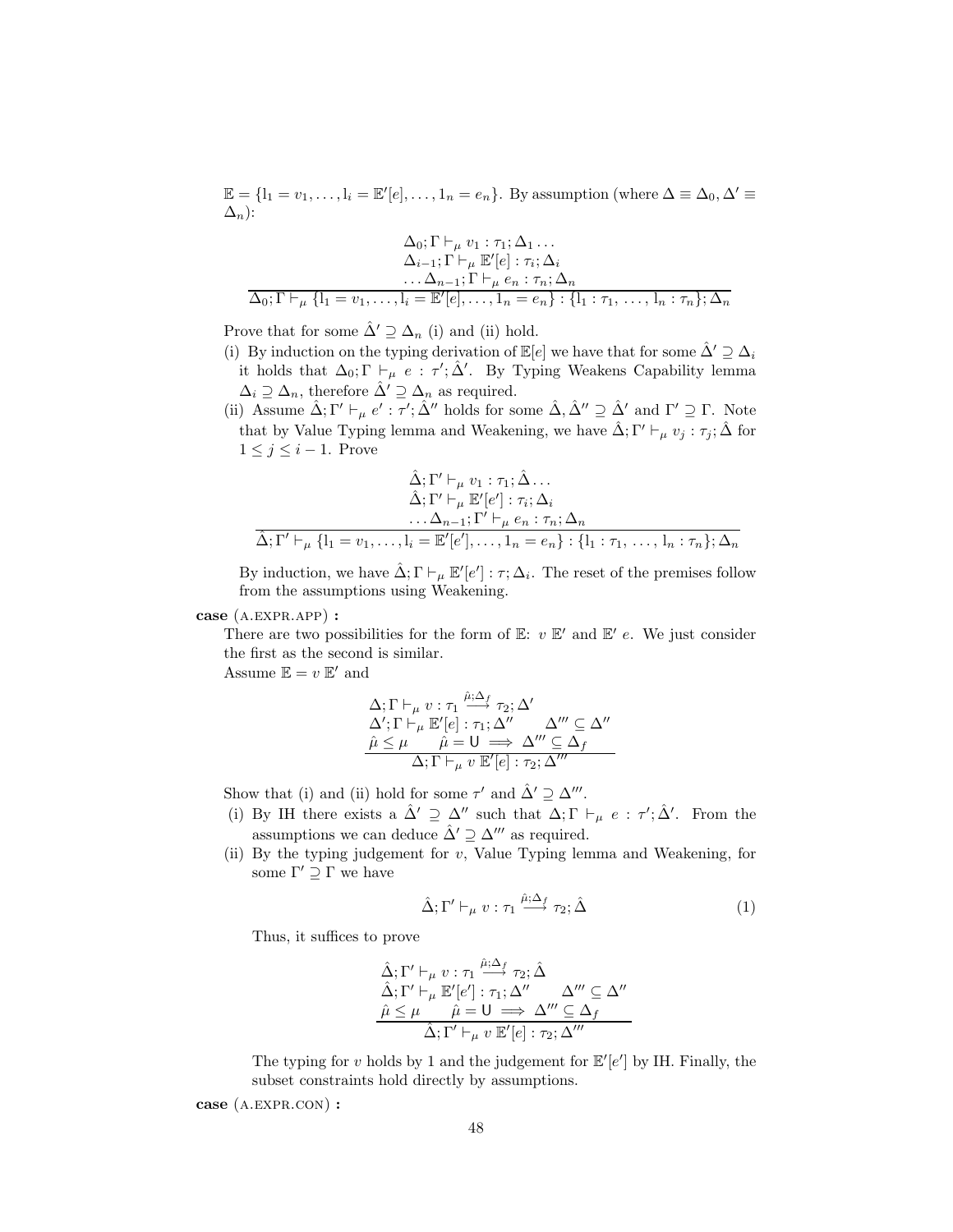$\mathbb{E} = \mathbf{con}_{t}$ . Assume

$$
\frac{\Delta; \Gamma \vdash_{\mu} \mathbb{E}'[e]: t; \Delta' \qquad \Gamma(t) = \tau \qquad t \in \Delta'}{\Delta; \Gamma \vdash_{\mu} \textbf{con}_{t} \mathbb{E}'[e]: \tau; \Delta'}
$$

(i) follows by IH. To prove (ii) assume that for some arbitrary  $e', \hat{\Delta}, \hat{\Delta}' \supseteq \hat{\Delta}'$ and  $\Gamma' \supseteq \Gamma$ 

$$
\hat{\Delta};\Gamma'\vdash_{\mu} e':\mathsf{t};\hat{\Delta}''
$$

and prove

$$
\frac{\hat{\Delta};\Gamma'\vdash_{\mu}\mathbb{E}'[e']:t;\Delta'\qquad\Gamma'(t)=\tau\qquad t\in\Delta'}{\hat{\Delta};\Gamma'\vdash_{\mu}\mathbf{con}_{t}\mathbb{E}'[e]:\tau;\Delta'}
$$

The first premise of which follows by induction and the second and third directly from the assumptions.

case  $(A.EXPR.IF)$ :

There are two cases for the form of  $\mathbb{E}$ : if  $v = \mathbb{E}'$  then  $e_1$ else  $e_2$  and if  $\mathbb{E}'$  = e then  $e_1$ else  $e_2$ . We consider only the first as the second is similar.

Assume  $\mathbb{E} = \textbf{if } \mathbb{E}' = e \textbf{ then } e_1 \textbf{else } e_2 \textbf{ and }$ 

$$
\Delta;\Gamma\vdash_{\mu} v:\tau;\Delta_1 \quad \Delta_1;\Gamma\vdash_{\mu} \mathbb{E}'[e]:\tau;\Delta_2 \n\Delta_2;\Gamma\vdash_{\mu} e_1:\tau';\Delta_3 \quad \Delta_2;\Gamma\vdash_{\mu} e_2:\tau';\Delta_4 \n\Delta;\Gamma\vdash_{\mu} \text{if } v = \mathbb{E}'[e] \text{ then } e_1\text{else } e_2:\tau';\Delta_3 \cap \Delta_4
$$

where  $\Delta_3 \cap \Delta_4 \equiv \Delta'$ . Prove (i) and (ii) hold. (i) holds by induction on the typing derivation of  $\mathbb{E}'[e]$  and use of Weakening, Capability Strengthening, and Typing Weakens Capability lemmas. To prove (ii) assume for arbitrary  $e', \hat{\Delta}, \hat{\Delta}' \supseteq \hat{\Delta}'$ and  $\Gamma' \supseteq \Gamma$  that  $\hat{\Delta}; \Gamma' \vdash_{\mu} e' : \tau'; \hat{\Delta}''$  holds and show

$$
\frac{\hat{\Delta}; \Gamma' \vdash_{\mu} v : \tau; \hat{\Delta}^{(A)} \qquad \hat{\Delta}; \Gamma' \vdash_{\mu} \mathbb{E}'[e'] : \tau; \Delta_2^{(B)} \qquad \Delta_2; \Gamma' \vdash_{\mu} e_1 : \tau'; \Delta_3^{(C)} \qquad \Delta_2; \Gamma' \vdash_{\mu} e_2 : \tau'; \Delta_4^{(D)} \qquad \hat{\Delta}; \Gamma' \vdash_{\mu} \text{if } v = \mathbb{E}'[e'] \text{ then } e_1 \text{else } e_2 : \tau'; \Delta_3 \cap \Delta_4
$$

(A) holds by assumptions, Value Typing lemma and Weakening. (B) holds by induction on the typing derivation of  $\mathbb{E}[e]$ , while (C) and (D) hold straight from the assumptions by use of Weakening.

case (a.expr.proj-abs-ref-deref-assign-let-ifupdate-sub) :

These cases follow by simple inductive arguments, similar to those presented above, using Value Typing lemma and Weakening lemma.

 $\Box$ 

The following Update Capability Weakening lemma is used in the proof of Update Program Safety. It states that given an expression where the next redex is an update, this expression is checkable with the capability annotated on the update. Put another way, the capability annotated on the update is a sufficient capability for the execution of the continuation. If this is true, then the only types concreted by old code in the continuation are those not updated at this update point.

**Lemma A.13** (Update Capability Weakening). If  $\Delta; \Gamma \vdash_{\mu} \mathbb{E}[\textbf{update}^{\Delta''}] : \tau; \Delta'$ then  $\Delta''$ ;  $\Gamma \vdash_{\mu} \mathbb{E}[\mathbf{update}^{\Delta''}]$ :  $\tau$ ;  $\Delta'$ .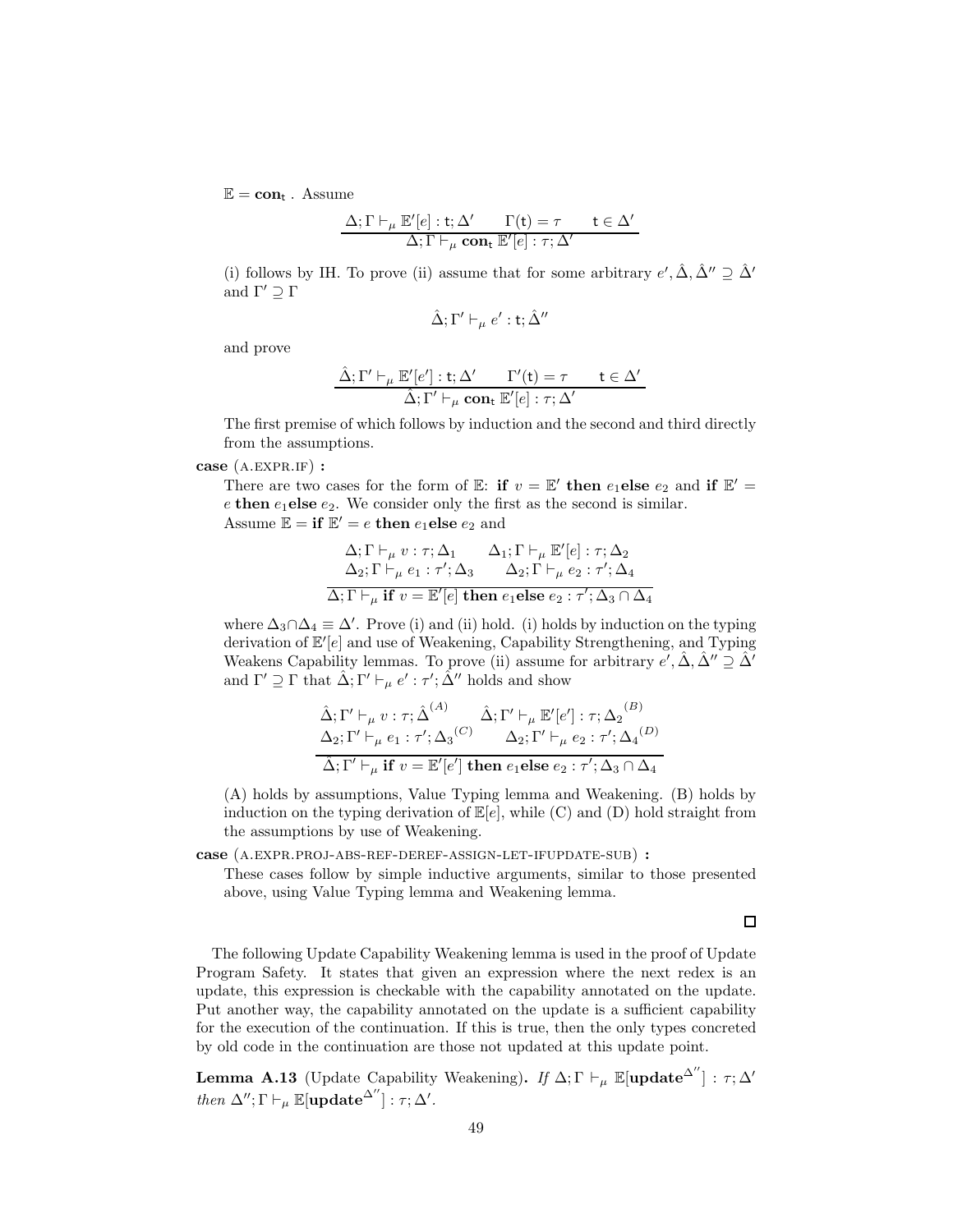*Proof.* Assume  $\Delta; \Gamma \vdash_{\mu} \mathbb{E}[\textbf{update}^{\Delta''}] : \tau; \Delta'.$ By E-inversion lemma, for some  $\hat{\Delta}'$ :  $\Delta; \Gamma \vdash_{\mu} \textbf{update}^{\Delta''} : \tau; \hat{\Delta}'.$ By update type rule  $\hat{\Delta}' = \Delta''$  and  $\Delta'' \subseteq \Delta$ . Thus:  $\Delta''$ ;  $\Gamma \vdash_{\mu}$  update<sup> $\Delta''$ </sup> :  $\tau$ ;  $\Delta''$ . By E-inversion:  $\Delta''$ ;  $\Gamma \vdash_{\mu} \mathbb{E}[\mathbf{update}^{\Delta'}] : \tau; \Delta'$ , as required.

**Lemma A.14** (Heap Extension). If  $\vdash \Omega$  and  $\Omega$ ;  $\Phi \vdash H$  and  $\emptyset$ ;  $\Omega$ ,  $\Phi \vdash_{\mathbb{N}} v : \tau$ ;  $\emptyset$  and  $l \notin \text{dom}(H)$  then  $\Omega; \Phi, l : \tau \text{ ref } \vdash H, l \mapsto (\cdot, v)$ 

Proof. By definition of heap typing.

**Lemma A.15** (Update Expression Safety). If  $\vdash \Omega$  and  $\Omega$ ;  $\Phi \vdash H$  and  $\Delta_1$ ;  $\Omega$ ,  $\Phi$ ,  $\Gamma \vdash$  $e:\tau;\Delta_2$  and updateOK(upd,  $\Omega, H, \Delta_1)$  then  $\Delta_1; \mathcal{U}[\Omega, \Phi, \Gamma]^{\text{upd}} \vdash_{\mu} \mathcal{U}[e]^{\text{upd}} : \tau; \Delta_2$ 

*Proof.* Proceed by induction on the derivation of  $\Delta$ ;  $\Omega$ ,  $\Phi$ ,  $\Gamma \vdash_{\mu} e : \tau$ ;  $\Delta'$ :

 $case (A. EXPR.INT)$ :

By assumption  $\Delta; \Omega, \Phi, \Gamma \vdash_{\mu} n : \text{int}; \Delta'.$  Since  $\mathcal{U}[n]^{\text{upd}} = n$ , we have  $\Delta; \mathcal{U}[\Omega, \Phi, \Gamma]^{\text{upd}} \vdash_{\mu} \mathcal{U}[n]^{\text{upd}}$  : int;  $\Delta'$  follows from (A.EXPR.INT).

case (A.EXPR.VAR) :

By assumption  $\Delta; \Omega, \Phi, \Gamma, x : \tau \vdash_{\mu} x : \tau; \Delta'$ . Since  $\mathcal{U}[x]^{upd} = x$  and  $\mathcal{U}[\Omega,\Phi,\Gamma,x:\tau]^{\text{upd}} = \mathcal{U}[\Omega,\Phi,\Gamma]^{\text{upd}}, x:\tau, \text{ the result follows from (A. EXPR.VAR)}.$ case (A.EXPR.XVAR) :

By assumption  $\Delta; \Omega, \Phi, \Gamma \vdash_{\mu} z : \tau; \Delta'$ . Thus  $\Phi(z) = \tau$  and by (a)  $z \in \text{dom}(H)$ . By definition of  $U[-]^{upd}$  on expressions we have  $U[z]^{upd} = z$ .

There are three ways in which  $\mathcal{U}[\Omega, \Phi, \Gamma]^{\text{upd}}(z) = \tau'$  can arise:

case  $z \in \text{dom}(\text{upd}.AB)$ :

As  $z \in \text{dom}(H)$  and by update OK the domain of the heap and upd. AB are disjoint, we can conclude  $z \notin \text{upd.AB}$ , therefore this case cannot occur. case  $z \in \text{dom}(\text{upd.UB})$ :

Let upd.UB( $z$ ) =  $(\tau', b_v)$ .

By definition of  $\mathcal{U}[-]^{\text{upd}}$  we have  $\mathcal{U}[\Phi]^{\text{upd}}(z) = \text{heapType}(\tau', b_v)$ .

By updateOK assumption  $\mathcal{U}[\Omega,\mathrm{types}(H)]^{\mathrm{upd}} \vdash \mathrm{heapType}(\tau',b_v) <: \tau$ .

By Weakening  $\mathcal{U}[\Omega, \Phi]^{\text{upd}} \vdash \text{heapType}(\tau', b_v) <: \tau$ .

The result follows by use of (A.EXPR.SUB) type rule.

case  $z \notin \text{dom}(\text{upd.UB})$ :

By definition of  $\mathcal{U}[-]^{upd}$  on contexts  $\mathcal{U}[\Phi]^{upd}(z) = \tau$ , thus  $\Delta;\mathcal{U}[\Omega,\Phi,\Gamma]^{\text{upd}}\vdash_{\mu} \mathsf{z}:\tau;\Delta',\text{ as required.}$ 

case (A.EXPR.REFERENCE):

Similar to the var case.

 $case (A. EXPR.ABS)$ :

By assumption

$$
\frac{\Delta;\Omega,\Phi,\Gamma\vdash_{\mu} e:\tau;\Delta'\qquad [\Omega,\Phi](t)=\tau}{\Delta;\Omega,\Phi,\Gamma\vdash_{\mu} a b s_{t}\; e:t;\Delta'}
$$

Consider the form of upd.UN:

case  $t \notin \text{dom}(\text{upd.UN})$ :

By definition we have  $\mathcal{U}[\Omega, \Phi, \Gamma]^{\text{upd}}(t) = \tau$  and  $\mathcal{U}[\mathbf{abs}_{t} e]^{\text{upd}} = \mathbf{abs}_{t} \mathcal{U}[e]^{\text{upd}}$ . The desired result follows by induction and (A.EXPR.ABS).

 $\Box$ 

 $\Box$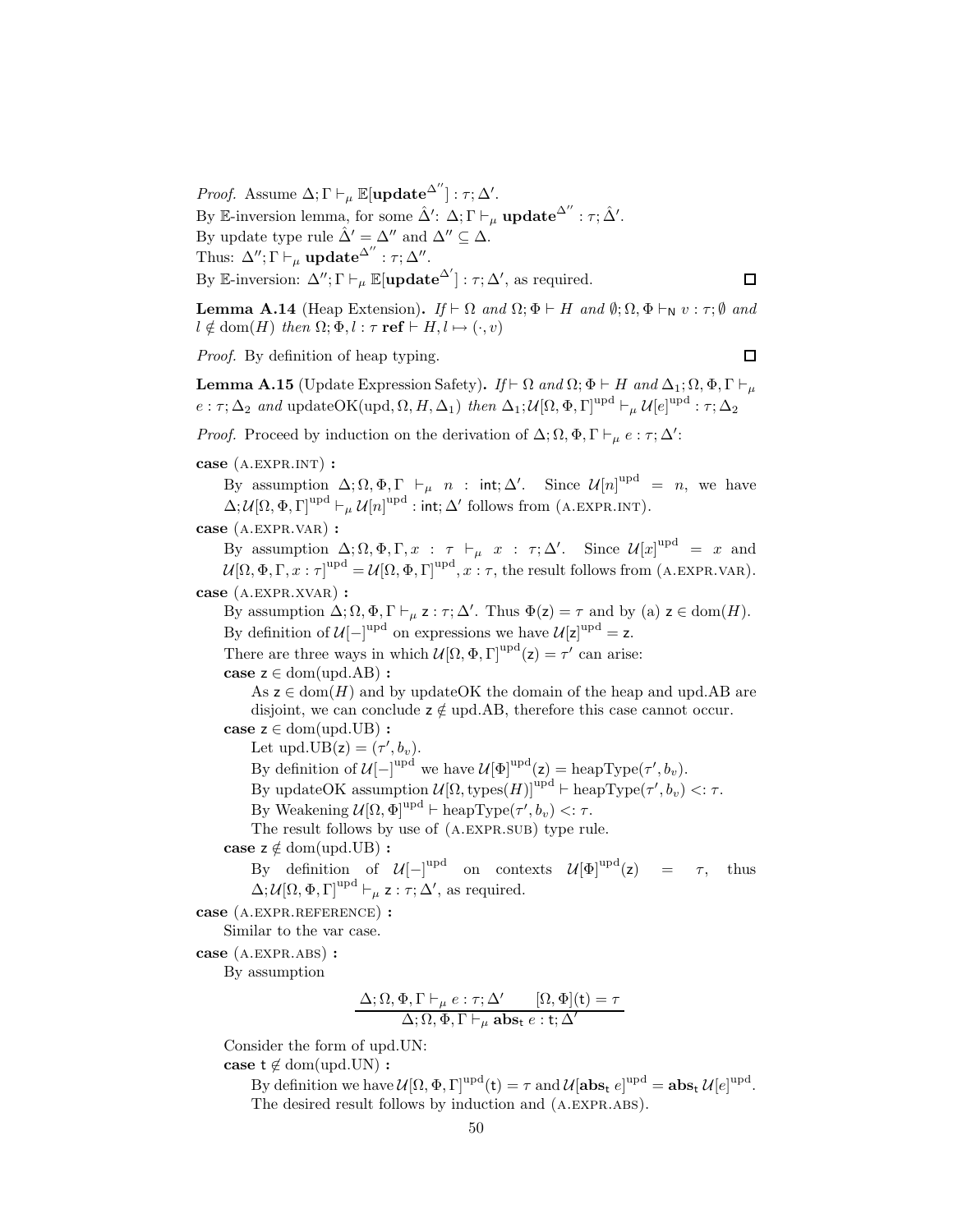case upd.UN(t) =  $(\tau'', c)$  :

Observe  $\mathcal{U}[\mathbf{abs}_{t} e]^{upd} = \mathbf{abs}_{t}$  (c  $\mathcal{U}[e]^{upd}$ ). Using (A.EXPR.ABS) and  $(A.EXPR.APP)$  we are required to prove:

$$
\Delta; \mathcal{U}[\Omega, \Phi, \Gamma]^{\text{upd}} \vdash_{\mu} c : \tau' \stackrel{\mathsf{N}; \Delta_c}{\longrightarrow} \tau''; \Delta^{(a)}
$$
\n
$$
\frac{\Delta; \mathcal{U}[\Omega, \Phi, \Gamma]^{\text{upd}} \vdash_{\mu} \mathcal{U}[e]^{\text{upd}} : \tau'; \Delta'^{(b)}}{\Delta; \mathcal{U}[\Omega, \Phi, \Gamma]^{\text{upd}} \vdash_{\mu} c \mathcal{U}[e]^{\text{upd}} : \tau''; \Delta'} \qquad [\Omega, \Phi, \Gamma](t) = \tau'^{(c)}
$$
\n
$$
\Delta; \mathcal{U}[\Omega, \Phi, \Gamma]^{\text{upd}} \vdash_{\mu} \textbf{abs}_{t} (c \mathcal{U}[e]^{\text{upd}}) : t; \Delta'
$$

(b) holds by induction. To prove (a):

 $\mathcal{W}; \mathcal{U}[\Omega, \text{types}(H)]^{\text{upd}} \vdash_{\mathsf{N}} \textsf{c}: \tau \to \tau'; \emptyset$  By updateOK() assumption  $\Delta; \mathcal{U}[\Omega, \text{types}(H), \Gamma]^{\text{upd}} \vdash_{\mathsf{N}} \mathsf{c} : \tau \stackrel{\mathsf{N}; \Delta_c}{\longrightarrow} \tau'; \Delta \text{ By Cap. Strengthening lemma}$  $\Delta; \mathcal{U}[\Omega, \Phi, \Gamma]^{upd} \vdash_N c : \tau \stackrel{\mathsf{N}; \Delta_c}{\longrightarrow} \tau'; \Delta$  By Ctx. Weakening lemma

Where the last step is valid because  $\Omega$ ;  $\Phi \vdash H$  and so types(H)  $\subseteq \Phi$ . By case split  $\Omega = (t = \tau, \Omega')$  for some  $\Omega'$ .

By definition of  $\mathcal{U}[\mathcal{U}[\mathbf{t}=\tau,\Omega',\Phi,\Gamma]^{upd} = \mathbf{t} = \tau'', \mathcal{U}[\Omega',\Phi,\Gamma]^{upd}$ , thus (c) holds.

case (A.EXPR.CON) :

Assume

$$
\frac{\mathsf{t}\in\Delta'\qquad\Omega(\mathsf{t})=\tau\qquad\Delta;\Omega,\Phi,\Gamma\vdash_{\mu}e:\mathsf{t};\Delta'}{\Delta;\Omega,\Phi,\Gamma\vdash_{\mu}\mathbf{con}_{\mathsf{t}}e:\tau;\Delta'}
$$
(2)

$$
updateOK(upd, \Omega, H, \Delta)
$$
 (3)

Suffices to show that the leaves of this derivation hold:

$$
\frac{\mathsf{t}\in\Delta'^{(a)}}{\Delta;\mathcal{U}[\Omega,\Phi,\Gamma]^{\mathrm{upd}}\mathsf{t})=\tau^{(b)}}\Delta;\mathcal{U}[\Omega,\Phi,\Gamma]^{\mathrm{upd}}\vdash_{\mu}\mathcal{U}[e]^{\mathrm{upd}}:\mathsf{t};\Delta'^{(c)}\\\Delta;\mathcal{U}[\Omega,\Phi,\Gamma]^{\mathrm{upd}}\vdash_{\mu}\mathbf{con}_{\mathbf{t}}\mathcal{U}[e]^{\mathrm{upd}}:\tau;\Delta'
$$

(a) holds by assumptions. (c) holds by induction. Now show (b). Note that by (3)  $\Delta \cap \text{dom}(\text{upd. UN}) = \emptyset$ , so by assumption  $t \notin \text{upd. UN.}$ 

$$
\Omega = t = \tau, \Omega' \qquad \text{for some } \Omega', \text{ by 3} \\ \text{dom}(\Delta') \cap \text{dom}(\text{upd.UN}) = \emptyset \qquad \text{by 3} \\ \mathcal{U}[t = \tau, \Omega']^{\text{upd}} = (t = \tau, \mathcal{U}[\Omega']^{\text{upd}}) \qquad \text{as } t \notin \text{upd.UN}
$$

case (A.EXPR.RECORD) :

By assumption (where  $\Delta \equiv \Delta_0, \Delta' \equiv \Delta_n$ ):

$$
\Delta_i; \Omega, \Phi, \Gamma \vdash_{\mu} e_{i+1} : \tau_{i+1}; \Delta_{i+1} \quad i \in 1..(n-1) \quad n \ge 0
$$
  

$$
\Delta_0; \Omega, \Phi, \Gamma \vdash_{\mu} \{1_1 = e_1, \ldots, 1_n = e_n\} : \{1_1 : \tau_1, \ldots, 1_n : \tau_n\}; \Delta_n
$$

By typing weakens capability  $\Delta_{i-1} \subseteq \Delta_i$  for  $i \in 1..n$ . By the fact that update $OK(-)$  is preserved under weakening of capability, and induction, we can prove:

$$
\Delta_i;\Omega,\Phi,\Gamma\vdash_{\mu}\mathcal{U}[e_{i+1}]^{\text{upd}}:\tau_{i+1};\Delta_{i+1}
$$

For each  $i \in 0..n-1$ . Finally, the result follows using (A.EQ.RECORD). case (A.EXPR.SUB) :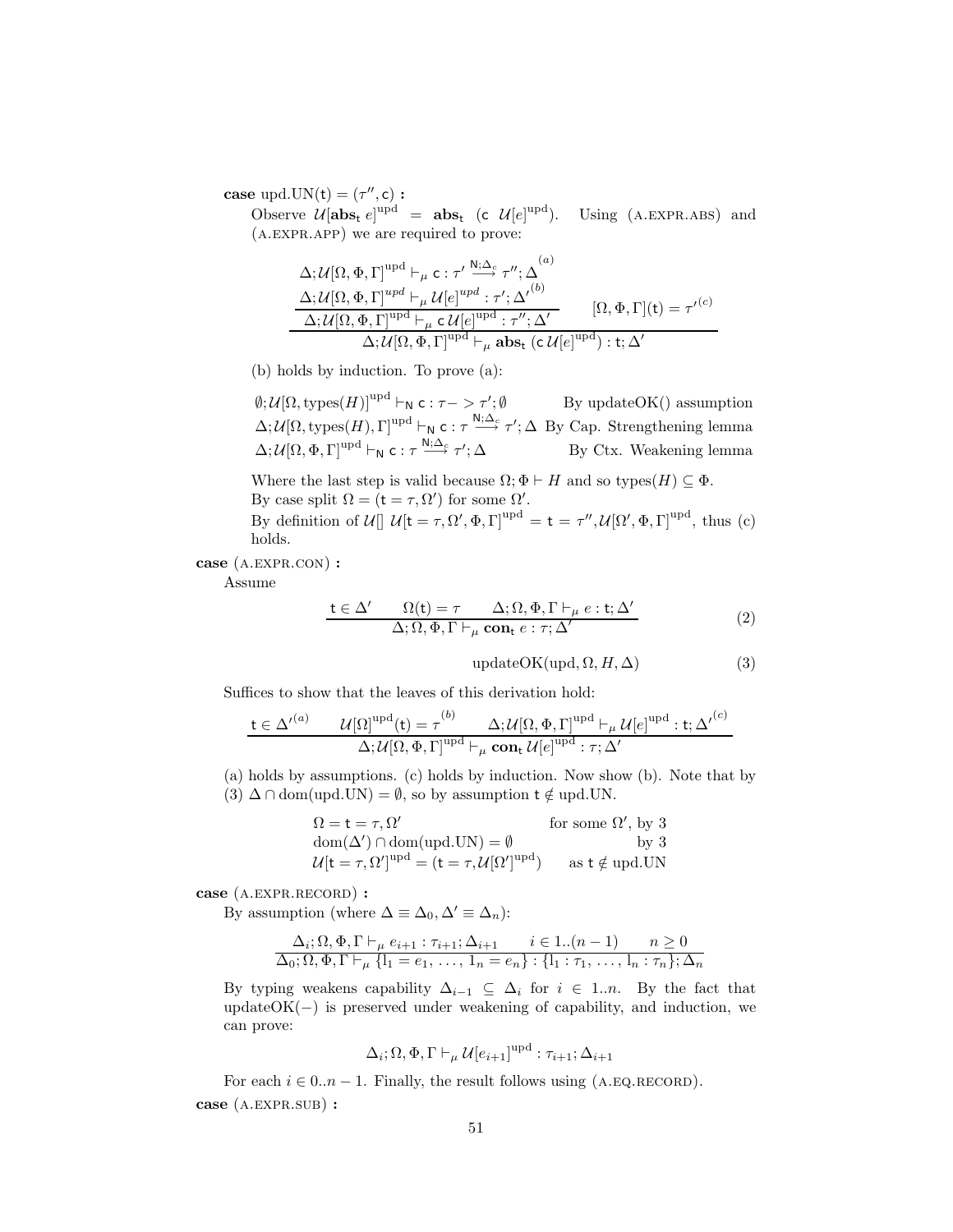Assume

$$
\frac{\Delta;\Omega,\Phi,\Gamma\vdash_{\mu} e:\tau';\Delta''\qquad \Gamma\vdash\tau'<:\tau\qquad \Delta'\subseteq\Delta''}{\Delta;\Omega,\Phi.\Gamma\vdash_{\mu} e:\tau;\Delta'}
$$

Prove

$$
\frac{\Delta; \mathcal{U}[\Omega, \Phi, \Gamma]^{\text{upd}} \vdash_{\mu} \mathcal{U}[e]^{\text{upd}} : \tau'; \Delta'' \qquad \mathcal{U}[\Omega, \Phi, \Gamma]^{\text{upd}} \vdash \tau' <: \tau \qquad \Delta' \subseteq \Delta''}{\Delta; \mathcal{U}[\Omega, \Phi, \Gamma]^{\text{upd}} \vdash_{\mu} \mathcal{U}[e]^{\text{upd}} : \tau; \Delta'}
$$

The typing judgement on e holds by induction and the subset constraint holds by assumption. We are left to show the subtype assertion. By assumption  $\Omega, \Phi, \Gamma \vdash \tau' \prec : \tau$ . Furthermore, this judgement's only constraint on  $\Omega, \Phi, \Gamma$ is that the free type names in  $\tau$  and  $\tau'$  are in the domain of  $\Omega, \Phi, \Gamma$ . It is easily proven that the domain of  $\mathcal{U}[\Omega, \Phi, \Gamma]^{upd}$  is a conservative extension of the domain of  $\Omega, \Phi, \Gamma$ . Thus the subtype judgement holds.

case (A.EXPR.UPDATE) :

Update checks to be int in any environment.

case (a.expr.(app—proj—let—ref—deref—assign—if—if-update)) : All follow by a simple inductive argument.

 $\Box$ 

The next lemma, Heap Update Safety, tells us that given a typeable heap and a valid update, applying that update to the heap leaves the heap well typed in the updated environment.

**Lemma A.16** (Heap Update Safety). If  $\vdash \Omega$  and  $\Omega$ ;  $\Phi \vdash H$  and updateOK(upd,  $\Omega$ , H,  $\hat{\Delta}$ ) then  $\mathcal{U}[\Omega]^{\text{upd}}$ ;  $\mathcal{U}[\Phi]^{\text{upd}} \vdash \mathcal{U}[H]^{\text{upd}}$ 

*Proof.* First note that from  $\Omega$ ;  $\Phi \vdash H$  we can deduce that for all  $\rho \in \text{dom}(H)$ ,  $\tau$ ,  $e$ :

- (a) dom $(\Phi) = \text{dom}(H)$
- (b) if  $\rho = z$  and  $H(z) = (\tau, e)$  then  $\Omega, \Phi \vdash e : \tau$  and  $\Phi(z) = \tau$  ref
- (c) if  $\rho = z$  and  $H(z) = (\tau, \lambda(x).e)$  then  $\Omega, \Phi \vdash \lambda(x).e : \tau$  and  $\Phi(z) = \tau$
- (d) if  $\rho = r$  and  $H(r) = (\cdot, e)$  then there exists a  $\tau$  such that  $\Omega, \Phi \vdash e : \tau$  and  $\Phi(r) = \tau \text{ ref}$

So assume (a)-(d) and also:

$$
\vdash \Omega \tag{4}
$$

$$
updateOK(upd, \Omega, H, \hat{\Delta})
$$
\n(5)

Via the same expansion we are required to prove for all  $\rho \in \text{dom}(\mathcal{U}[H]^{\text{upd}}), \tau, e$ that

(i) 
$$
\text{dom}(\mathcal{U}[\Phi]^{\text{upd}}) = \text{dom}(\mathcal{U}[H]^{\text{upd}})
$$

(ii) if 
$$
\rho = z
$$
 and  $\mathcal{U}[H]^{\text{upd}}(z) = (\tau, e)$  then  $\mathcal{U}[\Omega, \Phi]^{\text{upd}} \vdash e : \tau$  and  $\mathcal{U}[\Phi]^{\text{upd}}(z) = \tau$  ref

- (iii) if  $\rho = z$  and  $\mathcal{U}[H]^{upd}(z) = (\tau, \lambda(x).e)$  then  $\mathcal{U}[\Omega, \Phi]^{upd} \vdash \lambda(x).e : \tau$  and  $\mathcal{U}[\Phi]^{\mathrm{upd}}(\mathsf{z}) = \tau$
- (iv) if  $\rho = r$  and  $\mathcal{U}[H]^{\text{upd}}(r) = (\cdot, e)$  then there exists  $\tau$  such that  $\mathcal{U}[\Omega, \Phi]^{\text{upd}} \vdash e : \tau$ and  $\mathcal{U}[\Phi]^{\text{upd}}(r) = \tau \text{ ref}$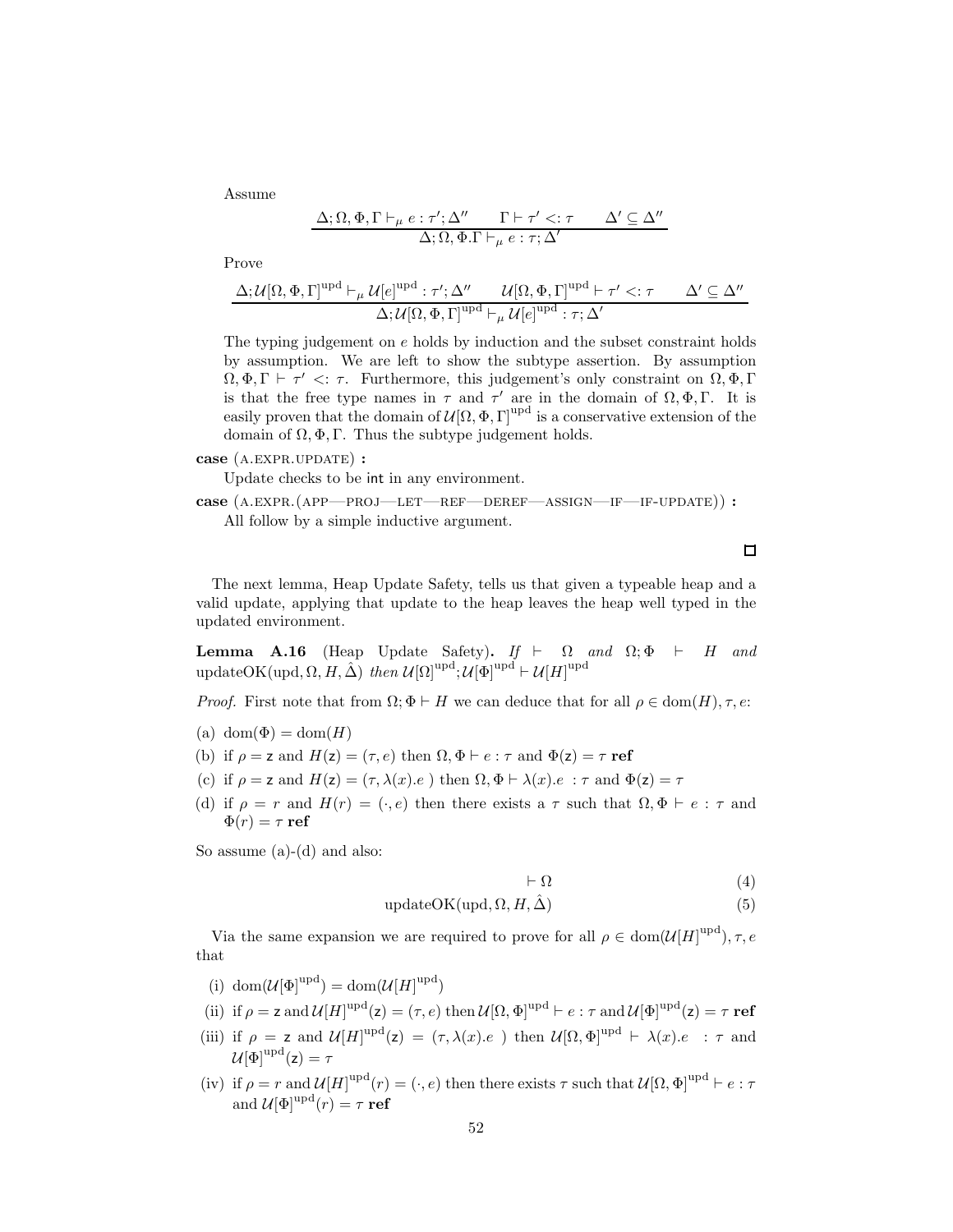hold. (a) implies (i) by inspection of the definition of  $\mathcal{U}$  on contexts and heaps. We are left to show (ii)-(iv).

Observe that types $(H) \subseteq \Phi$  because of (b) and (c).

Now consider the form of an arbitrary entry in  $\mathcal{U}[H]^{\text{upd}}$ :

case  $r \mapsto (\cdot, e)$ :

In this case (ii) and (iii) hold trivially because the domain is a reference. To prove (iv) for  $\mathcal{U}[H]^{\text{upd}}(r) = (\cdot, e)$  we show that, for some  $\tau$ 

$$
\frac{\emptyset; \mathcal{U}[\Omega, \Phi]^{\text{upd}} \vdash_{\mathsf{N}} e : \tau; \emptyset}{\mathcal{U}[\Omega, \Phi]^{\text{upd}} \vdash e : \tau}
$$
\n(6)

$$
U[\Phi]^{\text{upd}}(r) = \tau \ \text{ref} \tag{7}
$$

By the action of  $U[-]^{upd}$  on heaps there exists an e' such that  $r \mapsto (\cdot, e') \in H$ and  $e = \mathcal{U}[e']^{\text{upd}}$ .

By (d) there exists a  $\tau'$  such that

$$
\Omega, \Phi \vdash e' : \tau'
$$
\n<sup>(8)</sup>

$$
\Phi(r) = \tau' \mathbf{ref} \tag{9}
$$

By Update Expression Safety lemma  $\mathcal{U}[\Omega; \Phi]^{\text{upd}} \vdash e' : \tau'.$ Take  $\tau = \tau'$  to show 8 and 9.

By definition of  $\mathcal{U}[-]^{\text{upd}}$  on heaps  $\mathcal{U}[\Phi]^{\text{upd}}(r) = \tau'$  ref holds, which proves 9. By UpdateOK Capability Weakening lemma updateOK(upd,  $\Omega$ ,  $\Phi$ ,  $\emptyset$ ). By Update Expression Safety lemma:

$$
\emptyset; \mathcal{U}[\Omega, \Phi]^{\mathrm{upd}} \vdash_{\mathsf{N}} \mathcal{U}[e']^{\mathrm{upd}} : \tau'; \emptyset
$$

We obtain 8 by application of (A.BIND.EXPR).

case  $z \mapsto (\tau, b)$ :

In this case (iv) holds trivially and we are left to show (ii) and (iii).

case (ii) :

Assume  $\mathcal{U}[H]^{\text{upd}}(z) = (\tau, e)$  and prove

$$
\frac{\emptyset; \mathcal{U}[\Omega, \Phi]^{\text{upd}} \vdash_{\mathsf{N}} e : \tau; \emptyset}{\mathcal{U}[\Omega, \Phi]^{\text{upd}} \vdash e : \tau}
$$
\n(10)

$$
\mathcal{U}[\Phi]^{\text{upd}}(z) = \tau \text{ ref} \tag{11}
$$

By definition of  $\mathcal{U}[-]^{\text{upd}}$  on heaps, there are three ways to generate elements of  $\mathcal{U}[H]^{\mathrm{upd}}.$ 

case  $z \in \text{dom}(H)$  and upd.UB( $z = (\tau, e)$ :

As (a) holds by assumption and  $z \in \text{dom}(H)$  by case split, we have  $z \in \text{dom}(\Phi)$ . Thus for some  $\tau', \Phi(z) = \tau'.$ 

By definition of  $U[-]^{upd}$  on contexts  $U[\Phi]^{upd}(z) = \tau \text{ ref},$  which proves 11.

By 9  $\mathcal{U}[\Omega,\mathrm{types}(H)]^{\mathrm{upd}}\vdash e:\tau.$ 

By context weakening  $\mathcal{U}[\Omega, \Phi]^{\text{upd}} \vdash e : \tau$ , which proves 10.

case  $z \in \text{dom}(H)$  and  $z \notin \text{dom}(\text{upd.UB})$ :

By the definition of  $\mathcal{U}[-]^{upd}$  on heaps there must exist b' such that  $\mathcal{U}[\mathsf{z}\mapsto(\tau,b'),H']^{\mathrm{upd}}=\mathsf{z}\mapsto(\tau,\mathcal{U}[b']^{\mathrm{upd}}),\mathcal{U}[H']^{\mathrm{upd}}.$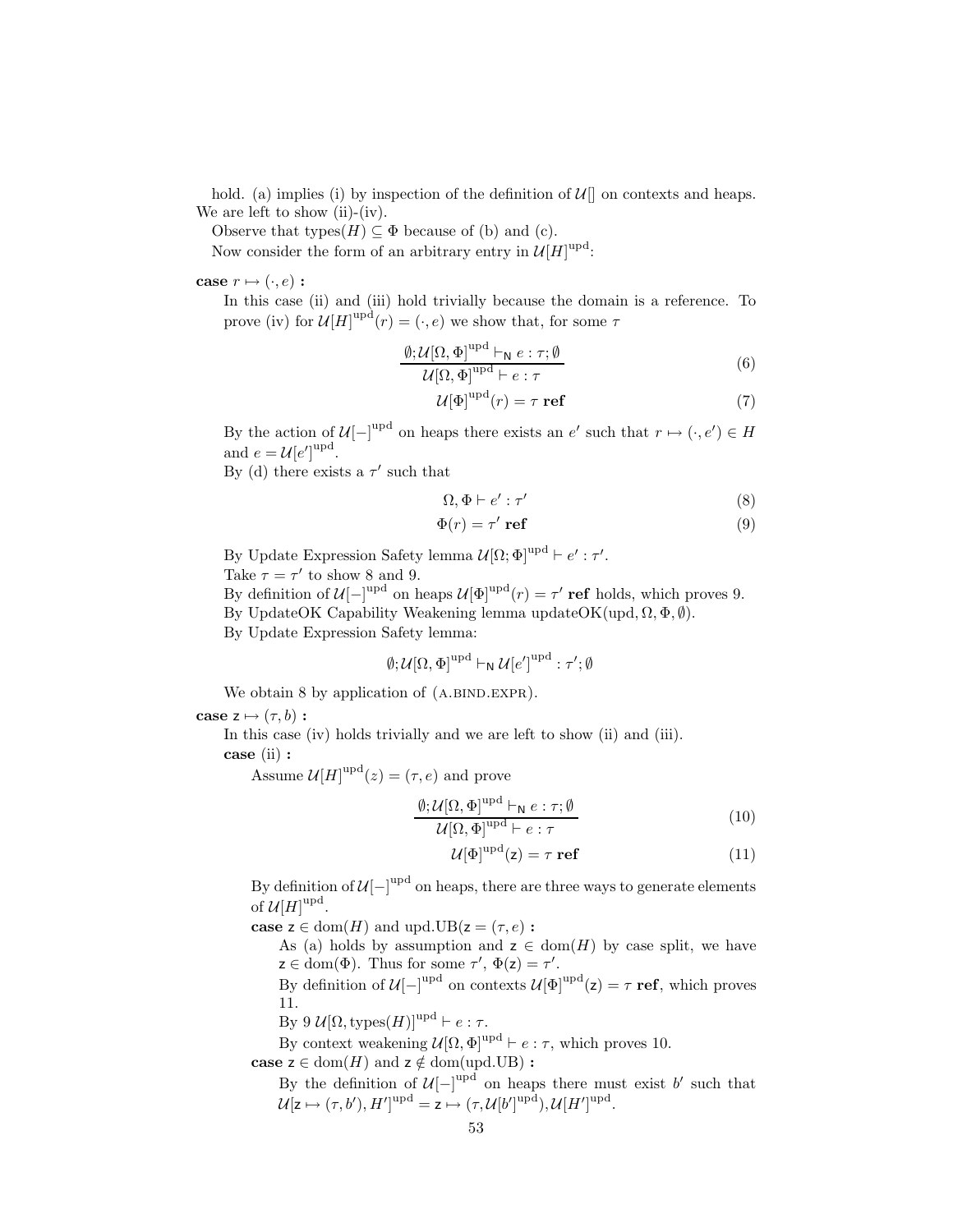As  $b = \mathcal{U}[b']^{\text{upd}}$  and this is an expression by fact we are in (ii) case split, b' must also be an expression. Thus by (b)  $\Omega, \Phi \vdash b' : \tau$  and  $\Phi(z) = \tau \text{ ref.}$  Then by inversion  $\emptyset; \Omega, \Phi \vdash_{\mathsf{N}} b' : \tau; \emptyset$  holds. By Update Expression Safety lemma

$$
\emptyset; \mathcal{U}[\Omega, \Phi]^{\mathrm{upd}} \vdash_{\mathsf{N}} \mathcal{U}[b']^{\mathrm{upd}} : \tau; \emptyset
$$

which proves 10

As  $z \notin \text{dom}(\text{upd.UB})$ , by the definition of  $\mathcal{U}[-]^{upd}$  on contexts we have  $\mathcal{U}[\Omega,\Phi',\mathsf{z}:\tau \text{ ref}]^{\text{upd}} = \mathsf{z}:\tau \text{ ref}, \mathcal{U}[\Omega,\Phi']^{\text{upd}},$  which proves 11.

$$
\mathbf{case} \mathbin{\mathsf{z}} \notin \mathop{\mathsf{dom}}(H) \mathbin{\colon}
$$

In this case it must hold that  $z \in \text{dom}(upd.AB)$ .

By assumption $\mathcal{U}[H]^{\text{upd}}(z) = (\tau, e)$  (where e is in fact a value) therefore upd.AB( $z$ ) =  $(\tau, e)$ .

By 9

$$
\mathcal{U}[\Omega, \Phi]^{\text{upd}} \vdash e : \tau
$$

which proves 10.

By inspection of the action of  $\mathcal{U}[-]^{upd}$  on contexts we see that

$$
\mathcal{U}[\Omega, \Phi]^{\text{upd}}(z) = \text{types}(\text{upd}. \text{AB})(z) = \tau \text{ ref}
$$

which proves 11, as required.

case (iii) :

Assume

$$
\mathcal{U}[H]^{\mathrm{upd}}(\mathbf{z}) = (\tau_1 \xrightarrow{\mu; \Delta'} \tau_2, \lambda^{\Delta}(x).e\ )
$$

i.e. that  $b = \lambda^{\Delta}(x) \cdot e$  and  $\tau = \tau_1 \xrightarrow{\mu; \Delta'} \tau_2$ . Prove

$$
\mathcal{U}[\Omega,\Phi]^{\text{upd}} \vdash \mathcal{U}\big[\lambda^{\Delta}(x).e\big]^{\text{upd}} : \tau_1 \xrightarrow{\mu;\Delta'} \tau_2 \tag{12}
$$

$$
\mathcal{U}[\Omega, \Phi]^{\text{upd}}(z) = \tau_1 \stackrel{\mu; \Delta'}{\longrightarrow} \tau_2 \tag{13}
$$

By definition of  $\mathcal{U}[-]^{\text{upd}}$  on heaps, there are three ways to generate elements of  $\mathcal{U}[H]^{\mathrm{upd}}.$ 

case  $z \in \text{dom}(H)$  and  $z \in \text{dom}(\text{upd.UB})$ :

By case split there exists  $x, e, \tau_1, \tau_2, \mu', \Delta_1, \Delta_2$  such that upd.UB(z) =  $(\tau_1 \stackrel{\mu'; \Delta_2}{\longrightarrow} \tau_2, \lambda^{\Delta_1}(x).e).$ 

$$
\mathcal{U}[\Omega, \text{types}(H)]^{\text{upd}} \vdash \lambda^{\Delta_1}(x). e \; : \tau_1 \xrightarrow{\mu': \Delta_2} \tau_2 \qquad \text{by 9}
$$
  

$$
\mathcal{U}[\Omega, \text{types}(()H)]^{\text{upd}} \vdash \lambda^{\Delta_1}(x). e \; : \tau_1 \xrightarrow{\mu': \Delta_2} \tau_2 \text{ by weakening}
$$

which proves 12. Finally, by (a),  $z \in \text{dom}(\Phi)$ , so by definition of  $\mathcal{U}[-]^{upd}$ on contexts:  $\mathcal{U}[\Phi]^{\text{upd}}(z) = \tau_1 \stackrel{\mu'; \Delta_2}{\longrightarrow} \tau_2$  which proves 13

case  $z \in \text{dom}(H)$  and  $z \notin \text{dom}(\text{upd.UB})$ : By case split and definition of  $\mathcal{U}[-]^{upd}$  on heaps, there exists  $b', H'$  such

that  $\mathcal{U}[z \mapsto (\tau, b'), H']^{\text{upd}} = z \mapsto (\tau, \mathcal{U}[b']^{\text{upd}}), \mathcal{U}[H']^{\text{upd}}$  and  $H = z \mapsto$  $(\tau, b'), H'.$ 

Because b' is a function by case split, then by the definition of  $\mathcal{U}[-]^{upd}$ on bindings,  $\mathcal{U}[b']^{\text{upd}}$  is a function, say  $b' = \lambda^{\Delta}(x) . e'$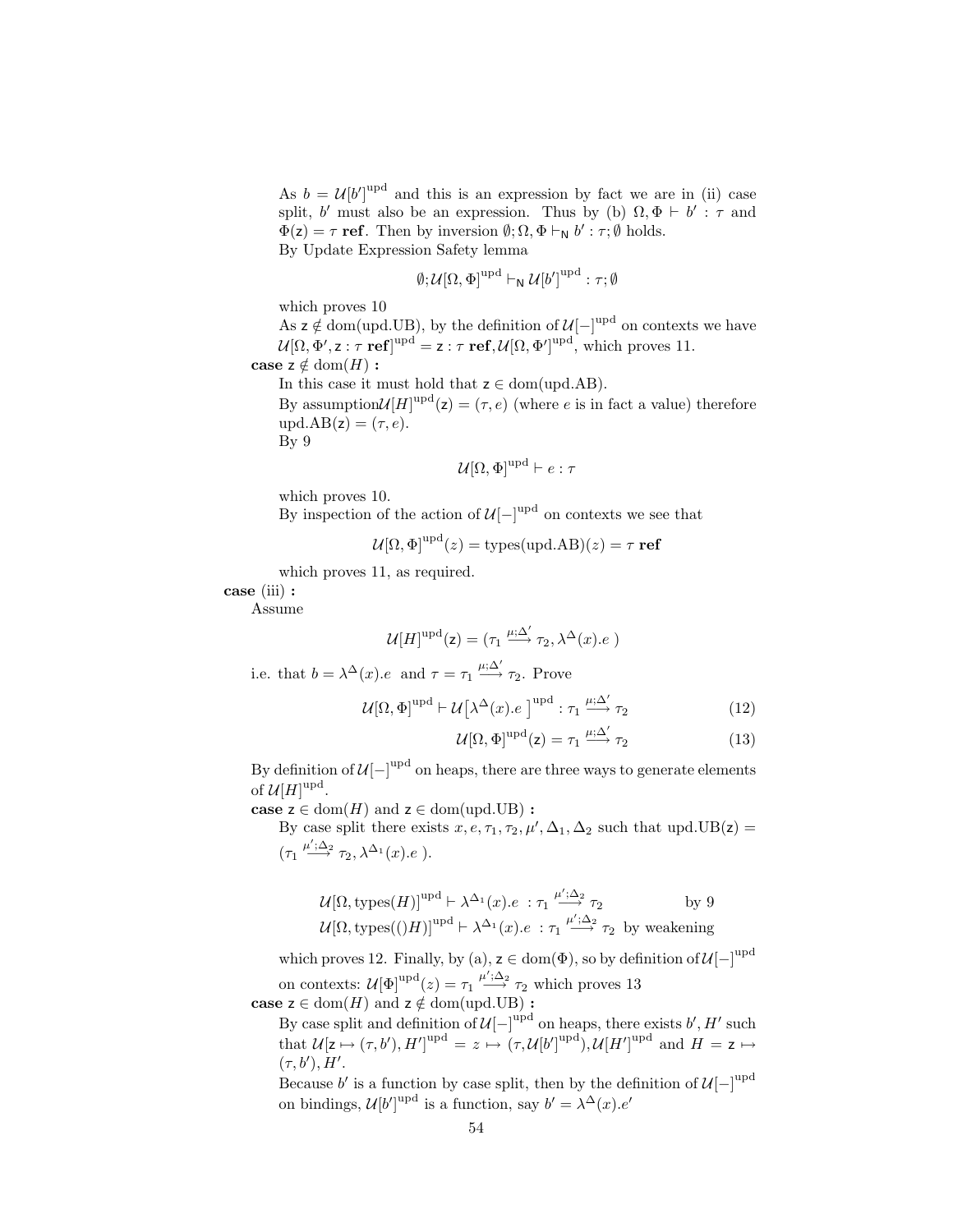By (c) and typing rules

$$
\frac{\Delta; \Omega, \Phi \vdash_{\mu} e': \tau_2; \Delta'}{\Omega, \Phi \vdash \lambda^{\Delta}(x).e' : \tau_1 \stackrel{\mu; \Delta'}{\longrightarrow} \tau_2}
$$

where  $\tau = \tau_1 \stackrel{\mu; \Delta'}{\longrightarrow} \tau_2$ .

Required to prove 12 and 13.

By 9 bindOK[types(H)]. By case split  $z \notin \text{dom}(upd.UB)$ . By last two facts dom(upd.UN)  $\cap \Delta = \emptyset$ . It follows by the previous fact 9 that updateOK(upd,  $\Omega$ ,  $H$ ,  $\Delta$ ).

By Update Expression Safety lemma  $\Delta;\mathcal{U}[\Omega,\Phi]^{\text{upd}}\vdash_{\mu}\mathcal{U}[e]^{\text{upd}}:\tau_2;\Delta'.$ Therefore, by use of (A.BIND.FUN), 12 holds.

By the definition of  $\mathcal{U}[-]^{upd}$  on contexts it follows that  $\mathcal{U}[\Phi]^{upd}(z) = \tau$ making 13 holds, as required.

case  $z \notin \text{dom}(H)$ :

The result follows similarly to this subcase in case (ii).

 $\Box$ 

Lemma A.17 (Update Program Safety). If

(i)  $\emptyset \vdash_{\mu} \Omega; H; \mathbb{E}[\textbf{update}^{\hat{\Delta}}] : \tau \text{ and}$ 

(ii) updateOK(upd,  $\Omega, H, \hat{\Delta}$ )

 $then \; \mathcal{U}[\emptyset]^{\mathrm{upd}} \vdash \mathcal{U}[\Omega]^{\mathrm{upd}}; \mathcal{U}[H]^{\mathrm{upd}}; \mathcal{U}[\mathbb{E}[0]]^{\mathrm{upd}}: \tau$ 

Proof. Assume

$$
\vdash \Omega \qquad \Omega; \Phi \vdash H
$$
  
\n
$$
\Delta; \Omega, \Phi \vdash_{\mathsf{U}} \mathbb{E}[\mathbf{update}^{\hat{\Delta}}] : \tau; \Delta'
$$
  
\n
$$
\emptyset \vdash \Omega; H; \mathbb{E}[\mathbf{update}^{\hat{\Delta}}] : \tau
$$
\n(14)

updateOK(upd,  $\Omega, H, \hat{\Delta}$ ) (15)

It suffices to prove the hypotheses for this deduction:

$$
\vdash \mathcal{U}[\Omega]^{\mathrm{upd}(a)} \qquad \mathcal{U}[\Omega]^{\mathrm{upd}}; \Phi' \vdash \mathcal{U}[H]^{\mathrm{upd}(b)} \\ \dfrac{\hat{\Delta}; \mathcal{U}[\Omega]^{\mathrm{upd}} , \Phi' \vdash_{\mathsf{U}} \mathcal{U}\Big[\mathbb{E}[\mathbf{update}^{\hat{\Delta}}]\Big]^{\mathrm{upd}} : \tau ; \Delta' }{\mathcal{U}[\emptyset]^{\mathrm{upd}} \vdash \mathcal{U}[\Omega]^{\mathrm{upd}}; \mathcal{U}\big[H]^{\mathrm{upd}}; \mathcal{U}\Big[\mathbb{E}[\mathbf{update}^{\hat{\Delta}}]\Big]^{\mathrm{upd}} : \tau }
$$

Choose  $\Phi' = \mathcal{U}[\Phi]^{\text{upd}}$ ; then (a) follows from the definition of updateOK. (b) follows from Update Heap Safety lemma.

By Update Capability Weakening lemma and 14

$$
\hat{\Delta}; \Gamma, \Omega, \Phi' \vdash_{\mathsf{U}} \mathbb{E}[\mathbf{update}^{\hat{\Delta}}] : \tau; \Delta'
$$

therefore (c) follows from Update Expression Safety lemma.

 $\Box$ 

The Non-update Expression Safety Lemma establishes that the typing relation is closed under reduction. One thing to stress is that we only require closure; the capabilities do not become more restrictive, indeed they can grow at function calls, which explains  $\Delta'_1 \supseteq \Delta_1$  and  $\Delta'_2 \supseteq \Delta_2$  in the existentially quantified variables.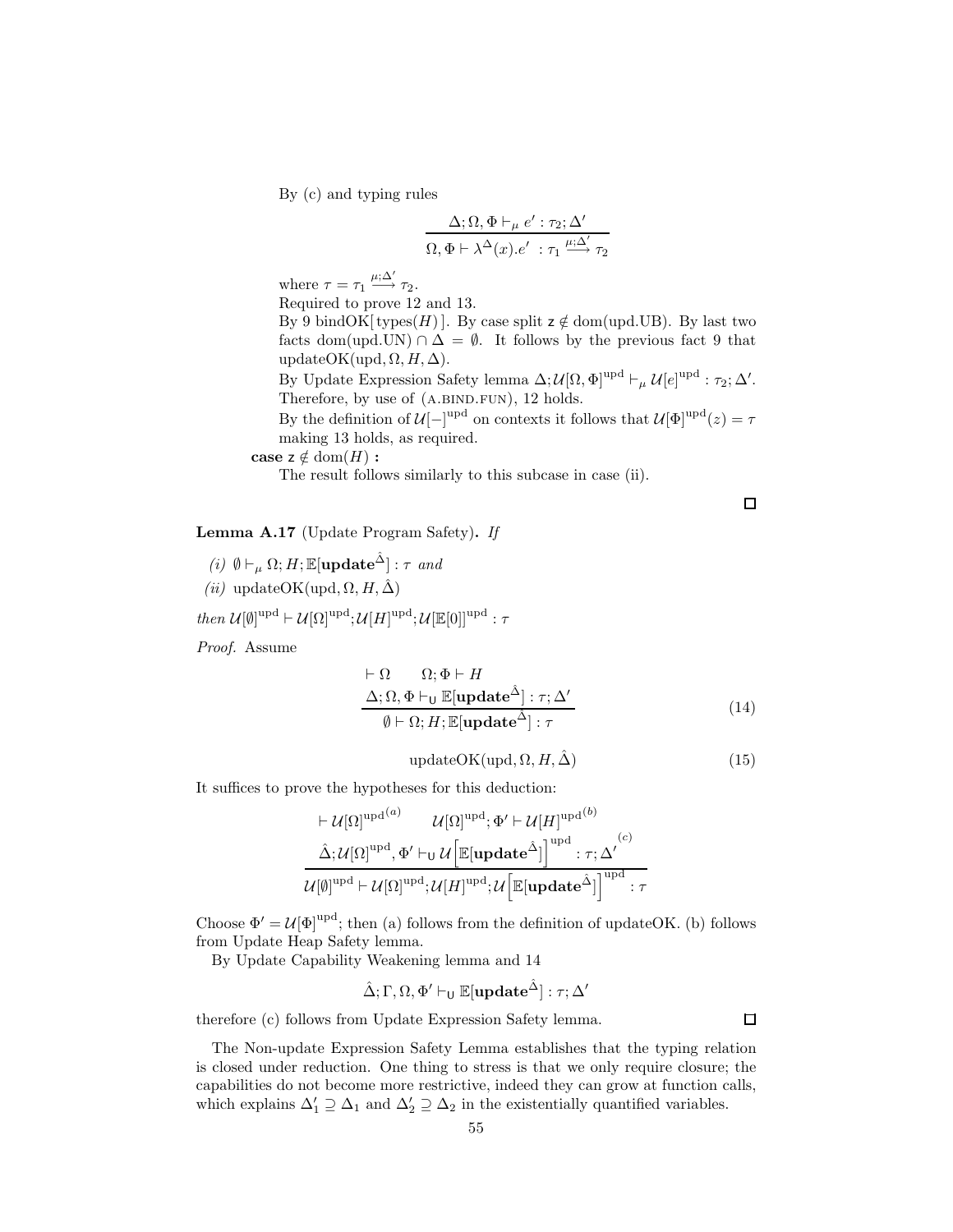**Lemma A.18** (Non-Update Expression Safety). If  $\vdash \Omega$  and  $\Omega$ ;  $\Phi \vdash H$  and  $\Delta_1;\Omega,\Phi\vdash_{\mu} e:\tau;\Delta_2$  and  $H; e\to H'; e'$  then  $\exists \Phi'\supseteq \Phi, \Delta'_1\supseteq \Delta_1, \Delta'_2\supseteq \Delta_2$  such that

- (i)  $\Omega$ ;  $\Phi' \vdash H'$  and
- $(ii)$   $\,\Delta'_{1};\Omega,\Phi'\vdash_{\mu}\, e':\tau;\Delta'_{2}\,$

*Proof.* Proceed by induction on the derivation of  $\Delta_1$ ; Γ, Ω,  $\Phi \vdash_{\mu} e : \tau$ ;  $\Delta_2$ .

case (A.EXPR.VAR) :

Expressions are closed w.r.t local variables, so this cannot occur.

case (A.EXPR.XVAR-INT-REFERENCE) :

These are values, so can not reduce.

case (A.TYPE.APPU) :

Assume

$$
\Omega; \Phi \vdash H \tag{16}
$$

$$
\Delta_1; \Omega, \Phi \vdash_{\mu} e_1 : \tau_1 \xrightarrow{\hat{\mu}; \Delta'} \tau_2; \Delta_2 \n\Delta_2; \Omega, \Phi \vdash_{\mu} e_2 : \tau_1; \Delta_3 \qquad \Delta_4 \subseteq \Delta_3 \n\hat{\mu} \leq \mu \qquad \hat{\mu} = \mathbf{U} \implies \Delta_4 \subseteq \Delta' \n\Delta_1; \Omega, \Phi \vdash_{\mu} e_1 e_2 : \tau_2; \Delta_4
$$
\n(17)

$$
H; e_1 \ e_2 \to H'; e' \tag{18}
$$

Required to prove that there exists  $\Phi' \supseteq \Phi$ ,  $\Delta'_1 \supseteq \Delta_1$ ,  $\Delta'_2 \supseteq \Delta_2$  such that (i) and (ii) hold. The only possible expression reduction of 18 is (CALL). In this case

$$
(H, z \mapsto (\tau, \lambda^{\Delta}(x).e)), z \ v \to (H, z \mapsto \lambda^{\Delta}(x).e), e[v/x]
$$

Take  $H' = H$  and  $\Omega' = \Omega$  then (i) holds by 16. Now prove (ii) by showing

$$
\Delta \cup \Delta_1; \Gamma \vdash_{\mu} e[v/x] : \tau_2; \Delta_4 \tag{19}
$$

By 17 we have  $\Delta_2$ ;  $\Omega$ ,  $\Phi \vdash_{\mu} v : \tau_1$ ;  $\Delta_3$  and by applying Value Typing lemma  $\emptyset; \Omega, \Phi \vdash_{\mu} v : \tau_1; \emptyset$ . By 16  $\Delta; \Omega, \Phi, x : \tau_1 \vdash_{\hat{\mu}} e : \tau_2; \Delta'$ . Then by Substitution lemma

$$
\Delta; \Omega, \Phi \vdash_{\hat{\mu}} e[v/x] : \tau_2; \Delta'
$$
\n(20)

From typing of the LHS of the application

$$
\Delta; \Omega, \Phi \vdash_{\mu} z : \tau_1 \xrightarrow{\hat{\mu}; \Delta'} \tau_2; \Delta_2 \tag{21}
$$

It is clear that 20 must be derived either directly from the axiom (A.TYPE.XVAR) or by (possibly repeated use of) subsumption terminated by (A.TYPE.XVAR). It is easy to check that  $\lt$ : is transitive allowing us to conclude that  $\Omega \vdash \Phi(z) \lt$ :  $\tau_1 \stackrel{\hat{\mu};\Delta'}{\longrightarrow} \tau_2$ . By Subtype Inversion Lemma there exists  $\tau_3, \tau_4, \hat{\mu}', \Delta_5$  such that

$$
\Omega \vdash \tau_3 \stackrel{\hat{\mu}'; \Delta_5}{\longrightarrow} \tau_4 <: \tau_1 \stackrel{\hat{\mu}; \Delta'}{\longrightarrow} \tau_2 \tag{22}
$$

and thus

$$
\tau_1 <: \tau_3 \qquad \tau_4 <: \tau_1 \qquad \Delta' \subseteq \Delta_5 \qquad \hat{\mu}' \leq \hat{\mu} \tag{23}
$$

By use of subsumption on 20 using facts from 23

$$
\Delta; \Omega, \Phi \vdash_{\hat{\mu}'} e[v/x] : \tau_2; \Delta'
$$
 (24)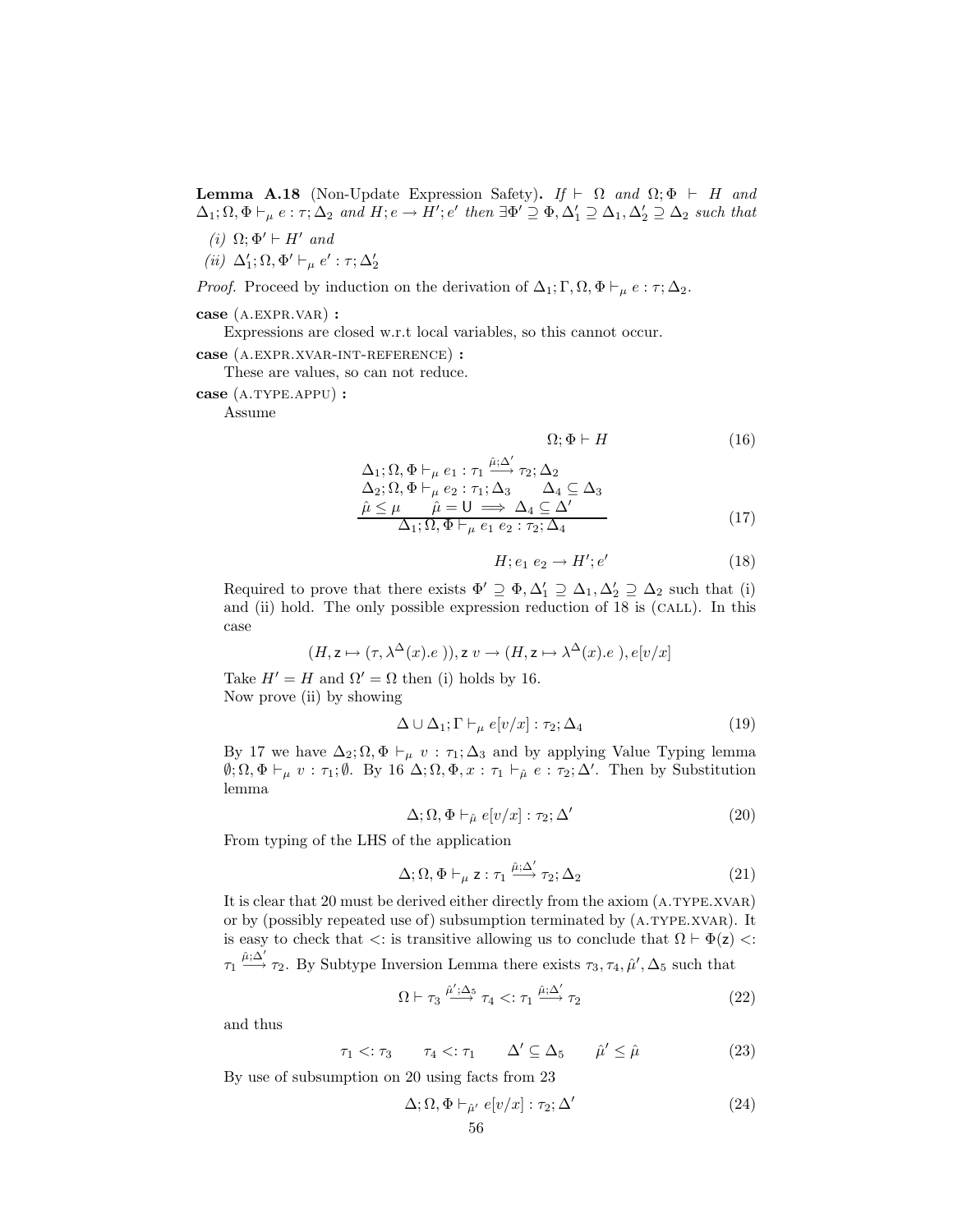To show 19 we case on the value of  $\hat{\mu}'$ .

 $\mathrm{case}~\hat{\mu}^\prime = \mathsf{U}$  :

By 23  $\hat{\mu} = \mathsf{U}$ . Thus by precondition of app rule  $\mu = \mathsf{U}$  and  $\Delta_4 \subseteq \Delta'$ . By these derived facts, 24, Capability Strengthening Lemma, and subsumption rule we have the result.

case  $\hat{\mu} = N$ :

By 23  $\hat{\mu}$  can be either U or N. If it is U we proceed as we did in the previous case, so suppose  $\hat{\mu} = \mathsf{N}$ . In this case  $\mu$  is unconstrained so case on its value. If  $\mu = \mathsf{U}$  then proceed as in  $\hat{\mu}' = \mathsf{U}$  case. If  $\mu = \mathsf{N}$  the result follows by Capability Strengthening Lemma and use of subsumption.

case (A.EXPR.CON) :

Assume

$$
\frac{\Delta_1; \Omega, \Phi \vdash_{\mu} e': t; \Delta_2 \qquad t \in \Delta_2 \qquad [\Omega, \Phi](t) = \tau}{\Delta_1; \Omega, \Phi \vdash_{\mu} \text{con}_t e': \tau; \Delta_2} \tag{25}
$$

$$
\Omega; \Phi \vdash H \tag{26}
$$

The only possible expression reduction of  $con<sub>t</sub> e'$  is (CONABS). In this case  $e' = abs_t v$  for some value v, and the result of the reduction is v. By inversion  $\Delta_1$ ;  $\Omega$ ,  $\Phi \vdash_{\mu} v : \tau$ ;  $\Delta_2$  as required.

case (A.EXPR.PROJ) :

Assume

$$
\frac{\Delta_0; \Omega, \Phi \vdash_{\mu} e: \{l_1 : \tau_1, \dots, l_n : \tau_n\}; \Delta_1}{\Delta_0; \Omega, \Phi \vdash_{\mu} e. l_i : \tau_i; \Delta_1}
$$
\n(27)

$$
\Omega; \Phi \vdash H \tag{28}
$$

The only possible expression reduction is (PROJ). Assume

$$
\frac{\Delta_{i-1}; \Omega, \Phi \vdash v_i : \tau_i; \Delta_i \qquad i \in 0..n \qquad n \ge 0}{\Delta_0; \Omega, \Phi \vdash \{l_1 = v_1, \ldots, l_n = v_n\} : \{l_1 : \tau_1, \ldots, l_n : \tau_n\}; \Delta_n}
$$
\n
$$
\Delta_0; \Omega, \Phi \vdash \{l_1 = v_1, \ldots, l_n = v_n\}. l_i : \tau_i; \Delta_n
$$
\n
$$
(29)
$$

The result of the reduction is  $v_i$ . Choose  $\Phi' = \Phi$ , then (i) holds by 28. By typing weakens capability lemma we have  $\Delta_i \subseteq \Delta_{i+1}$  for  $i \in 0..n$ . Therefore:

$$
\Delta_0; \Omega, \Phi \vdash v_i : \tau_i; \Delta_i \text{ by capability strengthening } \Delta_0; \Omega, \Phi \vdash v_i : \tau_i; \Delta_n \text{ by (A. EXPR. SUB)}
$$

as required to show (ii).

case (A.EXPR.LET) :

Assume

$$
\Delta_1; \Omega, \Phi \vdash_{\mu} e_1 : \tau_1'; \Delta_2 \n\Delta_2; \Omega, \Phi, x : \tau_1 \vdash_{\mu} e_2 : \tau_2; \Delta_3 \n\Delta_1; \Omega, \Phi \vdash_{\mu} \text{let } x : \tau = e_1 \text{ in } e_2 : \tau_2; \Delta_3
$$
\n(30)

The only possible expression reduction is (LET). In this case  $e_1$  is equal to some value. (i) holds by assumption and we are left to show (ii) where  $e' = e_2[e_1/x]$ .

> $\emptyset; \Omega, \Phi \vdash_{\mu} e_1 : \tau'_1; \emptyset$  by Value Typing lemma  $\Delta_2; \Omega, \Phi \vdash e_2[e_1/x]\tau_2; \Delta_3$  by Substitution lemma  $\Delta_1; \Omega, \Phi \vdash e_2[e_1/x]\tau_2; \Delta_3$  by Capability Strengthening lemma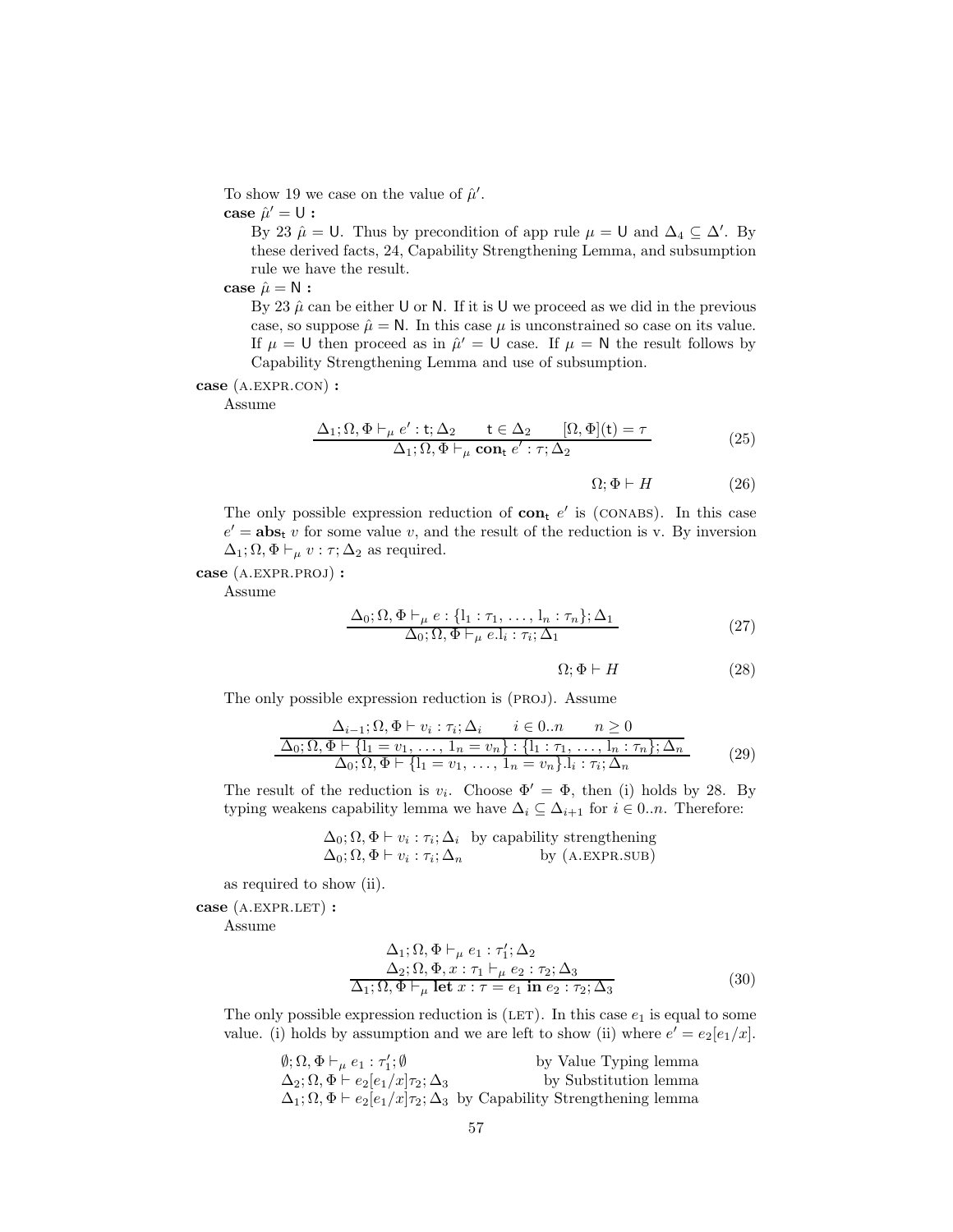case (A.EXPR.RECORD) :

No expression reductions apply.

case (A.EXPR.UPDATE):

The case is trivially true as the expression cannot do a non-update reduction.

case (A.EXPR.SUB) :

Follows directly by application of IH.

 $case (A. EXPR.REF)$ :

Assume  $\vdash \Omega$  and  $\Omega$ ;  $\Phi \vdash H$  and  $H$ , ref  $e'' \longrightarrow H'$ ,  $e'$  and

$$
\frac{\Delta; \Omega, \Phi \vdash_{\mu} e : \tau; \Delta'}{\Delta; \Omega, \Phi \vdash_{\mu} \mathbf{ref}\ e : \tau\ \mathbf{ref}; \Delta'}
$$

The only reduction rule applicable here is ref. This implies, for some value  $v$ and location  $r \notin \text{dom}(H)$ , that  $e'' = v$  and  $H' = H, r \mapsto v$ .

Required to prove

(i)  $\Omega; \Phi, r : \tau \text{ ref} \vdash H, r \mapsto (\cdot, v)$ 

(ii)  $\Delta; \Omega, \Phi, r : \tau \text{ ref } \vdash_{\mu} r : \tau \text{ ref}; \Delta'$ 

(i) follows from Heap Extension lemma. (ii) is deducible from (a.expr.loc) and  $(A.EXPR.SUB)$ .

case (a.expr.(if—deref—assign—abs—if-update)) : These cases follow similarly.

Lemma A.19 (Non-Update Program Safety).  $If \vdash \Omega, \Omega; \Phi \vdash H, \Delta_1; \Omega, \Phi \vdash \mathbb{E}[e]$ :  $\tau$ ;  $\Delta_2$  and  $\Omega$ ;  $H$ ;  $\mathbb{E}[e] \longrightarrow \Omega$ ;  $H'$ ;  $\mathbb{E}[e']$ , then there exists  $\Phi' \supseteq \Phi$ ,  $\Delta'_1 \supseteq \Delta_1$  and  $\Delta'_2 \supseteq \Delta_2$  $\Delta_2$  such that

$$
(i) \ \Omega; \Phi' \vdash H
$$

(*ii*) Δ'<sub>1</sub>; Ω, Φ ⊢  $\mathbb{E}[e']$  :  $τ; Δ'_{2}$ 

*Proof.* By E-inversion lemma we have, for some  $\tau'$  and  $\hat{\Delta}' \supseteq \Delta'_2$ , that  $\Delta_1; \Omega, \Phi \vdash$  $e:\tau';\hat\Delta'.$ 

By inversion of derivation of program reduction  $\Omega; H; e \longrightarrow \Omega; H'; e'.$ 

By Non-Update Expression Safety lemma there exists  $\Phi' \supseteq \Phi, \Delta'_1 \supseteq \Delta_1$  and  $\hat{\Delta}'' \supseteq$  $\hat{\Delta}'$  such that  $\Delta'_1$ ;  $\Omega$ ,  $\Phi \vdash e' : \tau'$ ;  $\hat{\Delta}'$  and  $\Omega$ ;  $\Phi \vdash H$ . The latter proves (i).

By weakening  $\overline{\Delta}_1$ ;  $\Omega, \Phi' \vdash \mathbb{E}[e] : \tau'; \Delta_2$ .

By E-inversion lemma  $\Delta'_1$ ;  $\Omega$ ,  $\Phi' \vdash \mathbb{E}[e]$ :  $\tau'$ ;  $\Delta_2$ , which proves (ii) as required.

 $\Box$ 

 $\Box$ 

**Lemma A.20** (Preservation). If  $\emptyset \vdash \Omega; H; e : \tau$  then

- (i) if  $\Omega; H; e \to \Omega; H'; e'$  then  $\emptyset \vdash \Omega; H'; e' : \tau$
- (ii) if  $\Omega; H$ ;  $e \xrightarrow{\text{upd}} \Omega'; H'; e'$  then  $\emptyset \vdash \Omega'; H'; e' : \tau$

*Proof.* Suppose  $\emptyset \vdash \Omega; H; e : \tau$  and consider the form of the transition:

case  $\Omega; H; e \to \Omega; H'; e'$ :

(i) holds by Non-Update Program Safety lemma. (ii) trivially holds.

 $\textbf{case} \; \Omega; H; e \xrightarrow{\text{upd}} \Omega'; H'; e' \; \textbf{:}$ 

This transition must be by the update rule, therefore  $e = \mathbb{E}[\text{update}^{\Delta}]$  for some  $E$  and  $\Delta$ ; and either

(a) updateOK(upd,  $\Omega$ ,  $H$ ,  $\Delta$ )  $\Omega' = \mathcal{U}[\Omega]^{\text{upd}}$   $H' = \mathcal{U}[H]^{\text{upd}}$   $e' = \mathcal{U}[\mathbb{E}[0]]^{\text{upd}}$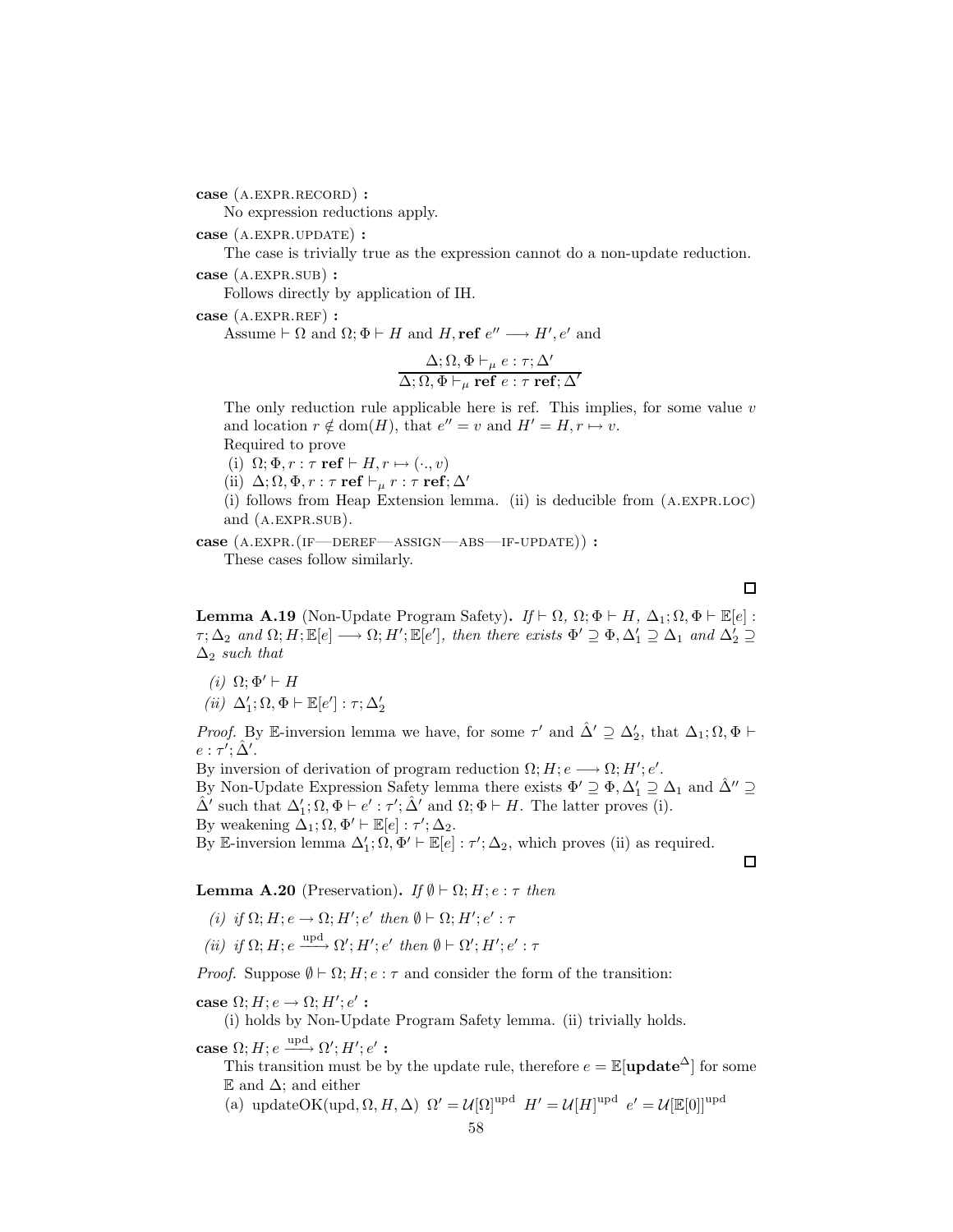(b)  $e' = \mathbb{E}[1]$ 

In the former case  $\emptyset \vdash \Omega'; H'; e' : \tau$  by Update Program Safety lemma. In the latter case  $\mathbb{E}[1]$  can be typed by E-inversion lemma. In either case (ii) is confirmed. (i) holds trivially.

**Lemma A.21** (Progress). If  $\vdash \Omega$  and  $\Omega; \Phi \vdash H$  and  $\Delta_1; \Omega, \Phi \vdash_{\mu} e : \tau; \Delta_2$  then either

- (i) there exists  $\Omega', H', e'$  such that  $\Omega; H; e \to \Omega'; H'; e'$  or
- (ii) e is a value

*Proof.* Proceed by induction on the derivation of  $\Delta_1$ ;  $\Omega$ ,  $\Phi \vdash_{\mu} e : \tau$ ;  $\Delta_2$ .

- case (A.EXPR.INT—XVAR—LOC): All values.
- $case (A. EXPR.VAR)$ :

Cannot occur because the context is closed under local variables.

case (A.EXPR.APP) :

Assume

 $\vdash \Omega$  (31)

$$
\Omega; \Phi \vdash H \tag{32}
$$

$$
\Delta_1; \Omega, \Phi \vdash_{\mu} e_1 : \tau_1 \xrightarrow{\hat{\mu}; \Delta'} \tau_2; \Delta_2
$$
\n
$$
\Delta_2; \Omega, \Phi \vdash_{\mu} e_2 : \tau_1; \Delta_3 \qquad \Delta_4 \subseteq \Delta_3
$$
\n
$$
\hat{\mu} \leq \mu \qquad (\hat{\mu} = \mathbf{U}) \implies \Delta_4 \subseteq \Delta'
$$
\n
$$
\Delta_1; \Omega, \Phi \vdash_{\mu} e_1 e_2 : \tau_2; \Delta_4
$$
\n(33)

By IH one of (i)-(iii) holds for  $e_1$ : **case** (i) holds for  $e_1$  : (i) holds for  $e_1 e_2$  by cong rule. **case** (iii) holds for  $e_1$  : By IH there are three cases to consider for  $e_1$ : **case** (i) holds for  $e_2$  : (i) holds for  $e_1 e_2$  by cong rule

case (iii) holds for  $e_2$ :

$$
e_1 = \mathsf{z}
$$
 by Canonical Forms lemma  

$$
\Delta_1; \Omega, \Phi \vdash_{\mu} \mathsf{z} : \tau_1 \xrightarrow{\hat{\mu}; \Delta'} \tau_2; \Delta_2
$$
By (a)

Thus  $\Phi(z) = \tau_1 \stackrel{\hat{\mu};\Delta'}{\longrightarrow} \tau_2$  and  $H(z) = \lambda^{\Delta}(x) \cdot e$  by 32. Therefore the (CALL) reduction rule matches and (a) holds for  $e_1 e_2$ .

case (A.EXPR.SUB) :

Follows directly by induction on the sub derivation.

case (A.EXPR.ABS) :

Assume

$$
\frac{\Delta; \Omega, \Phi \vdash_{\mu} e : \tau; \Delta' \qquad \Gamma(t) = \tau}{\Delta; \Omega, \Phi \vdash_{\mu} \mathbf{abs}_{t} e : t; \Delta'}
$$

By IH there are three cases to consider:

 $\Box$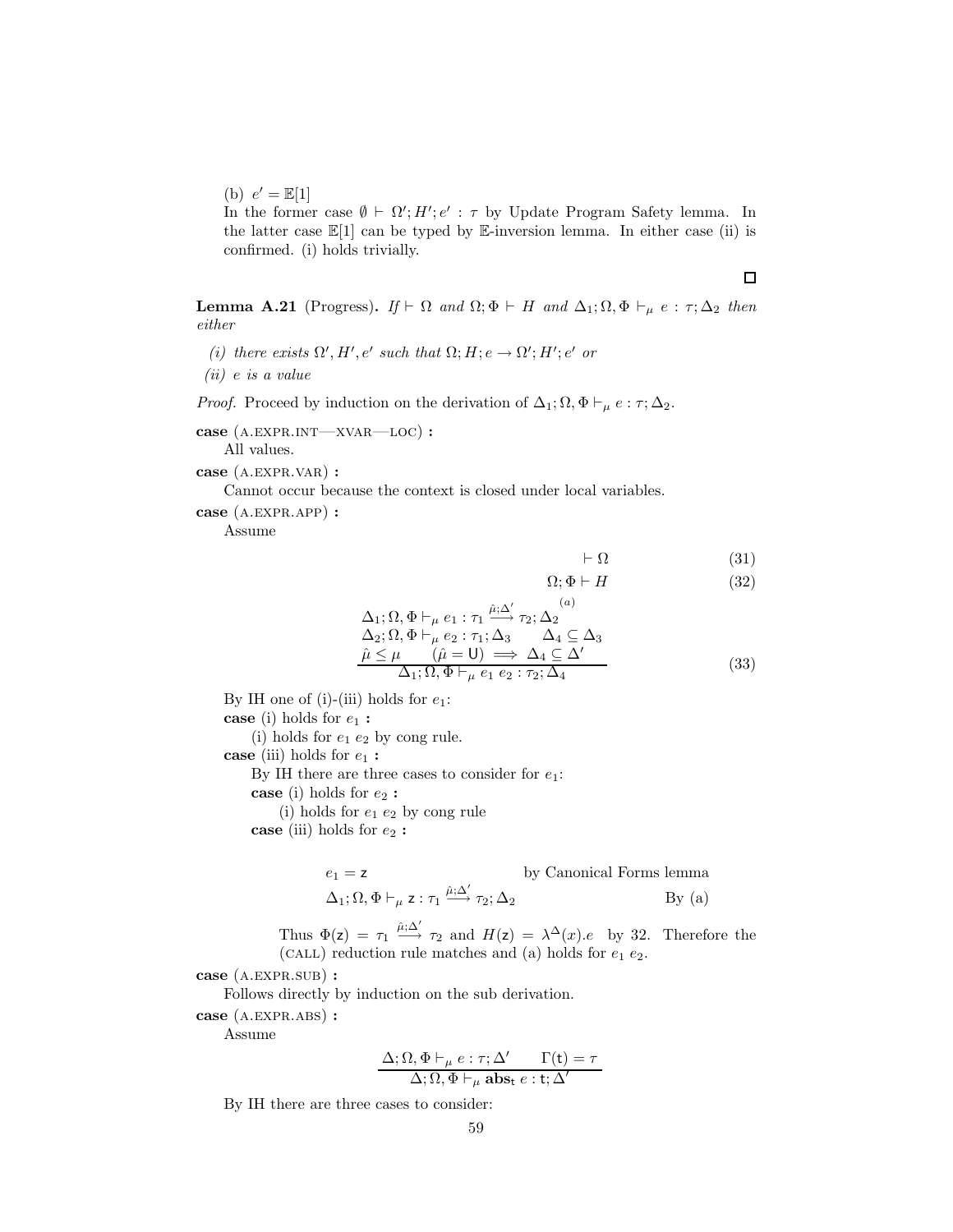case (i) holds for e :

By cong reduction rule (i) holds.

case (iii) holds for  $e$ :

e is a value by case split, thus  $\mathbf{abs}_t$  is also a value (by inspection of values) case (A.EXPR.UPDATE) :

update<sup> $\Delta$ </sup> is not a value, so (i) must hold. There are two possible reductions for update, but both result in an integer. By Typing Weakens Capability and the Value Typing Lemma an integer can be made to type check in the same updateability and capability environments as  $update^{\Delta}$ .

The rest of the cases are similar.

 $\Box$ 

# **Theorem A.22** (Type Soundness). If  $\emptyset \vdash_{\mu} \Omega; H; e : \tau$  then either

(i) there exists  $\Omega', H', e'$  such that  $\Omega$ ;;  $He \to \Omega'; H'; e'$  and  $\emptyset \vdash_{\mu} \Omega'; H'; e' : \tau$  or (ii) e is a value

*Proof.* Suppose  $\emptyset \vdash_{\mu} \Omega; H; e : \tau$  then by progress one of the following hold:

(a) there exists  $\Omega', H', e'$  such that  $\Omega; H; e \to \Omega'; H'; e'$  or

(b) e is a value

Suppose (a) holds, then by preservation  $\emptyset \vdash_{\mu} \Omega'; H'; e' : \tau$  and (i) holds. Suppose (c) holds, then (iii) holds.  $\square$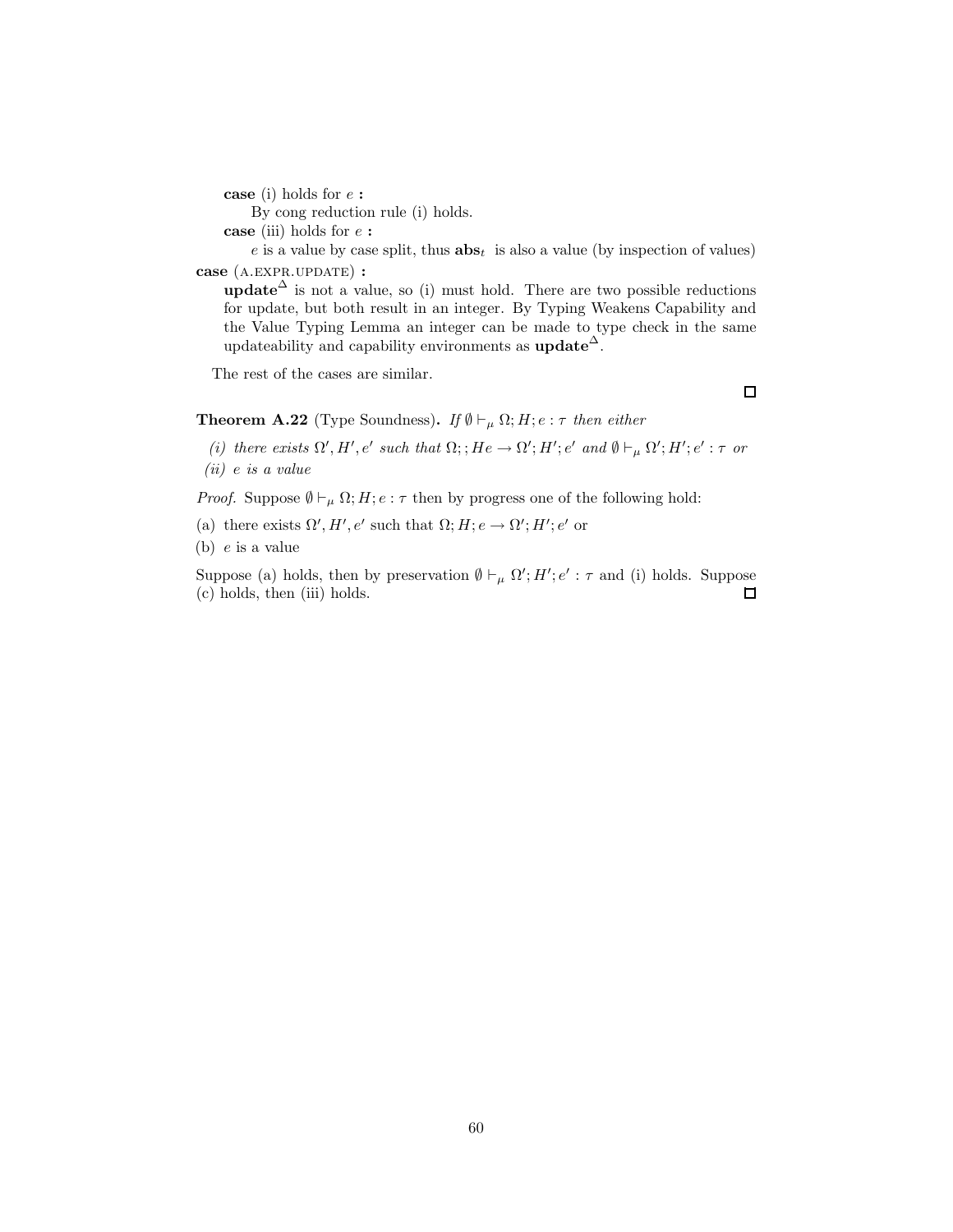#### A.2 Proof of Type Soundness for Proteus

The proof of soundness for Proteus follows an almost identical structure to the proof for Proteus<sup> $\Delta$ </sup>. In this section we give a sketch of the proof, paying particular attention when it differs from that of the corresponding Proteus<sup> $\Delta$ </sup> proof.

We state the three main theorems whose proofs can be easily reconstructed by following the structure of those in Proteus<sup> $\Delta$ </sup>.

**Lemma A.23** (Progress). If  $\vdash \Omega$  and  $\Omega$ ;  $\Phi \vdash H$  and  $\Omega$ ,  $\Phi \vdash e : \tau$  then either

- (i) there exists  $\Omega', H', e'$  such that  $\Omega; H; e \to \Omega'; H'; e'$  or
- (ii) e is a value

**Lemma A.24** (Preservation). If  $\emptyset \vdash \Omega$ ; H; e:  $\tau$  then

- (i) if  $\Omega; H; e \to \Omega; H'; e'$  then  $\emptyset \vdash \Omega; H'; e' : \tau$
- (ii) if  $\Omega; H$ ;  $e \xrightarrow{\text{upd}} \Omega'; H'; e'$  then  $\emptyset \vdash \Omega'; H'; e' : \tau$

**Theorem A.25** (Type Soundness). If  $\emptyset \vdash \Omega; H; e : \tau$  then either

- (i) there exists  $\Omega', H', e'$  such that  $\Omega$ ;;  $He \to \Omega'; H'; e'$  and  $\emptyset \vdash \Omega'; H'; e' : \tau$  or
- (ii) e is a value

Proteus' type system is a simplification of that of Proteus $^{\Delta}$ . To obtain Proteus, the capabilities are removed, along with the subtype relation and the subsumption rule. Subtyping can be removed as its only function was to provide subtypepolymorphic behaviour for the capabilities on function arrows, which do not exist in the dynamic system.

We first give some properties of conFree  $\vert$  and update  $OK()$ , the proofs for which are simple inductions on the syntax of terms.

**Lemma A.26** (conFree[-] Congruence). For any upd and e, if conFree[ $e$ ]<sup>upd</sup> holds, then for any subterm e' of e we have conFree $[e']^{\text{upd}}$ . We say that conFree $[-]^{upd}$  is congruent to the syntax of expressions.

**Lemma A.27** (updateOK(−) Congruence). For any upd,  $\Omega$ , H and e, if updateOK(upd,  $\Omega$ ,  $H$ ,  $e$ ) holds then for any subterm  $e'$  of  $e$  we have updateOK(upd,  $\Omega$ , H, e'). We say that updateOK(-upd,  $\Omega$ , H, -) is a congruent to the syntax of expressions.

The only change to the dynamic semantics is in the definition of updateOK. We now give the cases of proofs that depend on updateOK.

**Lemma A.28** (Update Expression Safety). If  $\vdash \Omega$  and  $\Omega$ ;  $\Phi \vdash H$  and  $\Omega$ ,  $\Phi$ ,  $\Gamma \vdash_{\mu}$  $e : \tau \text{ and updateOK}(\text{upd}, \Omega, H, e) \text{ then } \mathcal{U}[\Omega, \Phi, \Gamma]^{\text{upd}} \vdash_{\mu} \mathcal{U}[e]^{\text{upd}} : \tau$ 

*Proof.* The proof is by induction on the typing derivation of  $e$  in a similar way to the Proteus $\Delta$ proof. We give the cases for concretization, abstraction and top-level variables variables:

case (expr.xvar) :

By assumption  $\Omega, \Phi, \Gamma \vdash z : \tau$ . Thus  $\Phi(z) = \tau$  and by (a)  $z \in \text{dom}(H)$ . By definition of  $\mathcal{U}[-]^{upd}$  on expressions we have  $\mathcal{U}[z]^{upd} = z$ . There are three ways in which  $\mathcal{U}[\Omega, \Phi, \Gamma]^{\text{upd}}(z) = \tau'$  can arise: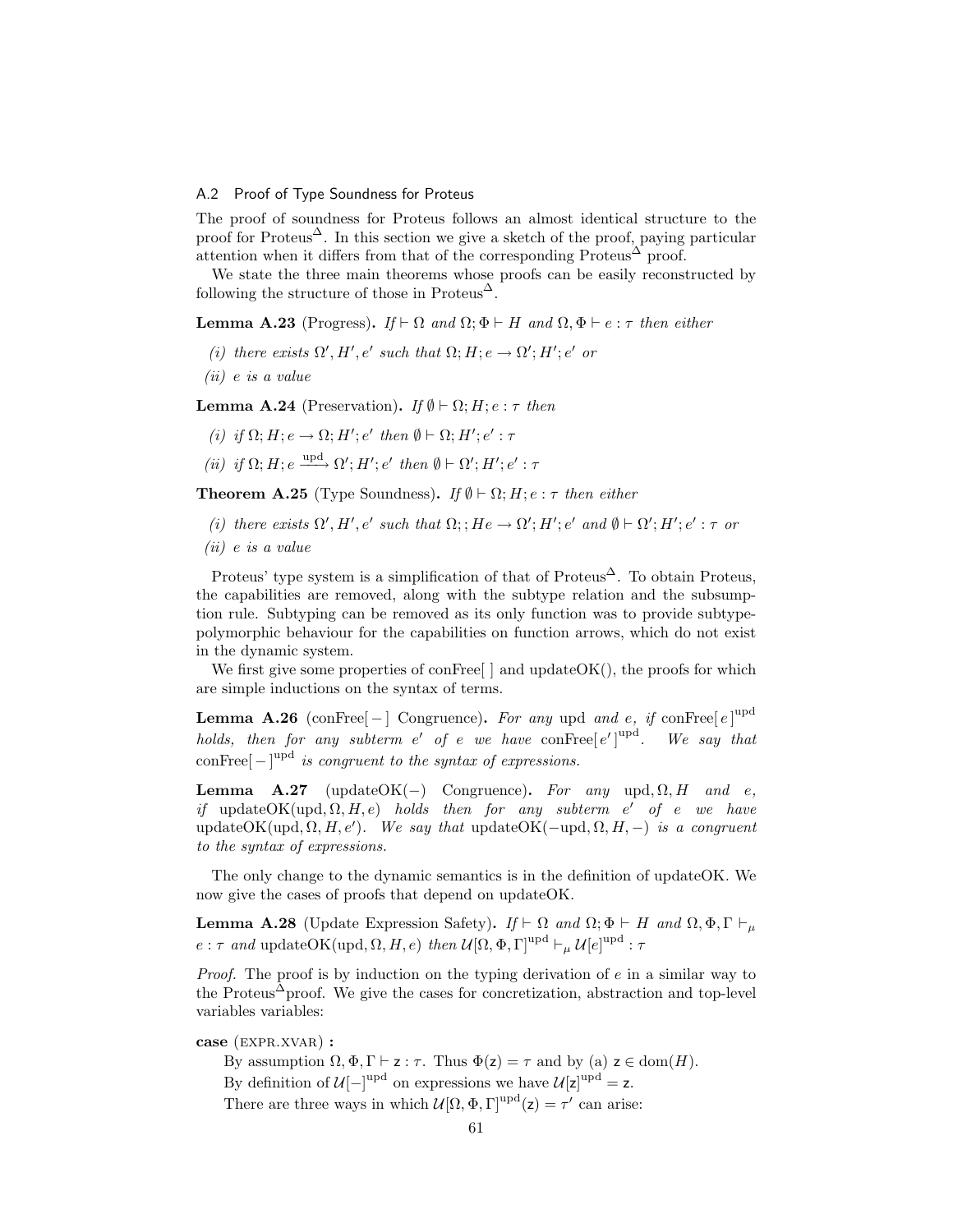case  $z \in \text{dom}(\text{upd}.AB)$ :

As  $z \in \text{dom}(H)$  and by update OK the domain of the heap and upd. AB are disjoint, we can conclude  $z \notin \text{upd.AB}$ , therefore this case cannot occur.

case  $z \in \text{dom}(\text{upd.UB})$ :

Let upd.UB( $z$ ) =  $(\tau', b_v)$ .

By definition of  $\mathcal{U}[-]^{\text{upd}}$  we have  $\mathcal{U}[\Phi]^{\text{upd}}(z) = \text{heapType}(\tau', b_v)$ .

By updateOK assumption  $\tau = \text{heapType}(\tau', b_v)$ .

By (A.EXPR.XVAR)  $\mathcal{U}[\Omega, \Phi]^{\text{upd}} \vdash z : \tau$ , as required.

case  $z \notin \text{dom}(\text{upd.UB})$ :

By definition of  $\mathcal{U}[-]^{upd}$  on contexts  $\mathcal{U}[\Phi]^{upd}(z) = \tau$ , thus  $\mathcal{U}[\Omega, \Phi, \Gamma]^{upd} \vdash$  $z : \tau$ , as required.

case (EXPR.ABS) :

By assumption

$$
\frac{\Omega, \Phi, \Gamma \vdash e : \tau \qquad [\Omega, \Phi](\mathsf{t}) = \tau}{\Omega, \Phi, \Gamma \vdash \mathbf{abs}_{\mathsf{t}} e : \mathsf{t}}
$$

Consider the form of upd.UN:

case  $t \notin \text{dom}(\text{upd.UN})$ :

By definition we have  $\mathcal{U}[\Omega, \Phi, \Gamma]^{\text{upd}}(t) = \tau$  and  $\mathcal{U}[\mathbf{abs}_{t} e]^{\text{upd}} = \mathbf{abs}_{t} \mathcal{U}[e]^{\text{upd}}$ . The desired result follows by induction and (A.EXPR.ABS).

case upd.UN(t) =  $(\tau'', c)$  :

Observe  $\mathcal{U}[\mathbf{abs}_{t} e]^{\text{upd}} = \mathbf{abs}_{t}$  (c  $\mathcal{U}[e]^{\text{upd}}$ ). Using (A.EXPR.ABS) and (A.EXPR.APP) we are required to prove:

$$
\mathcal{U}[\Omega, \Phi, \Gamma]^{\text{upd}} \vdash c : \tau' \to \tau''^{(a)}
$$
\n
$$
\frac{\mathcal{U}[\Omega, \Phi, \Gamma]^{\text{upd}} \vdash \mathcal{U}[e]^{\text{upd}} : \tau'^{(b)}}{\mathcal{U}[\Omega, \Phi, \Gamma]^{\text{upd}} \vdash c \mathcal{U}[e]^{\text{upd}} : \tau'' \qquad [\Omega, \Phi, \Gamma](t) = \tau'^{(c)}}
$$
\n
$$
\mathcal{U}[\Omega, \Phi, \Gamma]^{\text{upd}} \vdash \mathbf{abs}_{t} (c \mathcal{U}[e]^{\text{upd}}) : t
$$

(b) holds by induction. To prove (a):

 $\mathcal{U}[\Omega,\mathrm{types}(H)]^{\mathrm{upd}} \vdash \mathsf{c}: \tau \to \tau'$  By updateOK() assumption  $\mathcal{U}[\Omega,\mathrm{types}(H),\Gamma]^{\mathrm{upd}} \vdash \mathsf{c} : \tau \to \tau'$  By Cap. Strengthening lemma  $\mathcal{U}[\Omega,\Phi,\Gamma]^{upd}\vdash \mathtt{c}:\tau\to\tau' \qquad\qquad\qquad\text{By Ctx. Weakening lemma}$ 

Where the last step is valid because  $\Omega$ ;  $\Phi \vdash H$  and so types(H)  $\subseteq \Phi$ . By case split  $\Omega = (t = \tau, \Omega')$  for some  $\Omega'$ .

By definition of  $\mathcal{U}[\mathcal{U}]\mathcal{U}[t=\tau,\Omega',\Phi,\Gamma]^{\text{upd}} = t = \tau'', \mathcal{U}[\Omega',\Phi,\Gamma]^{\text{upd}},$  thus (c) holds.

case (expr.con) :

Assume

$$
\frac{\Omega(t) = \tau \qquad \Omega, \Phi, \Gamma \vdash e : t}{\Omega, \Phi, \Gamma \vdash \textbf{con}_t e : \tau}
$$
\n(34)

updateOK(upd,  $\Omega$ ,  $H$ , con<sub>t</sub> e) (35)

 $\lambda$ 

Suffices to show that the leaves of this derivation hold:

$$
\frac{\mathcal{U}[\Omega]^{\text{upd}}(\mathsf{t}) = \tau^{(a)}}{\mathcal{U}[\Omega, \Phi, \Gamma]^{\text{upd}} + \mathcal{U}[e]^{\text{upd}} : \mathsf{t}^{(b)}}}{\mathcal{U}[\Omega, \Phi, \Gamma]^{\text{upd}} + \mathbf{con}_{\mathsf{t}} \mathcal{U}[e]^{\text{upd}} : \tau}
$$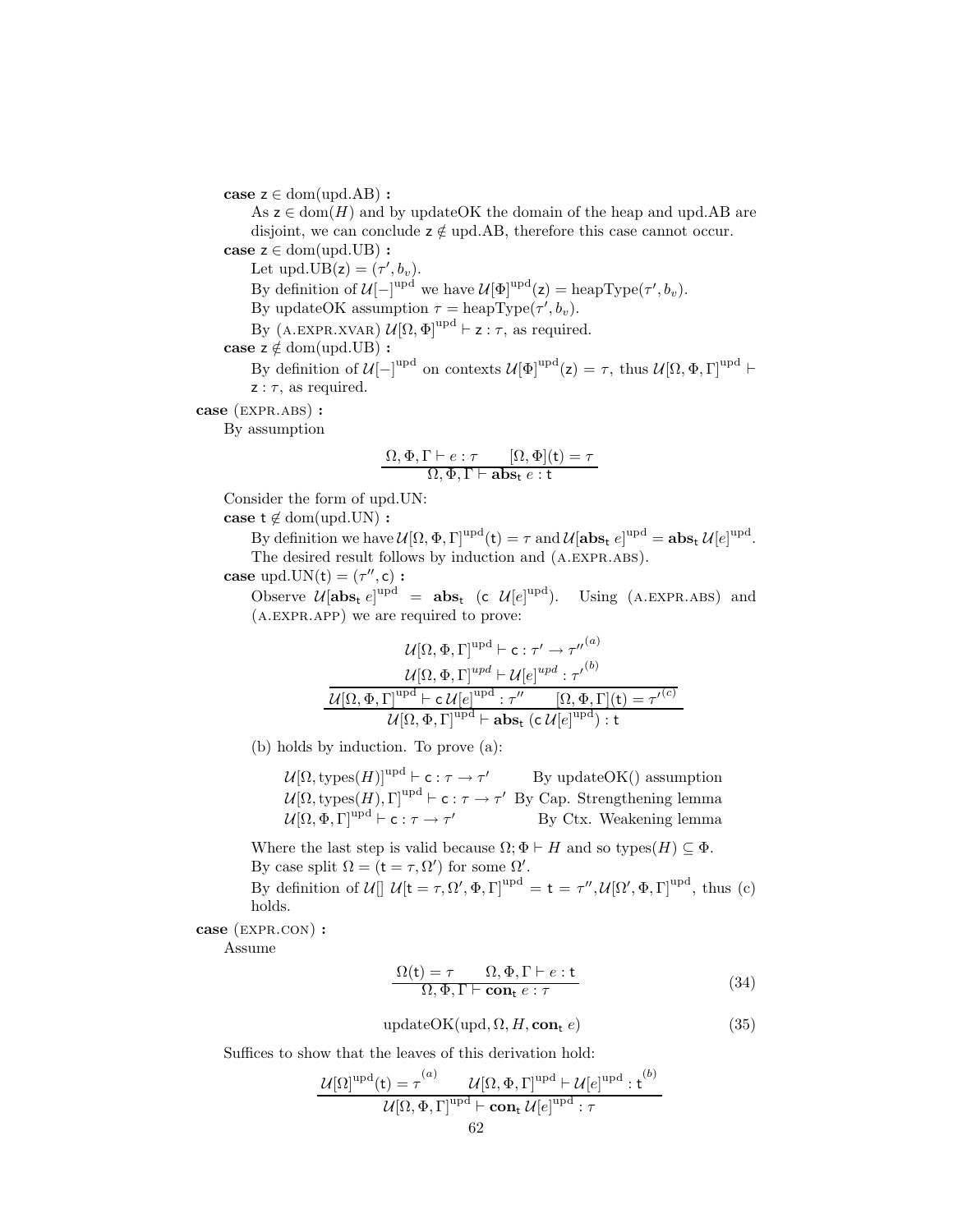By updateOK assumption: conFree[ $con<sub>t</sub> e$ ]<sup>upd</sup>, thus by definition of conFree, t ∉ dom(upd.UN). It follows by definition of  $\mathcal{U}[-]^{upd}$  that (a) holds.

By Confree Congruence lemma conFree $[e]^{upd}$ . It can now be shown by application of IH that (b) holds.

 $\Box$ 

Lemma A.29 (Heap Update Safety). If  $\vdash \Omega$  and  $\Omega$ ;  $\Phi \vdash H$  and updateOK(upd,  $\Omega$ , H, e) then  $\mathcal{U}[\Omega]^{\text{upd}}$ ;  $\mathcal{U}[\Phi]^{\text{upd}} \vdash \mathcal{U}[H]^{\text{upd}}$ 

*Proof.* First note that from  $\Omega$ ;  $\Phi \vdash H$  we can deduce that for all  $\rho \in \text{dom}(H)$ ,  $\tau$ ,  $e$ 

- (a) dom $(\Phi) = \text{dom}(H)$
- (b) if  $\rho = z$  and  $H(z) = (\tau, e)$  then  $\Omega, \Phi \vdash e : \tau$  and  $\Phi(z) = \tau$  ref
- (c) if  $\rho = z$  and  $H(z) = (\tau, \lambda(x).e)$  then  $\Omega, \Phi \vdash \lambda(x).e : \tau$  and  $\Phi(z) = \tau$
- (d) if  $\rho = r$  and  $H(r) = (\cdot, e)$  then there exists a  $\tau$  such that  $\Omega, \Phi \vdash e : \tau$  and  $\Phi(r) = \tau \text{ ref}$

So assume (a)-(d) and also

$$
\vdash \Omega \tag{36}
$$

$$
updateOK(upd, \Omega, H, \hat{\Delta})
$$
\n(37)

Via the same expansion we are required to prove for all  $\rho \in \text{dom}(\mathcal{U}[H]^{\text{upd}}), \tau, e$ that

- (i) dom $(\mathcal{U}[\Phi]^{\text{upd}}) = \text{dom}(\mathcal{U}[H]^{\text{upd}})$
- (ii) if  $\rho = \mathsf{z}$  and  $\mathcal{U}[H]^{\text{upd}}(\mathsf{z}) = (\tau, e)$  then  $\mathcal{U}[\Omega, \Phi]^{\text{upd}} \vdash e : \tau$  and  $\mathcal{U}[\Phi]^{\text{upd}}(\mathsf{z}) = \tau$  ref
- (iii) if  $\rho = z$  and  $\mathcal{U}[H]^{upd}(z) = (\tau, \lambda(x).e)$  then  $\mathcal{U}[\Omega, \Phi]^{upd} \vdash \lambda(x).e : \tau$  and  $\mathcal{U}[\Phi]^{\text{upd}}(z) = \tau$
- (iv) if  $\rho = r$  and  $\mathcal{U}[H]^{\text{upd}}(r) = (\cdot, e)$  then there exists  $\tau$  such that  $\mathcal{U}[\Omega, \Phi]^{\text{upd}} \vdash e : \tau$ and  $U[\Phi]^{\text{upd}}(r) = \tau \text{ ref}$

hold. (a) implies (i) by inspection of the definition of  $\mathcal{U}$  on contexts and heaps. We are left to show (ii)-(iv).

Observe that types $(H) \subseteq \Phi$  because of (b) and (c).

Now consider the form of an arbitrary entry in  $\mathcal{U}[H]^{\text{upd}}$ :

case  $r \mapsto (\cdot, e)$ :

This case is dealt with as in the Proteus $\Delta$ case.

$$
case z \mapsto (\tau, b) :
$$

In this case (iv) holds trivially and we are left to show (ii) and (iii). case (ii) :

This case is dealt with as in the Proteus<sup> $\Delta$ </sup>case as it only relies on properties of updateOK common between the two definitions.

case (iii) :

Assume

$$
\mathcal{U}[H]^{\mathrm{upd}}(\mathsf{z}) = (\tau_1 \to \tau_2, \lambda(x).e)
$$

i.e. that  $b = \lambda(x)$ .e and  $\tau = \tau_1 \rightarrow \tau_2$ . Prove

$$
\mathcal{U}[\Omega, \Phi]^{\text{upd}} \vdash \mathcal{U}[\lambda(x).e]^{\text{upd}} : \tau_1 \to \tau_2 \tag{38}
$$

$$
\mathcal{U}[\Omega, \Phi]^{\text{upd}}(\mathsf{z}) = \tau_1 \to \tau_2 \tag{39}
$$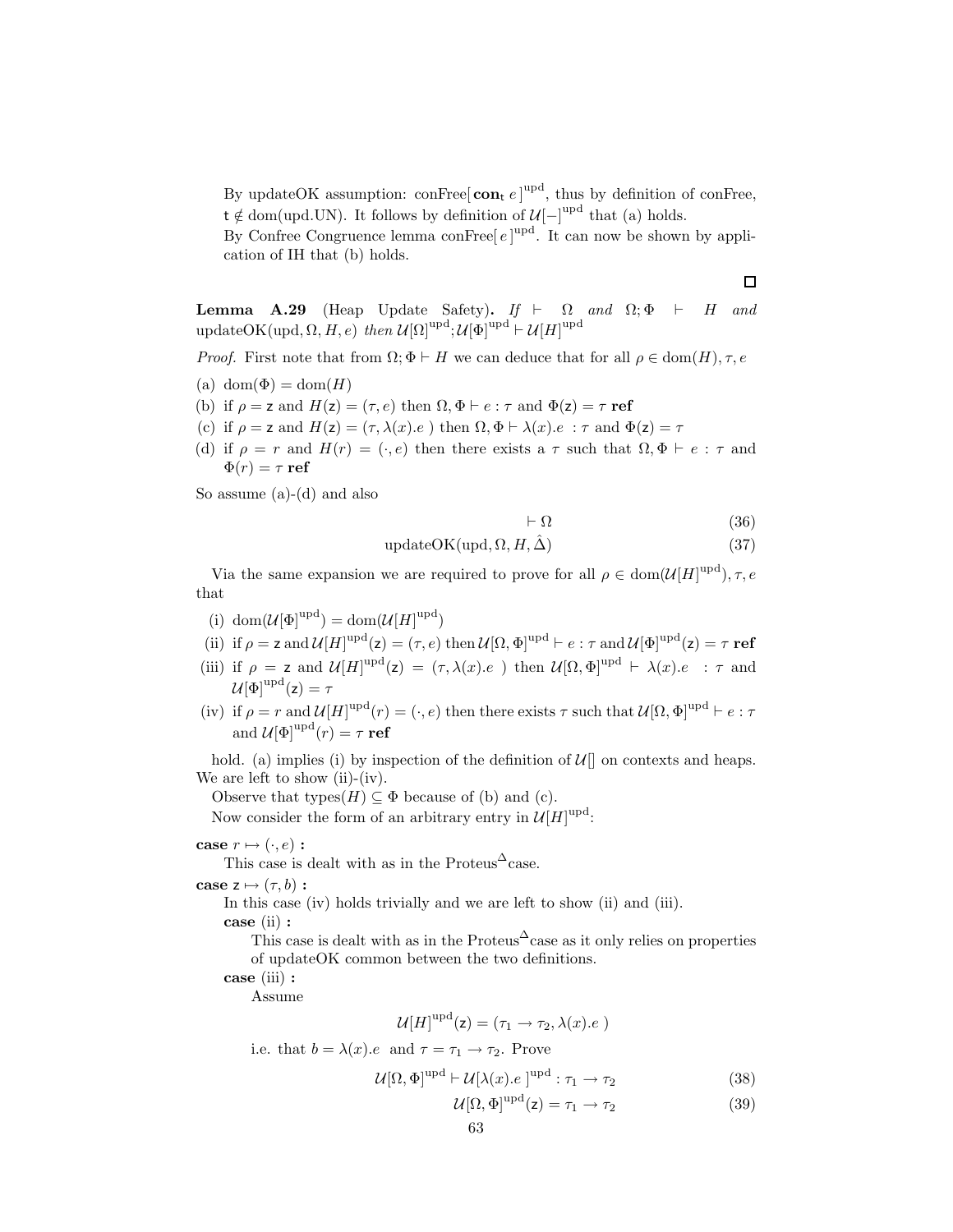By definition of  $\mathcal{U}[-]^{\text{upd}}$  on heaps, there are three ways to generate elements of  $\mathcal{U}[H]^{\mathrm{upd}}.$ 

case  $z \in \text{dom}(H)$  and  $z \in \text{dom}(\text{upd.UB})$ :

This case is dealt with as in the Proteus<sup> $\Delta$ </sup>case as it only relies on properties of updateOK common between the two definitions.

case  $z \in \text{dom}(H)$  and  $z \notin \text{dom}(\text{upd.UB})$ :

By case split and definition of  $\mathcal{U}[-]^{upd}$  on heaps, there exists  $b', H'$  such that  $\mathcal{U}[z \mapsto (\tau, b'), H']^{\text{upd}} = z \mapsto (\tau, \mathcal{U}[b']^{\text{upd}}), \mathcal{U}[H']^{\text{upd}}$  and  $H = z \mapsto$  $(\tau, b'), H'.$ 

Because b' is a function by case split, then by the definition of  $\mathcal{U}[-]^{upd}$ on bindings,  $\mathcal{U}[b']^{\text{upd}}$  is a function, say  $b' = \lambda(x) \cdot e'$ By (c) and typing rules

$$
\frac{\Omega, \Phi \vdash_{\mu} e': \tau_2}{\Omega, \Phi \vdash \lambda(x).e' : \tau_1 \to \tau_2}
$$

where  $\tau = \tau_1 \rightarrow \tau_2$ .

Required to prove 38 and 39.

By 37 conFree $[H]$ <sup>upd</sup>, therefore conFree $[e]$ <sup>upd</sup>. By UpdateOK Congruence lemma updateOK(upd,  $\Omega$ ,  $H$ ,  $e$ ).

By Update Expression Safety lemma  $\mathcal{U}[\Omega, \Phi]^{\text{upd}} \vdash_{\mu} \mathcal{U}[e]^{\text{upd}} : \tau_2$ . Therefore, by use of  $(A.BIND.FUN)$ , 38 holds.

By the definition of  $\mathcal{U}[-]^{upd}$  on contexts it follows that  $\mathcal{U}[\Phi]^{upd}(z) = \tau$ making 39 holds, as required.

case  $z \notin \text{dom}(H)$ :

The result follows similarly to this subcase in case (ii).

**Lemma A.30**  $(U[-]$ <sup>-</sup> preserves type-safety). Given  $\vdash \Omega; H$ ; e and an update, upd, for which we have updateOK(upd,  $\Omega$ , H, e), then  $\vdash \mathcal{U}[\Omega]^{\text{upd}}$ ;  $\mathcal{U}[H]^{\text{upd}}$ ,  $\mathcal{U}[e]^{\text{upd}}$ :  $\tau$ .

Proof. Follows (Heap Update Safety) and (Update Expression Safety) and an application of the configuration typing rule.  $\Box$ 

 $\Box$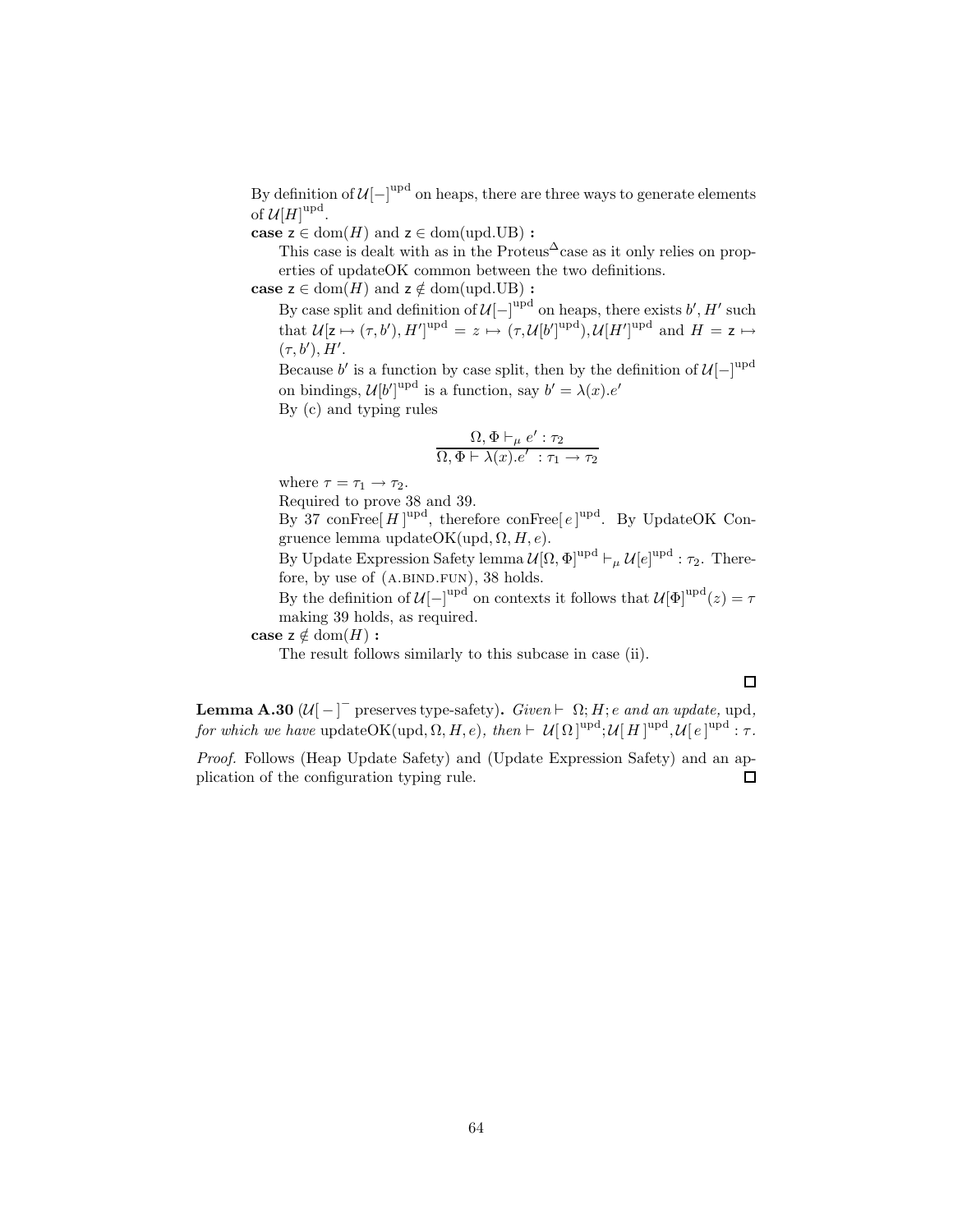#### **REFERENCES**

- Ajmani, S. 2004. Automatic software upgrades for distributed systems. Ph.D. thesis, Laboratory of Computer Science, the Massachussetts Institute of Technology.
- Ajmani, S., Liskov, B., and Shrira, L. 2006. Modular software upgrades for distributed systems. In Proceedings of the European Conference on Object-Oriented Programming (ECOOP).
- Altekar, G., Bagrak, I., Burstein, P., and Schultz, A. 2005. OPUS: Online patches and updates for security. In Proceedings of the Fourteenth USENIX Security Symposium. Baltimore, Maryland, USA, 287–302.
- APPEL, A. 1994. Hot-Sliding in ML. Unpublished manuscript.
- Armstrong, J. L. and Virding, R. 1991. Erlang An Experimental Telephony Switching Language. In XIII International Switching Symposium. Stockholm, Sweden, May 27 – June 1.
- Ball, T. and Rajamani, S. K. 2002. The SLAM Project: Debugging System Software via Static Analysis. In Proceedings of the 29th ACM Symposium on Principles of Programming Languages (POPL). Portland, Oregon, 1–3.
- Baumann, A., Heiser, G., Appavoo, J., Silva, D. D., Krieger, O., , Wisniewski, R. W., and KERR, J. 2005. Providing dynamic update in an operating system. In *Proceedings of the* USENIX Annual Technical Conference.
- Bierman, G., Hicks, M., Sewell, P., and Stoyle, G. 2003. Formalizing dynamic software updating. In Proceedings of USE 2003: the Second International Workshop on Unanticipated Software Evolution (Warsaw).
- Bierman, G., Hicks, M., Sewell, P., Stoyle, G., and Wansbrough, K. 2003. Dynamic rebinding for marshalling and update with destruct-time  $\lambda$ . In Proceedings of the ACM International Conference on Functional Programming (ICFP).
- Bloom, T. 1983. Dynamic Module Replacement in a Distributed Programming System. Ph.D. thesis, Laboratory for Computer Science, The Massachussets Institute of Technology.
- Bloom, T. and Day, M. 1993. Reconfiguration and module replacement in Argus: theory and practice. Software Engineering Journal 8, 2 (March), 102–108.
- BOYAPATI, C., LISKOV, B., SHRIRA, L., MOH, C.-H., AND RICHMAN, S. 2003. Lazy modular upgrades in persistent object stores. In Proceedings of the ACM Conference on Object-Oriented Programming, Systems, Languages, and Applications (OOPSLA).
- Breazu-Tannen, V., Coquand, T., Gunter, C., and Scedrov, A. 1991. Inheritance as implicit coercion. Information and computation 93, 1, 172–221.
- BUCK, B. AND HOLLINGSWORTH, J. K. 2000. An API for runtime code patching. Journal of High Performance Computing Applications 14, 4, 317–329.
- Drossopoulou, S. and Eisenbach, S. 2003. Flexible, source level dynamic linking and re-linking. In Proceedings of the ECOOP 2003 Workshop on Formal Techniques for Java Programs.
- DUGGAN, D. 2001. Type-based hot swapping of running modules. In Proceedings of the ACM International Conference on Functional Programming (ICFP).
- FOSTER, J. S., TERAUCHI, T., AND AIKEN, A. 2002. Flow-sensitive type qualifiers. In Proceedings of the ACM Conference on Programming Languages Design and Implementation (PLDI). Berlin, Germany, 1–12.
- FRIEDER, O. AND SEGAL, M. E. 1991. On dynamically updating a computer program: From concept to prototype. Journal of Systems and Software 14, 2 (September), 111–128.
- GAPEYEV, V., LEVIN, M., AND PIERCE, B. C. 2000. Recursive subtyping revealed. In *Proceedings* of the ACM International Conference on Functional Programming (ICFP).
- Gilmore, S., Kirli, D., and Walton, C. 1997. Dynamic ML without dynamic types. Tech. Rep. ECS-LFCS-97-378, LFCS, University of Edinburgh. December.
- Grossman, D., Morrisett, G., Jim, T., Hicks, M., Wang, Y., and Cheney, J. 2002. Regionbased memory management in Cyclone. In Proceedings of the ACM Conference on Programming Languages Design and Implementation (PLDI).
- Gupta, D. 1994. On-line software version change. Ph.D. thesis, Department of Computer Science and Engineering, Indian Institute of Technology, Kanpur.
- Heintze, N. 1992. Set-based program analysis. Ph.D. thesis, Department of Computer Science, Carnegie Mellon University.
- HICKS, M. AND NETTLES, S. M. 2005. Dynamic software updating. Transactions on Programming Languages and Systems 27, 6 (November).